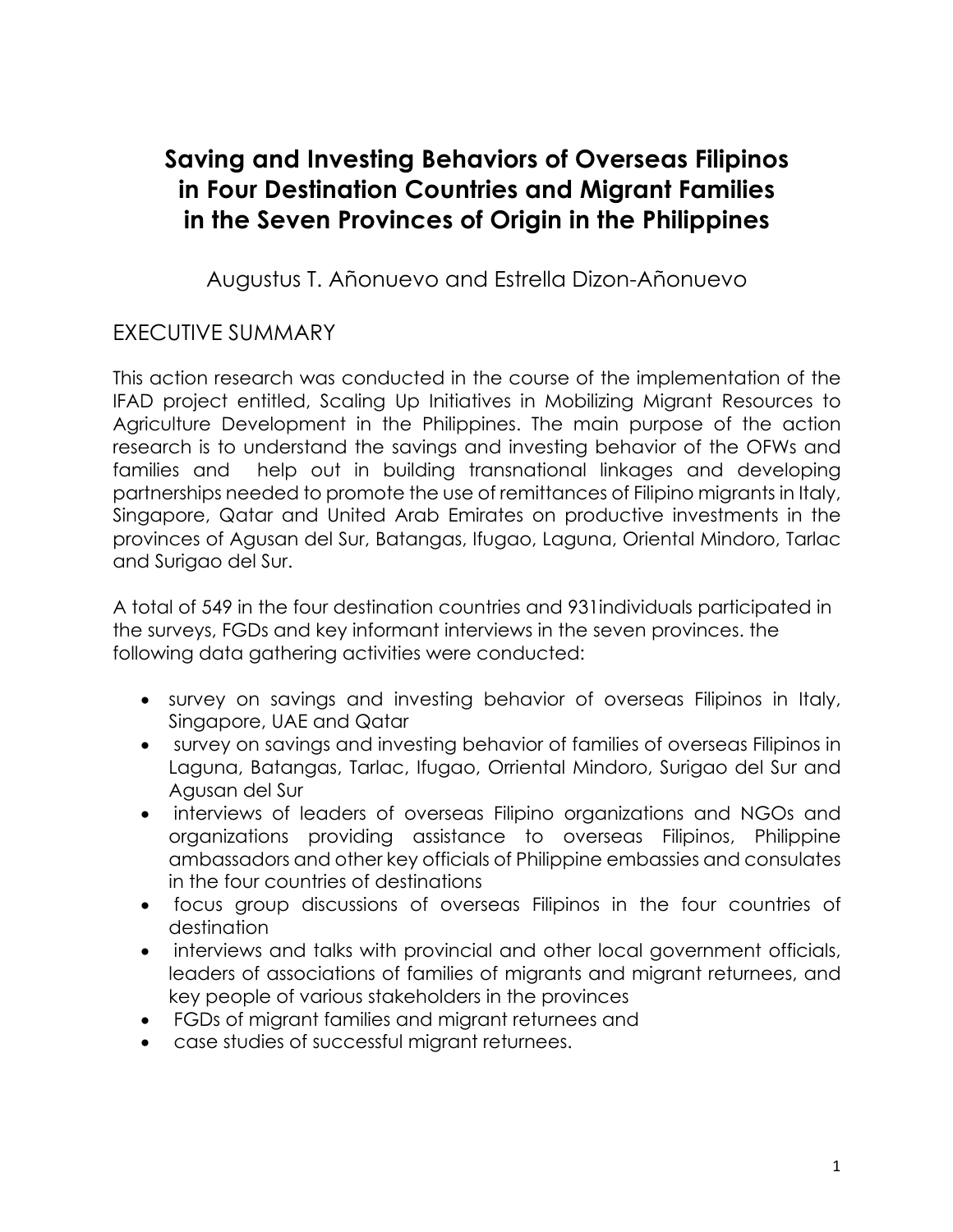Data gathering and analysis of data in the four countries and seven provinces was conducted from March 2015 to June 2016.

The main research findings and the corresponding actions taken by Atikha are summarized as follows:

A. Findings on the general situation, savings, business and investing behavior and indebtedness of overseas Filipinos in the four countries

1. *Segmented migrant population*. The four countries have a substantial number of overseas Filipinos with at least 100,000 Filipinos. The migrant Filipino population in the four countries is comprised of permanent immigrants, contract workers and undocumented migrants. The population is highly segmented into different occupational groups. These various groups are very much different in terms of income, work and living conditions and in terms of capacities to save and invest and even to give back to their home communities and country.

| <b>Characterization of migrants</b>                                                                                                                             |                                                  |                                                                        |                                                                        |                                                                         |  |  |
|-----------------------------------------------------------------------------------------------------------------------------------------------------------------|--------------------------------------------------|------------------------------------------------------------------------|------------------------------------------------------------------------|-------------------------------------------------------------------------|--|--|
| Category                                                                                                                                                        | <b>Italy</b>                                     | <b>UAE</b>                                                             | Qatar                                                                  | <b>Singapore</b>                                                        |  |  |
| Filipino population                                                                                                                                             | 184,638                                          | 679,819                                                                | 342,442                                                                | 180,000                                                                 |  |  |
| Segment 1:<br>highly skilled<br>professionals (oil and<br>gas, consultants,<br>manager of<br>multinationals) earning<br>about \$6,000 to \$12,000<br>per month  | a minimal<br>number<br>working in UN<br>agencies | $5%$ of the<br>population<br>working in the<br>oil and gas<br>industry | $5%$ of the<br>population<br>working in the<br>oil and gas<br>industry | 5% working in<br>banking and IT<br>and<br>multinational<br>corporations |  |  |
| Segment 2:<br>professionals earning<br>\$3,000 to \$5,999-<br>nurses, teachers,<br>manager service<br>industry, engineers, IT<br>middle level managers          |                                                  | 15%                                                                    | 15%                                                                    | 25%<br>young<br>professionals                                           |  |  |
| Segment 3:<br>professionals, semi-<br>skilled workers working<br>in the hotels and other<br>service industry and<br>domestic workers<br>earning \$1,000-\$,3000 | 60% (domestic<br>workers)                        | 35%                                                                    | 35%                                                                    | 25%                                                                     |  |  |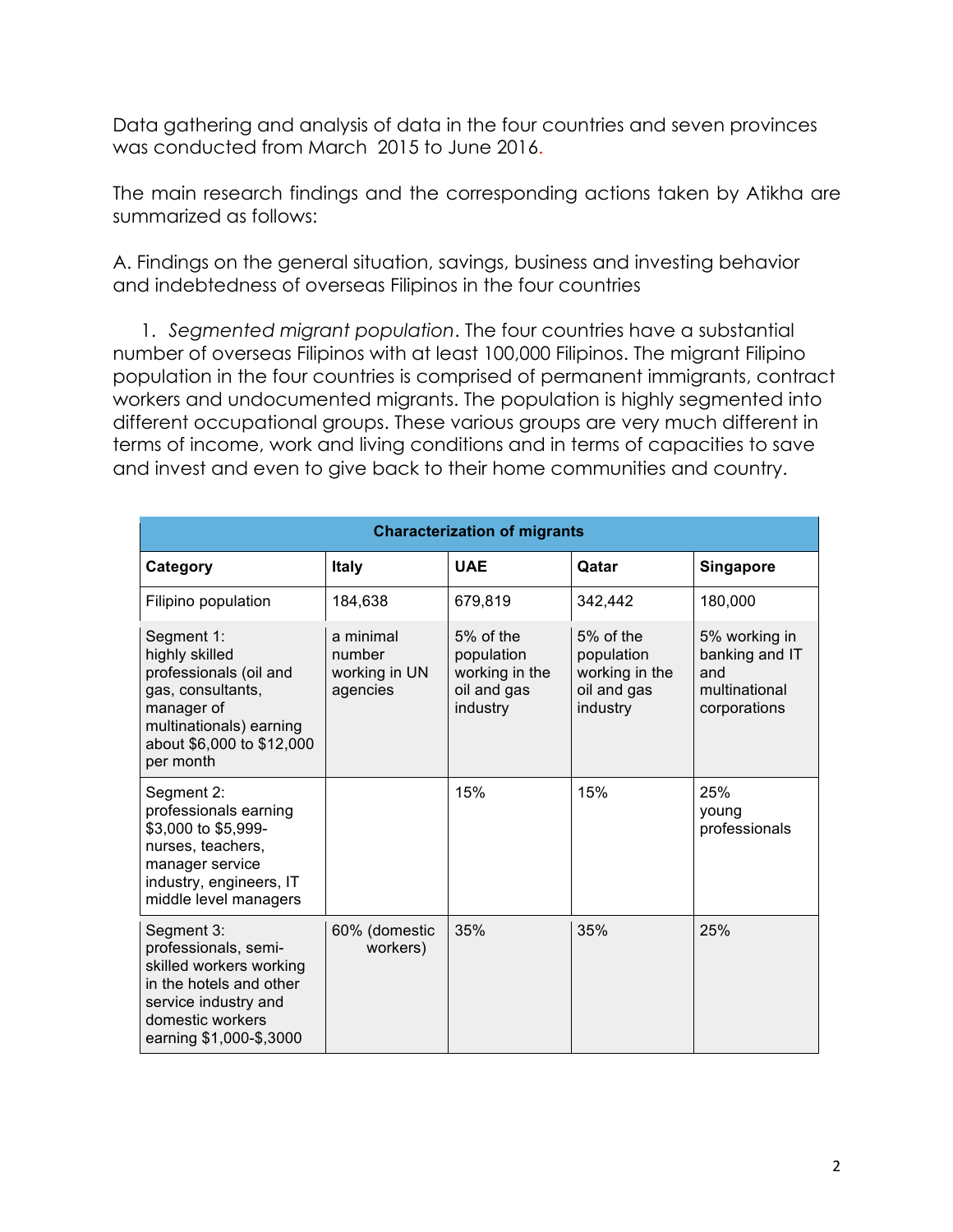| Segment 4: unskilled<br>workers working in<br>hotels, malls, domestic<br>workers, construction<br>workers and other<br>service industry earning<br>\$400-\$900 | 40% (domestic<br>workers)                                                                                                     | 45%<br>some domestic<br>workers as low<br>as \$200<br>(undocumented<br>or with contract<br>substitution)                                    | 45%<br>some labor<br>camps and<br>domestic<br>workers as low<br>as \$200                                                                                                                                  | 45%                                                                                                                                                  |
|----------------------------------------------------------------------------------------------------------------------------------------------------------------|-------------------------------------------------------------------------------------------------------------------------------|---------------------------------------------------------------------------------------------------------------------------------------------|-----------------------------------------------------------------------------------------------------------------------------------------------------------------------------------------------------------|------------------------------------------------------------------------------------------------------------------------------------------------------|
| Working and living<br>conditions                                                                                                                               | can acquire<br>citizenship if<br>working for a<br>long time<br>problem with<br>job security<br>because of<br>crisis in Europe | unskilled<br>workers in<br>labor<br>camps<br>and<br>domestic<br>workers<br>have<br>miserable<br>working<br>conditions<br>and no<br>day offs | unskilled<br>workers in<br>labor camps<br>and domestic<br>workers have<br>miserable<br>working<br>conditions<br>and no day<br>offs<br>problem with<br>job security<br>because of<br>drop in oil<br>prices | domestic<br>workers have<br>day off and<br>experience less<br>contract<br>violations<br>can acquire<br>permanent<br>residency but<br>not citizenship |

2. *Migration corridors*—country of destination and province of origin—are discernible in terms of relative concentrations and presence of active partner overseas Filipino leaders and organizations. Identified significant migration corridors are as follows: 1) Italy-Batangas; Italy-Laguna; Italy-Tarlac, Italy-Surigao del Sur and Italy-Oriental Mindoro; 2) Singapore-Laguna; Singapore-Batangas; Singapore-Ifugao; 3) UAE-Batangas and UAE-Laguna and 4) Qatar-Batangas; Qatar-Laguna; and Qatar-Tarlac. Agusan del Sur is not really a rich source of overseas Filipinos so there were no corridors identified in destination countries.

Among the four countries, Italy and Qatar are currently facing economic difficulties. More and more Filipinos are returning back home because of the difficult situation that they are confronted with in these countries.

3. *Organization of overseas Filipinos.* The overseas Filipinos are largely unorganized. There are numerous Filipino organizations in the four countries but they are relatively small in terms of membership and reach. They are also in the main sociocultural and 'hometown'-based organizations and are not engaged in migration and development nor are involved in savings and investment, and financial literacy initiatives. Hometown associations are still to be drawn into playing a role in the migration and development initiatives of their home province. Very few HTAs and organizations are to be relied upon in terms of such engagements.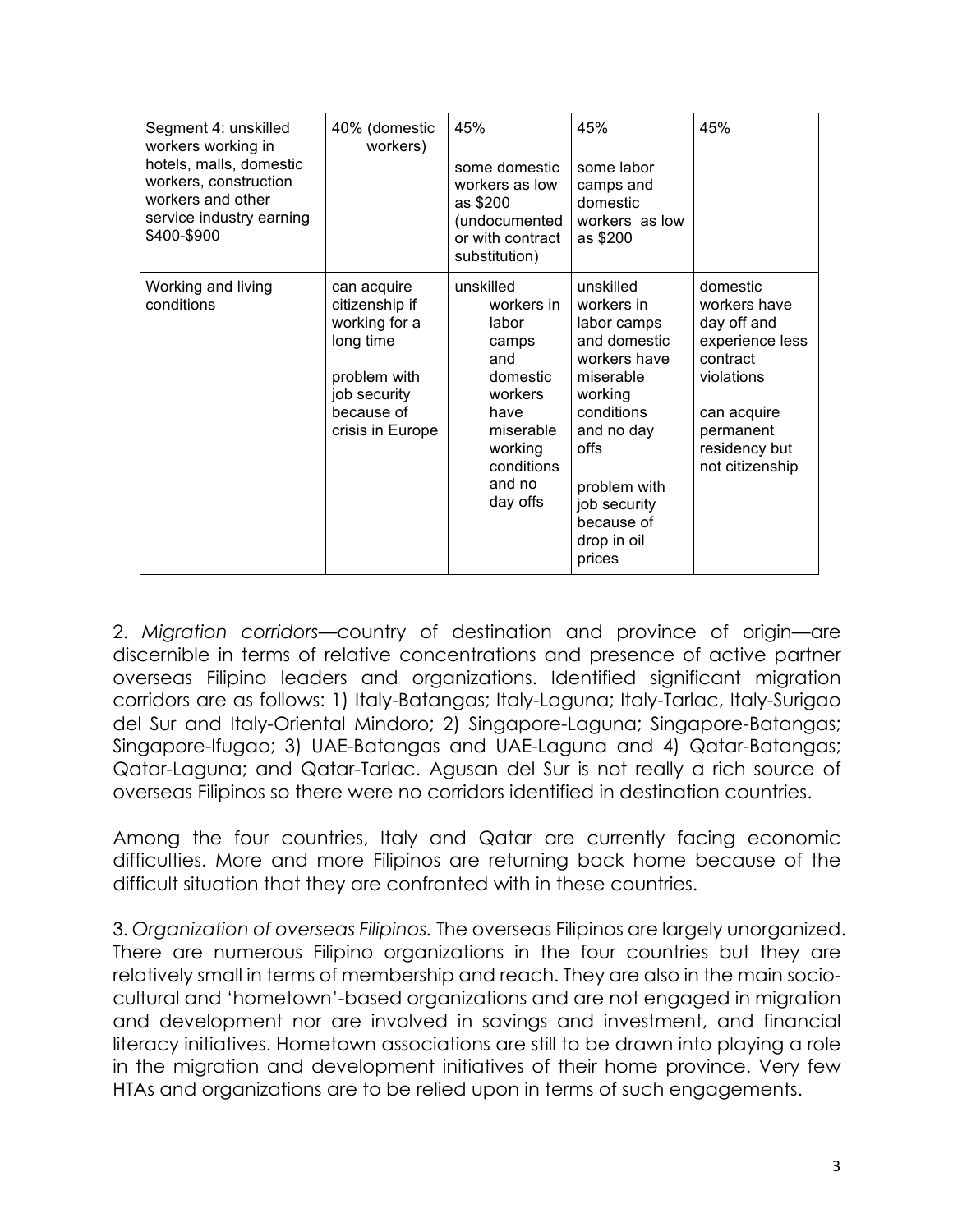4. *Savings behavior of overseas Filipinos.* Although, the survey indicated a big number of savers among overseas Filipinos in the four countries, FGDs and key informants maintain that a large segment still of the migrant population are without savings. Even granting that we have a large number of savers as indicated by the survey data, a further scrutiny, however, point to the fact that they do not have substantial savings, i.e. the majority of the savers can only muster to save 5-10% of their monthly income.

The culture of saving and investing has still to be ingrained into the minds of the vast majority of overseas Filipinos. The problems of dependency of families, indebtedness to scrupulous lenders and credit card companies, leading lavish lifestyles, lack of budgeting and financial management skills were pointed out, among others, as the reasons why many are unable to save and invest. Attendance to financial literacy seminars which tackles and addresses frontally these problems has been seen as a strong correlate to the capacity to save, invest and engage in business.

5. *Indebtedness*. A large segment of the population, professional or otherwise is indebted. Indebtedness per se is not a problem, particularly if such loans or debts are incurred for additional capital for productive investments which a number of overseas Filipinos have done. The concern lies on a significant number who have used such loans and debts for other purposes and also those who still have secured and continuously secure loans and debts from unscrupulous lenders.

6. *Investing behavior of overseas Filipinos*. Around 63% of overseas Filipinos in the four countries have investments and about 37%, have no investments.

From the survey results, FGDs and key informant interviews, the following lessons can be learned from those who were able to save and invest:

- a) They were prudent in spending and budgeting their money, with selfdiscipline and are conscious not to change their lifestyle and life as simple as possible;
- b) They have set their financial goals for migration and have concrete plans to achieve their goals;
- c) They had access to information about investment opportunities; and
- d) They have reliable and responsible family members (notedly in many cases—women and wives) who were able to manage the family finances well and make wise investments.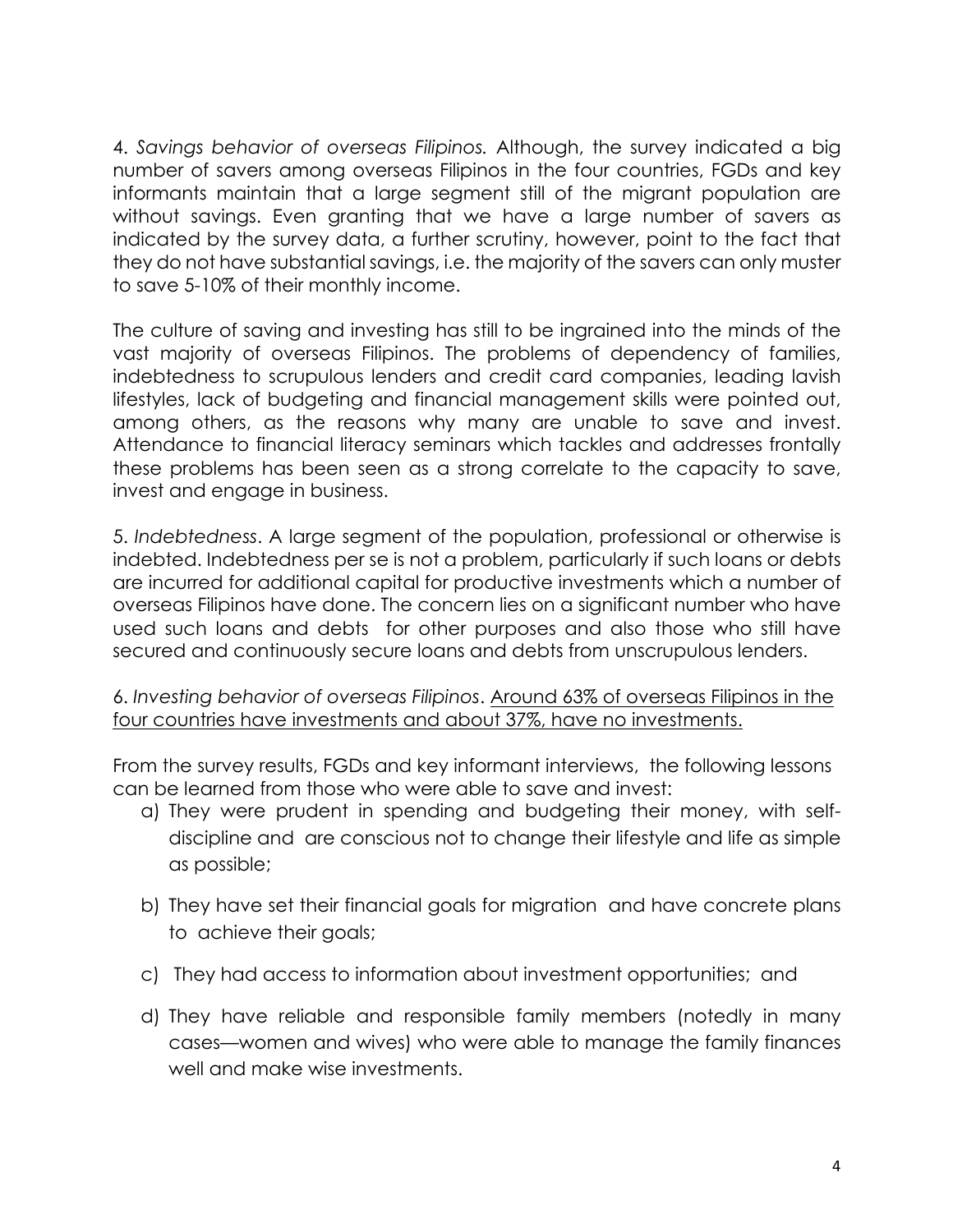A large chunk of savings of overseas Filipinos have been invested in procuring lots and constructing big houses in the Philippines. Substantial savings and profitable investments (in stocks, cooperatives and other investment vehicles) although done by a considerable number of overseas Filipinos must still be widely encouraged and should be a normative practice. Further, savings and investment schemes must be tailor-fit to the type of occupation and profession of overseas Filipinos. "Forced savings" and low capital investment schemes for lowincome overseas Filipinos (e.g. domestic workers and workers in labor camps) especially in Qatar and UAE despite being a challenge has to be designed. Concrete and lucrative investment packages must be offered to willing professionals and high income overseas Filipinos. Business opportunities and financial investments in agricultural cooperatives must also be disseminated and offered to overseas Filipinos in the four countries. Furthermore, such schemes must consider that a substantial number of overseas Filipinos intend to go back in 2-5 years and 5-10 years from now. Lack of information and access to savings, investment and business opportunities lead to dismal practices of savings, investment and engagement in business.

7. *Business engagement of overseas Filipinos*. Very few overseas Filipinos are engaged in business. This is not to be hastily interpreted as negative. This could simply indicate that not all overseas Filipinos will engage in business. Those who are interested to engage in business should be ably assisted while those who will not, should be offered profitable investment schemes.

Expressed needs of those who would go into business and are now engaged in different endeavors are information on business opportunity, business training, skills and technical training and business mentoring.

8. *Philanthropy of overseas Filipinos*. Less than 50% of overseas Filipinos in the four countries donate to projects in the Philippines, especially to projects implemented in their own home provinces. This hometown bias or preference in giving must be cultivated to positive use by offering them development projects that they could support in their provinces of origin. Platforms for giving must be established especially for overseas Filipino professionals who have the capacity to give back to the community and country.

B. Findings on the general situation, saving and investing behaviors, indebtedness and business engagement of overseas Filipino families in the seven provinces

1. *Dependency of families on remittances.* There is marked heavy reliance if not over-dependency of many families on migrant remittances. Dependency would mean also dependency not only of the immediate family but also of other relatives. Dependency is heavy among relatives not working or not engaged in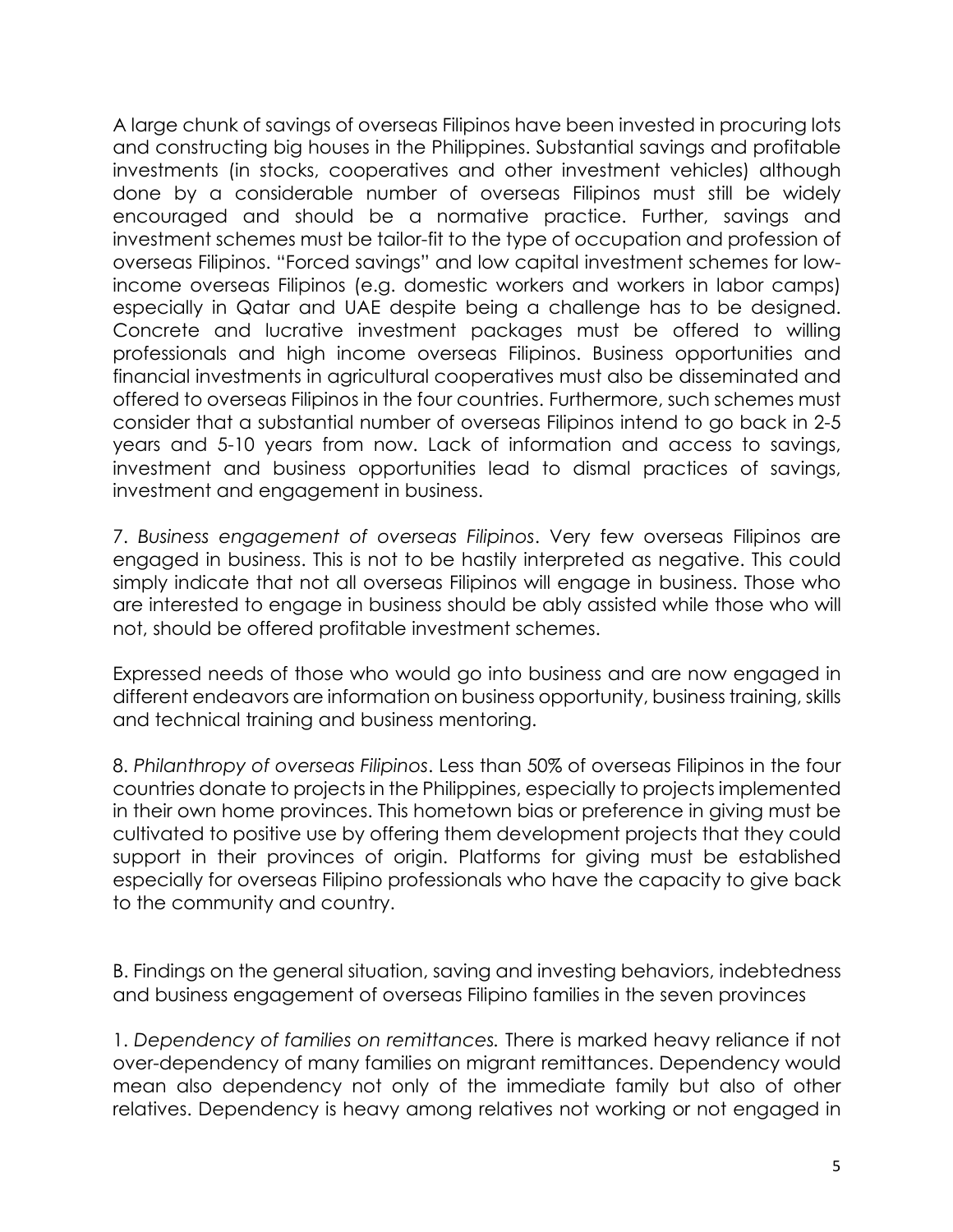business. Dependency is observed to be its highest among the low income migrant-earners and its lowest among families of young professionals.

*2. Saving behavior of families*. The great majority of the families is unable to save from the remittances that they receive. To those families that are able to save, they can save, at most, 5%-10% from the remittances that they receive. They are able to save because they have set family goals on savings and investment, other family members in the Philippines are working and contributing to the family and have properly managed their finances well (keeping track of their expenses and spending only on needs and not leading a lavish lifestyle). Educational attainment of the relative was also found to be correlated to the ability of the family to save as well as the level of financial literacy of family members. A good practice among the savers is setting aside some money as savings before spending and paying for the monthly family expenses.

*3. Indebtedness of families.* There is a growing indebtedness of families of overseas Filipinos, almost half of those surveyed in the provinces have outstanding debts or loans. What has to be looked into more closely are the families indebted to lending companies and individuals which exact exorbitant interest rates that put families deep in debt. Marked also is the indebtedness of a growing number of families, particularly in Batangas and Laguna to numerous number of microfinance institutions at the same time. Family problems (e.g. philandering wives and husbands, problematic children) and irresponsible management of family finances were also found to push families into debt. Attendance to financial literacy seminar of migrant relative is found to be correlated with indebtedness. That means, that those who have attended financial literacy seminar are less likely to be indebted.

4. *Investments of families of overseas Filipinos*. Almost half of the families have investments. The top six investments of migrant families are in house and lot, educational fund, business, health insurance and life insurance, and real estate. A few has invested in agriculture/agribusiness. Relatives of overseas Filipinos who have work in the Philippines are more likely than those who have no work to make investments. Also those who have attended financial literacy seminar and of higher educational attainment and those whose migrant relatives work in the Middle East (compared to those in Asia and Europe) are found to have made investments than others.

5. *Business engagements of families*. Only 24% of the families in the seven provinces own and run a business. Most of the businesses are small, the majority of which required only P50,000 or less initial capitalization. The top three businesses set up by the families are of the following types: sari-sari/grocery store; agricultural business; and trading and marketing.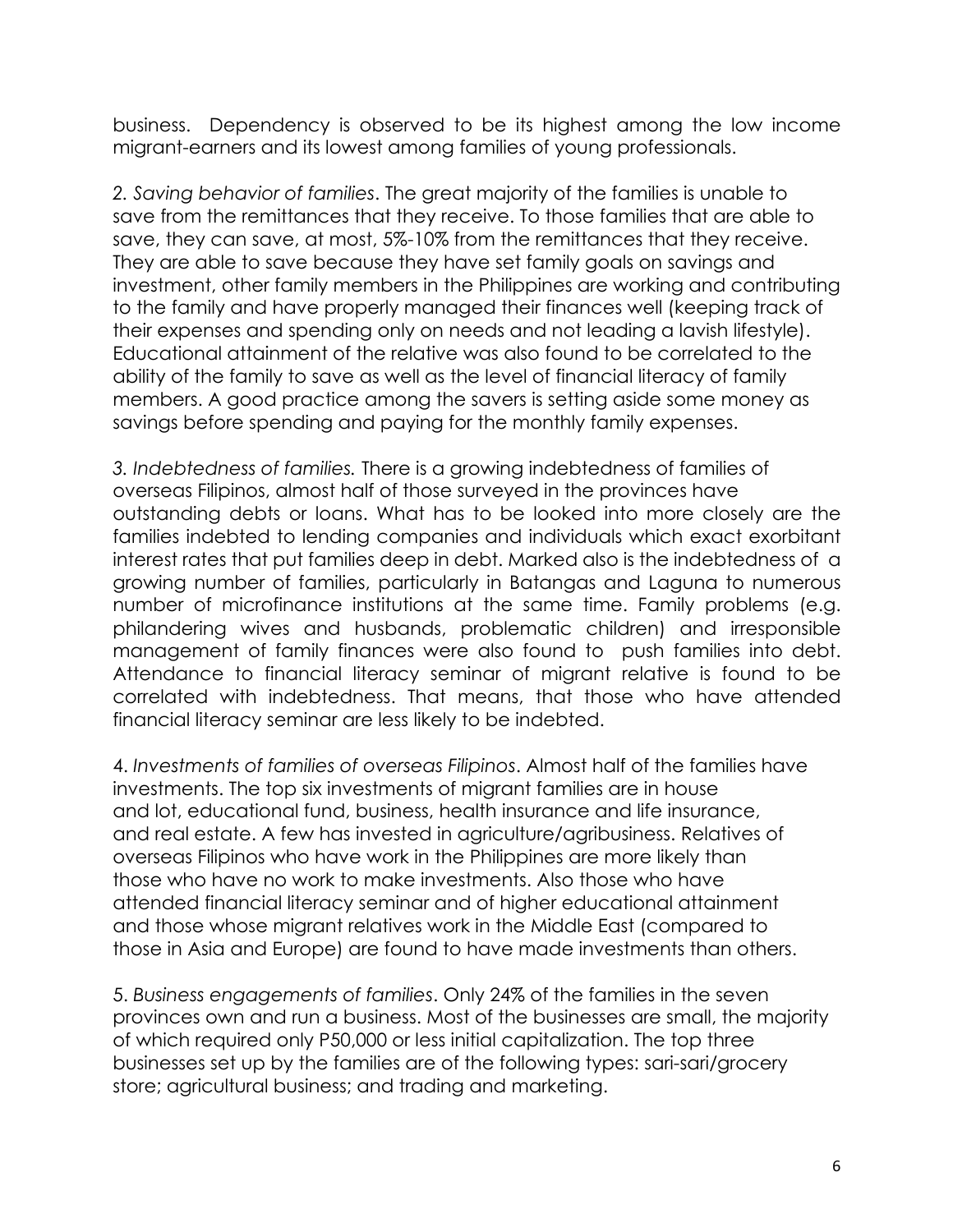Occupation of relative of migrant, financial literacy attendance and educational attainment of relative of migrant are correlates of engagement in business. That means, that migrant relatives who have work in the Philippines are more likely to be engaged in business than those who have no work. Those who have attended financial literacy seminar and higher educational attainment are also more likely to be engaged in business than their counterparts.

6. *Needed assistance and support of families.* The families need support and assistance on the following: business training, information on business opportunity, skills and technical training, business mentoring and access to capital and resources.

In addition, families expressed their need for financial education. Reintegration assistance and support for returning Filipino migrants has also been expressed.

C. Insights and Lessons Learned in the Conduct of Financial Education and in Forging Partnerships with Overseas Filipinos in the Destination Countries

1. Out of the more than 100 organizations registered in the Philippine Embassy per country of destination, the majority are into social activities whose objectives are to provide venues for getting together and conducting activities based on common bond such as religion, sports, cultural activities/ festivities. These activities help overseas Filipinos cope with their living and working conditions abroad. The leaders of overseas Filipinos involved in Embassy activities are not necessarily the leaders that are interested to promote activities on savings, investing and entrepreneurship. Filipino community leaders interested in promoting savings, investment and entrepreneurship have emerged will emerge from the series of meetings and capacity building activities with the Filipino communities.

2. In UAE and Qatar, there are strong professional organizations of nurses, engineers, accountants, managers whose main activities revolve around professional advancement. However, professional groups are not automatically financially literate. There is great interest for professional groups to conduct training among their members.

3. A few, about one or two organizations per country are involved in financial education, investment mobilization and entrepreneurship. These organizations are normally those that assisted and supported the initiatives of Pinoy WISE. They appreciated the comprehensive work being done by Atikha, working on both sides of the migration corridors which none of the organizations in destination countries are able to do. They appreciated the links with national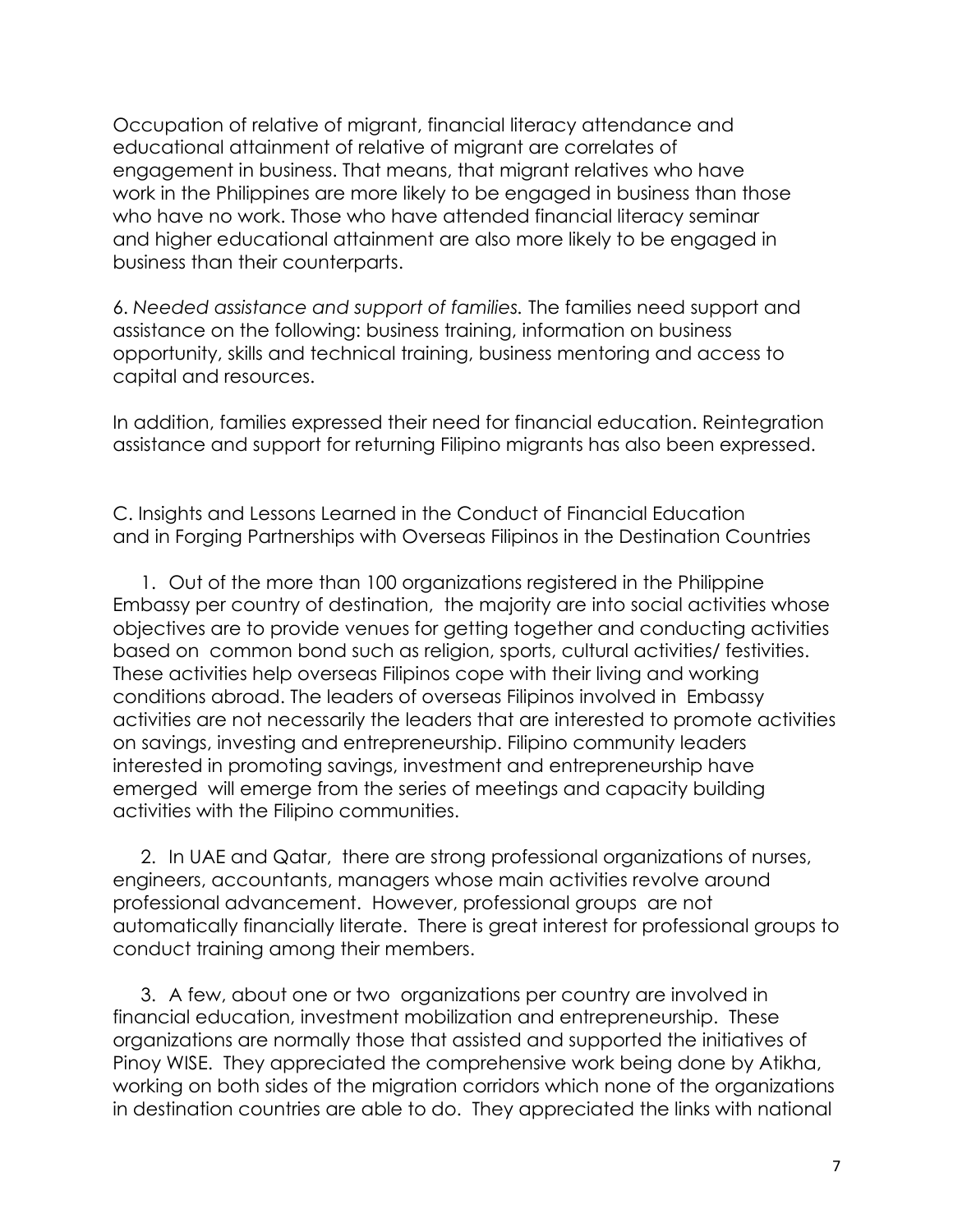and local government as well as with the private sector in their province of origin that were provided to them.

4. The large number of Filipinos (90%) in destination countries are unorganized. The unorganized Filipinos can be reached through the church and schools where their children are studying or through their companies.

5. Pinoy WISE is very much appreciated by the different organizations and its influence is growing in the four countries of destination. There is a growing interest in conducting financial education among Filipino organizations. Many overseas Filipinos have experienced the impact of financial education in changing their behavior in managing their funds and family relations and have endorsed the training to other Filipno organizations and leaders of the Filipino community. There is a need to strengthen Pinoy WISE organizing in the different countries.

6. The Duterte government has endorsed the need for financial education. Companies have used the conduct of financial education to promote the sales of condominiums, insurance and other businesses. Government agencies in partnership with banks are conducting financial education. Other unscrupulous business people are riding on the renewed interest in investment in the Philippines.

D. Actions taken by Atikha on Main Research Findings

Taking into account the main findings of the research, the following were the actions taken by Atikha to be able to forge partnership and scale up the initiatives in mobilizing migrant resources towards agriculture development:

1. Conducted a ladderized program composed of a) financial education b) family and financial counseling; c) investment and business forum; d) linkage with investment and business opportunities as well as with financial institutions and government agencies to assist the OFWs and families in saving, investing and engaging in business;

2. Organized the unorganized OFWs and families into Pinoy WISE International chapters and link the hometown associations with the migration and development initiatives in their provinces;

3. Differentiated savings and investment packages based on the various segments of the OFWs in the 4 countries.

4. Scaled up the Initiatives in mobilizing investments towards agriculture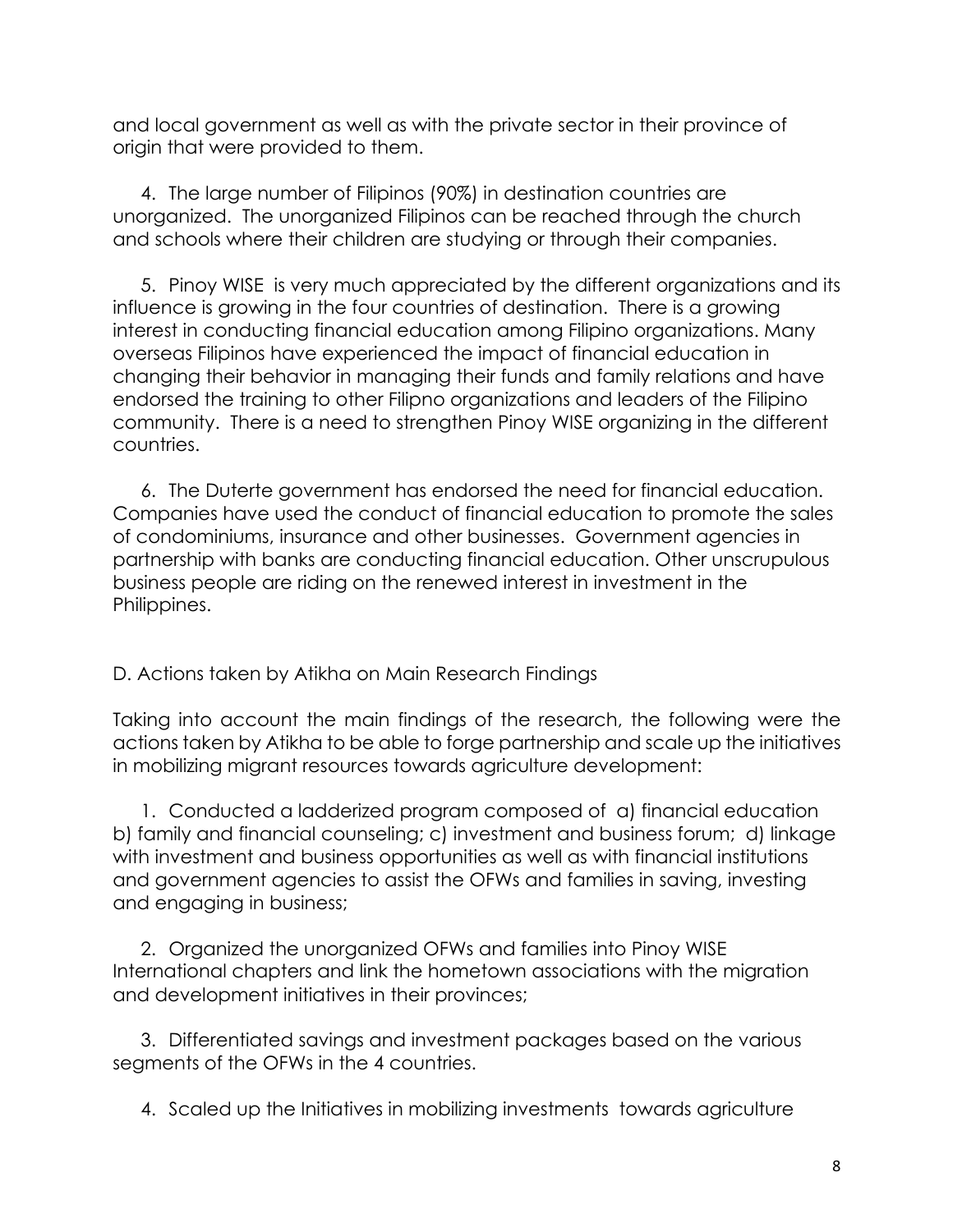development by doing the following:

 a. To increase the number of partner cooperatives, study the lowering of the required total assets to PhP 70 M for participating cooperatives on the condition that they have a PAR of not more than 5%. They should also be endorsed by the provincial local governments and migration stakeholders;

b) Assist in the development and investment mobilization for the OFW Green Fund of Landbank that will open the doors for funding smaller cooperatives and providing guarantees for investments of OFWs;

c) Explore the potential of crowdfunding for OFW-owned social enterprises and develop strategy to mitigate the risk; and

d) Strengthen partnership with provincial governments, Department of Agriculture and Department of Trade and Industry for assistance and mentoring of individual and group enterprises to mitigate the risks of the enterprises.

5. To sustain the migration and development initiatives in mobilizing migrant resources towards local economic development, mainstreamed the program with the LGUs, schools, NGOs, migrant and family organizations, cooperatives and other financial institutions

6. Forged transnational partnerships and link the initiatives on both sides of the migration corridor.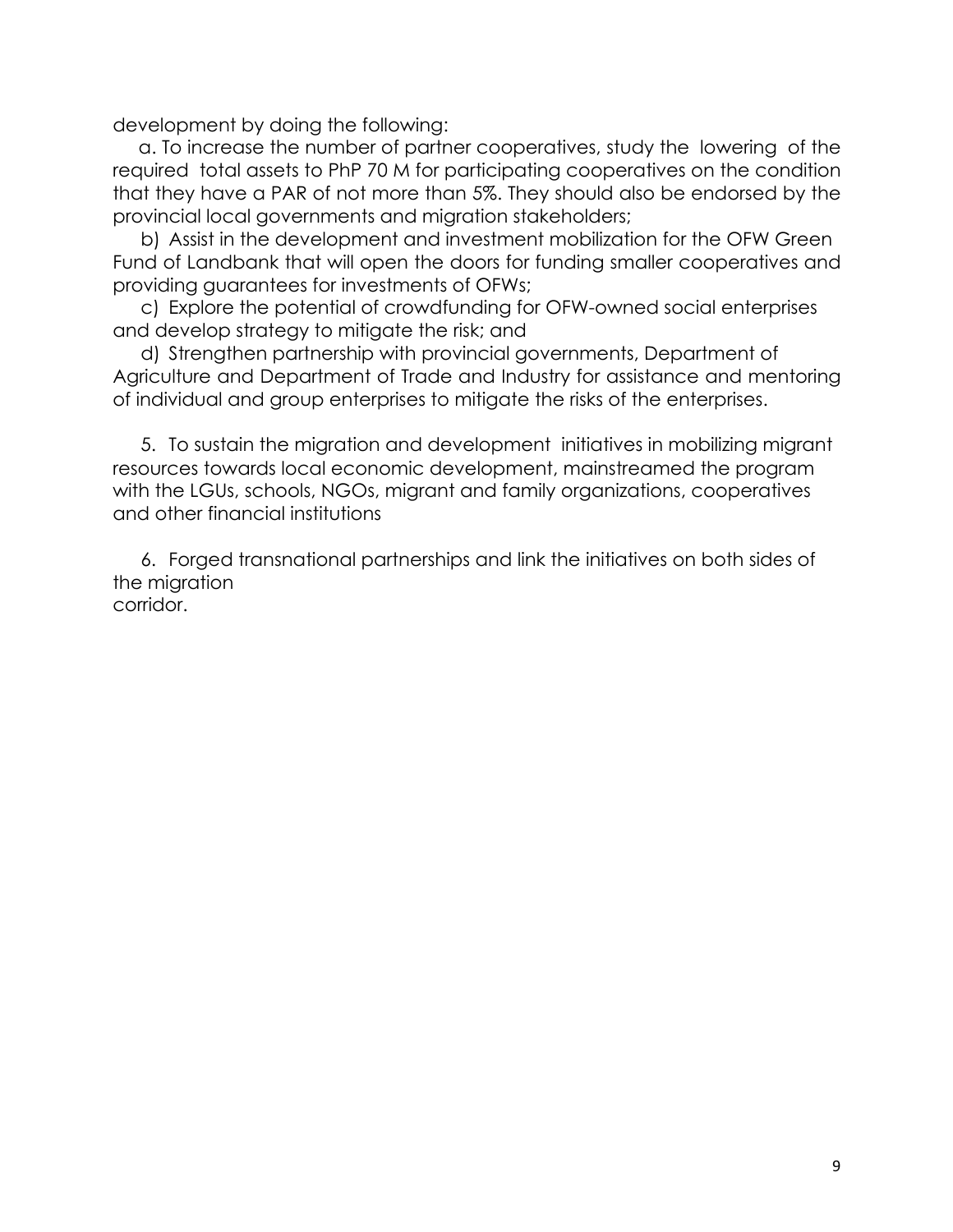## I. INTRODUCTION

The main purpose of action research is to map migration corridors towards building transnational linkages and developing partnerships needed to promote the use of remittances on productive investments in rural areas.

The research seeks to attain the following specific objectives:

1. Description and analysis of situation of overseas Filipinos and possible partners in Singapore, UAE, Qatar and Italy

2. Description and analysis of 'migration situation' of seven provinces of origin (Ifugao, Surigao del Sur, Agusan del Sur, Tarlac, Batangas, Laguna, Oriental Mindoro)

3. Identification of migration and development projects and establishment of different types of partnerships

4. Identification of potential business and investment opportunities in the seven provinces

To achieve the said research objectives, the following data gathering activities were conducted:

- survey on savings and investing behavior of overseas Filipinos in Italy, Singapore, UAE and Qatar
- survey on savings and investing behavior of families of overseas Filipinos in Laguna, Batangas, Tarlac, Ifugao, Orriental Mindoro, Surigao del Sur and Agusan del Sur
- interviews of leaders of overseas Filipino organizations and NGOs and organizations providing assistance to overseas Filipinos, Philippine ambassadors and other key officials of Philippine embassies and consulates in the four countries of destinations
- focus group discussions of overseas Filipinos in the four countries of destination
- interviews and talks with provincial and other local government officials, leaders of associations of families of migrants and migrant returnees, and key people of various stakeholders in the provinces
- FGDs of migrant families and migrant returnees and
- case studies of successful migrant returnees.

The sampling procedure implemented in the study was purposive and non-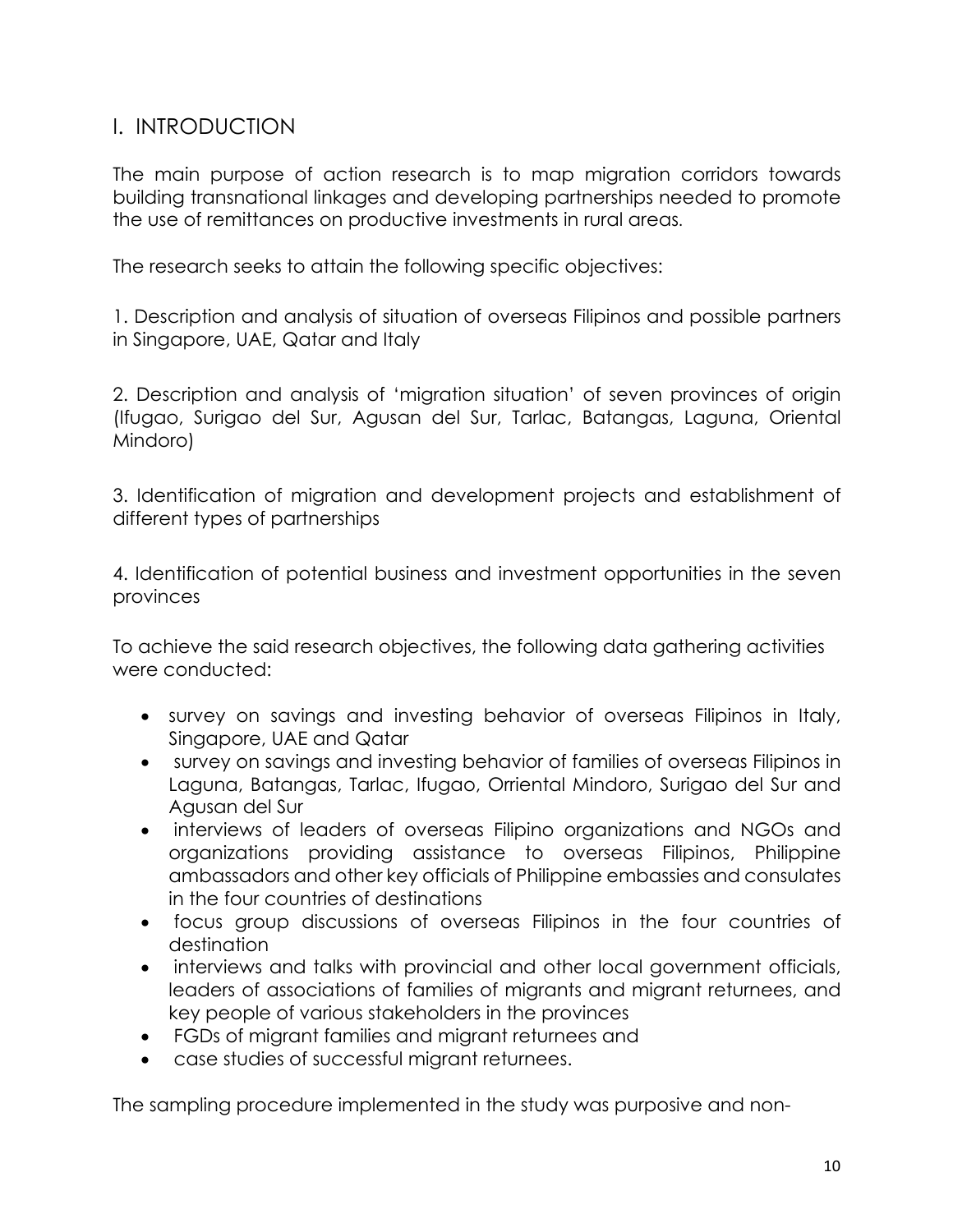random due to the absence of complete data bases both in the four destination countries and in the seven provinces in the Philippines. Survey respondents, FGD participants and interviewees were identified with the help of some leaders of overseas Filipino associations and migrant returnee and OFW family organizations, and officials and staff of Philippine embassies and local government units.

In the four countries, the particular occupational composition of the Filipino population in each country was considered in the selection of survey and FGD participants. Focus group discussions were conducted separately for professionals and domestic or factory/service workers in the four countries. In the provinces, the survey was conducted among family relatives of overseas Filipinos and the FGDs were held separately among migrant returnees and relatives of overseas Filipinos. These were considered and done to ensure a wide array of views will be gathered reflective of what actually exists in the destination countries and provinces.

Data gathering and analysis of data in the four countries and seven provinces was conducted from March 2015 to June 2016.

This report on the action research conducted by Atikha is divided into three main sections: 1) Introduction; 2) Research Findings and 3) Main Research Findings and Main Actions and Interventions.

## II. RESEARCH FINDINGS

- A. Description and Analysis of Situation of Overseas Filipinos in Italy, Qatar, Singapore and United Arab Emirates (UAE)
- 1. Profile and Characteristics of Overseas Filipinos

1. *Stock estimate of overseas Filipinos in the four countries*. Italy, Singapore, UAE and Qatar count among the 13 destination countries with at least 100,000 Filipinos in 2011. UAE ranks  $4<sup>th</sup>$  with 679,819, Qatar, 7<sup>th</sup> with 342, 442, Italy, 11th with 184,638 and Singapore, 12<sup>th</sup> with 180,000 (CFO Stock Estimate of Overseas Filipinos). Interestingly, Philippine Embassies in the four countries have estimates quite different to that of CFO estimates. Of the four countries, only Italy landed (4th) in the top 10 destination countries of permanent emigrants with an estimated 20, 718 emigrants from 1981-2011. They all, however, are in the list of top destination countries of land-based OFWs (new hires and rehires) in 2012, with UAE 2<sup>nd</sup>, Singapore 3<sup>rd</sup>, Qatar 5<sup>th</sup>, and Italy 7<sup>th</sup> (Country Migration Report: The Philippines 2013). That would mean that in Italy, what we have is a mix of overseas Filipinos, permanent immigrants and OFWs while what we have in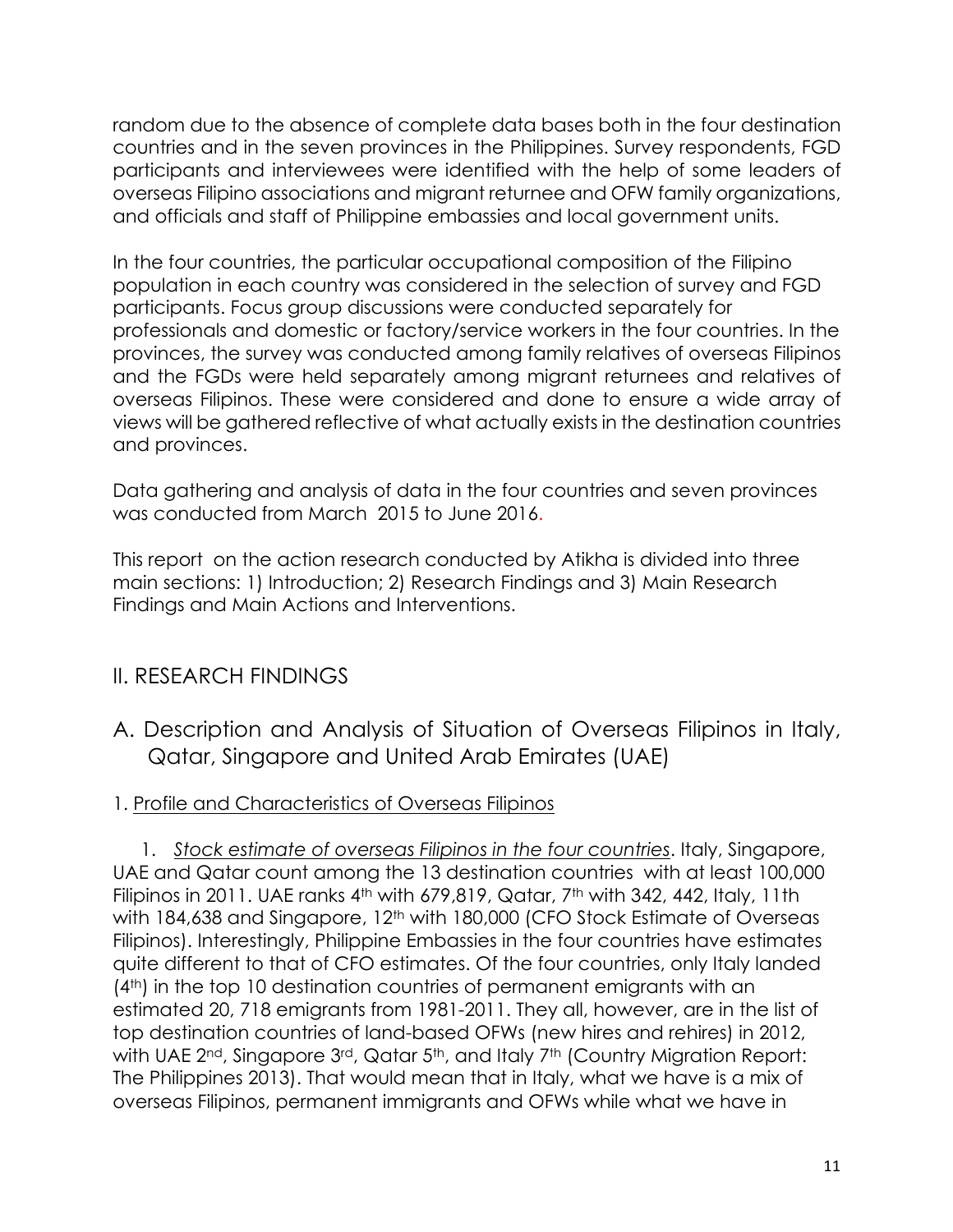Singapore, Qatar and Italy are predominantly OFWs, whose stay in those countries are tied to their work contracts.

2. *Segmentation of the Filipino diaspora*. The Filipino diaspora in the four countries is highly segmented. The Filipinos in the four countries work as professionals, skilled, semi-skilled, and service workers and domestic helpers. These various groups of Filipinos are very much different in terms of income, work and living conditions which also indicate their different and relative capacities to save and invest and even to give back to their home communities and country.

From the discussions with Philippine Embassy officials, interviews and FGDs of migrant leaders and overseas Filipinos, it is estimated that the majority of Filipinos in UAE, Qatar and Singapore are professionals. Age-wise, Filipino professionals in Singapore are younger than those in UAE and Qatar due to earlier and longer history migration in the two Arab countries. These Filipino professionals in the three countries earn relatively high salaries and incomes and are relatively comfortably settled in these countries. Filipino professionals in UAE and Qatar report, however, experiencing discrimination in the workplace and in terms of pay scale, i.e. vis a vis nationals and those from Western countries and partly because of relatively shorter college education and training specifically for engineers in UAE and Qatar.

While the majority in the cited three countries are professionals, domestic workers comprise the great majority of Filipinos in Italy. These domestic workers in Italy are in relatively better situation in terms of wages and working conditions compared with their counterparts in Singapore, UAE, and Qatar. Filipinas in Qatar and UAE are the most exploited and abused among the lot.

Filipino workers In UAE and Qatar are employed in construction companies. Many of them are housed in labor camps and are earning meagre salaries. These skilled and unskilled workers in camps face miserable conditions when compared with those in housing enclaves of oil and gas companies. There are a big number of Filipinos and Filipinas in the two Arab countries who are employed as service workers in hotels, malls and restaurants. There are no Filipino construction workers in Singapore. Aside from the domestic workers, a number of Filipinos work also as service crew in hotels, restaurants and malls.

*3. Migration corridors (country of destination and provinces of origin of overseas Filipinos).* No government agency has the complete, exact and updated data regarding the exact number of overseas Filipinos (permanent immigrants, OFWs and undocumented migrants) distributed in countries of destination and their corresponding provinces of origin of migrants. POEA listed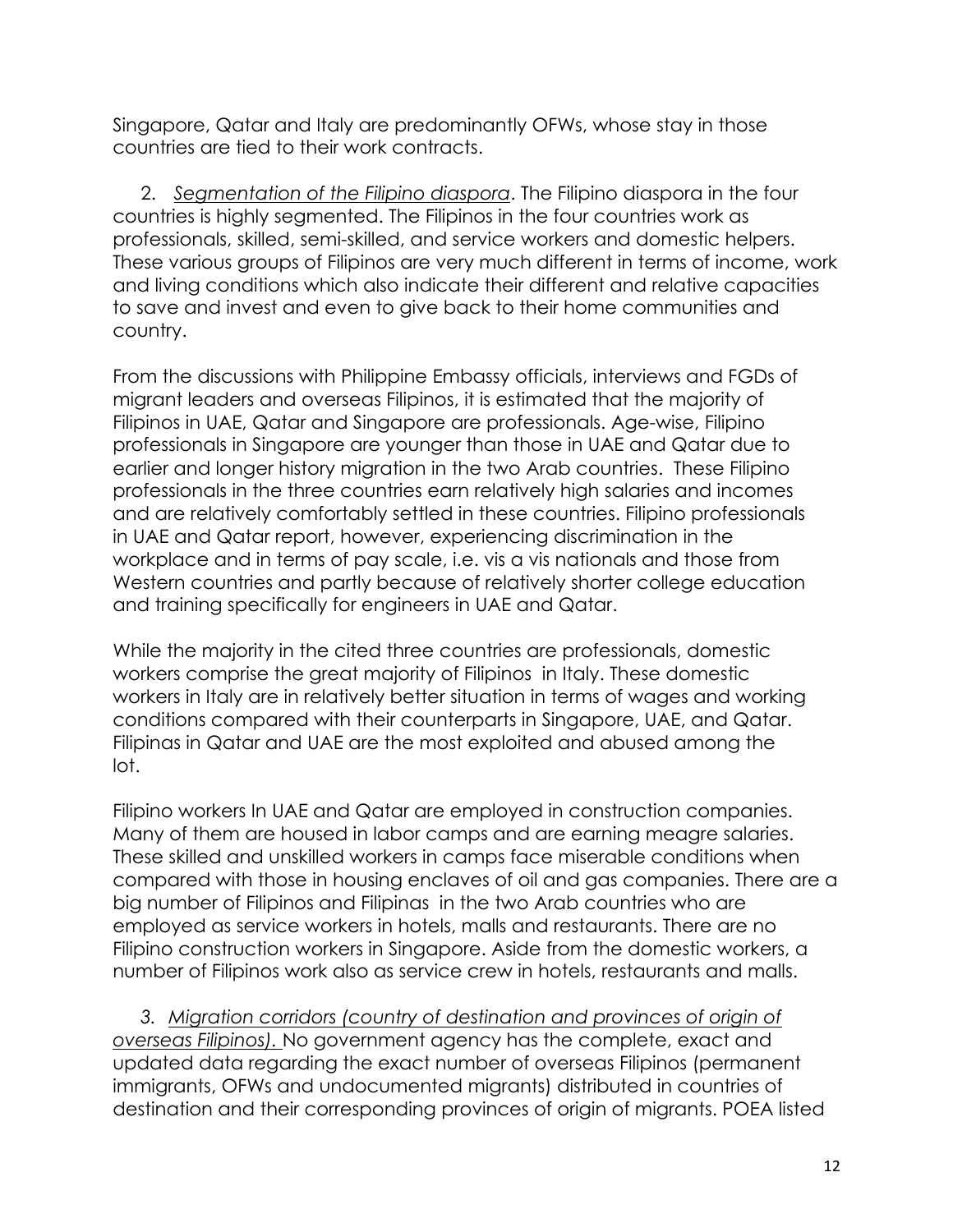Batangas as the 4<sup>th</sup> and Laguna as the 7<sup>th</sup> largest province of origin of new hires of OFWs in 2013, respectively. The other five provinces considered in the study are not considered as top ranking source provinces of overseas Filipinos.

The data that is available and important in portraying the migration corridors involving the four countries and seven provinces of this study are the two documents secured by Atikha from the Overseas Workers Welfare Administration (OWWA), a national government agency that provides welfare assistance services to the overseas Filipino workers. The documents are 1) Consolidated Statistics of OWWA Members (By Country, By Province) and 2) Consolidated Statistics of OWWA Members (By Province, By Country). These two documents as they are entitled only cite figures of OWWA members. That will mean that overseas Filipinos who are not members of OWWA, permanent immigrants, and undocumented Filipinos are unaccounted. Furthermore, even the statistics of the two documents are incomplete because not all of the OWWA members listed their provinces of origin. Nonetheless, the statistical data from the two documents help in describing the migration corridors. Estimates from Philippine Embassy officials and leaders of migrant organizations do not significantly differ from the OWWA data. The identification of the migration corridors is needed to determine where (country-province) interventions and project activities are to be made and concentrated on.

1. Italy

There are116, 206 registered OWWA members in Italy. Around 39% (44,952) of the OWWA members are males while 61% (71,183) are females. Around 26,303 (22.6%) the members did not state their provinces of origin. The distribution (actual number and its percentage in relation to the total number) in terms of province of origin are as follows: (Note: What are cited are the top five provinces of origin and also the figures of the seven provinces of the study if they did not land in the top 5. The seven provinces of the study are highlighted to emphasize the migration corridors important for this study)

- 1. Batangas: 29,425 (25%)
- 2. Laguna: 9,347 (8.04%)
- 3. Pangasinan: 5,086 (4.38%)
- 4. Tarlac: 5,252 (4.5%)
- 5. Pampanga: 3,702 (3.19%)

Oriental Mindoro: 3,541(3%) Surigao del Sur: 62 (0.05%) Agusan del Sur: 28 (0.02%) Ifugao: 23 (0.02%)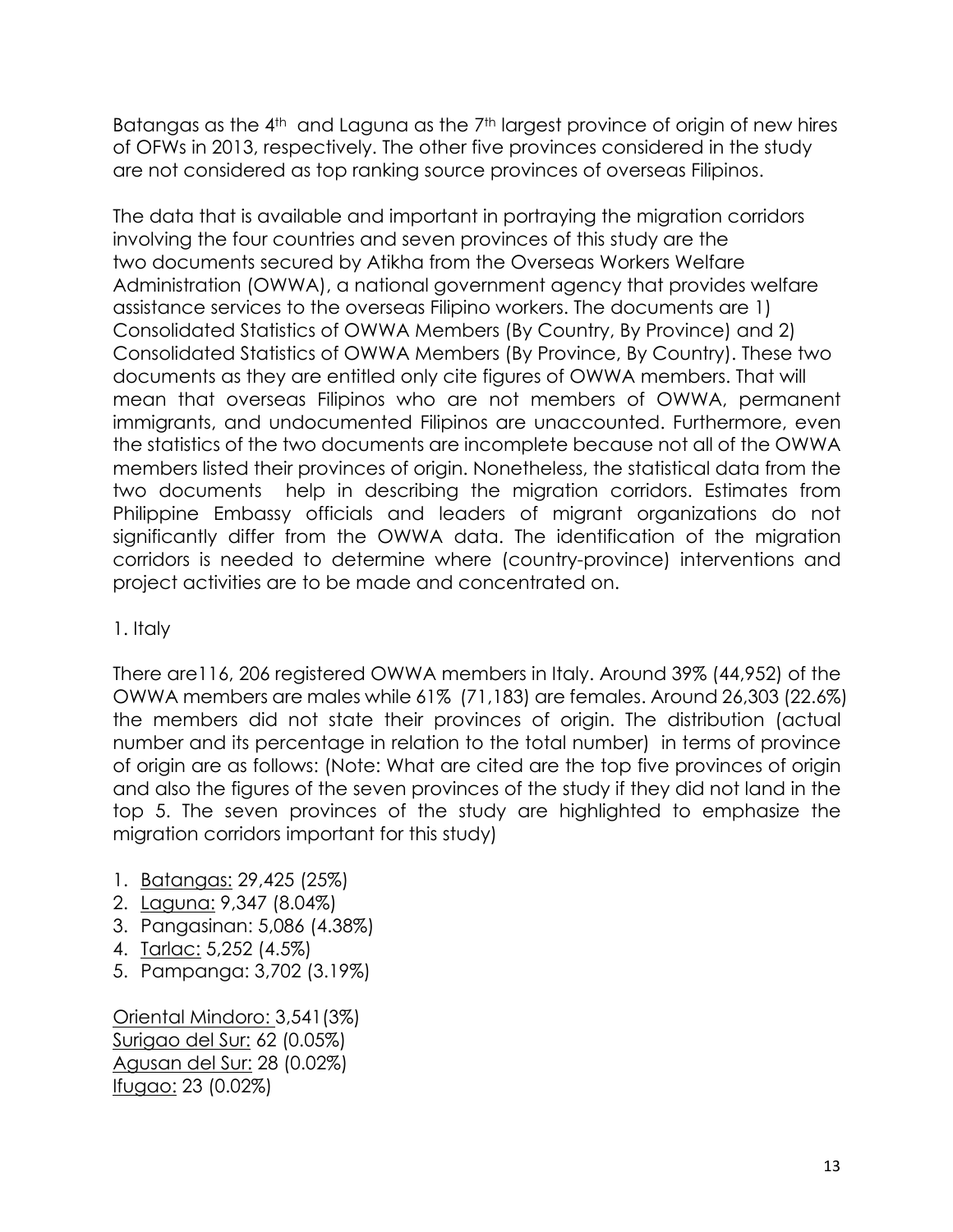From the data, Italy-Batangas is clearly a migration corridor. That can be said, however, in a lesser degree to Italy-Laguna and Italy-Tarlac migration corridors. The Italy-Oriental Mindoro can also be considered because it comes as a close 4<sup>th</sup> to Italy-Tarlac migration corridor. It is also clear that the IFAD provinces of Surigao del Sur, Agusan del Sur and Ifugao are not significant provinces of origin, not only those in Italy but in the other three countries which are evident in the succeeding statistical data.

## 2. Singapore

There are 276, 460 OWWA members in Singapore. Around 23% (44,952) of them are males while 77% (211,631) are females. Around 32% (88,336) of the total number of members did not state their provinces of origin. The distribution in terms of province of origin are as follows: (Note: What are cited are the top five provinces of origin and also the figures of the seven provinces included in the study if they did not land in the top 5. The seven provinces of the study are highlighted (underlined) to emphasize the migration corridors and the provinces that are important for and included in this study):

- 1. Iloilo: 14, 255 (5.16%)
- 2. Pangasinan: 13, 431(4.86%)
- 3. Cebu: 8,635 (3.12%)
- 4. Isabela: 7,699 (2.78%)
- 5. Laguna: 7564 (2.73%) Batangas: 7,114 (2.57%)

Tarlac: 3,800 (1.37%) Oriental Mindoro: 919 (0.33%) Ifugao: 528 (0.19%) Surigao del Sur: 503 (0.18%) Agusan del Sur: 373 (0.13%)

Singapore-Laguna and Singapore-Batangas are clear migration corridors. Singapore-Tarlac can also be considered. There are no significant concentrations of overseas Filipinos coming from Oriental Mindoro, Ifugao, Surigao del Sur and Agusan del Sur. There is, however, a strong Cordillera alliance of organizations in Singapore which include those Filipinos from Ifugao.

## 3. UAE

There are 787,036 OWWA members in UAE. Around 36% (284,101) of them are males while about 64% (501,494) are females. A big 40% (314,004) of the total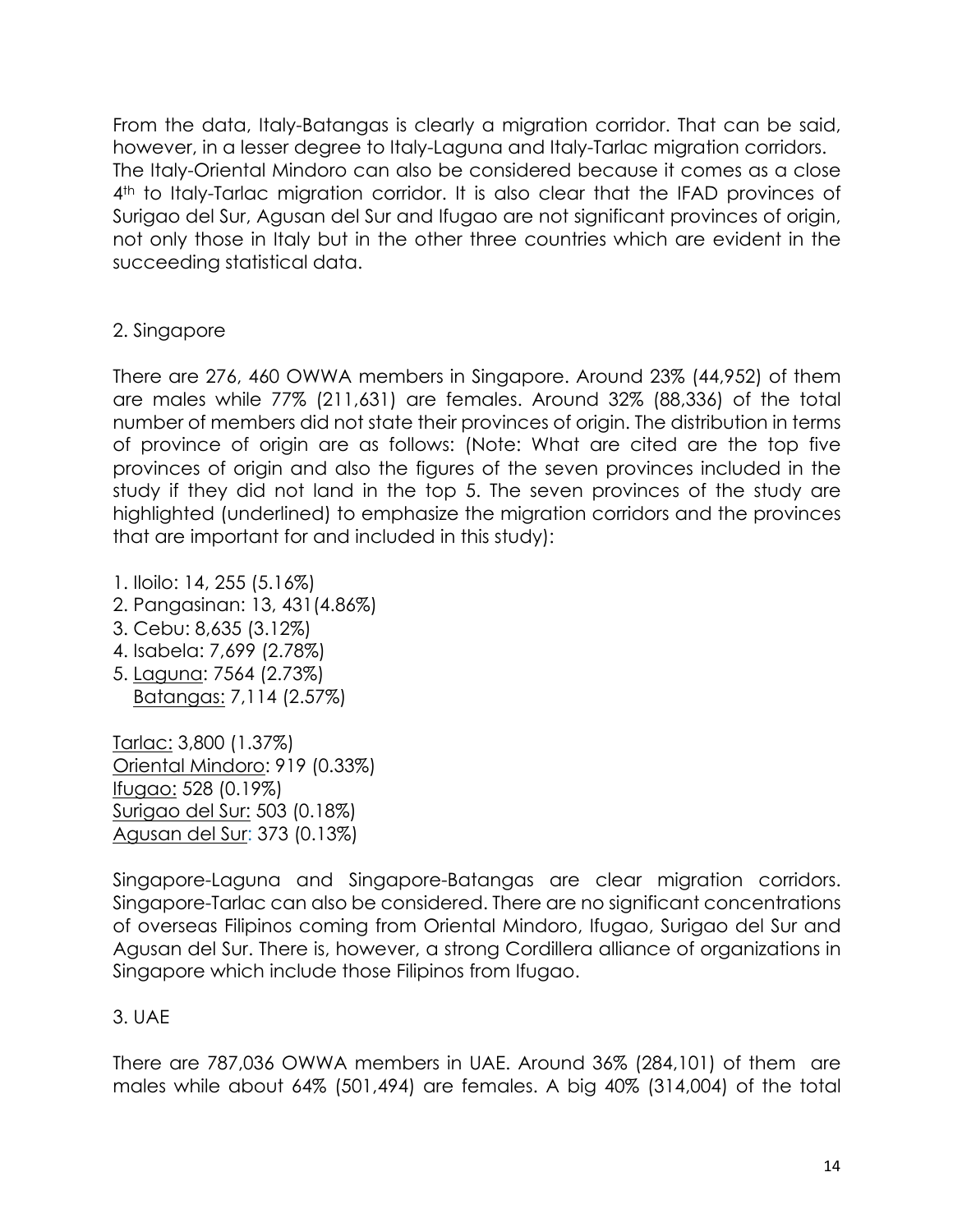number of members did not state their provinces of origin. The distribution in terms of province of origin are as follows:

1. Cavite: 27,579 (3.5%) 2. Pampanga: 27,401(3.48%) 3. Batangas: 25,004 (3.18%) 4. Laguna: 24, 293 (3.09%) 5. Bulacan: 24,035 (3.05%)

Tarlac: 8,749 (1.11%) Oriental Mindoro: 3,702 (0.47%) Surigao del Sur: 1,838 (0.23%) Agusan del Sur: 1,069 (0.14%) Ifugao: 432 (0.05%)

Again, the most overseas Filipinos in UAE aside from those coming from Cavite and Pampanga, came from the provinces of Batangas and Laguna. Thus, UAE-Batangas and UAE-Laguna are also clear migration corridors that are important for this study.

## 4. Qatar

There are 316, 957 OWWA members in Qatar. Around 54% (172,557) of them are males while 46% (144,151) are females. Around 42% (133,092) of the total number of members failed to state their provinces of origin. The distribution in terms of province of origin are as follows:

1. Cavite: 10,522 (3.32%) 2. Pampanga: 9,923 (3.13%) 3. Batangas: 9,875 (3.12%) 4. Laguna: 8,794 (2.77%) 5. Tarlac: 3,075 (0.97%)

Oriental Mindoro: 1,183 (0.37%) Surigao del Sur: 675 (0.21%) Agusan del Sur: 517 (0.16%) Ifugao: 206 (0.06%)

From the data there are three clear migration corridors that can be established which are important for this study: Qatar-Batangas, Qatar-Laguna and Qatar-Tarlac.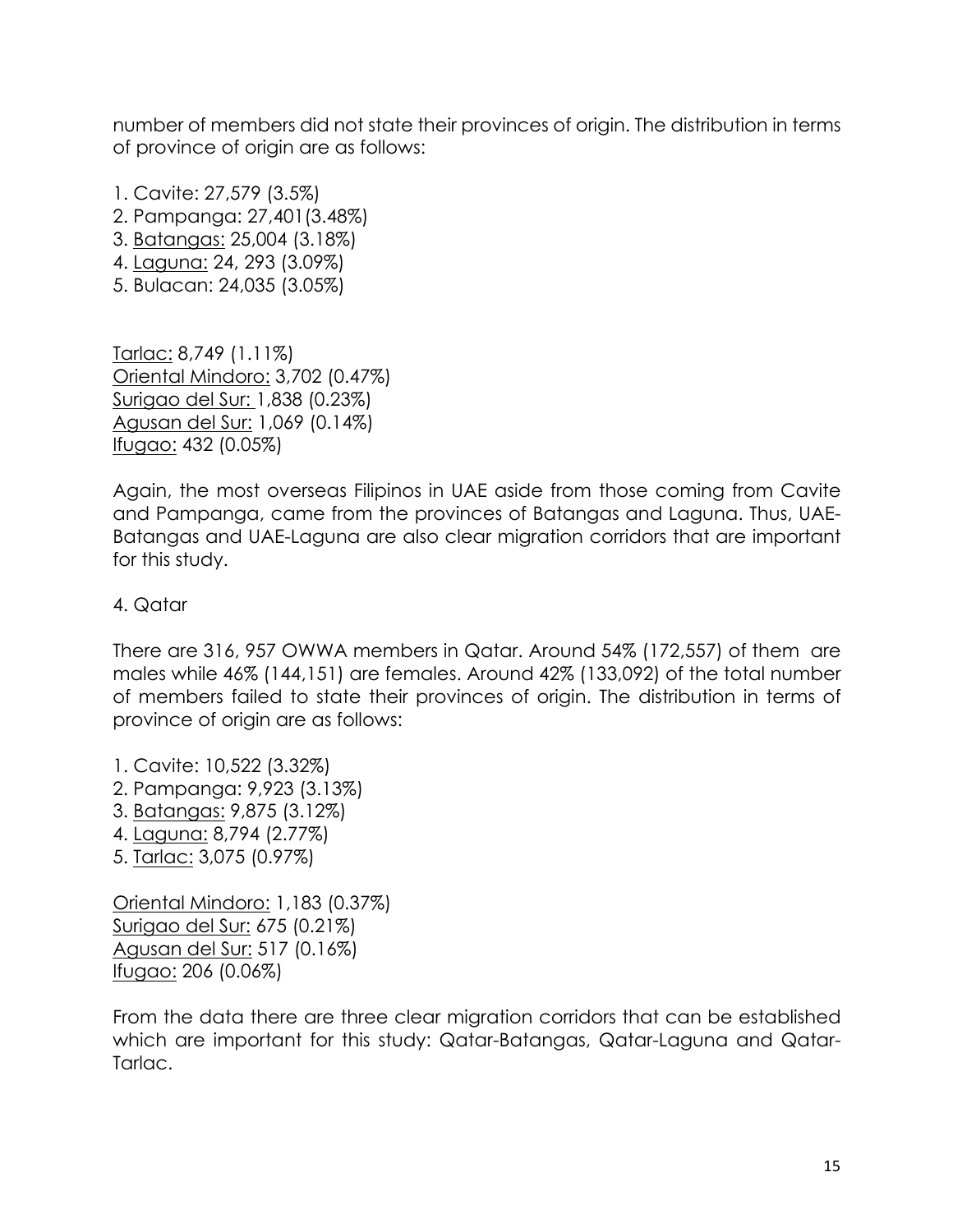4. *Migration policies and economic situation of host countries.* Among the four countries, it is only in Italy that Filipinos can both acquire permanent residency and citizenship. Italy is slowly emerging as emigrant country for Filipinos due to its reunification program and liberal immigration and citizenship policies. In Singapore, it is possible at least for Filipino professionals to avail of permanent residency and enjoy some benefits enjoyed by Singaporean nationals.

Among the four countries, Italy and Qatar are currently facing economic difficulties---Qatar with its problems with oil production and oil prices; Italy facing economic depression and a consequent rise in unemployment. These economic difficulties of the two countries have impacted on Filipino migrants working in the two countries. From the discussions with the embassies in the two countries and the FGDs conducted, it has been noted that in Qatar thousands of Filipinos have been laid off from work in gas and oil companies like Qatar Gas and RAS Gas.

A number of migrant Filipinos are coming home from Italy because of difficulty in finding work and earning decent incomes. It is observed that there is a decline in the volume of remittances from Filipinos in Italy.

5. *Organizations of overseas Filipinos*. Largely overseas Filipinos are not organized. There are numerous organizations of Filipinos in the four countries but their members could not even account for 10% of the total Filipino population in each country. Except for some hometown associations (HTAs), religious organizations, and professional organizations, these Filipino associations are small in terms of size of membership.

From the list provided by the Philippine Embassy in Qatar, there are 164 Filipino organizations in the city of Doha alone. The Philippine Embassy in Singapore accounts for about 100 Filipino organizations. Philippine Consulate in Milan lists 96 Filipino organizations in Milan and 87 associations in Northern Italy. The Philippine Embassy in Italy that is based in Rome reports 26 religious communities and 51 other organizations. The organizations in UAE are 110 migrant organizations.

In the main, the Filipino organizations in the four countries can be categorized as follows: 1) hometown associations (based on town, province or region of origin in the Philippines); 2) professional organizations; 3) religious organizations; 4) organizations based on city of residence in the host country; 5) alumni associations of different schools, colleges and universities in the Philippines; and 6) fraternities and 7) cultural and sports associations.

There are numerous HTAs in the four countries. The most active HTAs are the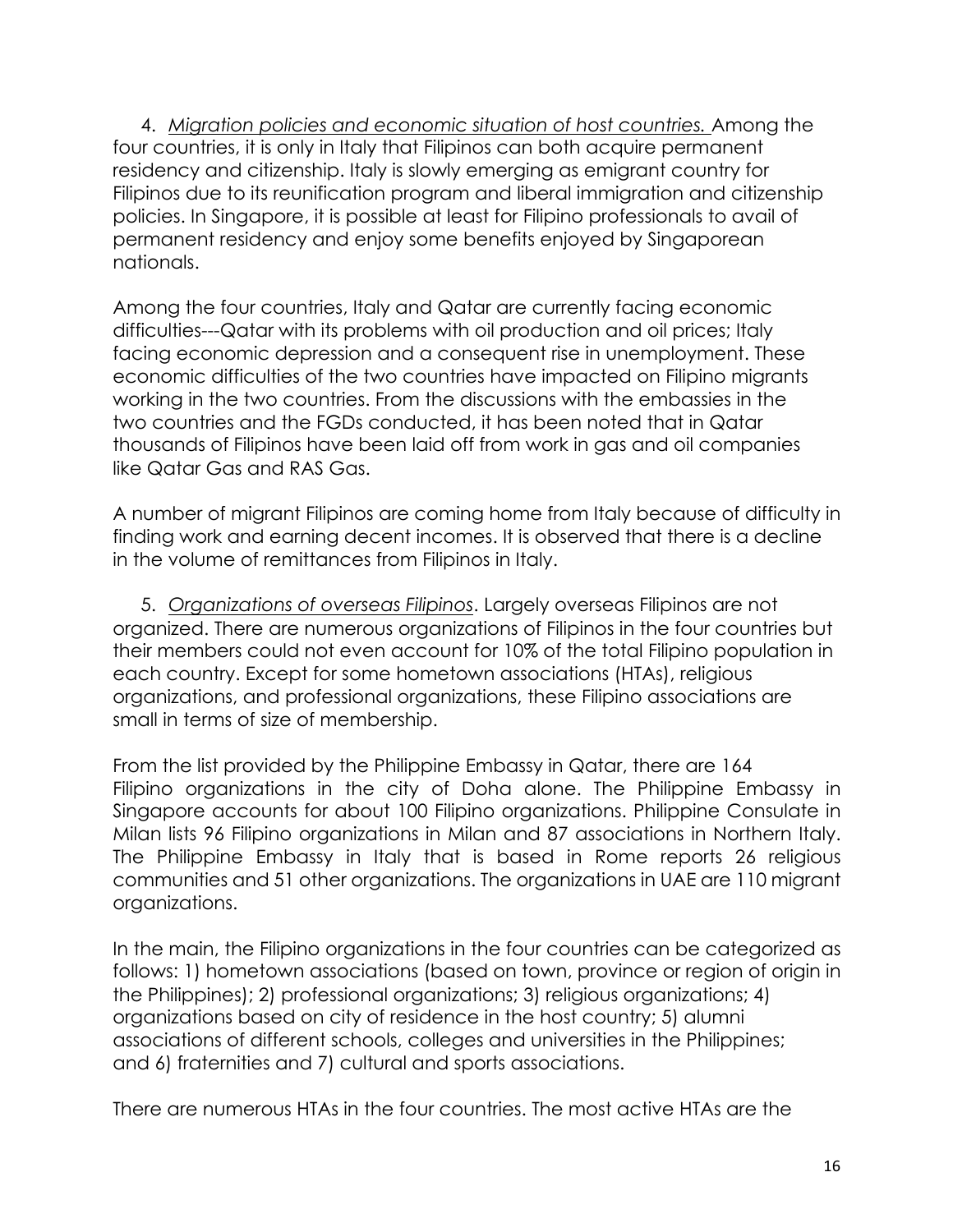associations of those who hailed from the province of Batangas. Interestingly, this is true in all the four countries of Italy, Singapore, UAE and Qatar. Aside from the Batangas HTAs, there are organizations of those from Tarlac, Laguna, Surigao del Sur in Italy; those from the Cordillera provinces in Qatar, Singapore and Northern Italy; those from Mindoro in Italy and Qatar. It can be noted however, that by and large, these HTAs are not actively engaged in the affairs nor are actively aiding projects in their home provinces in the Philippines. They are by and large social and cultural organizations. They are capable of raising decently large amounts of money which are often spent in their social gatherings. An exception is the Tarlac Hometown Association in Italy. The organization regularly gathers funds to provide assistance to indigents in communities in Tarlac. It can be noted, however, that other HTAs which are largely social organizations, extend financial and material support to their provinces and communities of origin in the Philippines in times of calamities.

In UAE and Qatar, it can be noted that the most active organizations are professional organizations like those of nurses, accountants, teachers, and engineers. Their activities revolve around upgrading their members' skills and knowledge.

There are some organizations that are involved in conducting financial literacy seminars and mobilizing savings and investments such as Pinoy WISE-UAE, Pinoy WISE-Qatar and ACFIL-Pinoy WISE-Italy, Overseas Filipino Investor and Entrepreneurs Movement (OFIEM)–Qatar and The Global Filipino Investor (TGFI) – Singapore.

## 2. Saving, Business, Investing Behavior and Indebtedness of Overseas Filipinos

In this section of the report, the savings, business and investing behavior and indebtedness of overseas Filipinos are described and analyzed. The data came mainly from the survey and FGDs conducted among overseas Filipinos working in the four countries. The insights of key informants like migrant leaders, NGO workers and Philippine Embassy officials were also included in the description and analysis of behaviors of overseas Filipinos.

| Country      | <b>Survey Respondents</b> | No. of FGDs/(No. of | Key Informant     |
|--------------|---------------------------|---------------------|-------------------|
|              |                           | Participants)       | Interviews        |
| <b>Italy</b> | 00                        |                     |                   |
| Qatar        | -13                       | 2 (16)              |                   |
| Singapore    | 158                       | 2(13)               |                   |
| UAE.         | 101                       | 2(9)                |                   |
| Total        | 472 respondents           | 8 FGDs (50          | 27 key informants |
|              |                           | participants)       |                   |

Table 1. Research Participants By Country of Destination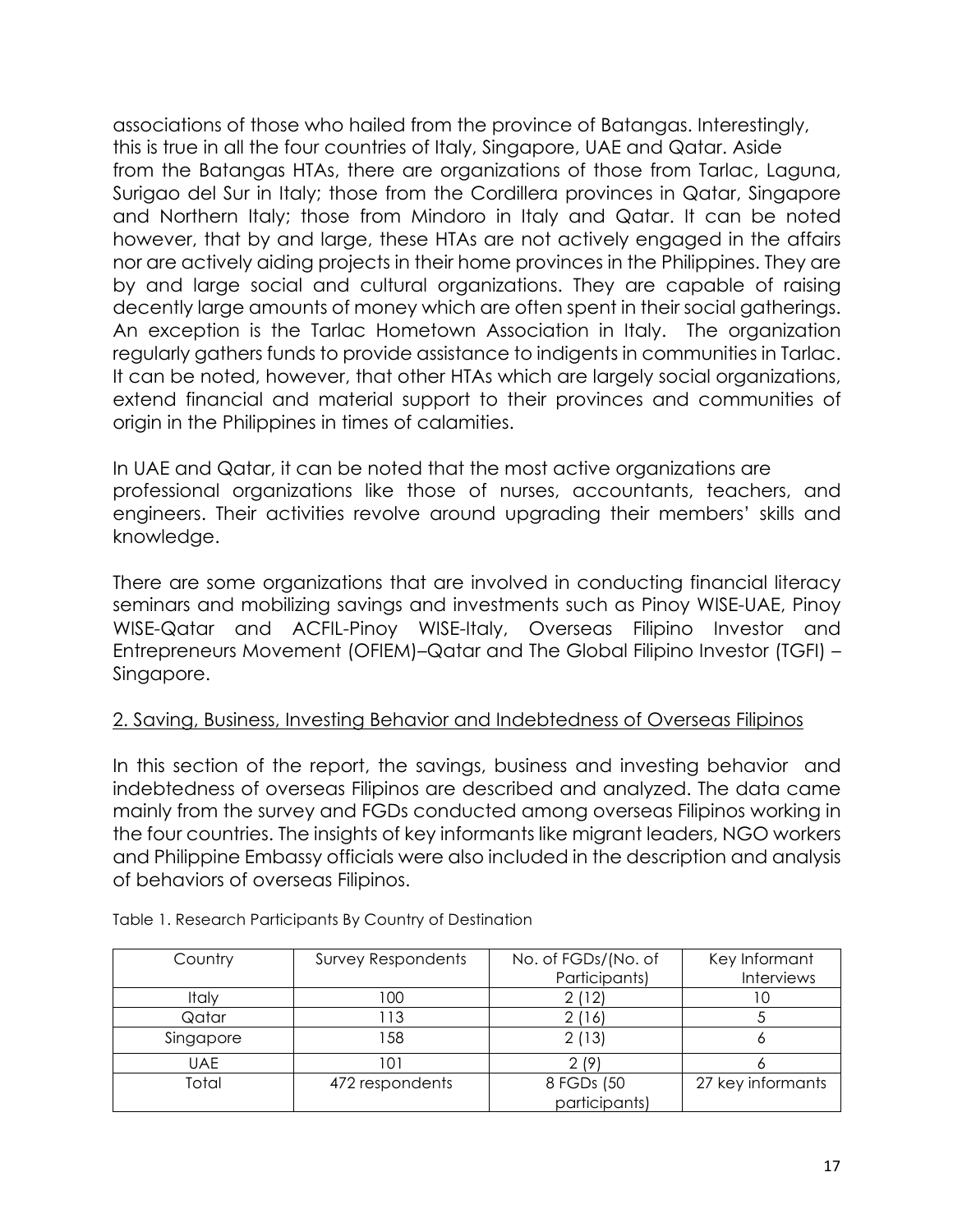A total of 472 overseas Filipinos from the four countries participated in the survey. The breakdown of the respondents per country is as follows: Italy (100); Qatar (113); Singapore (158); and UAE (101). A total of 8 FGDs were conducted with the following number of participants per country: Italy (12 ); Qatar (16); Singapore (13); and UAE (9). In addition, a total of 27 key informant interviews of government officials, migrant leaders and NGO workers were conducted.

2.1. Background characteristics of FGD participants and survey respondents

Participants in separate FGDs were professionals and domestic workers in Singapore and UAE. In Italy, FGDs were held solely for domestic workers. In Qatar, aside from FGDs with professionals, an FGD was conducted among construction workers in a workers camp.

The survey conducted had 472 survey respondents. The study used the snowball technique in engaging survey participants. It also considered the occupational composition of each country in selecting overseas Filipinos to participate in the survey. Table 1 summarizes the background characteristics of the survey respondents. About 66% of them are women while 37 % are men. Age wise, many of them (41% of the total) are in the 26-35 age bracket; 25% are in 46-55 age range while about 19% are relatively old and are in 56-65 age range already. The majority of the respondents, about 74% are college graduates while the rest finished high school/technology and vocational education.

Professionals comprise about 38% of the total number of respondents, domestic workers around 32% while service staff, about 25% and other workers, around 3% respectively. Italy respondents are largely domestic workers, while professionals comprise the majority of respondents in UAE. In Singapore, the domestic workers and professional respondents are almost break-even while service staff workers are more numerous in Qatar.

| Background      | <b>Italy</b> | Qatar | Singapore | <b>UAE</b> | Total |
|-----------------|--------------|-------|-----------|------------|-------|
| characteristics |              |       |           |            |       |
| Age             |              |       |           |            |       |
| 25 years $<$    | 1.00         | 6.19  | 2.53      | 7.92       | 4.24  |
| $26-35$ years   | 12.00        | 38.05 | 52.53     | 33.66      | 36.44 |
| 36-45 years     | 41.00        | 38.05 | 35.44     | 33.66      | 36.86 |
| 46-55 years     | 25.00        | 15.04 | 5.70      | 17.82      | 14.62 |
| 56-65 years     | 19.00        | 2.65  | 3.80      | 5.94       | 7.20  |
| 66 years $>$    | 2.00         | 0     | $\Omega$  | 0.99       | 0.64  |
| Sex             |              |       |           |            |       |
| Male            | 33.00        | 53.98 | 31.01     | 31.68      | 37.08 |
| Female          | 67.00        | 46.02 | 68.99     | 68.32      | 62.92 |

Table 2. Percent distribution of background characteristics of overseas Filipinos by country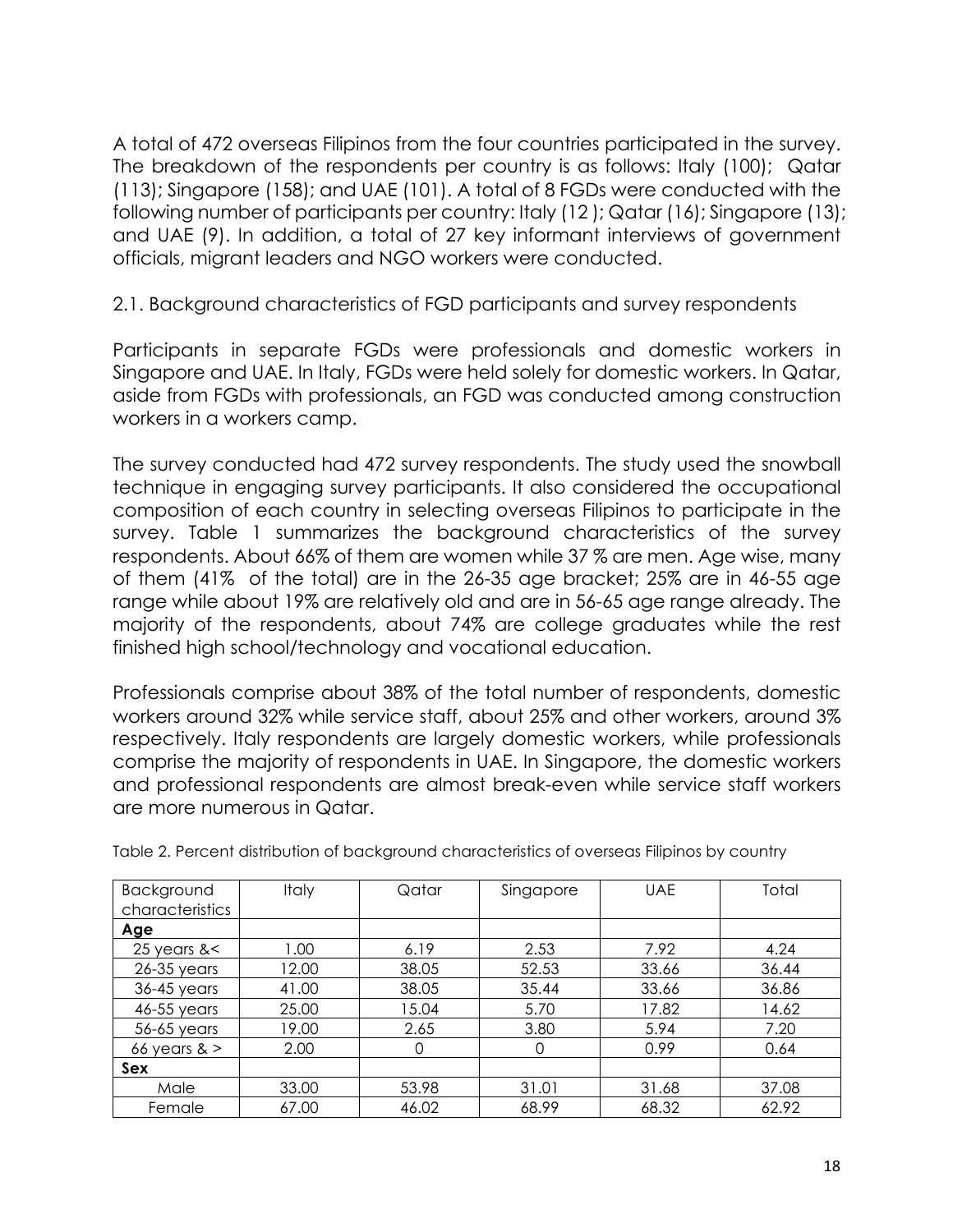| <b>Civil Status</b> |             |       |             |                |       |
|---------------------|-------------|-------|-------------|----------------|-------|
| Married             | 75.76       | 52.21 | 46.20       | 53.00          | 55.32 |
| Single              | 15.15       | 32.74 | 45.57       | 44.00          | 35.74 |
| Divorced/           | 3.03        | 12.39 | 6.96        | 1.00           | 6.17  |
| Separated           |             |       |             |                |       |
| Widowed             | 6.06        | 2.65  | 1.27        | 2.00           | 2.77  |
| Spouse,             |             |       |             |                |       |
| where?              |             |       |             |                |       |
| Philippines         | 19.70       | 55.71 | 52.31       | 57.41          | 45.88 |
| Host country        | 80.30       | 44.29 | 47.69       | 42.59          | 54.12 |
| Children,           |             |       |             |                |       |
| where?              |             |       |             |                |       |
| Philippines         | 35.71       | 73.61 | 81.25       | 75.56          | 65.34 |
| Host country        | 64.29       | 26.39 | 18.75       | 24.44          | 34.66 |
| Number of           |             |       |             |                |       |
| children            |             |       |             |                |       |
| $\mathbf 0$         | 18.00       | 23.89 | 48.08       | 38.61          | 33.83 |
| $1-2$               | 58.00       | 46.02 | 37.18       | 44.55          | 45.32 |
| $3 - 5$             | 22.00       | 29.20 | 12.82       | 14.85          | 19.15 |
| >5                  | 2.00        | 0.88  | 1.92        | 1.98           | 1.70  |
| <b>Educational</b>  |             |       |             |                |       |
| attainment          |             |       |             |                |       |
| Elementary          | 2.00        | 0.88  | 1.90        | $\overline{0}$ | 1.27  |
| <b>High School</b>  | 13.00       | 10.62 | 13.29       | 13.86          | 12.71 |
| Tech-               | 13.00       | 19.47 | 7.59        | 8.91           | 11.86 |
| Vocational          |             |       |             |                |       |
| College             | 67.00       | 63.72 | 73.42       | 77.23          | 70.55 |
| Postgraduate        | 5.00        | 5.31  | 3.80        | $\mathbf 0$    | 3.60  |
| Occupation          |             |       |             |                |       |
| Worker              | 4.49        | 8.26  | 0.66        | 1.02           | 3.35  |
| <b>HSW</b>          | 62.92       | 6.42  | 42.11       | 18.37          | 32.37 |
| service staff       | 21.35       | 56.88 | 7.89        | 18.37          | 24.78 |
| Professionals       | 11.24       | 26.61 | 49.34       | 61.22          | 38.84 |
| Seafarers           | $\mathbf 0$ | 1.83  | $\mathbf 0$ | 1.02           | 0.67  |

Table 2. (continued). Percent distribution of background characteristics of overseas Filipinos by country

| <b>Background</b><br><b>Characteristics</b> | <b>Italy</b> | Qatar | Singapore | <b>UAE</b> | Total |
|---------------------------------------------|--------------|-------|-----------|------------|-------|
| Years of stay<br>abroad                     |              |       |           |            |       |
| $<$ 5 years                                 | 9.00         | 48.67 | 32.38     | 56.44      | 36.44 |
| $5-10$ years                                | 25.00        | 29.20 | 52.53     | 19.80      | 34.11 |
| $11-15$ years                               | 22.00        | 15.04 | 8.86      | 9.90       | 13.35 |
| $16-20$ years                               | 13.00        | .77   | 3.80      | 6.93       | 5.93  |
| $>20$ years                                 | 31.00        | 5.31  | 2.53      | 6.93       | 10.17 |
| Member of an<br>organization                |              |       |           |            |       |
| Yes                                         | 68.00        | 61.95 | 49.37     | 51.49      | 56.78 |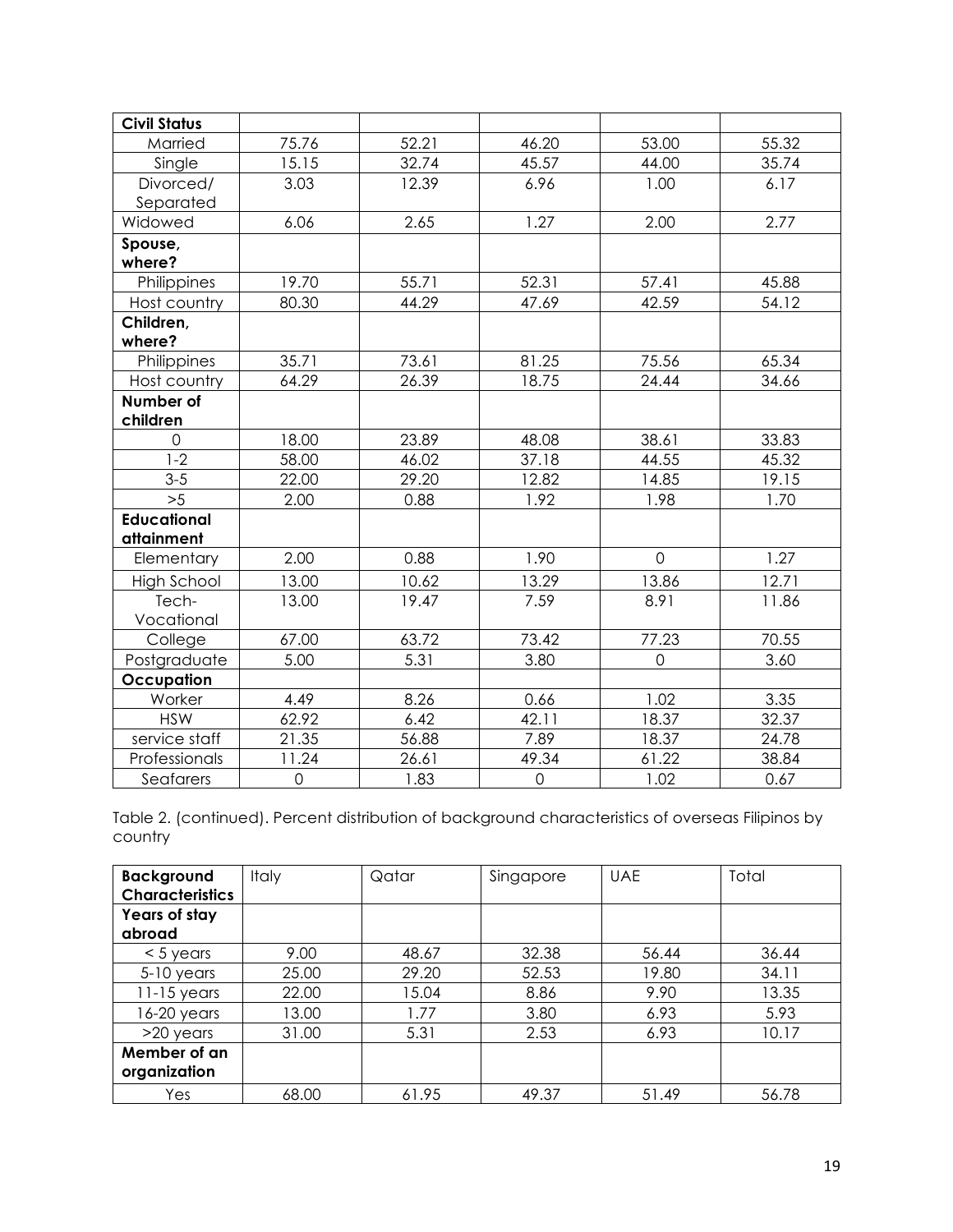| No.                     | 32.00 | 38.05 | 50.63 | 48.51 | 43.22 |
|-------------------------|-------|-------|-------|-------|-------|
| <b>Years still will</b> |       |       |       |       |       |
| work abroad             |       |       |       |       |       |
| 1-3 years               | 4.71  | 21.50 | 29.68 | 25.81 | 22.05 |
| 4-5 years               | 11.76 | 31.78 | 17.42 | 24.73 | 21.36 |
| $5-10$ years            | 32.94 | 33.51 | 30.97 | 31.18 | 32.50 |
| $11-15$ years           | 22.35 | 6.54  | 9.03  | 11.83 | 11.59 |
| 16 years $>$            | 28.24 | 4.67  | 12.90 | 6.45  | 12.50 |

Around 55% of the respondents are married while 36% of them are still single. A majority consisting of 66% of the total respondents have children. Around 65% of the respondents have children in the Philippines while the rest, 35% have their children with them in the host countries. Around 46% of the respondents have their spouses in the Philippines while 54% have their spouses with them in the host countries.

A majority of the respondents (57%) are members of overseas Filipino associations but a substantial number (43%) remains unorganized. Key informants even say that the figure of unorganized overseas Filipinos is a lot larger. They estimate that only about 10% of overseas Filipinos are not members of any organization abroad. Although a large majority (about 86%) intends to permanently return to the Philippines, they differ in terms of when they intend to go back. About 55% of them want to still work abroad for 4-10 years; 24% for more than 10 years while 21% intends to go home in three years' time. Such intent of going back home after five years to ten years in the host countries, were also expressed by FGD participants.

The above background characteristics of the sampled group of overseas Filipinos not only portrays a segmented population of Filipinos in the four countries in terms of occupation but also in many other respects. Such differences will be taken into account if they would have any effects on saving, business, investing behavior and indebtedness of overseas Filipinos.

## 2.2. Savings Behavior

About 81% of the survey respondents remit regularly, that means, monthly to their families in the Philippines. This is also affirmed in the FGDs, participants reported that they indeed, almost without fail, every month they remit to their families which expect and depend a lot from what they send to them. About 74% of them remit from PhP10,000-25,000, 16% from PhP 26,000-50,000 while 10% remit more than PhP 50,000 a month.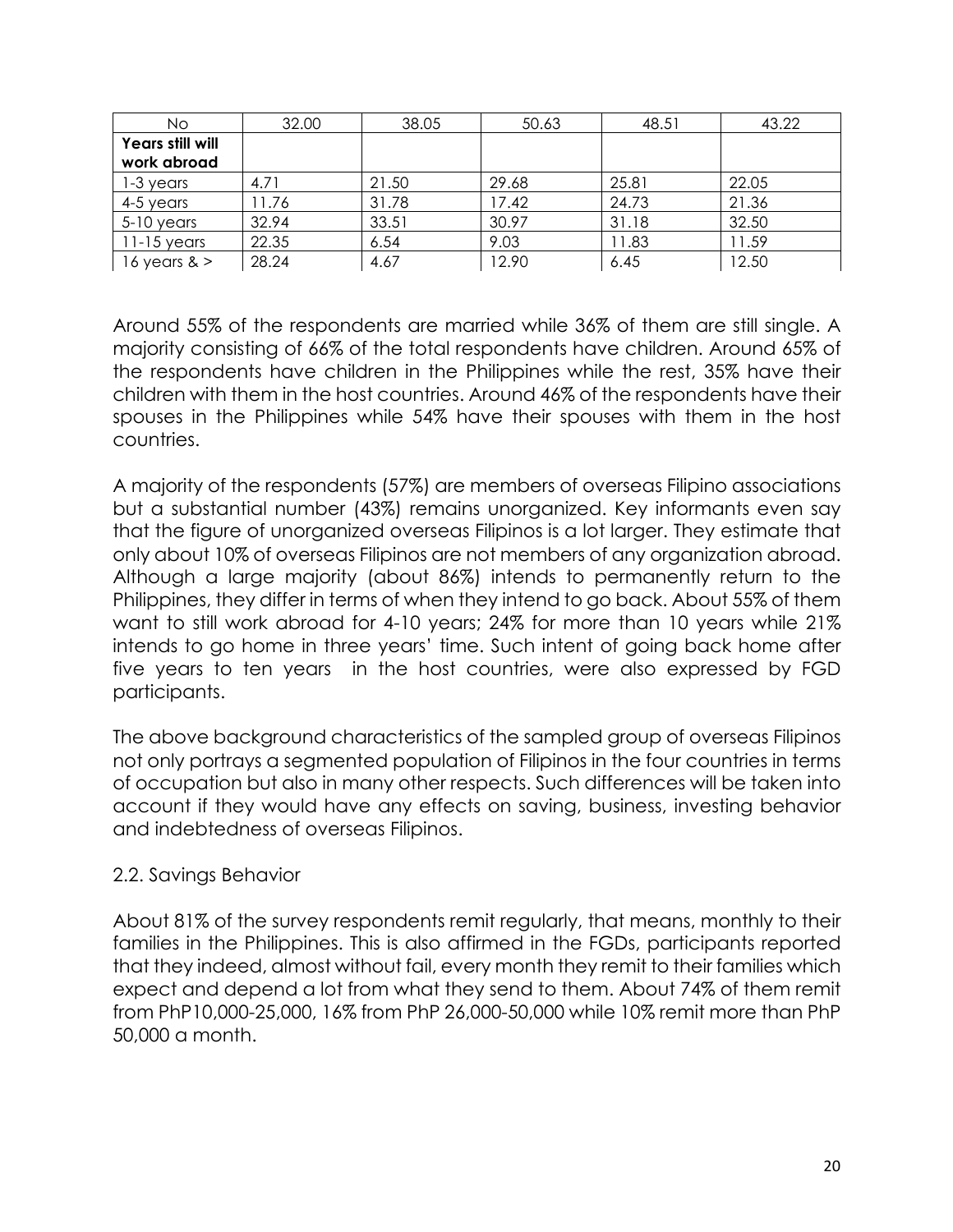Their average monthly expenses in their host countries are as follows: below PhP10,000 (35.38%); PhP10,000-25,000 (27.97%); PhP 26,000-50,000 (20.13 %); 51,000-100,000 (12.71%) and above 100,000 (3.81%).

The majority of the overseas Filipino respondents are able to save some money from their earnings. Around 61% of those who are able to save money place 25- 75% of their savings in a bank. Only about 23% of them have money in time deposit. A majority of the respondents, about 61%, has no emergency fund. Only 39% have allotted some money for emergencies.

*How many are able to save?* About 74% of the respondents are able to save while 26% are not able to save money. The breakdown per country in terms of how many are able to save as reflected in Table 2 are as follows: Singapore (84%), Italy (74 %), UAE (73%), and Qatar (62%).

These survey results run contrary to what were expressed in the FGDs regardless of occupational composition of the discussion groups. Some of the professionals said that they have savings but not much as they wanted to. Others said that despite their high salaries, have also difficulty saving money. Some of the service staff workers and domestic workers said that they are able to save some money but most of the time are also sent to their families for emergencies and social obligations. Many of domestic workers and construction workers said they had no savings at all. There is a general perception among the participants in the FGDs that the great majority of overseas Filipinos in the four countries regardless of occupation and income do not have substantial savings nor are able to save and invest their hard earned money to profitable endeavors.

The higher figure of savers obtained in the survey when compared with the FGD estimate can be explained by the fact that about 51% of the survey respondents have attended financial literacy seminars and hence, have most likely imbibed the importance of saving money and consequently have done so. Key informants when asked and seemingly taking the middle ground (i.e. between the different results in the survey and FGDs), estimate that probably half of the migrant population are able to save while the other half is really unable to do so. This study also shares this position. The study acknowledges that that savings awareness and financial literacy are gaining ground (which will explain a growing number of savers among overseas Filipinos) but maintains that a significant segment of the migrant population are still unable to save.

Table 3. Percent distribution regarding savings behavior of overseas Filipinos by host country

| Savings<br><b>Behavior</b> | Italy | Qatar | Singapore | UAE | Total |
|----------------------------|-------|-------|-----------|-----|-------|
| Able to save               |       |       |           |     |       |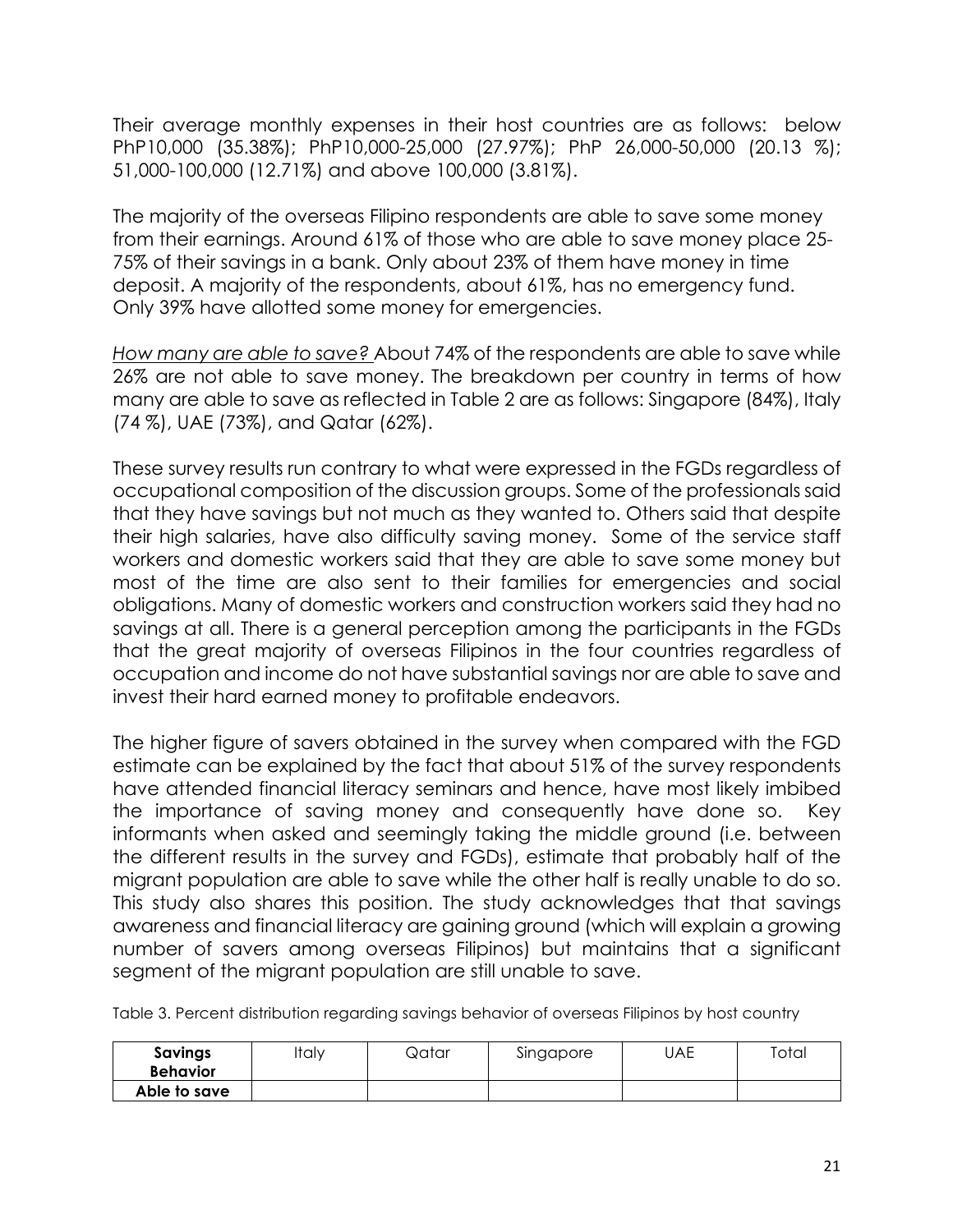| Yes                              | 74            | 61.95          | 83.54         | 73.27          | 74.15         |
|----------------------------------|---------------|----------------|---------------|----------------|---------------|
| <b>No</b>                        | 26            | 38.05          | 16.46         | 26.73          | 25.85         |
| Percentage of                    |               |                |               |                |               |
| monthly                          |               |                |               |                |               |
| income able to                   |               |                |               |                |               |
| save                             |               |                |               |                |               |
|                                  |               |                |               |                |               |
| 0%<br>5%                         | 7.69<br>21.79 | 12.5           | 0.76<br>19.70 | 11.76          | 7.20<br>23.20 |
| 10%                              | 28.21         | 28.75          | 15.91         | 24.71<br>16.47 | 19.47         |
| 15%                              | 8.97          | 20.00<br>12.50 | 14.39         | 11.76          | 12.27         |
| $20\%$ & >                       | 33.33         | 26.25          | 49.24         | 35.29          | 38.87         |
| When set aside                   |               |                |               |                |               |
| money as                         |               |                |               |                |               |
| savings                          |               |                |               |                |               |
| After paying                     |               |                |               |                |               |
| expenses and                     | 58.23         | 55.00          | 33.33         | 52.5           | 47.55         |
| sending                          |               |                |               |                |               |
| remittances                      |               |                |               |                |               |
| Before paying                    |               |                |               |                |               |
| expenses and                     |               |                |               |                |               |
| sending                          | 41.77         | 45.00          | 66.67         | 47.5           | 52.45         |
| remittances                      |               |                |               |                |               |
| Percentage of<br>savings in bank |               |                |               |                |               |
| deposit                          |               |                |               |                |               |
| 0%                               | 16.42         | 25.33          | 7.02          | 24.68          | 17.12         |
| 25%                              | 56.72         | 60.00          | 60.53         | 54.55          | 58.26         |
| 50%                              | 8.96          | $\overline{O}$ | 18.42         | 14.29          | 13.21         |
| 75%                              | 2.99          | 8.00           | 4.39          | 6.49           | 3.60          |
| 100%                             | 14.93         | 6.67           | 9.65          | $\mathbf 0$    | 7.81          |
| Emergency                        |               |                |               |                |               |
| Fund                             |               |                |               |                |               |
| Yes                              | 26.26         | 28.32          | 55.84         | 37.62          | 38.97         |
| <b>No</b>                        | 73.74         | 71.68          | 44.16         | 62.38          | 61.03         |

*How much is saved by overseas Filipinos?* How much is saved by those who were able to save can be gleaned from the survey data as summarized in Table 2. Of those overseas Filipinos that are able to save, around 38% of them are able to save around 20% of the monthly earnings; around 12% is able to save 15% of their income, while the majority, about 43% of them can only save 5-10% of their monthly income. In terms of the differences among overseas Filipinos the four countries, the following can be noted: More Filipinos in Singapore are able to save (about 84% of them) when compared to their counterparts in the other countries. Filipinos working in Singapore are also able to save more when compared with those in other countries. Around 49% of those who are able to save in Singapore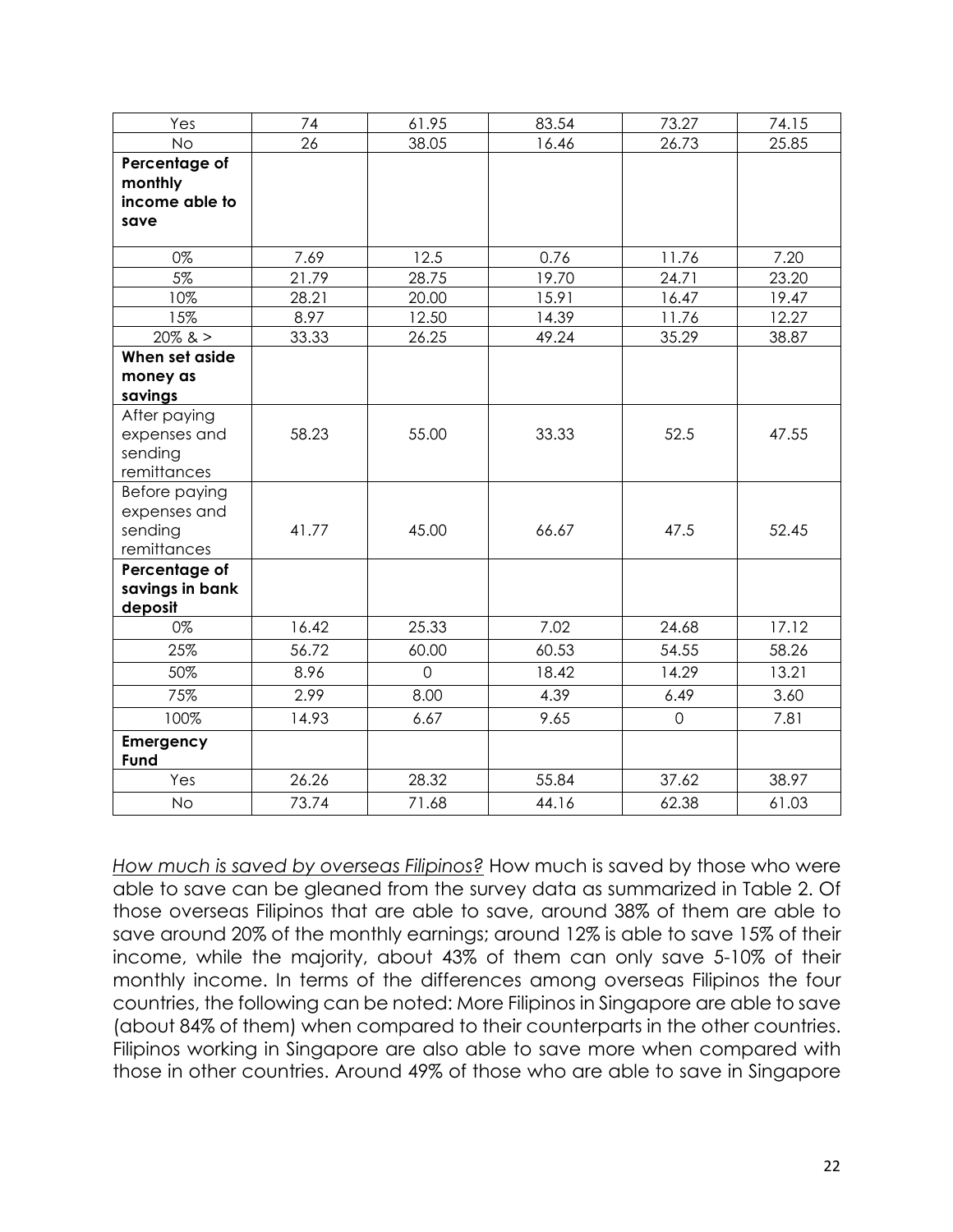can save 20% of their income while a lesser number from the other countries can save the same amount, 35% in UAE, 33% in Italy and 26% in Qatar.

What could explain that there are more Filipino savers in Singapore and even among the savers, it is those from Singapore that can save the most? Insights from the discussions in the FGDs and with key informants could explain these survey results. The young Filipino professionals abroad, in general, are relatively very conscious of the need to save, invest and start a business. Professionals in Singapore are lot younger when compared with those in Qatar and UAE, which have a number of Filipino professional. Many of the young professionals, especially those in Singapore, have learned the art of saving, investing and business on their own. What is going more for them is that they have higher incomes and their families in the Philippines are relatively well-off or financially stable and thus, do not expect financial help from these young professionals.

Chi-square tests results validate that indeed those from Singapore have more propensity to save when compared from those from the other three countries. Chi-square tests were run to test a number of variables that are possibly related to the ability to save. The Chi-square test for independence or chi-square test of association is used to determine if there is a relationship between two categorical variables (those at the nominal or ordinal levels). The Chi-square statistic reflects the strength of the relationship, the greater it is, the stronger the relationship. The probability associated with the Chi-square statistic refers to the probability of the relationship between the two variables being tested. In this test and the succeeding Chi-square tests, the probability is set at p=.05 which means that probability level must be lower than 0.05 before one can say that a relationship exists between the two variables.

*What are the characteristics of those who are able to save?* The following variables/characteristics of overseas Filipinos were tested whether they are associated with the ability to save: 1) age; 2)sex; 3) civil status; 4) country of work; 5) residence of children; 6) residence of spouse; 7) occupation of migrant; 8) educational attainment; 9) years of stay abroad; 10) membership in an organization; 11) monthly expenses; 12) attendance to a financial literacy seminar and 13) intention to permanently return to the Philippines.

Table 4. Summary of Chi-square test results regarding the ability to save of overseas Filipinos

|                              | Are you able to save?                     |  |  |  |
|------------------------------|-------------------------------------------|--|--|--|
| Independent Variables Tested | Chi-square value; degrees of freedom (df) |  |  |  |
|                              | and probability value (p)                 |  |  |  |
| 1. Age                       | Chi-square= $0.221$ df=1 p=0.638          |  |  |  |
| 2. Country of work           | Chi-square=16.096 df=3 $p=0.001*$         |  |  |  |
| 3. Sex                       | Chi-square= 0.072 df=1 p=0.078            |  |  |  |
| 4. Civil status              | Chi-square= $1.510$ df=1 p=0.219          |  |  |  |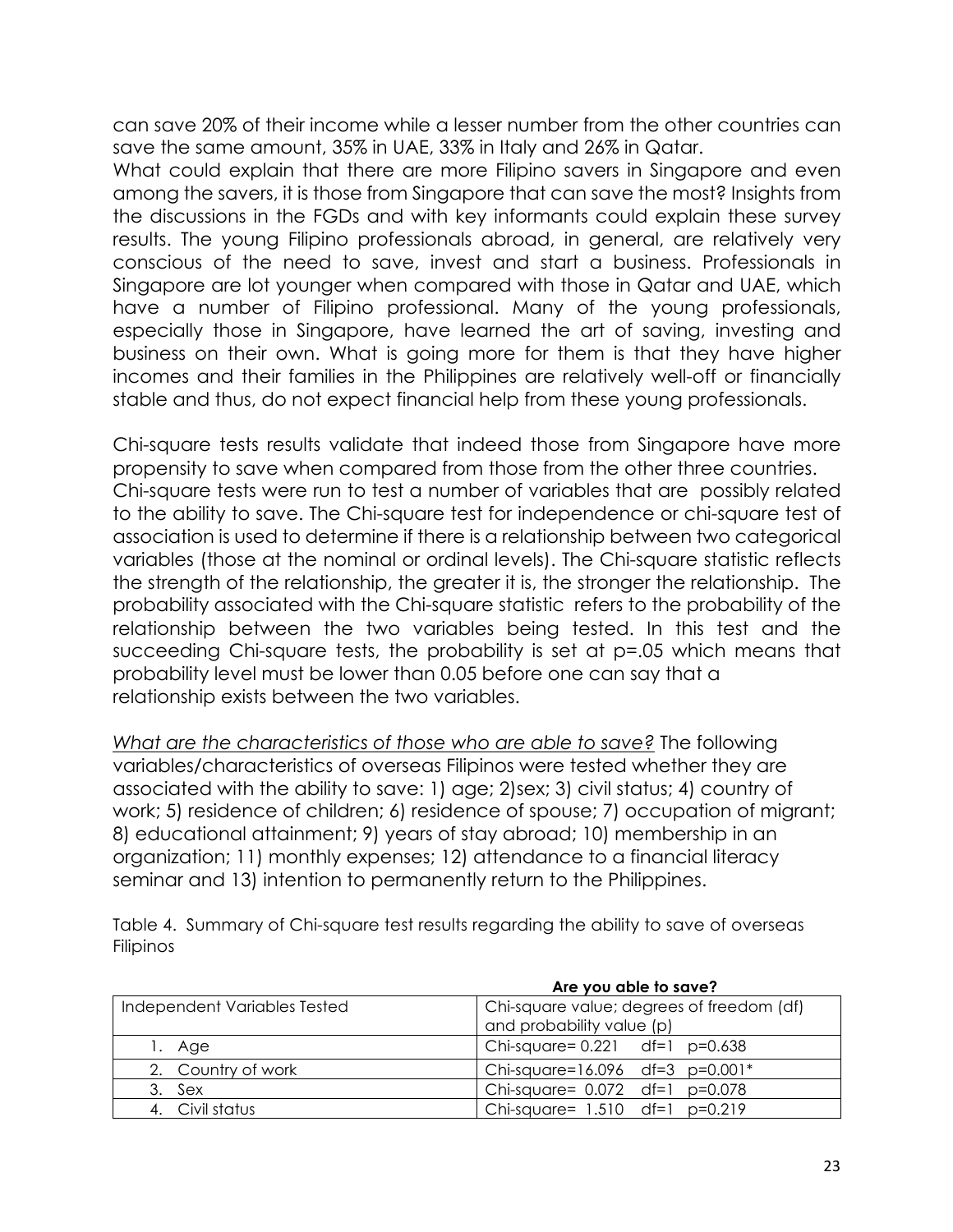| 5. Residence of spouse            | Chi-square= 1.601 df=1 p=0.205    |
|-----------------------------------|-----------------------------------|
| 6. Residence of children          | Chi-square= 5.368 df=1 p=0.020*   |
| 7. Have children?                 | Chi-square= $2.147$ df=1 p=0.142  |
| 8. Educational attainment         | Chi-square= $9.904$ df=1 p=0.001* |
| 9. Occupation                     | Chi-square=19.632 df=2 p=0.000*   |
| 10. Years of stay abroad          | Chi-square= 9.487 df=4 p=0.050007 |
| 11. Membership in an organization | Chi-square= $1.771$ df=1 p=0.183  |
| 12. Monthly expenses              | Chi-square=16.217 df=3 p=0.001    |
| 13. Financial literacy seminar    | Chi-square=37.938 df=1 p=0.000*   |
| 14. Intent to permanently return  | Chi-square= $4.594$ df=1 p=0.032* |

#### **\*significant at p <.05**

Results as can be gleaned from Table 3 indicate that country of work, residence of children, educational attainment, occupation, monthly expenses, attendance to financial literacy seminar and the intention to return permanently to the Philippines (those with asterisks) are correlated with the ability to save. Such significant relationships between the ability to save and background characteristics of the respondents are to be interpreted as follows: Those in Singapore are more able to save when compared with other countries. Those with children in the Philippines can save more than those who have children with them abroad. This is probably due to the fact that the cost of living is a lot expensive in the host countries than in the Philippines, thus, it is a lot difficult to save with migrants having their children with them abroad. It was also established in the tests that that those with higher educational attainment (with college education) are more likely able to save than those who finished high school and technology and vocational education. They are most likely have access to knowledge and information regarding financial vehicles that the their counterparts with lower educational attainment.

Further, those overseas Filipinos who spend PhP 50,000 or less monthly are able to save than those who spend more than PhP 50,000. This can easily be understood that those who spend less can save more. Overseas Filipinos who have attended a financial literacy education seminar are also more likely to save than those who have not. Interestingly, most of them have attended the seminars conducted by Atikha. It would seem that these seminars have been effective in inculcating saving among them. And lastly, those Filipinos who intend to return are able to save than those who seek to permanently stay abroad. They are more likely to save for they have substantial amount of money when they return back to the Philippines.

*Why are those who have savings able to save?* The top five answers of those who are able to save in explaining their being able to save are as follows: 1) They have forced savings program (20.59%); 2) They have set goals on savings and investments (19.12%); 3) They have been working abroad for a long time; 4) Other members are working (10.96%) and 5) They have attended a financial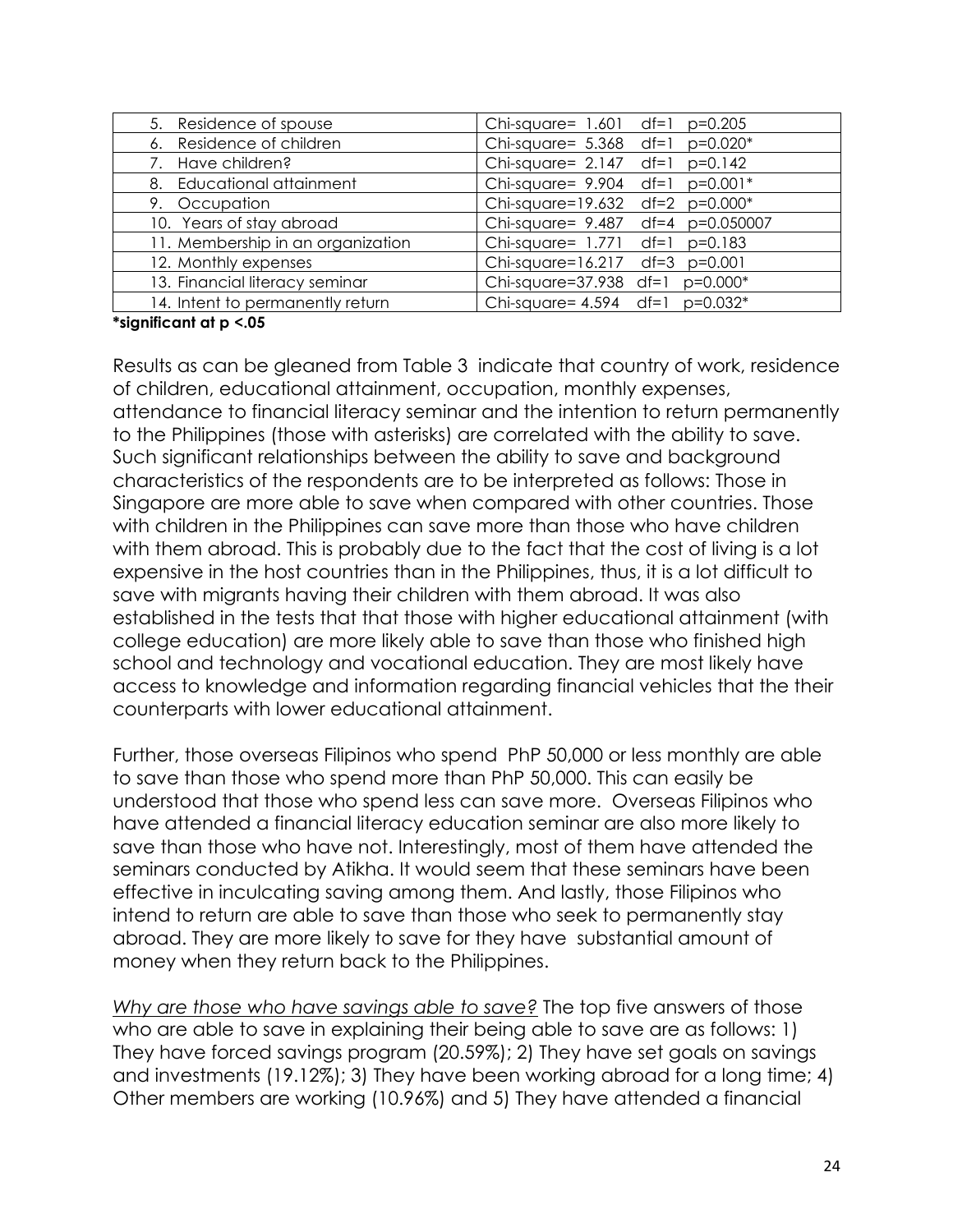literacy seminar and they have been working abroad for a long time (both with 10.43%).

Overseas Filipino respondents who had difficulty saving were also asked to explain. The top four answers (which were cited by at least 10% of the respondents) are as follows: 1) They are the only breadwinner of the family (25.82%); 2) They have a low salary and income (23.36%); 3) They are still paying off debts (21.93%); and 4) Their spouses and children are totally financially dependent on them (10.66%).

The cited reasons in the survey were also echoed by participants in the FGDs and key informants. They point to serious problems that are confronted by overseas Filipinos. Family dependency on migrant earnings, which is almost total dependency among many of their families, is a serious problem. Their relatives in the Philippines stopped working and relied mainly on the remittances sent by overseas workers.

Indebtedness of overseas Filipinos, particularly with loan sharks and credit companies were also cited as serious among a number of Filipino professionals and non-professionals alike. What is not reflected in the survey but cited in the FGDs and pinpointed by key informants are the lavish lifestyle of both overseas Filipinos and their families as another big reason why most overseas Filipinos lack savings and investments.

## 2.3. Indebtedness of overseas Filipinos

More than half of the overseas Filipino respondents (61%) has a current loan or debt. The breakdown of indebtedness in the four countries are as follows: provinces who have more than half of the families which are indebted are as follows: Italy (61%); Qatar (53.47%); UAE (47.78%); Singapore (40.48%).

| Debt/Loan<br><b>Behavior</b> | <b>Italy</b> | Qatar | Singapore | <b>UAE</b> | Total |
|------------------------------|--------------|-------|-----------|------------|-------|
| Current<br>debt/loan         |              |       |           |            |       |
| Yes                          | 61.36        | 53.47 | 40.48     | 47.78      | 49.88 |
| <b>No</b>                    | 38.64        | 46.53 | 59.52     | 52.22      | 50.12 |
| Source of<br>debt/loan       |              |       |           |            |       |
| <b>Banks</b>                 | 46.15        | 46.88 | 55.77     | 66.67      | 52.82 |
| Cooperatives                 | 2.56         | 4.69  | 0         | 1.85       | 2.42  |

Table 5. Percent distribution of incurring of debt and loan of overseas Filipinos by host country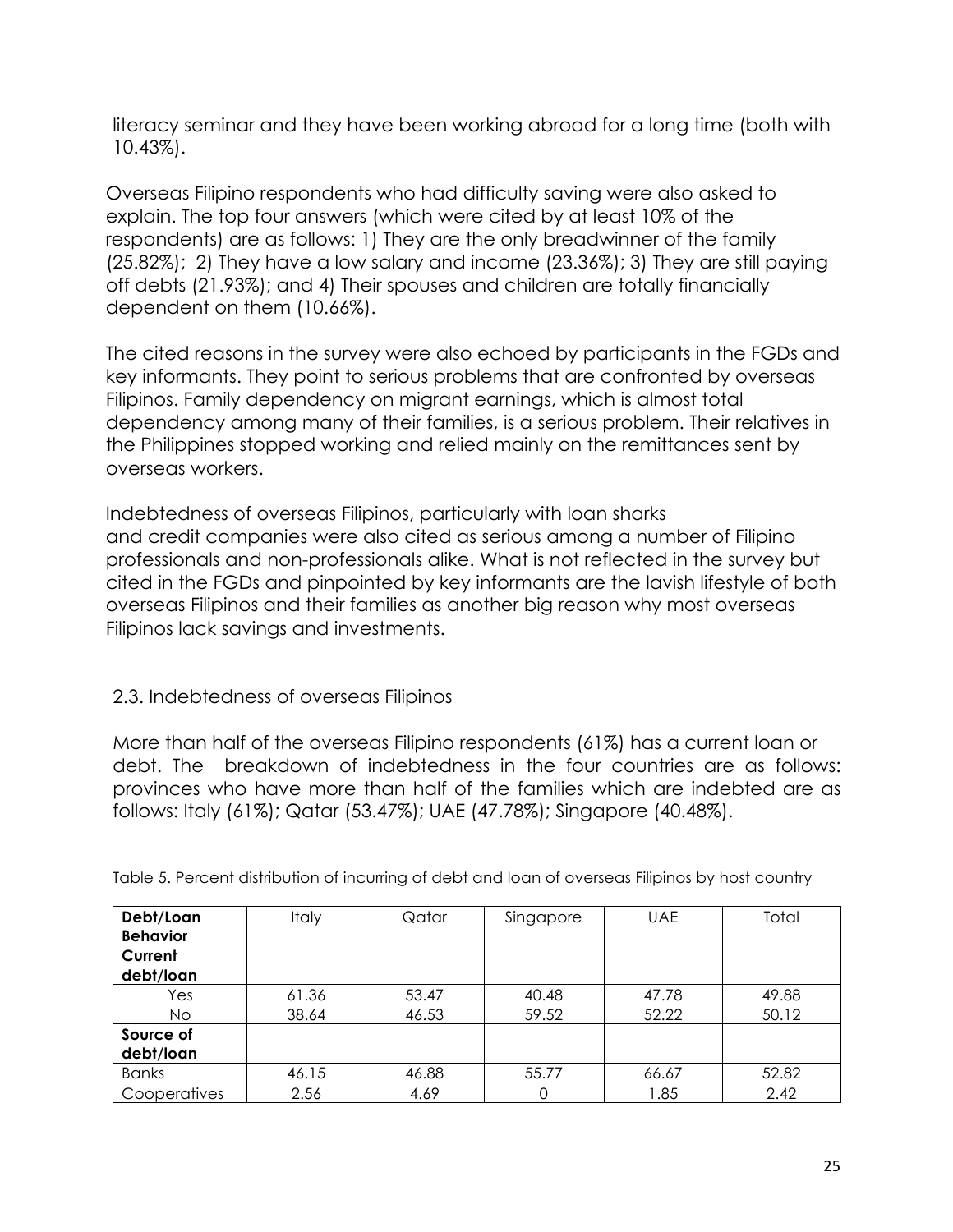| Employer              | 5.13           | 7.81     | 7.69        | 3.70         | 6.05  |
|-----------------------|----------------|----------|-------------|--------------|-------|
| financial             | $\mathbf{O}$   | 4.69     | 1.92        | 7.41         | 3.23  |
| institutions          |                |          |             |              |       |
| individual            | 5.13           | 17.19    | 11.54       | 1.85         | 8.87  |
| lenders               |                |          |             |              |       |
| lending               | 19.23          | 3.13     | 3.85        | 7.41         | 9.27  |
| companies             |                |          |             |              |       |
|                       |                |          |             |              |       |
| microfinance          | 3.85           | 1.56     | $\mathbf 0$ | 1.85         | 2.02  |
| institutions          |                |          |             |              |       |
| <b>Relatives</b>      | 17.95          | 14.06    | 19.23       | 9.26         | 15.32 |
| <b>Credit card</b>    |                |          |             |              |       |
| Yes                   | 43.18          | 55.56    | 32.61       | 34.83        | 40.82 |
| <b>No</b>             | 56.82          | 44.44    | 67.39       | 65.17        | 59.18 |
| <b>Uses of credit</b> |                |          |             |              |       |
| card                  |                |          |             |              |       |
| Emergency             | 1.72           | 2.38     | 1.45        | 5.66         | 2.65  |
| acquire real          | 27.59          | 16.67    | 15.94       | 11.32        | 17.80 |
| estate                |                |          |             |              |       |
| buy a car             | $\overline{0}$ | 2.38     | 2.90        | $\mathsf{O}$ | 1.52  |
| buy gadgets           | 6.90           | 4.76     | 8.70        | 7.55         | 6.82  |
| buy personal          | 17.24          | 25.00    | 33.33       | 33.96        | 27.27 |
| things                |                |          |             |              |       |
| earn rebates          | $\mathbf{O}$   | $\Omega$ | 4.35        | $\mathsf{O}$ | 1.14  |
| capital for           | 12.07          | 8.33     | 13.04       | 11.32        | 10.98 |
| business              |                |          |             |              |       |
| family needs          | 31.03          | 27.38    | 8.70        | 15.09        | 20.83 |
| travel/vacation       | 3.45           | 10.71    | 10.14       | 15.09        | 9.85  |
|                       |                |          |             |              |       |
| celebration of        | $\mathbf 0$    | 2.38     | 1.45        | $\mathbf 0$  | 1.14  |
| occasions             |                |          |             |              |       |

Indebtedness has also been a subject of discussions in the FGDs. The participants are also of the opinion that a majority of overseas Filipinos are in debt. And such indebtedness has been a cause of why many of them are not able to save and invest.

Where are loans and debts incurred? A little more than half of those who have loans or debts (35.29%) have secured them from banks. Other sources of loans and debts are relatives (15.32%) lending companies (9.27%) and individual lenders (8.87%). Combined together, those indebted to lending and individual lenders, are about 18% of the respondents. They are most likely the ones who still suffer from the usurious interest rates exacted on them by these companies and individuals.

Domestic workers and service workers in the FGDs related how many of their colleagues have been victimized by loan sharks; many of whom have continuously try to pay off debts incurred a long time ago. Such debts were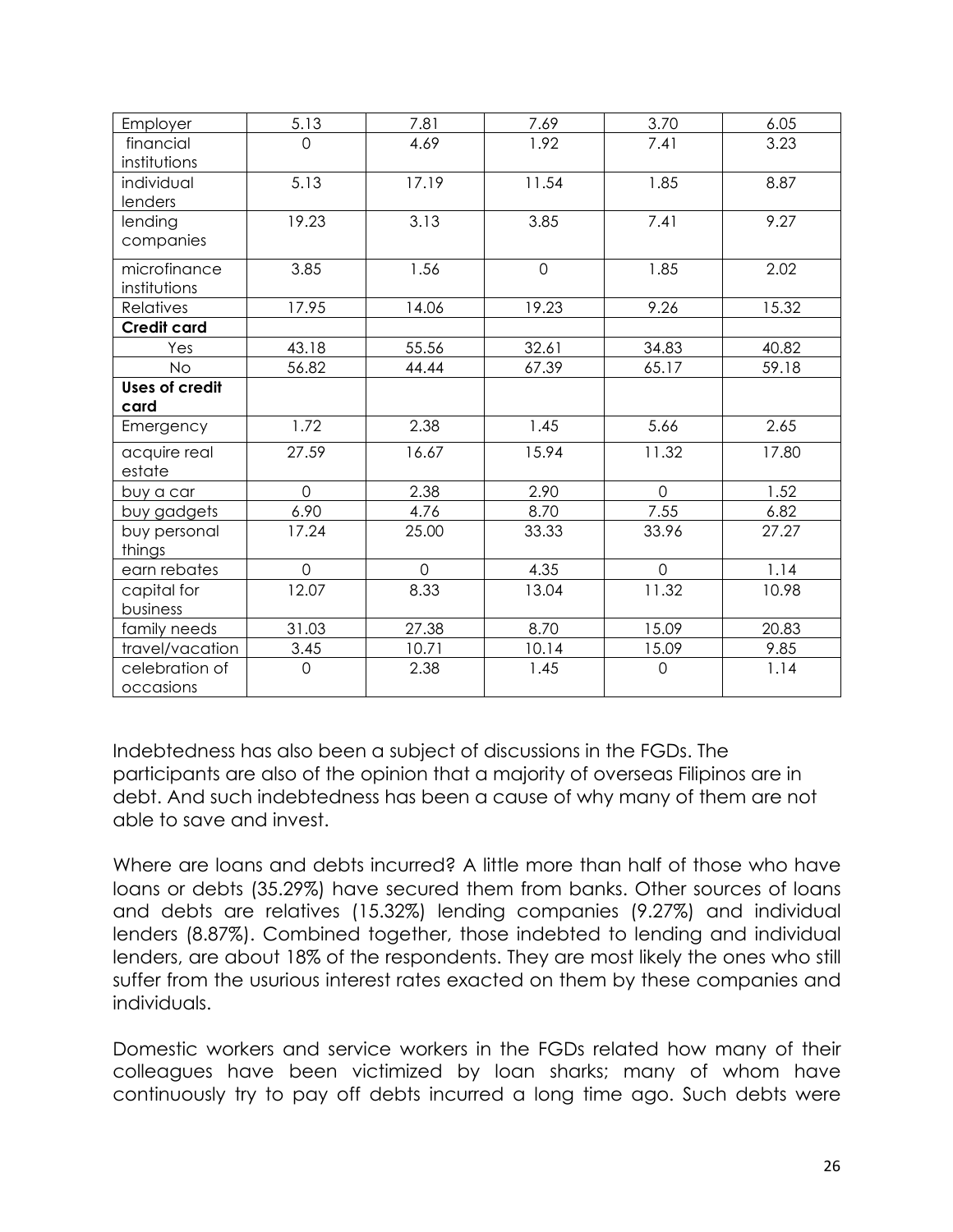incurred for payment of processing documents and travel costs when they first migrated to the host country or for expenses for family emergencies like hospitalization and surgical and other medical procedures that were needed by their relatives in the Philippines. Others, incur debts to shoulder increasing family needs which their meager incomes as domestic workers in Qatar and UAE are not able to compensate for.

About 59 % of the respondents also have and use credit cards. When asked for what purpose do they use their credit cards, the following were cited: to buy personal things (27.27%); to send to family for needs (20.83%); to acquire real estate property (17.8%); to provide additional capital for business (10.98%); to travel and have vacation (9.85%). Only 41% pay their credit bills on time while others pay as early as they can (27%) and the rest (30%), pay only the minimum payment. In an FGD of professionals in UAE, some of the participants narrated that there was a time that a number of their fellow professional Filipinos were deep in debt from the credit card companies. They said a number of them have been incarcerated in UAE jails for failing to pay their debts. The participants narrated how easy it was at that time for an overseas Filipino to get as many as three credit cards and many have not prudently used their cards and ended up heavily indebted by having led a carefree and lavish lifestyle.

What are the characteristics of those who are indebted? Who are those that comprise the 61% of the total number of respondents who have debts or loans? Chi-square tests were run to test the following possible correlates of indebtedness (having a loan or debt): 1) age; 2)sex; 3) civil status; 4) country of work; 5) residence of children; 6) residence of spouse; 7) occupation of migrant; 8) educational attainment; 9) years of stay abroad; 10) membership in an organization; 11) monthly expenses; 12) attendance to a financial literacy seminar and 13) intention to permanently return to the Philippines.

| Do you nave a current debi or loan? |                                                                        |  |  |  |
|-------------------------------------|------------------------------------------------------------------------|--|--|--|
| <b>Independent Variables Tested</b> | Chi-square value; degrees of freedom (df)<br>and probability value (p) |  |  |  |
| 1. Age                              | Chi-square= 9.196<br>df=1 $p=0.002*$                                   |  |  |  |
| Country of work<br>2.               | $Chi-square = 9.774$<br>$p=0.020*$<br>$df = 3$                         |  |  |  |
| 3.<br>Sex                           | $Chi-square = 4.332$<br>$p=0.037*$<br>$df=1$                           |  |  |  |
| Civil status<br>4.                  | Chi-square=17.474<br>$df=1$<br>$p=0.000*$                              |  |  |  |
| 5.<br>Residence of spouse           | $Chi-square=14.102$<br>$p=0.000*$<br>$df=1$                            |  |  |  |
| Residence of children<br>6.         | $Chi-square=13.266$<br>$p=0.000*$<br>$df=1$                            |  |  |  |
| Have children?                      | Chi-square= 2.095<br>$p=0.147$<br>$df=1$                               |  |  |  |
| <b>Educational attainment</b><br>8. | Chi-square= 2.459<br>$p=0.116$<br>$df=1$                               |  |  |  |
| Occupation<br>9.                    | Chi-square= 9.480<br>$df=2$<br>$p=0.008*$                              |  |  |  |
| 10. Years of stay abroad            | Chi-square=27.034<br>$p=0.000*$<br>$df = 4$                            |  |  |  |
| 11. Membership in an organization   | Chi-square=13.694<br>$p=0.000*$<br>$df=1$                              |  |  |  |
| 12. Monthly expenses                | Chi-square=25.839<br>$df=3$ $p=0.000*$                                 |  |  |  |

Table 6. Summary of Chi-square test results regarding having debts or loans of overseas Filipinos **Do you have a current debt or loan?**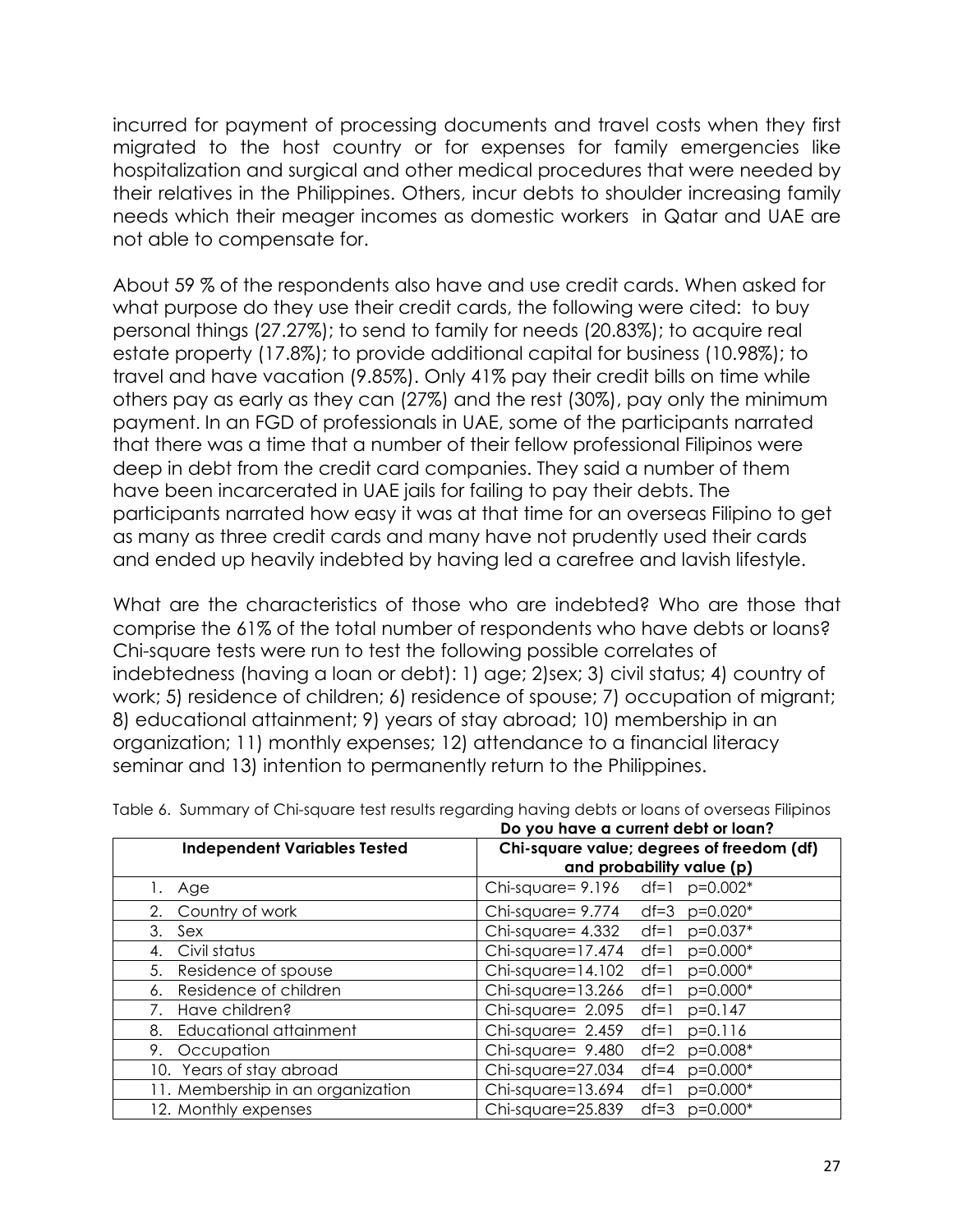| 13. Financial literacy seminar   | $\vert$ Chi-square=10.089 df=1 p=0.001* |
|----------------------------------|-----------------------------------------|
| 14. Intent to permanently return | Chi-square= 2.407 df=1 p=0.120*         |

#### **\*significant at p <.05**

Results indicate that age, country of work, sex, civil status, residence of husband, residence of children, occupation, length of stay abroad, membership in an organization, monthly expenses and attendance to financial literacy are correlated with indebtedness. That means, that those who are 26-45 years old are more likely to have debts/loans than those who are 46-65 years old. It would seem that prudence is a virtue among the older individuals in terms of incurring debts or loans. Females and married overseas Filipinos are also more likely to incur loans than their counterparts. Those who have their husbands and children with them in the host country are also more likely to have loans than those who have both their spouse and children in the Philippines. This would indicate that indeed the cost of having your spouse and children with you in the host country is a lot higher than when they are in the Philippines, so much so that many of overseas Filipinos have to secure debt or loan to make both ends meet for the whole family to live in the host country, especially if they are leading a lavish lifestyle.

Professionals are also more indebted than household, factory and service workers. Those who spend PhP 10,000-50,000 per month are also indebted more than those who spend more monthly. These two correlates should be further examined because some professionals in the FGDs who spend more or less PhP 50,000 a month argued that securing loans and debts is not necessarily a bad thing. They said they have debts and loans not to live lavishly but to secure additional capital for their investments and businesses. Those who do so comprised about 11% of the total. Those who are members of organization are also more likely to incur debts. Surprisingly, it would seem that also those who have attended financial literacy seminars have more loans than who have not attended them. This could be interpreted that that the seminars have taught them how to secure safe loans or borrow for business purposes and be responsible in paying them off.

As a final note, indebtedness of overseas Filipinos should not be seen hastily as bad especially if what was secured are intended to be invested to profitable endeavors. What is lamentable is the observation that many of them have incurred loans and debts in order to sustain a lavish lifestyle as indicated in the FGD discussions. Also, sadly yet clearly the problem of securing loans from unscrupulous lending companies and individuals among overseas Filipinos persists. A big 18% of the total number of survey participants still do. FGD participants and key informants estimate even a higher figure. This is still a major concern.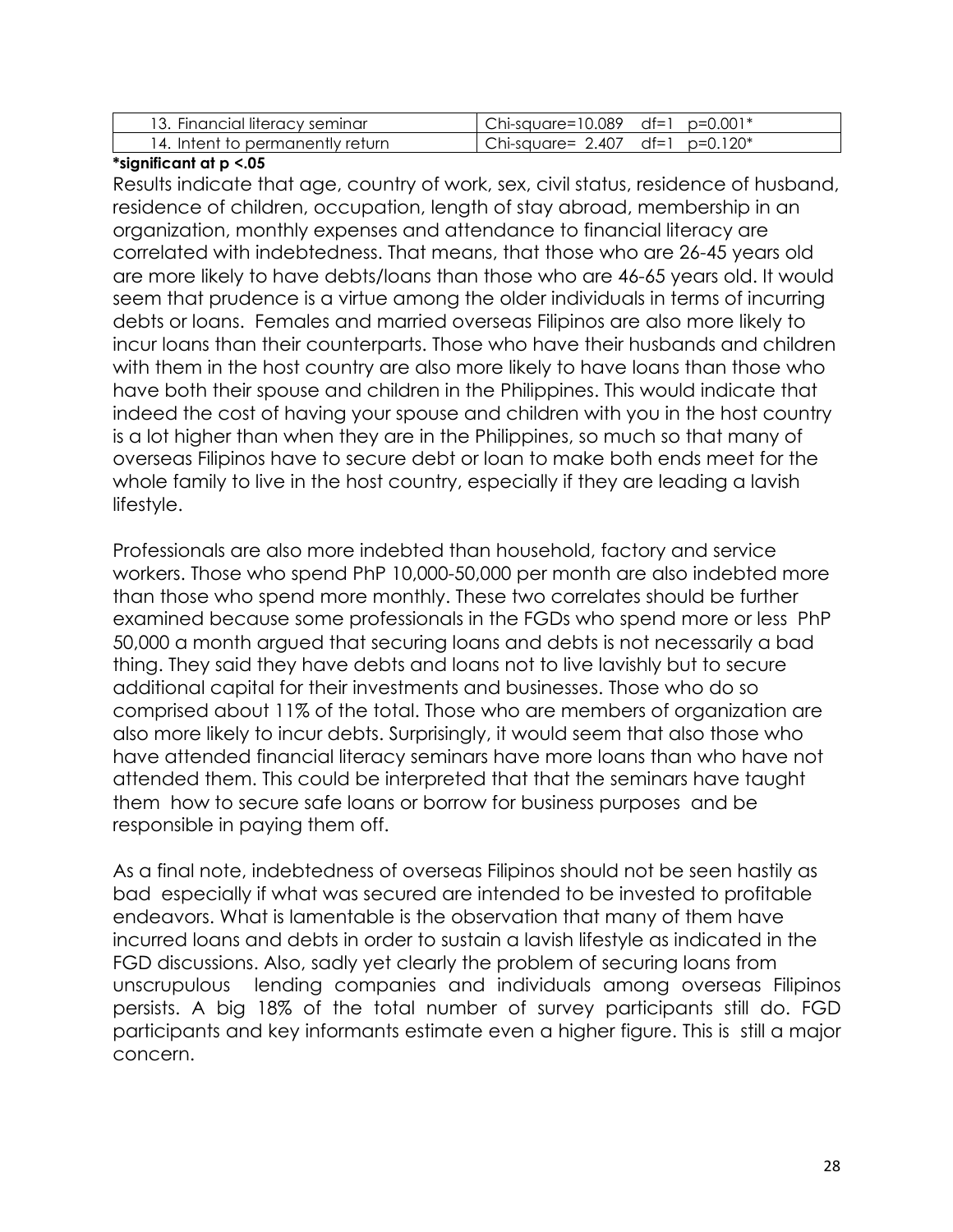## 2.4. Investment behavior

Around 63% of overseas Filipinos in the four countries have investments. The minority of them, about 37%, have no investments. In terms of percentages, more overseas Filipinos in Singapore (74%) and Italy (72%) have investments when compared to those in UAE (58.54%) and Qatar (42%).

| Investing<br><b>Behavior</b> | <b>Italy</b> | Qatar          | Singapore | <b>UAE</b> | Total |
|------------------------------|--------------|----------------|-----------|------------|-------|
| Have<br>investments          |              |                |           |            |       |
| Yes                          | 72.62        | 42.22          | 73.98     | 58.54      | 62.80 |
| <b>No</b>                    | 27.38        | 57.78          | 26.02     | 41.46      | 37.20 |
| <b>Investments</b>           |              |                |           |            |       |
| in                           |              |                |           |            |       |
| agribusiness                 | $\Omega$     | $\overline{0}$ | 2.08      | $\Omega$   | 0.88  |
| other                        | 7.30         | 4.17           | 7.29      | 14.17      | 8.06  |
| business                     |              |                |           |            |       |
| capital share                | 6.74         | 2.08           | 4.17      | 5.00       | 4.69  |
| in                           |              |                |           |            |       |
| cooperatives                 |              |                |           |            |       |
| educational                  | 3.93         | 7.29           | 4.17      | 5.83       | 4.84  |
| fund                         |              |                |           |            |       |
| health                       | 10.11        | 7.29           | 14.24     | 9.17       | 11.29 |
| insurance                    |              |                |           |            |       |
| life insurance               | 14.61        | 12.50          | 15.63     | 10.83      | 14.08 |
| house and lot                | 27.53        | 31.25          | 12.50     | 22.5       | 20.82 |
| real estate                  | 14.61        | 11.46          | 11.46     | 15.00      | 12.90 |
| retirement                   | 10.67        | 3.13           | 6.60      | 6.67       | 7.18  |
| fund                         |              |                |           |            |       |
| mutual fund,                 | 4.49         | 20.83          | 21.88     | 10.83      | 15.25 |
| stocks, etc.                 |              |                |           |            |       |

Table 7. Percent distribution of investing behavior of overseas Filipinos by host country

The top six investments of OFs are as follows: 1) house and lot (20.82%); 2) mutual fund, stocks, trust fund (15.25%) and 3) life insurance (14.08%); 4) real estate (12.9%), 5) health insurance (11.29%) and business (8.06%).

For Italy, Qatar and UAE, the top investment is on house and lot. In fact, if we take the average of those who invested in house and lot in the three countries, excluding those in Singapore, that would be about 27%. That is more than a quarter of the total. This is reflected even in the results of FGDs regardless of occupational composition which also portray a propensity in prioritizing house and lot among overseas Filipinos. And such is not a simple priority for most overseas Filipinos. It meant investing millions of hard earned money in purchasing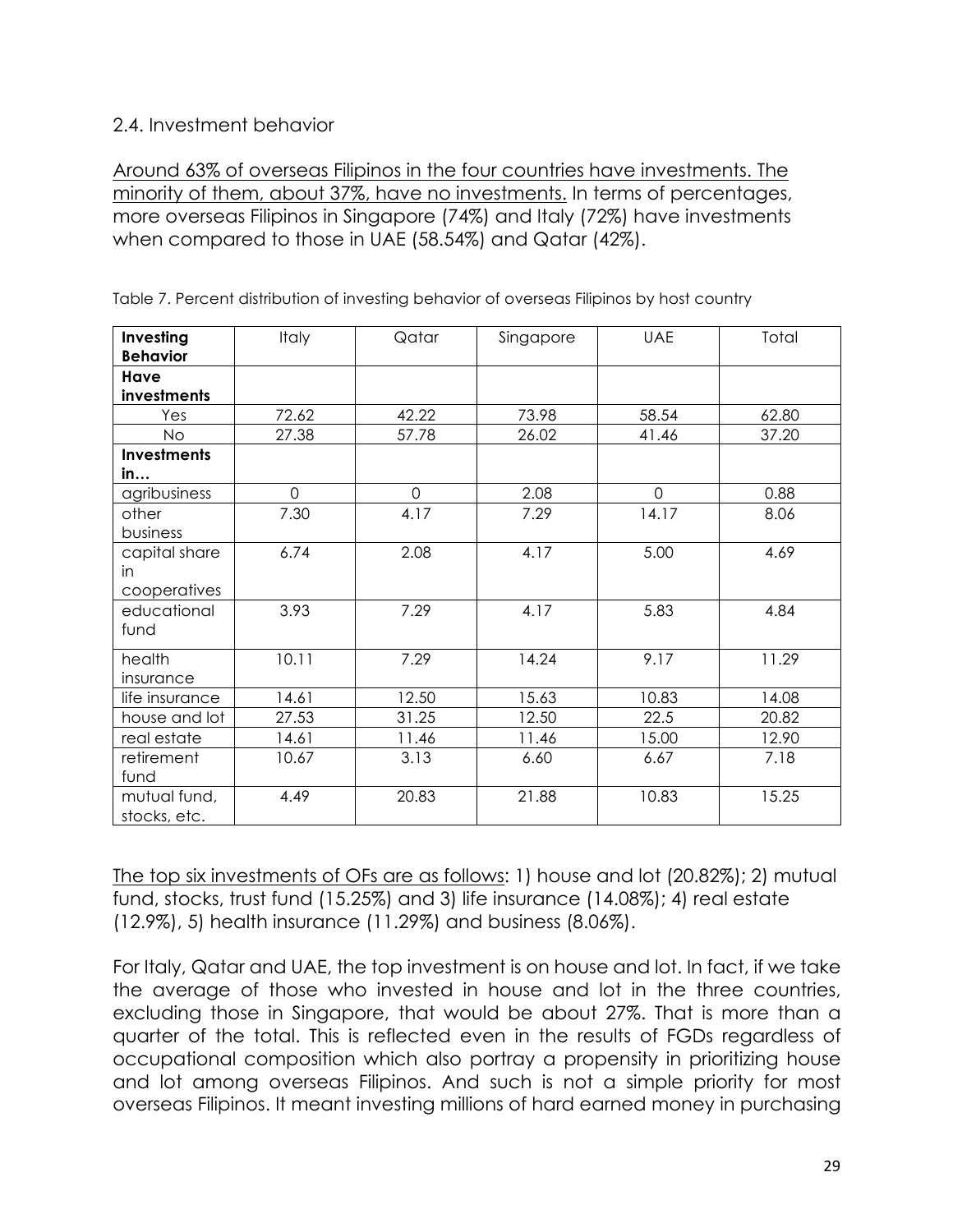good parcels of land and constructing big and well-furnished houses for their families to the envy of other people in their communities.

Quite different are the overseas Filipinos in Singapore whose top investment is in mutual fund, stocks, and trust fund. Around 22% them have invested in these financial vehicles.

If we take another look at the total investments of OFs in the four countries we would also appreciate that a growing number, at least a third of the total are into non-traditional investments. If we add to those who invested financial vehicles like mutual funds, stocks and trust fund (15.25%), those who invested in retirement (7.18%), and health insurance (11.29%) funds, then we have a considerable segment (about 34% of the total) that are into non-traditional investment like purchasing house and lot. Not many (only about 9%), however, have invested in agribusiness and other businesses.

Why are those who have invested a part of their money able to do so? The top three answers of those who are able to invest are as follows: 1) They have a family goal on savings and investment that they want to achieve (24.43%); 2) They have self-discipline and spend on necessary things (20.14%); and 3) They know how to budget and keep track of their expenses (14%). Almost of the same percentage (13.57%) said that they are aware of various investment vehicles; 4) Aside from the overseas Filipino, other members of the family are working (10%). In sum, those who have savings and investment goals, are prudent in spending and budgeting their money and have access to information about investment opportunities are more likely to invest than others. Clearly, this is also what was expressed in the FGDs, a resolve (having a plan), self-discipline and information about opportunities separate those who have investments from those without investments.

Those who had difficulty investing were also asked to explain. The top answers that they gave are as follows: 1) They are afraid of risks and just want to keep their money in ordinary savings account (36.64%); 2) They have no investment goals (20.69%); 3) they have had earlier investments that failed; 4) They are happy with what they have (14.66%).

What are the characteristics of those who invested? Chi-square tests were run to test the following possible correlates of being able to invest: 1) age; 2)sex; 3) civil status; 4) country of work; 5) residence of children; 6) residence of spouse; 7) occupation of migrant; 8) educational attainment; 9) years of stay abroad; 10) membership in an organization; 11) monthly expenses; 12) attendance to a financial literacy seminar and 13) intention to permanently return to the Philippines.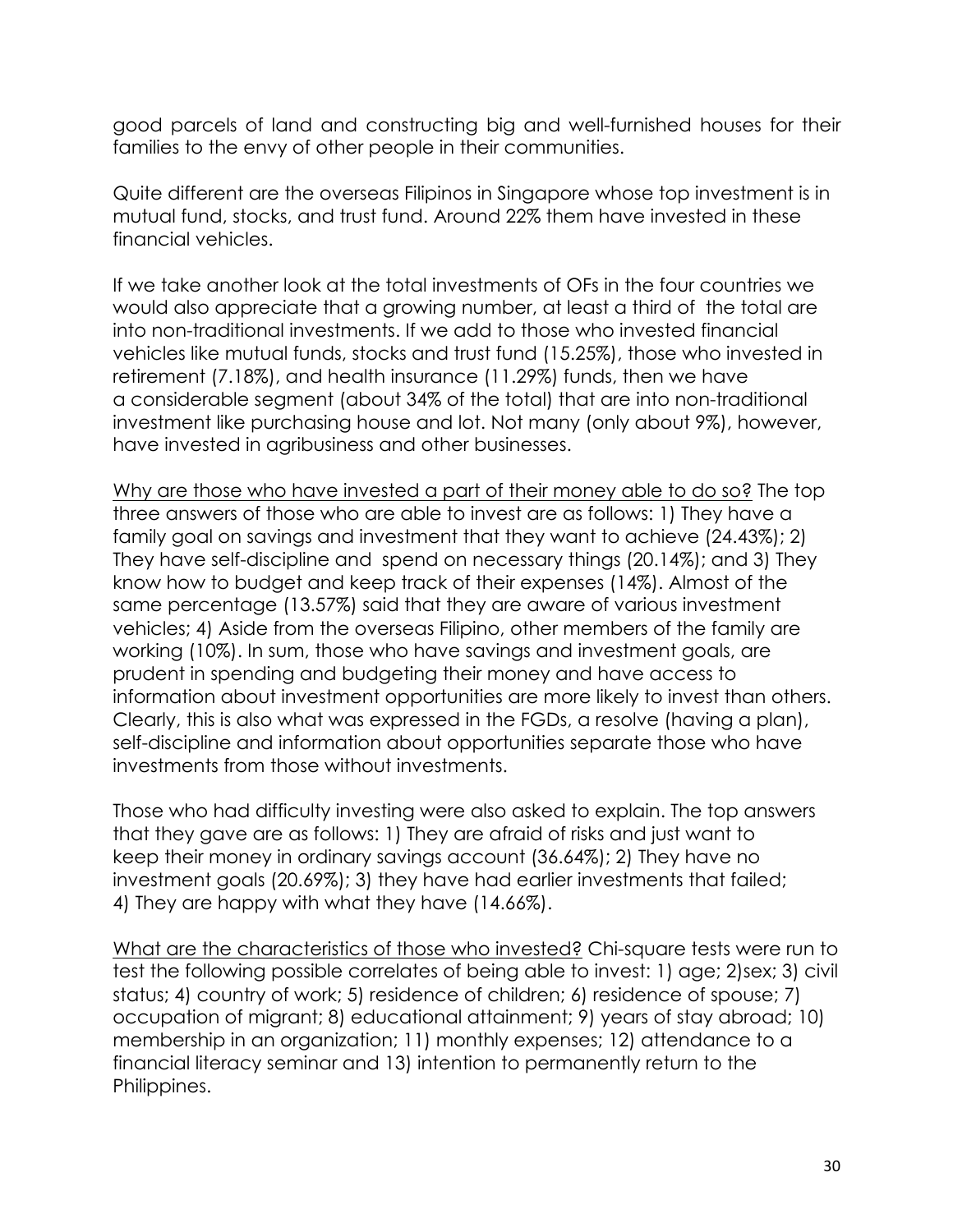|                                     | Do you have investments?                      |  |  |  |  |
|-------------------------------------|-----------------------------------------------|--|--|--|--|
| <b>Independent Variables Tested</b> | Chi-square value; degrees of freedom (df)     |  |  |  |  |
|                                     | and probability value (p)                     |  |  |  |  |
| Age<br>Ι.                           | Chi-square=15.125 df=1 p=0.000*               |  |  |  |  |
| Country of work<br>2.               | Chi-square=27.002<br>$df = 3$<br>$p=0.000*$   |  |  |  |  |
| 3.<br>Sex                           | Chi-square= 6.344<br>$p=0.011*$<br>$df=1$     |  |  |  |  |
| Civil status<br>4.                  | Chi-square= 6.406<br>$p=0.011*$<br>$df=1$     |  |  |  |  |
| 5.<br>Residence of spouse           | Chi-square=19.178<br>$p=0.000*$<br>$df=1$     |  |  |  |  |
| Residence of children<br>6.         | $Chi-square=13.266$<br>$df=1$<br>$p=0.000*$   |  |  |  |  |
| Have children?<br>7.                | Chi-square= $0.013$<br>$p=0.905$<br>$df=1$    |  |  |  |  |
| Educational attainment<br>8.        | Chi-square=25.926<br>$p=0.000*$<br>$df=1$     |  |  |  |  |
| 9.<br>Occupation                    | Chi-square=31.381<br>$p=0.000*$<br>$df = 2$   |  |  |  |  |
| 10. Years of stay abroad            | Chi-square=31.699<br>$p=0.000*$<br>$df = 4$   |  |  |  |  |
| 11. Membership in an organization   | $Chi-square=13.418$<br>$p=0.000*$<br>$df=1$   |  |  |  |  |
| 12. Monthly expenses                | $p=0.000*$<br>Chi-square=39.574<br>$df = 3$   |  |  |  |  |
| 13. Financial literacy seminar      | $p=0.001*$<br>$Chi-square = 63.918$<br>$df=1$ |  |  |  |  |
| 14. Intent to permanently return    | Chi-square= 2.460<br>$df=1$<br>$p=0.116$      |  |  |  |  |

Table 8. Summary of Chi-square test results regarding having investments of overseas Filipinos

#### **\*significant at p <.05**

Results indicate that age, country of work, sex, civil status, residence of spouse, location of children, educational attainment, occupation. Length of stay abroad, membership in an organization, monthly expenses and attendance to financial literacy are associated with the ability to invest. That means, that those overseas Filipinos that younger (26-45 years of age), in Singapore, female and married are more likely to have investments than their counterparts. Those who have their spouses with them abroad are more likely to have investments than those with husbands left behind in the Philippines. Those, however, with their children in the Philippines have more investments than those whose children are with them in their country of work. Those who have college education and are professionals are more likely to have investments than others who have lower educational attainment and are household or factory or service workers. Those who also have stayed for about 5-10 years in the host country are also more likely able to invest than those who have not stayed that long or have stayed longer than 10 years. Also those whose monthly expenses are PhP 10,000-50,000 are more likely than those who spend lesser or more than them. Those who have attended financial literacy seminars are more likely to invest than those who have not attended any.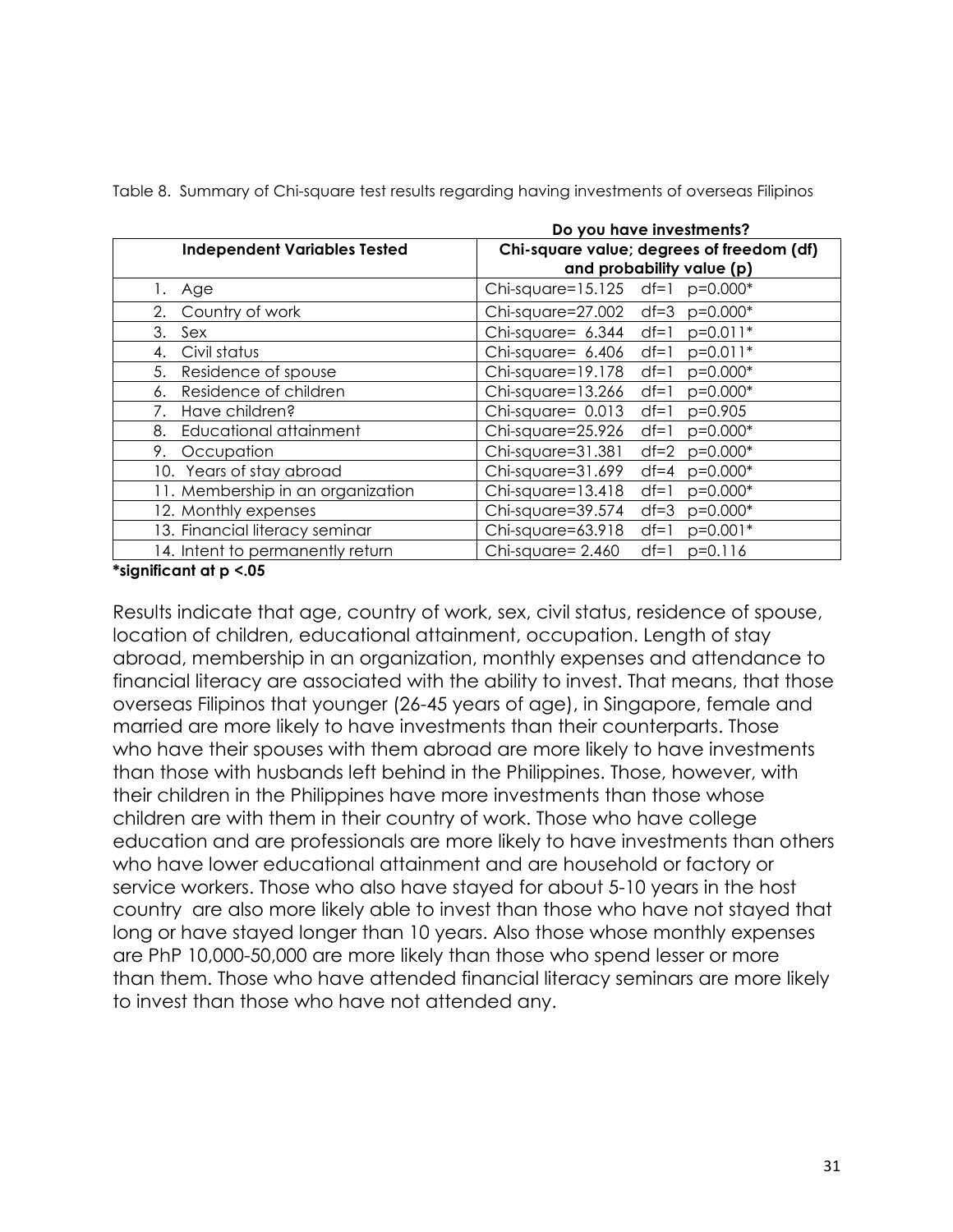## 2.5. Business behavior

## The overwhelming majority, 79% of the overseas Filipinos in the four countries are not engaged in any business endeavor. Only 21 % of them, has business to run.

| <b>Business Behavior</b>              | Italy          | Qatar          | Singapore      | <b>UAE</b> | Total |
|---------------------------------------|----------------|----------------|----------------|------------|-------|
| <b>Business in the</b><br>Philippines |                |                |                |            |       |
| Yes                                   | 19.05          | 13.79          | 23.48          | 27.16      | 20.98 |
| <b>No</b>                             | 80.95          | 86.21          | 76.52          | 72.84      | 79.02 |
| <b>Business engaged</b><br>in         |                |                |                |            |       |
| Agricultural<br>business              | 28.00          | 21.74          | 22.73          | 27.66      | 25.18 |
| Food/restaurant                       | 4.00           | 17.39          | 18.18          | 8.51       | 12.23 |
| Manufacturing                         | $\overline{0}$ | $\overline{O}$ | $\overline{0}$ | 6.38       | 2.16  |
| Real estate rental                    | 48.00          | 17.39          | 22.73          | 25.53      | 27.34 |
| Sari-sari/grocery<br>store            | $\mathbf 0$    | 13.04          | 25.00          | 10.64      | 13.67 |
| Trading/marketing                     | 8.00           | 8.70           | $\overline{0}$ | 8.51       | 5.76  |
| Van/car rental,<br>tricycle/jeepney   | 8.00           | 13.04          | 9.09           | 4.26       | 7.91  |
| <b>Small business</b><br>franchise    | 4.00           | 8.70           | 2.27           | 8.51       | 5.76  |
| <b>Initial capital</b><br>invested    |                |                |                |            |       |
| PhP 50,000 or less                    | 25             | 20             | 47.37          | 55.56      | 41.23 |
| PhP 51,000-<br>200,000                | 15             | 40             | 21.05          | 13.89      | 21.05 |
| PhP 201,000-<br>500,000               | 5              | 5              | 13.16          | 5.56       | 7.89  |
| PhP 501,000-<br>1 million             | 10             | 10             | 7.89           | 13.89      | 10.53 |
| Above PhP<br>1 million                | 45             | 25             | 10.53          | 11.11      | 19.30 |
| <b>Business</b>                       |                |                |                |            |       |
| profitable?                           |                |                |                |            |       |
| Yes                                   | 85             | 57.14          | 77.78          | 78.57      | 75.63 |
| <b>No</b>                             | 15             | 42.86          | 22.22          | 21.43      | 24.37 |

Table 9. Percent distribution regarding business behavior of overseas Filipinos by host country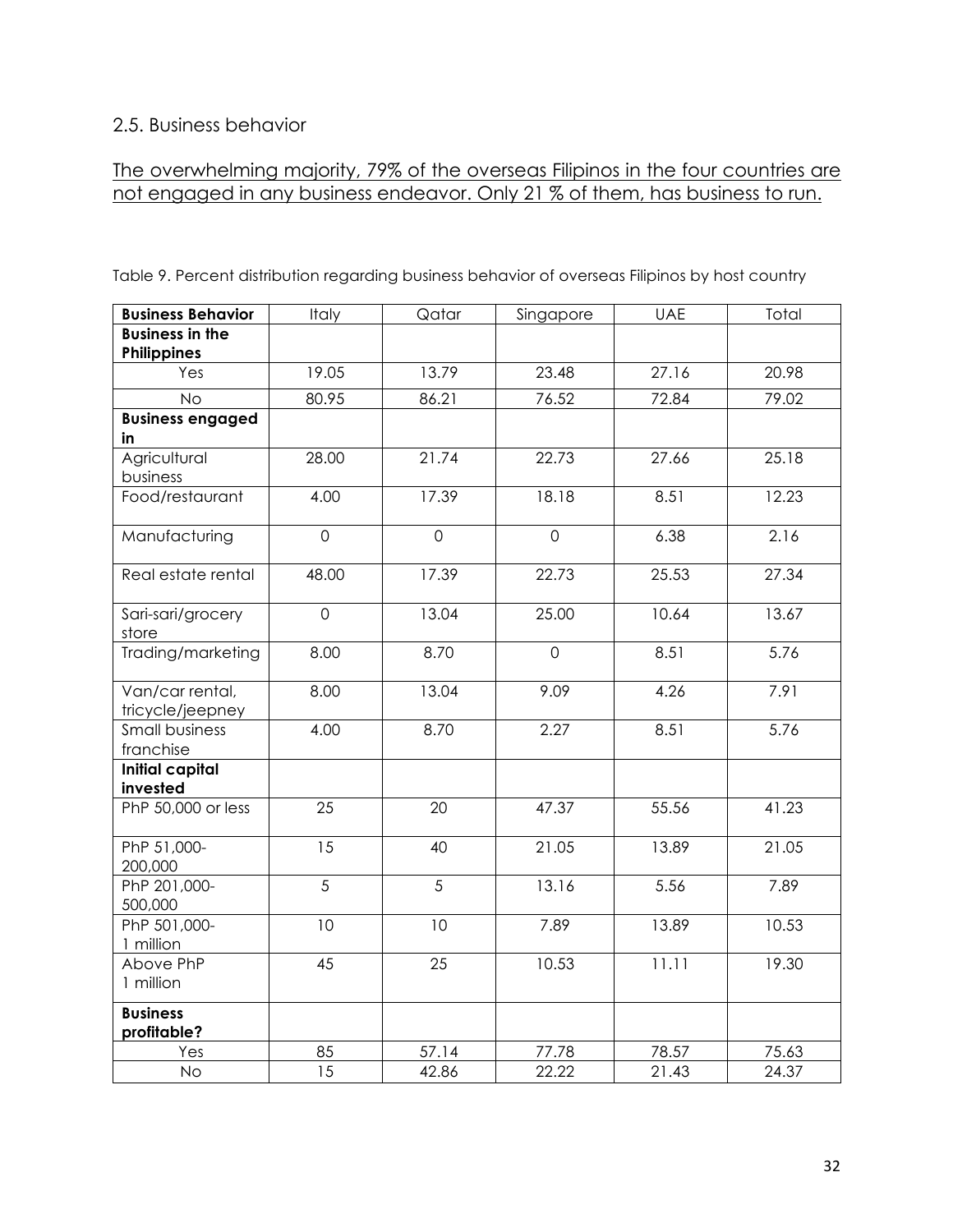The top four businesses set up by overseas Filipinos are of the following types: 1) agribusiness (25.18%); 2) real estate rental (27.34%); 3) sari-sari/grocery store (13.67%); and 4) food and restaurant business (12.23%). Most of the businesses are small. About 41% of them required only a capital of PhP 50,000 or less, 21% with an initial capital outlay of PhP 51,000-200,000; 8% with more than 200,000- 500,000 capital; and about 11% of them required more than half to a million pesos outlay while the rest, 19% have more than a million capitalization. Most of these businesses do not even hire employees (52%). The other 42% of the businesses set up have only 1-5 employees.

What do these data mean with regards the business behavior of overseas Filipinos in the four countries? The big majority does not have businesses. This is also confirmed in the FGDs. Most of the participants are not currently engaged in business. Though, some are interested to set up their own businesses in the future, they clearly have no definite ideas and plans about them. These data in the survey and results of FGD discussions could indicate that a substantial number of them are not really business-minded and are not likely to become businessmen. The impression that migrants will all be engaged in business when they return home is thus not true. This highlights the importance of linking migrants to investments that can provide them passive income upon their return.

Secondly, those currently engaged in business, are clearly small businessmen as seen in the type of business they run, the initial amount of capital invested and the number of people they have employed. Further, the staple businesses of sarisari store and small food/restaurant business are still currently in vogue among them. Such businesses, they are engaged in do not require much feasibility study nor are well-thought of in terms of profitability. There is clearly a need to assist those who are already in business and those who will like to become businessmen.

What are the characteristics of those who are engaged in business? Chi-square tests were run to test the following possible correlates of being able to have a business: 1) age; 2)sex; 3) civil status; 4) country of work; 5) residence of children; 6) residence of spouse; 7) occupation of migrant; 8) educational attainment; 9) years of stay abroad; 10) membership in an organization; 11) monthly expenses; 12) attendance to a financial literacy seminar and 13) intention to permanently return to the Philippines.

Table 10. Summary of Chi-square test results regarding having business in the Philippines of overseas Filipinos

| Do you have business in the Philippines? |                                                                        |  |  |
|------------------------------------------|------------------------------------------------------------------------|--|--|
| <b>Independent Variables Tested</b>      | Chi-square value; degrees of freedom (df)<br>and probability value (p) |  |  |
| ı. Age                                   | Chi-square= $4.337$ df=1 p=0.036*                                      |  |  |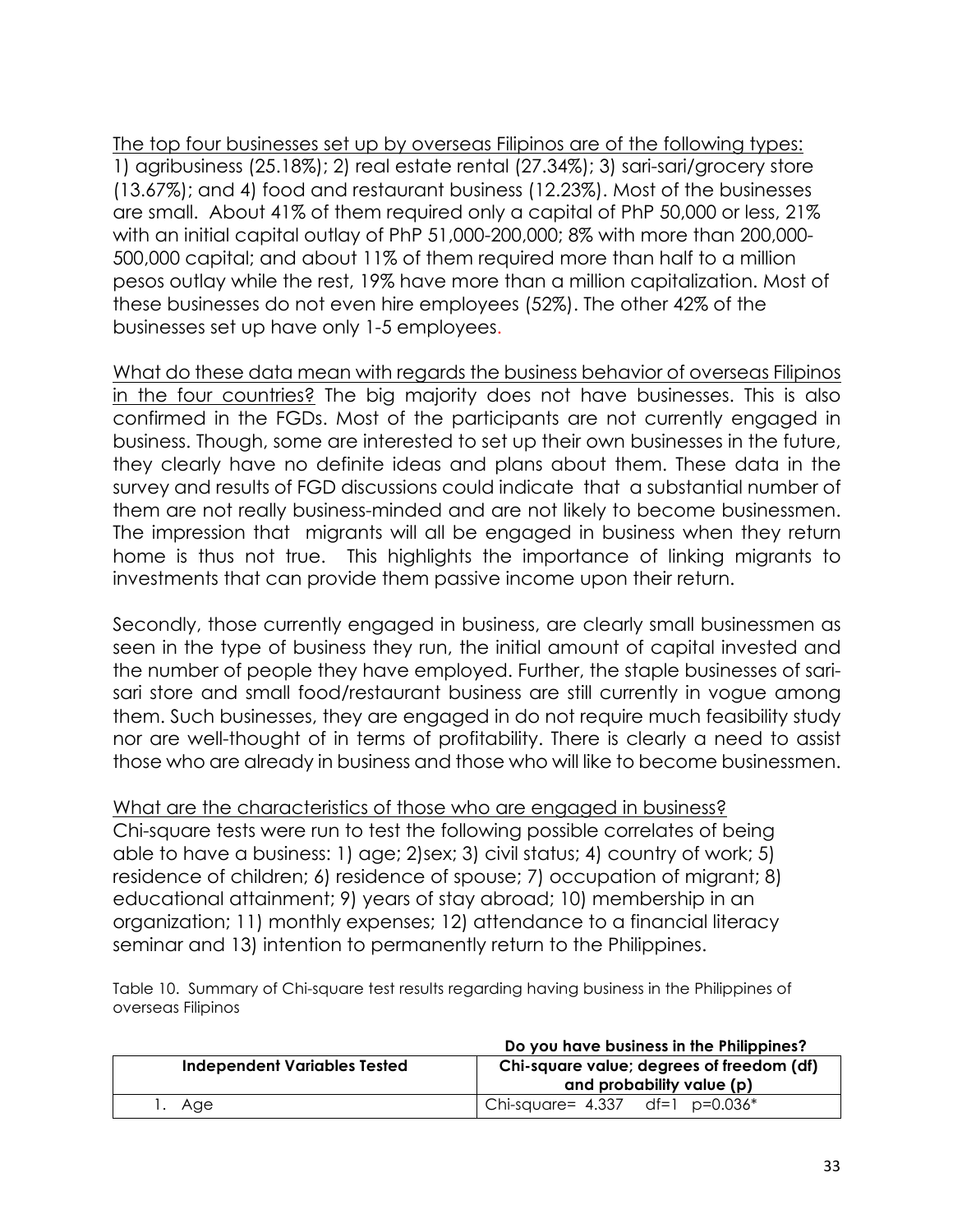| 2. Country of work                | Chi-square= 5.198<br>$df=3$ $p=0.157$     |
|-----------------------------------|-------------------------------------------|
| 3.<br>Sex                         | $Chi-square = 1.821$<br>$df=1$ p=0.177    |
| 4. Civil status                   | Chi-square=11.186<br>$df=1$<br>p=0.000*   |
| 5. Residence of spouse            | Chi-square= 0.127<br>$df=1$<br>$p=0.721$  |
| Residence of children<br>6.       | $Chi-square = 0.110$<br>$df=1$<br>p=0.739 |
| Have children?<br>7.              | Chi-square= 0.286<br>$df=1$ p=0.592       |
| Educational attainment<br>8.      | Chi-square= 0.245<br>df=1 $p=0.620$       |
| 9. Occupation                     | Chi-square= $1.859$<br>$df=2 p=0.394$     |
| 10. Years of stay abroad          | Chi-square= $6.541$<br>$df=4$ $p=0.162$   |
| 11. Membership in an organization | Chi-square= 4.004<br>df=1 $p=0.045*$      |
| 12. Monthly expenses              | Chi-square=12.899<br>df=3 $p=0.004*$      |
| 13. Financial literacy seminar    | Chi-square=17.641<br>p=0.000*<br>$df=1$   |
| 14. Intent to permanently return  | $Chi-square = 0.061$<br>df=1 $p=0.804$    |

#### **\*significant at p <.05**

Results indicate that age, civil status, membership in an organization, monthly expenses and attendance to financial literacy are correlates of engagement in business. That means, that overseas Filipinos who are 26-45 year of age and married are more likely engaged in business than others who are older and single. Courage and aggression exuded by young people and the responsibility on the shoulders of married overseas Filipinos to provide for their families will help explain their propensity to engage in business. Those whose members of an organization are also likely to engage in business than those who are not; most likely because business information has been provided through interactions among other members of the association. Those who have attended financial literacy seminar are also more likely to engage in business than those who have not. Which is not surprisingly, because, among others, engagement in feasible and profitable businesses are highly encouraged in these seminars.

In what businesses are they interested and what were expressed assistance that they need? The respondents should they engage in business are interested in the following: food business (18.26%); agribusiness (16.44%); investments in mutual fund and other investment vehicles (12.72%), in real estate (12.72%) and in cooperatives (12.53%).

The respondents have expressed the following assistance that they need in relation to business engagement: 1) information on business opportunity (30.36%); 2) business training (26.05%); 3) skills/technical training (22.87%) and business mentoring (19.28%). Around 84% of the total respondents has also expressed the need for financial education while only 16% has expressed no need for it. Half of the respondents have attended a financial literacy education seminar. The larger percentage of attendance in financial literacy seminars are in Singapore with 71% and Italy with 54%. Only 40% of UAE and 34% of Qatar respondents have attended such seminars.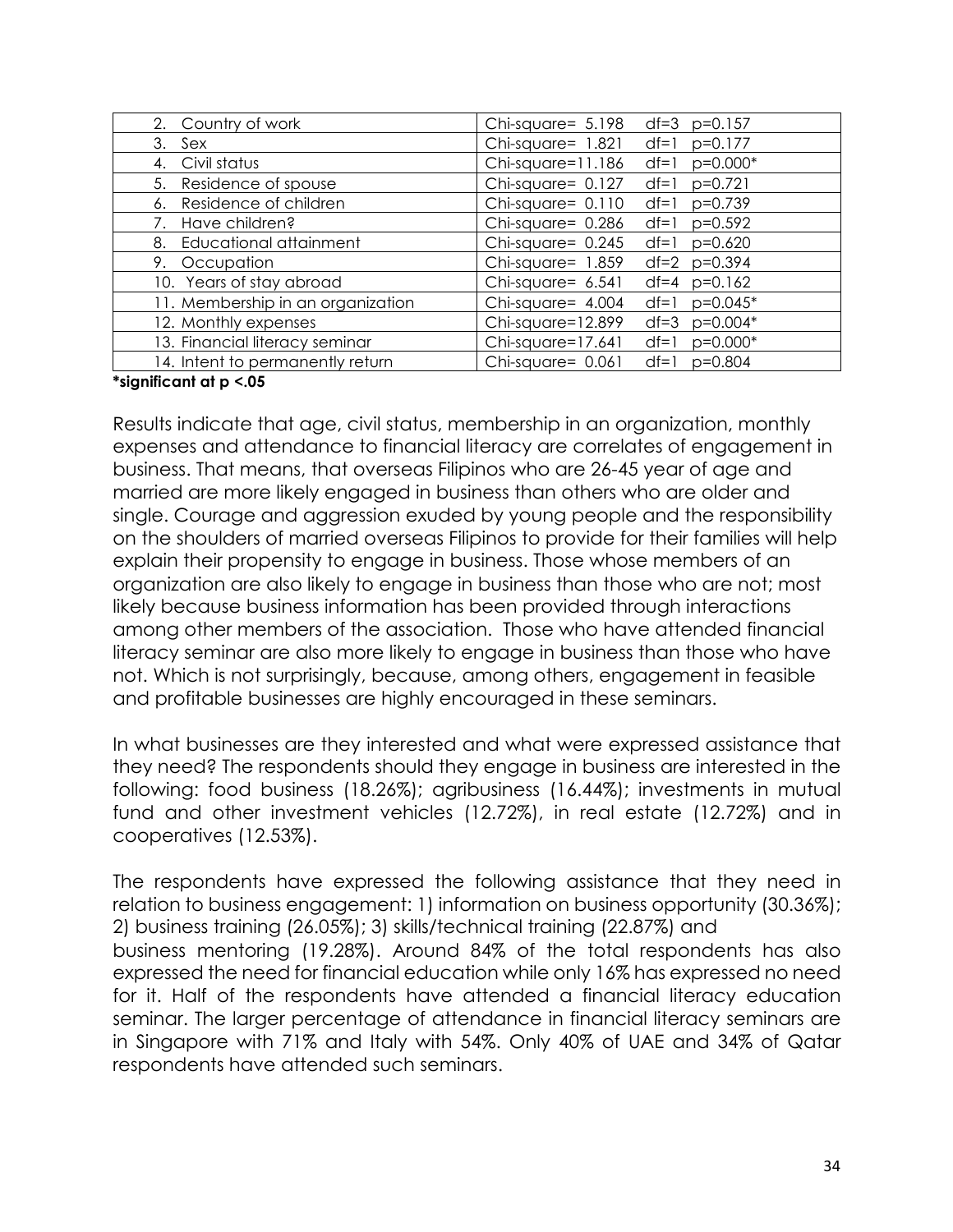### 2.6. Return to the Philippines and philanthropy

The survey also asked overseas Filipinos in the four countries about their plan in returning home and their attitude towards giving back to their country of origin. About 34% of the respondents plan to go home for good in 2-5 years while 30% intend to be back home by 6-10 years. Around 24% seek to return home after more than 10 years from now.

About 63% of the respondents said they have retirement and or reintegration plan while the rest of 37% do not have any plan at all. After they return to the Philippines, they intend 1) run a business (73.86%); 2) retire (17.22%) and 3) seek employment (7.05%). In order to fulfill the plan to return they and their family are 1) saving money (34.89%); 2) making investments (28.59%) and 3)addressing family issues and concerns (11.21%).

Less than half of the respondents, around 43% said that they give contributions to projects in the Philippines. Those in Italy give more with 59% of them giving donations and contributions,; lesser percentages are recorded in Qatar (44%), UAE (44%) and Singapore (31%).

Those who give back to the Philippines, the majority (75%) donate to projects in their own province while others prefer to give to other places (21%). Many contribute cash (40%), others donate both cash and in kind (40%) while the remaining 17% prefer to donate in kind. Their area preferences for projects that they will support are as follows: relief (30%), education (24%), health (21%) and livelihood (14%). When asked to support specific projects, they have expressed openness to the following projects: renewable energy (67.78%); agricultural inputs to farmers (75.77%) and scholarships for skills training (80.75%).

2.7. Summary of findings on the general situation of overseas Filipinos in Italy, Qatar, Singapore and UAE and their savings and investing behavior

The following are the main findings with regards the general situation of and savings, business and investing behavior and indebtedness of overseas Filipinos in the four countries.

2. The four countries have a substantial number of overseas Filipinos with at least 100,000 Filipinos. The migrant Filipino population in the four countries is comprised of permanent immigrants, contract workers and undocumented migrants. In terms of occupation, the population is also highly segmented into different groups of professionals, household workers, service staff and construction workers. These various groups are very much different in terms of income, work and living conditions and in terms of capacities to save and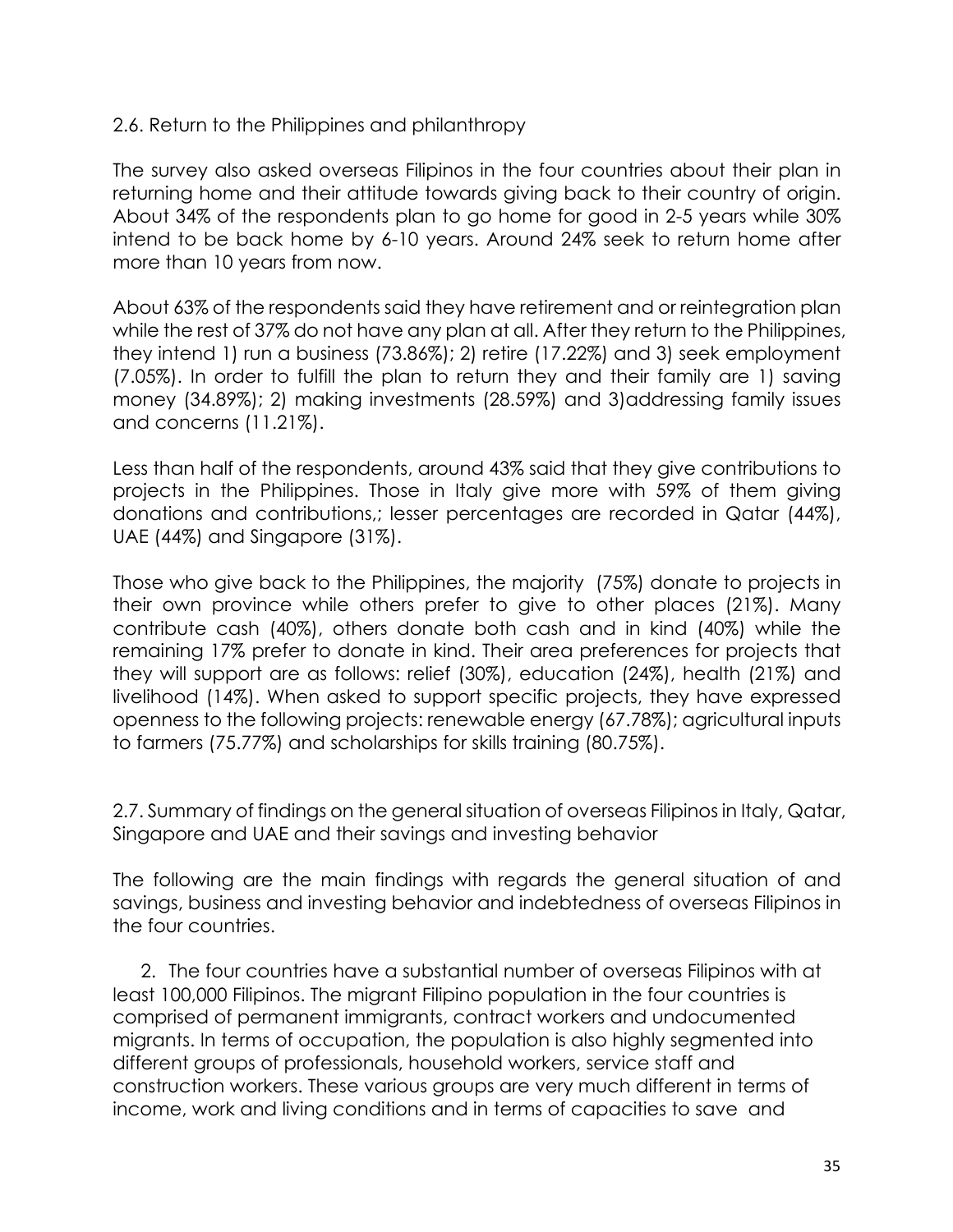invest and even to give back to their home communities and country.

| <b>Characterization of migrants</b>                                                                                                                                  |                                                |                                                                                                         |                                                                         |                                                                         |  |  |
|----------------------------------------------------------------------------------------------------------------------------------------------------------------------|------------------------------------------------|---------------------------------------------------------------------------------------------------------|-------------------------------------------------------------------------|-------------------------------------------------------------------------|--|--|
| Category                                                                                                                                                             | <b>Italy</b>                                   | <b>UAE</b>                                                                                              | Qatar                                                                   | Singapore                                                               |  |  |
| Filipino population                                                                                                                                                  | 184,638                                        | 679,819                                                                                                 | 342,442                                                                 | 180,000                                                                 |  |  |
| Segment 1:<br>highly skilled<br>professionals (oil and<br>gas, consultants,<br>managers of<br>multinationals) earning<br>about \$6,000 to<br>\$12,000 per month      | minimal<br>number<br>working in UN<br>agencies | 5% of the<br>population<br>working in the<br>oil and gas<br>industry                                    | 5% of the<br>population<br>working in the<br>oil and gas<br>industry    | 5% working in<br>banking and IT<br>and<br>multinational<br>corporations |  |  |
| Segment 2:<br>professionals earning<br>\$3,000 to \$5,999<br>(nurses, teachers,<br>manager service<br>industry, engineers, IT<br>middle level<br>managers)           |                                                | 15%                                                                                                     | 15%                                                                     | 25%<br>young<br>professionals                                           |  |  |
| Segment 3:<br>professionals, semi-<br>skilled workers working<br>in the hotels and other<br>service industry and<br>domestic workers<br>earning \$1,000-\$,3000      | 60% (domestic<br>workers)                      | 35%                                                                                                     | 35%                                                                     | 25%                                                                     |  |  |
| Segment 4:<br>unskilled workers<br>working in hotels,<br>malls, domestic<br>workers, construction<br>workers and other<br>service industry<br>earning \$400 to \$900 | 40% (domestic<br>workers)                      | 45%<br>some<br>domestic<br>workers as low<br>as \$200<br>(undocument<br>ed or contract<br>substitution) | 45%<br>some labor<br>camps and<br>domestic<br>workers aslow<br>as \$200 | 45%                                                                     |  |  |

Table 11. Characterization of Filipino migrants in Italy, UAE, Qatar and Singapore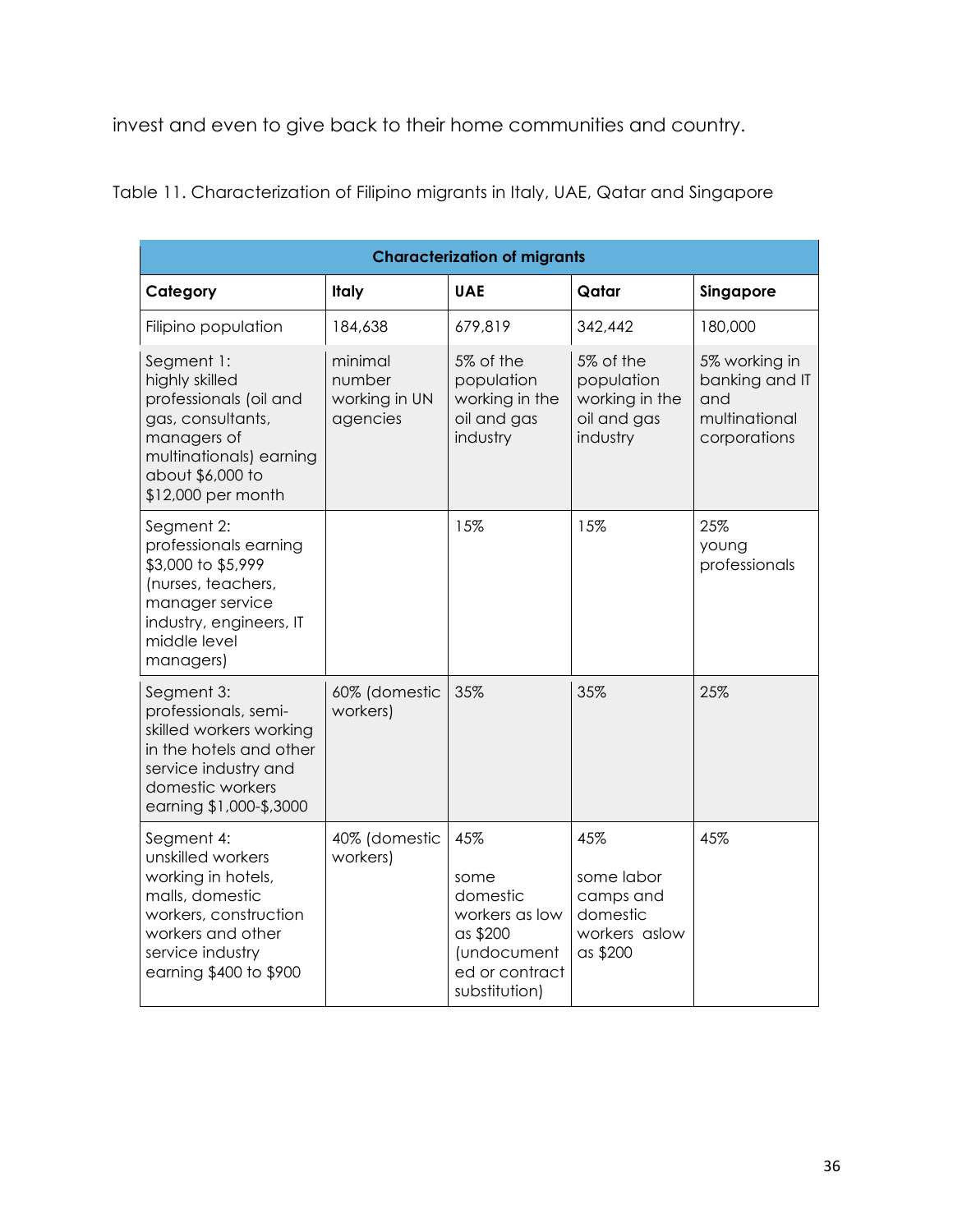| working and living | can acquire      | unskilled   | unskilled    | domestic        |
|--------------------|------------------|-------------|--------------|-----------------|
| conditions         | citizenship if   | workers in  | workers in   | workers have    |
|                    | working for a    | labor       | labor camps  | day off and     |
|                    | long time        | camps and   | and domestic | experience      |
|                    |                  | domestic    | workers in   | less            |
|                    |                  |             |              |                 |
|                    | problem with     | workers in  | miserable    | contract        |
|                    | job security     | miserable   | working      | violations      |
|                    | because of       | working     | conditions   |                 |
|                    | crisis in Europe | conditions  | and no day   | can acquire     |
|                    |                  | and         | offs         | permanent       |
|                    |                  | no day offs |              | residency but   |
|                    |                  |             | problem with | not citizenship |
|                    |                  |             |              |                 |
|                    |                  |             | job security |                 |
|                    |                  |             | because of   |                 |
|                    |                  |             | drop in oil  |                 |
|                    |                  |             | prices       |                 |
|                    |                  |             |              |                 |

2. Migration corridors—country of destination and province of origin—are discernible in terms of relative concentrations and presence of active partner overseas Filipino leaders and organizations. Identified significant migration corridors are as follows: 1) Italy-Batangas; Italy-Laguna; Italy-Tarlac - Italy Surigao del Sur and Italy - Oriental Mindoro; 2) Singapore-Laguna; Singapore-Batangas; Singapore- Ifugao; 3) UAE-Batangas and UAE-Laguna and 4) Qatar-Batangas; Qatar-Laguna; and Qatar-Tarlac. The province of Oriental Mindoro and the three IFAD provinces of Ifugao, Surigao del Sur and Agusan del Sur are not really rich source of overseas Filipinos so there were very few corridors identified in destination countries.

Among the four countries, Italy and Qatar are currently facing economic difficulties. More and more Filipinos are returning back home because of the difficult situation that they are confronted with in these countries.

3. Organizations of overseas Filipinos. The overseas Filipinos are largely unorganized. There are numerous Filipino organizations in the four countries but they are relatively small in terms of membership and reach. They are also in the main socio-cultural and 'hometown'-based organizations and are not engaged in migration and development nor are involved in savings and investment, and financial literacy initiatives. Hometown associations are still to be drawn into playing a role in the migration and development initiatives of their home province. Very few HTAs and organizations are to be relied upon in terms of such engagements.

4. Savings behavior. Although, the survey indicated a big number of savers among overseas Filipinos in the four countries, FGDs and key informants maintain that a large segment still of the migrant population are without savings. Even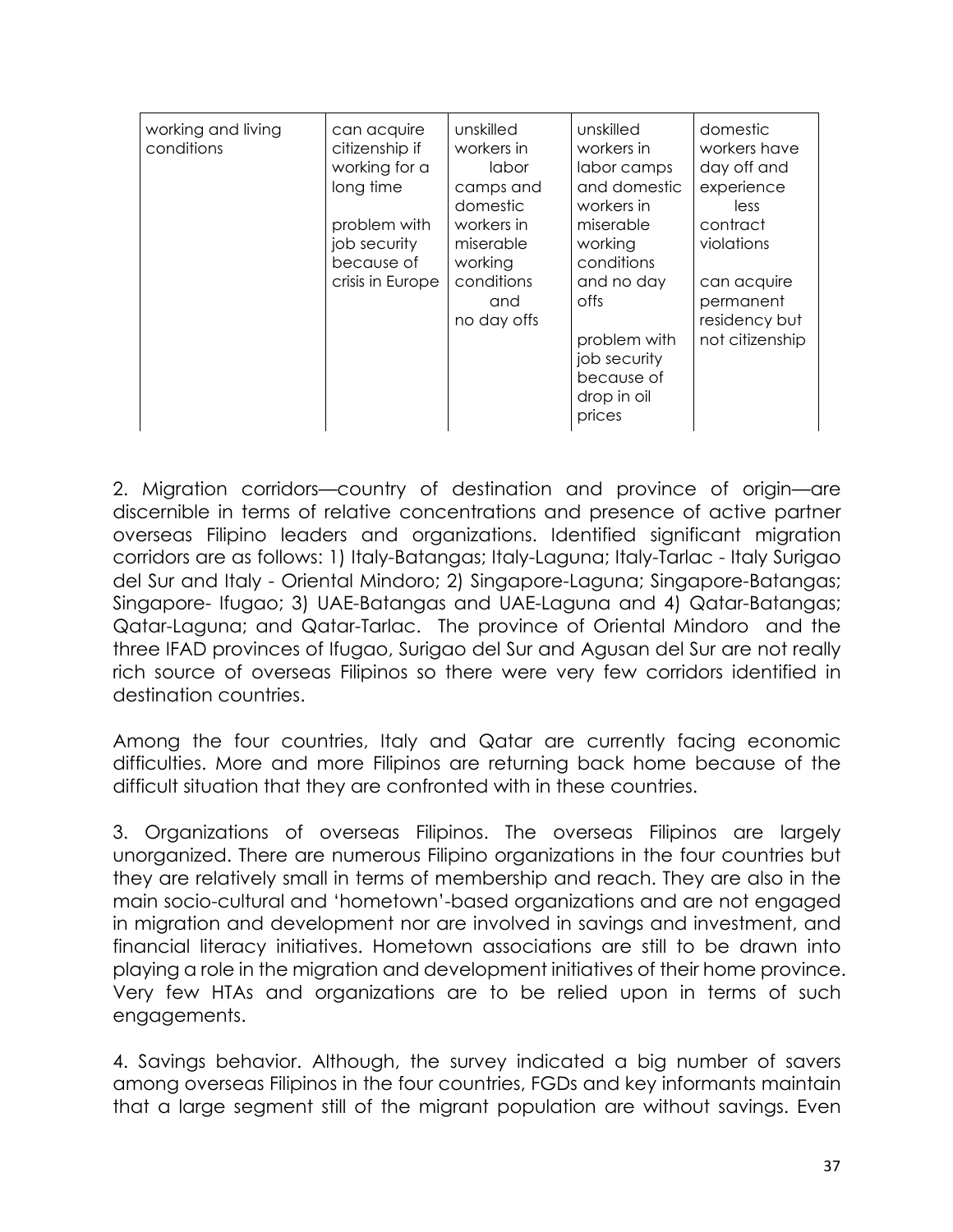granting that we have a large number of savers as indicated by the survey data, a further scrutiny, however, point to the fact that they do not have substantial savings, i.e. the majority of the savers can only muster to save 5-10% of their monthly income.

The culture of saving and investing has still to be ingrained into the minds of the vast majority of overseas Filipinos. The problems of dependency of families, indebtedness to scrupulous lenders and credit card companies, leading lavish lifestyles, lack of budgeting and financial management skills were pointed out, among others, as the reasons why many are unable to save and invest. Attendance to financial literacy seminars which tackles and addresses frontally these problems has been seen as a strong correlate to the capacity to save, invest and engage in business.

5. Indebtedness. A large segment of the population, professional or otherwise is indebted. Indebtedness per se is not a problem, particularly if such loans or debts are incurred for additional capital for productive investments which a number of overseas Filipinos have done. The concern lies on a significant number who have used such loans and debts for other purposes and also those who still have secured and continuously secure loans and debts from unscrupulous lenders.

#### 6. Investing behavior. Around 63% of overseas Filipinos in the four countries have investments and about 37% have no investments.

From the survey results, FGDs and key informant interviews, the following lessons can be learned from those who were able to save and invest:

- 1. They were prudent in spending and budgeting their money, exercise selfdiscipline and are conscious not to change their lifestyle and lead their lives as simple as possible;
- 2. They have set their financial goals for migration and have concrete plans to achieve these goals;
- 3. They had access to information about investment opportunities; and
- 4. They have reliable and responsible family members (notedly in many cases—women and wives) who were able to manage the family finances well and make wise investments.

A large chunk of savings of overseas Filipinos have been invested in procuring lots and constructing big houses in the Philippines. Substantial savings and profitable investments (in stocks, cooperatives and other investment vehicles) although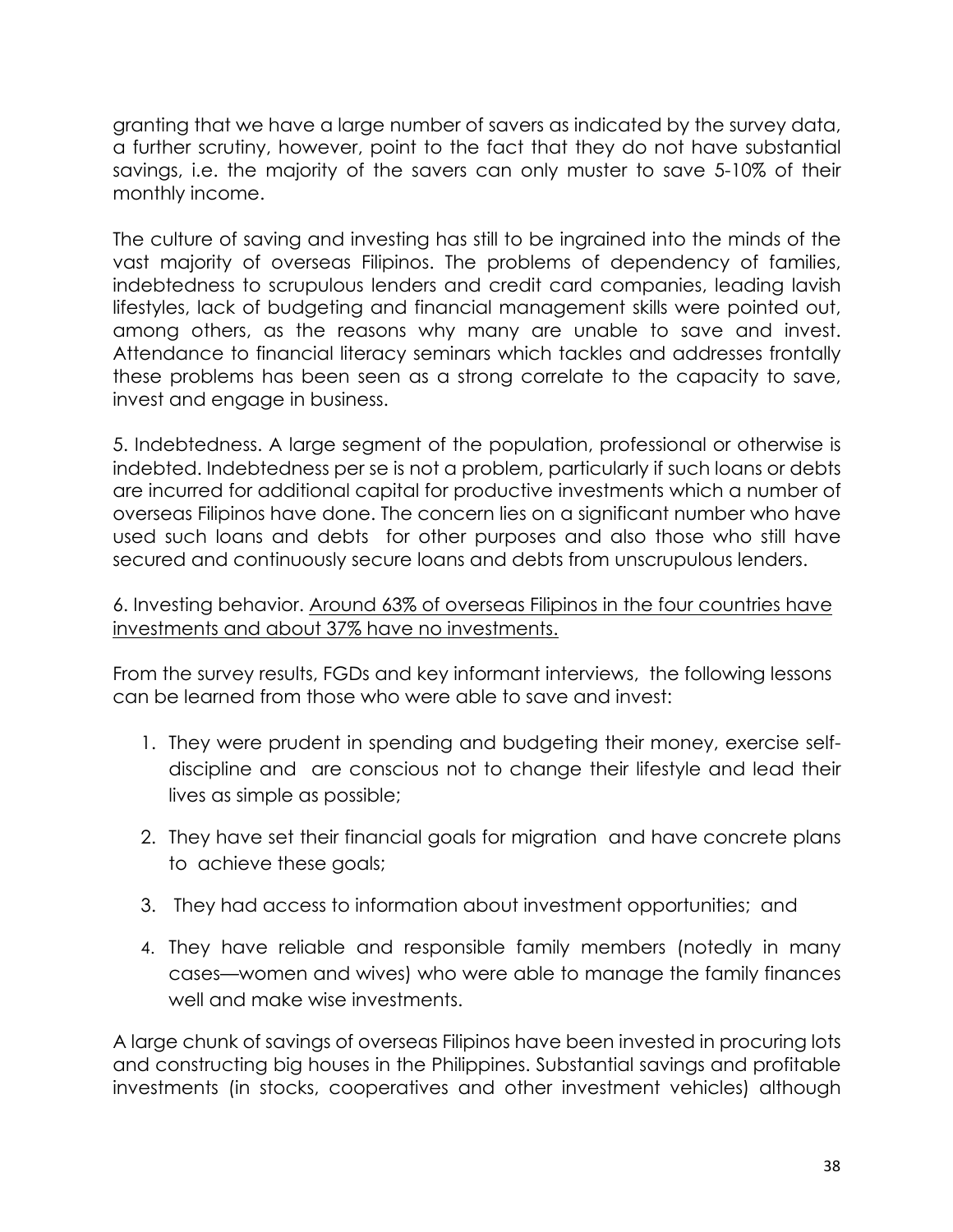done by a considerable number of overseas Filipinos must be highly encouraged and should be a normative practice. Further, savings and investment schemes must be tailor-fit to the type of occupation and profession of overseas Filipinos. "Forced savings" and low capital investment schemes for low-income overseas Filipinos (e.g. domestic workers and workers in labor camps) especially in Qatar and UAE despite being a challenge has to be designed. Concrete and lucrative investment packages must be offered to willing professionals and high income overseas Filipinos. Business opportunities and financial investments in agricultural cooperatives must also be disseminated and offered to overseas Filipinos in the four countries. Furthermore, such schemes must consider that a substantial number of overseas Filipinos intend to go back in 2-5 years and 5-10 years from now. Lack of information and access to savings, investment and business opportunities lead to dismal practices of savings, investment and engagement in business.

7. Very few overseas Filipinos are engaged in business. This is not to be hastily interpreted as negative. This could simply indicate that not all overseas Filipinos will engage in business. Those who are interested to engage in business should be ably assisted while those who will not, should be offered profitable investment schemes.

Expressed needs of those who would go into business and are now engaged in different endeavors are information on business opportunity, business training, skills and technical training and business mentoring.

8. Less than 50% of overseas Filipinos in the four countries donate to projects in the Philippines, especially to those implemented in their own home provinces. This hometown bias or preference in giving must be cultivated to positive use by offering them development projects that they could support in their provinces of origin. Platforms for giving must be established especially for overseas Filipino professionals who have the capacity to give back to the community and country.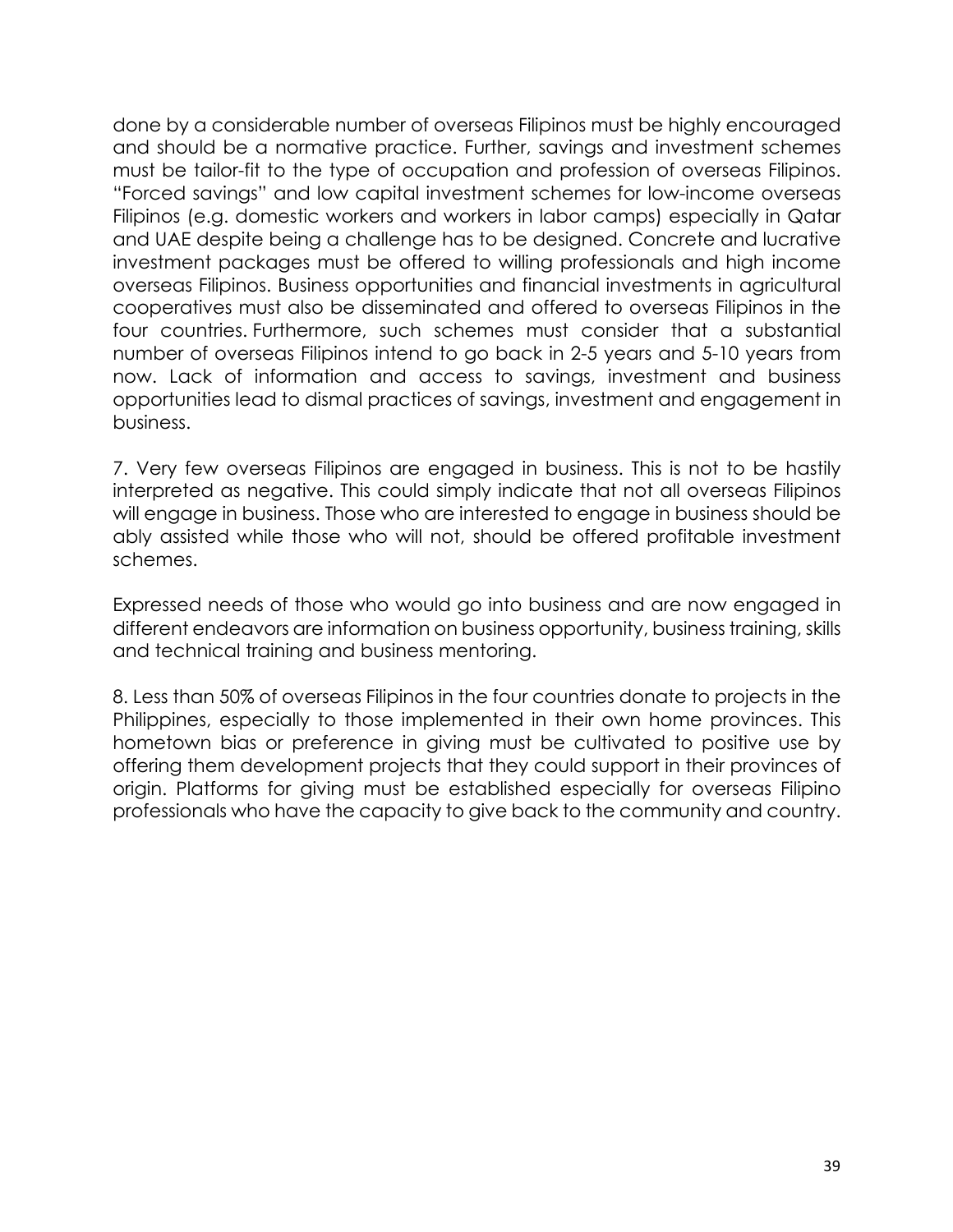B. Description and Analysis of Migration Situation in the Provinces of Agusan del Sur, Batangas, Ifugao, Laguna, Orriental Mindoro, Surigao del Sur and Tarlac

1. Profile and characteristics of families of overseas Filipinos who participated in the FGDs and survey in the seven provinces

A total of 789 respondents were engaged in the survey. The breakdown of the respondents per province is as follows: Agusan del Sur (119); Batangas (130); Ifugao (128); Laguna (102); Oriental Mindoro (108); Surigao del Sur (91); and Tarlac (111).

A total of 90 individual family relatives of overseas Filipinos and migrant returnees participated in the 14 FGDs conducted in the seven provinces. In addition, 52 key informant interviews of leaders of organizations of OFW families, selected migrant successful returnees, NGO and religious leaders, and local government agency officials were also done. A total of 931 were engaged in the survey, key informant interviews, and FGDs in the research in the provinces.

| Province         | <b>Survey Respondents</b> | No. of FGDs/(No. of          | Key Informant     |
|------------------|---------------------------|------------------------------|-------------------|
|                  |                           | Participants)                | <b>Interviews</b> |
| Agusan del Sur   | l 19                      | 2(9)                         |                   |
| <b>Batangas</b>  | 130                       | 2(10)                        |                   |
| Ifugao           | 128                       | 2(18)                        |                   |
| Laguna           | 102                       | 2(12)                        |                   |
| Oriental Mindoro | 108                       | 2(13)                        | 8                 |
| Surigao del Sur  | 91                        | 2(8)                         | 8                 |
| Tarlac           |                           | 2(20)                        | 8                 |
| Total            | 789 respondents           | 14 FGDs (90<br>participants) | 52 key informants |

Table 12. Research Participants By Province

Table 13 describes the profile of the survey respondents in the seven provinces. Half of the total respondents are within the 26-45 years range, the great majority are female, married and have children. About 40% of them has finished college education while about 37% has finished high school. Occupation-wise, a big bulk of them, 40% has no current work. Most of their relatives who are working abroad, about 40%, are employed as domestic workers in different countries. Other relatives are service staff personnel (16%), workers (16%) and in various other occupations.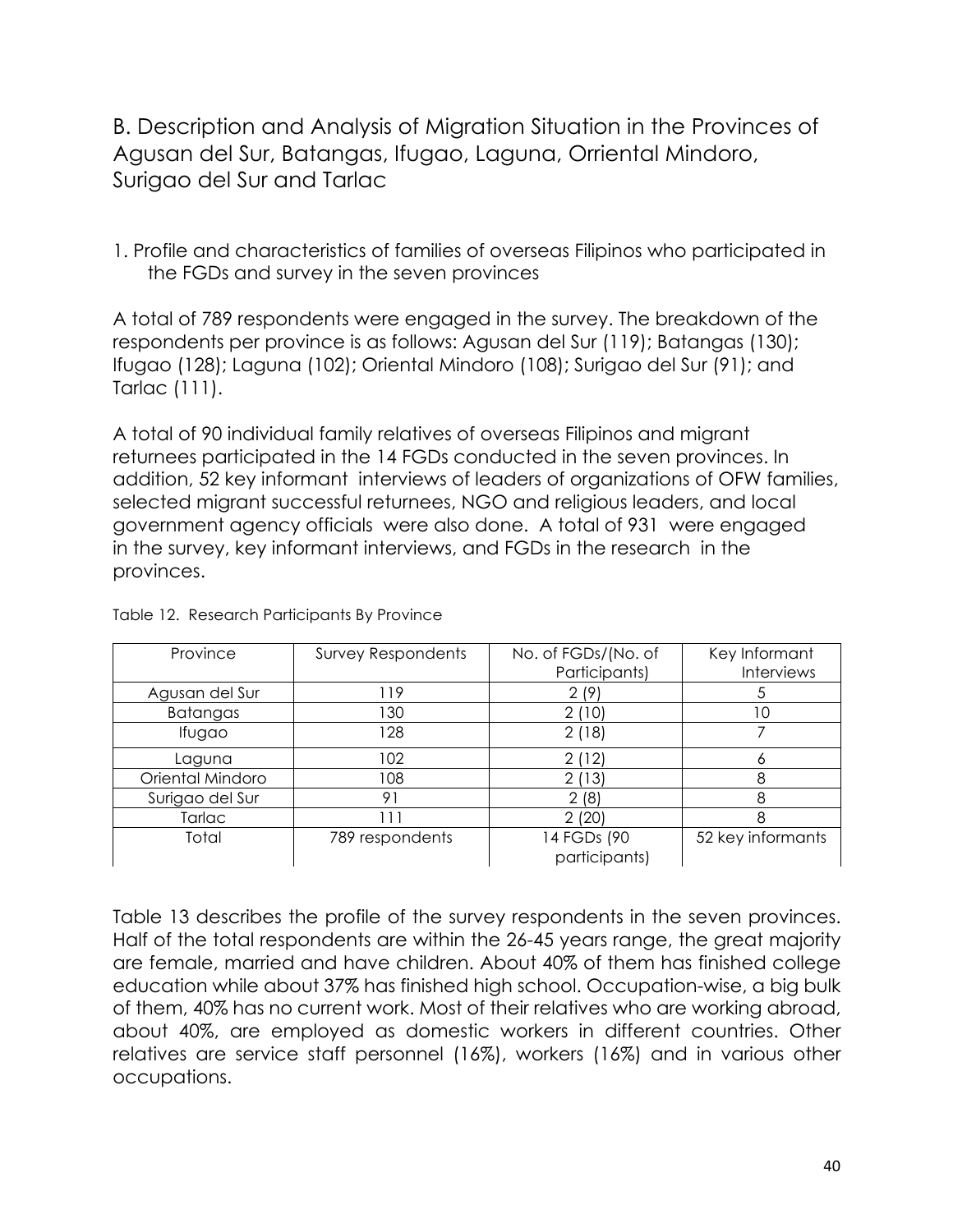The relatives abroad have been working there for different periods of time, with more than half (52%) for less than 5 years, about 33% for 5-10 years already and the rest for longer periods of time.

| Age<br>3.36<br>5.56<br>1.10<br>25 years $<$<br>10.77<br>7.81<br>8.82<br>11.71<br>7.22<br>16.81<br>39.84<br>$26-35$ years<br>23.85<br>23.53<br>20.88<br>20.88<br>19.82<br>19.33<br>19.23<br>34.38<br>17.65<br>31.87<br>31.87<br>28.83<br>36-45 years<br>33.61<br>19.23<br>15.63<br>14.29<br>23.42<br>46-55 years<br>24.51<br>14.29<br>17.69<br>2.34<br>19.61<br>15.32<br>17.65<br>19.78<br>19.78<br>56-65 years<br>5.88<br>9.24<br>9.23<br>12.09<br>0.90<br>$\overline{0}$<br>12.09<br>66 years $>$<br>Sex<br>Male<br>30.25<br>20.59<br>26.15<br>25.78<br>22.22<br>17.58<br>36.94<br>73.85<br>69.75<br>74.22<br>79.41<br>77.78<br>82.42<br>Female<br>63.06 |                     | Agusan  | Batangas | Ifugao | Laguna | Oriental | Surigao | Tarlac | Total |
|-----------------------------------------------------------------------------------------------------------------------------------------------------------------------------------------------------------------------------------------------------------------------------------------------------------------------------------------------------------------------------------------------------------------------------------------------------------------------------------------------------------------------------------------------------------------------------------------------------------------------------------------------------------|---------------------|---------|----------|--------|--------|----------|---------|--------|-------|
|                                                                                                                                                                                                                                                                                                                                                                                                                                                                                                                                                                                                                                                           | Characteristics     | del Sur |          |        |        | Mindoro  | del Sur |        |       |
|                                                                                                                                                                                                                                                                                                                                                                                                                                                                                                                                                                                                                                                           |                     |         |          |        |        |          |         |        |       |
|                                                                                                                                                                                                                                                                                                                                                                                                                                                                                                                                                                                                                                                           |                     |         |          |        |        |          |         |        |       |
|                                                                                                                                                                                                                                                                                                                                                                                                                                                                                                                                                                                                                                                           |                     |         |          |        |        |          |         |        | 24.59 |
|                                                                                                                                                                                                                                                                                                                                                                                                                                                                                                                                                                                                                                                           |                     |         |          |        |        |          |         |        | 25.35 |
|                                                                                                                                                                                                                                                                                                                                                                                                                                                                                                                                                                                                                                                           |                     |         |          |        |        |          |         |        | 21.17 |
|                                                                                                                                                                                                                                                                                                                                                                                                                                                                                                                                                                                                                                                           |                     |         |          |        |        |          |         |        | 14.96 |
|                                                                                                                                                                                                                                                                                                                                                                                                                                                                                                                                                                                                                                                           |                     |         |          |        |        |          |         |        | 6.72  |
|                                                                                                                                                                                                                                                                                                                                                                                                                                                                                                                                                                                                                                                           |                     |         |          |        |        |          |         |        |       |
|                                                                                                                                                                                                                                                                                                                                                                                                                                                                                                                                                                                                                                                           |                     |         |          |        |        |          |         |        | 25.98 |
|                                                                                                                                                                                                                                                                                                                                                                                                                                                                                                                                                                                                                                                           |                     |         |          |        |        |          |         |        | 74.02 |
|                                                                                                                                                                                                                                                                                                                                                                                                                                                                                                                                                                                                                                                           | <b>Civil Status</b> |         |          |        |        |          |         |        |       |
| 85.71<br>56.25<br>71.30<br>81.32<br>Married<br>74.62<br>76.47<br>75.68                                                                                                                                                                                                                                                                                                                                                                                                                                                                                                                                                                                    |                     |         |          |        |        |          |         |        | 74.02 |
| 11.54<br>9.26<br>17.12<br>Single<br>11.76<br>35.16<br>9.80<br>4.40                                                                                                                                                                                                                                                                                                                                                                                                                                                                                                                                                                                        |                     |         |          |        |        |          |         |        | 14.83 |
| 0.84<br>Divorced/<br>4.62<br>7.03<br>4.90<br>7.41<br>$\mathbf 0$<br>4.50                                                                                                                                                                                                                                                                                                                                                                                                                                                                                                                                                                                  |                     |         |          |        |        |          |         |        | 4.31  |
| Separated                                                                                                                                                                                                                                                                                                                                                                                                                                                                                                                                                                                                                                                 |                     |         |          |        |        |          |         |        |       |
| 0.84<br>9.23<br>1.56<br>7.84<br>9.26<br>13.19<br>Widowed<br>$\mathbf 0$                                                                                                                                                                                                                                                                                                                                                                                                                                                                                                                                                                                   |                     |         |          |        |        |          |         |        | 5.70  |
| Number of                                                                                                                                                                                                                                                                                                                                                                                                                                                                                                                                                                                                                                                 |                     |         |          |        |        |          |         |        |       |
| children                                                                                                                                                                                                                                                                                                                                                                                                                                                                                                                                                                                                                                                  |                     |         |          |        |        |          |         |        |       |
| 9.24<br>14.62<br>35.16<br>7.84<br>8.79<br>$\mathbf 0$<br>7.41<br>20.72                                                                                                                                                                                                                                                                                                                                                                                                                                                                                                                                                                                    |                     |         |          |        |        |          |         |        | 15.46 |
| $1 - 2$<br>30.77<br>26.89<br>42.19<br>39.22<br>37.96<br>32.97<br>29.73                                                                                                                                                                                                                                                                                                                                                                                                                                                                                                                                                                                    |                     |         |          |        |        |          |         |        | 34.22 |
| $3 - 5$<br>42.02<br>36.92<br>20.31<br>46.08<br>35.19<br>36.26<br>44.14                                                                                                                                                                                                                                                                                                                                                                                                                                                                                                                                                                                    |                     |         |          |        |        |          |         |        | 36.88 |
| >5<br>2.34<br>6.86<br>21.85<br>17.69<br>19.44<br>21.98<br>5.41                                                                                                                                                                                                                                                                                                                                                                                                                                                                                                                                                                                            |                     |         |          |        |        |          |         |        | 13.43 |
| <b>Educational</b>                                                                                                                                                                                                                                                                                                                                                                                                                                                                                                                                                                                                                                        |                     |         |          |        |        |          |         |        |       |
| attainment                                                                                                                                                                                                                                                                                                                                                                                                                                                                                                                                                                                                                                                |                     |         |          |        |        |          |         |        |       |
| 8.40<br>1.56<br>6.86<br>13.89<br>13.19<br>28.46<br>0.90<br>Elementary                                                                                                                                                                                                                                                                                                                                                                                                                                                                                                                                                                                     |                     |         |          |        |        |          |         |        | 10.65 |
| 26.15<br>19.53<br>33.33<br>32.97<br>48.65<br><b>High School</b><br>61.34<br>37.96                                                                                                                                                                                                                                                                                                                                                                                                                                                                                                                                                                         |                     |         |          |        |        |          |         |        | 36.88 |
| 3.85<br>12.75<br>Tech-<br>8.40<br>2.34<br>19.44<br>5.49<br>13.51                                                                                                                                                                                                                                                                                                                                                                                                                                                                                                                                                                                          |                     |         |          |        |        |          |         |        | 9.13  |
| Vocational                                                                                                                                                                                                                                                                                                                                                                                                                                                                                                                                                                                                                                                |                     |         |          |        |        |          |         |        |       |
| 21.85<br>37.69<br>73.44<br>43.14<br>26.85<br>48.35<br>27.03<br>College                                                                                                                                                                                                                                                                                                                                                                                                                                                                                                                                                                                    |                     |         |          |        |        |          |         |        | 40.05 |
| 3.92<br>9.91<br>Postgraduate<br>0<br>3.85<br>3.13<br>1.85<br>$\mathsf{O}\xspace$                                                                                                                                                                                                                                                                                                                                                                                                                                                                                                                                                                          |                     |         |          |        |        |          |         |        | 3.30  |
| Occupation                                                                                                                                                                                                                                                                                                                                                                                                                                                                                                                                                                                                                                                |                     |         |          |        |        |          |         |        |       |
| 2.25<br>2.52<br>3.23<br>3.23<br>Worker<br>6.40<br>4.95<br>4.00                                                                                                                                                                                                                                                                                                                                                                                                                                                                                                                                                                                            |                     |         |          |        |        |          |         |        | 5.62  |
| 2.42<br>26.05<br>2.42<br>21.60<br>0.99<br>20.00<br>17.98<br>Farmer                                                                                                                                                                                                                                                                                                                                                                                                                                                                                                                                                                                        |                     |         |          |        |        |          |         |        | 13.59 |
| health<br>7.26<br>$\mathsf{O}\xspace$<br>0.84<br>7.26<br>0.80<br>$\mathsf{O}\xspace$<br>1.12                                                                                                                                                                                                                                                                                                                                                                                                                                                                                                                                                              |                     |         |          |        |        |          |         |        | 1.57  |
| prof/worker                                                                                                                                                                                                                                                                                                                                                                                                                                                                                                                                                                                                                                               |                     |         |          |        |        |          |         |        |       |
| 0.80<br>$\mathbf 0$<br>3.23<br>3.23<br>$\mathsf{O}\xspace$<br>1.00<br>government<br>1.12                                                                                                                                                                                                                                                                                                                                                                                                                                                                                                                                                                  |                     |         |          |        |        |          |         |        | 1.31  |
| employee                                                                                                                                                                                                                                                                                                                                                                                                                                                                                                                                                                                                                                                  |                     |         |          |        |        |          |         |        |       |
| office<br>16.94<br>16.94<br>10.40<br>9.90<br>5.88<br>14.00<br>16.85                                                                                                                                                                                                                                                                                                                                                                                                                                                                                                                                                                                       |                     |         |          |        |        |          |         |        | 12.42 |
| employee                                                                                                                                                                                                                                                                                                                                                                                                                                                                                                                                                                                                                                                  |                     |         |          |        |        |          |         |        |       |
| 0<br>$\mathbf 0$<br>$\overline{0}$<br>self-employed<br>$\mathbf 0$<br>1.60<br>$\mathsf{O}$<br>$\mathsf{O}\xspace$                                                                                                                                                                                                                                                                                                                                                                                                                                                                                                                                         |                     |         |          |        |        |          |         |        | 0.26  |
| 2.42<br>2.42<br>6.93<br>3.00<br>service staff<br>4.20<br>8.80<br>$\mathsf{O}\xspace$                                                                                                                                                                                                                                                                                                                                                                                                                                                                                                                                                                      |                     |         |          |        |        |          |         |        | 4.58  |

Table 13. Percent distribution of background characteristics of OF families by province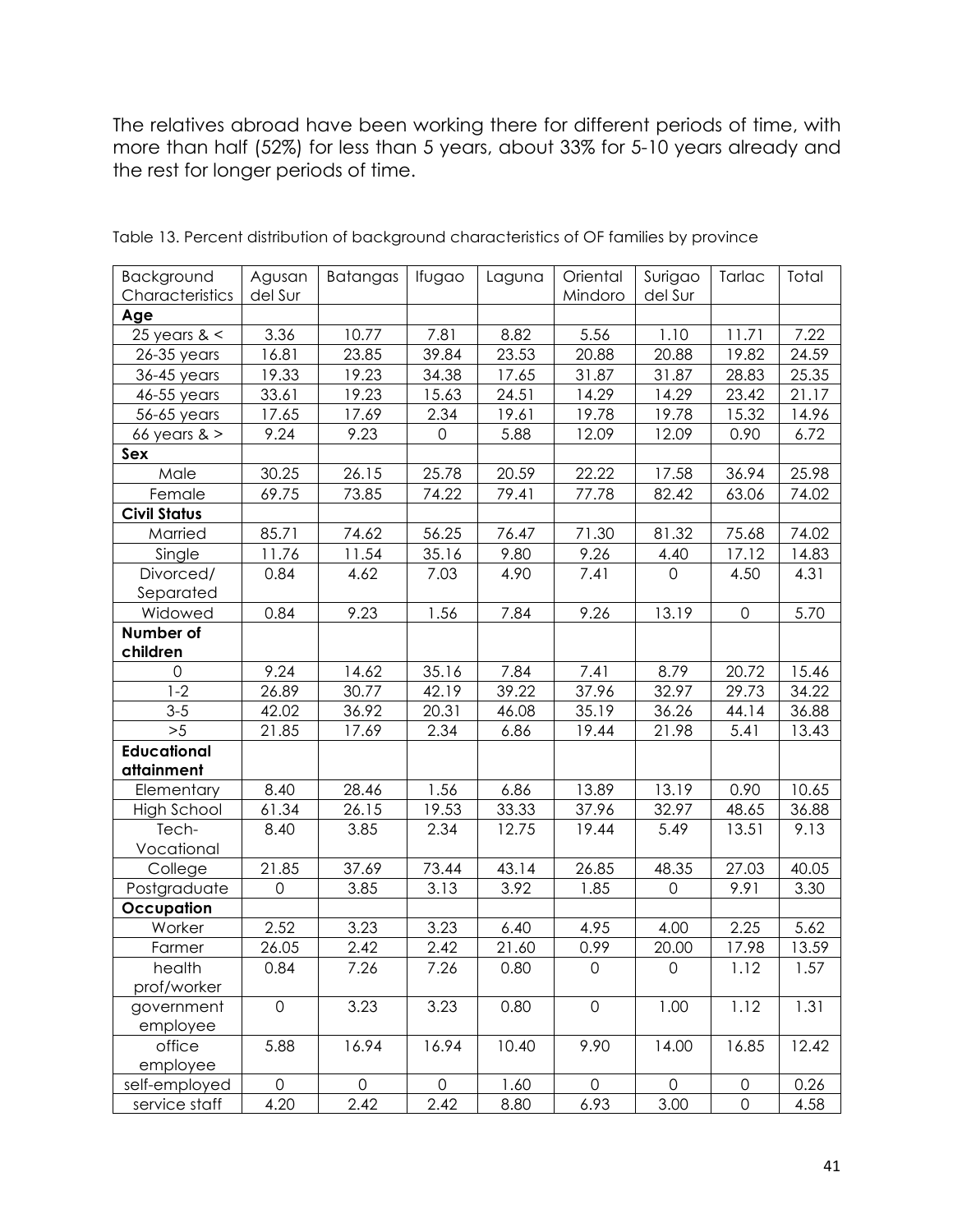| Businessman | 7.56  | 4.03  | 4.03  | 4.40  | 4.85  | 3.00  | 4.49   | 8.76          |
|-------------|-------|-------|-------|-------|-------|-------|--------|---------------|
| Teacher     | 0.84  | 3.23  | 3.23  | .60   | 4.95  | 2.00  | 5.62   | $2.6^{\circ}$ |
| Student     |       | .61   | .61   | 4.00  | 2.97  |       |        | ک.            |
| no work     | 52.10 | 54.03 | 54.03 | 25.60 | 54.46 | 49.00 | 49.44  | 46.14         |
| Unspecified |       | .61   | .61   | 4.00  |       | 4.00  | $\sim$ | .83           |

Table 13 (continued). Percent distribution of background characteristics of OF families by province<sup>'</sup>

| Background<br>Characteristics                                                                                                                | Agusan<br>del Sur | Batangas            | Ifugao         | Laguna         | Oriental<br>Mindoro | Surigao<br>del Sur  | Tarlac      | Total |
|----------------------------------------------------------------------------------------------------------------------------------------------|-------------------|---------------------|----------------|----------------|---------------------|---------------------|-------------|-------|
| <b>Occupation of</b>                                                                                                                         |                   |                     |                |                |                     |                     |             |       |
| relative                                                                                                                                     |                   |                     |                |                |                     |                     |             |       |
| Finance staff                                                                                                                                | 2.52              | 1.54                | 2.38           | 2.00           | 0.93                | $\mathsf{O}\xspace$ | 1.80        | 1.66  |
| engineer/                                                                                                                                    | 3.36              | 15.38               | 5.56           | 10.00          | 0.93                | 5.49                | 2.70        | 6.37  |
| architect                                                                                                                                    |                   |                     |                |                |                     |                     |             |       |
| Entrepreneur                                                                                                                                 | $\mathbf 0$       | $\overline{0}$      | $\overline{0}$ | $\mathbf 0$    | $\mathsf{O}$        | $\mathbf 0$         | 1.80        | 0.25  |
| Worker                                                                                                                                       | $\overline{0}$    | 14.62               | 13.49          | 19.00          | 17.59               | 20.88               | 16.22       | 16.31 |
| health                                                                                                                                       | 4.20              | 4.62                | 7.14           | 8.00           | 0.93                | 4.40                | 2.70        | 4.59  |
| professional                                                                                                                                 |                   |                     |                |                |                     |                     |             |       |
| Domestic                                                                                                                                     | 48.74             | 27.69               | 61.11          | 33.00          | 62.96               | 37.36               | 34.23       | 43.82 |
| worker                                                                                                                                       |                   |                     |                |                |                     |                     |             |       |
| office                                                                                                                                       | 8.40              | 13.08               | 2.38           | 6.00           | 1.85                | 2.20                | 6.31        | 5.99  |
| personnel                                                                                                                                    |                   |                     |                |                |                     |                     |             |       |
| Seafarer                                                                                                                                     | 1.68              | $\mathsf{O}\xspace$ | 0.79           | 3.00           | 2.78                | 13.19               | 2.70        | 3.06  |
| service staff                                                                                                                                | 15.97             | 22.31               | 7.14           | 19.00          | 6.48                | 13.19               | 28.83       | 16.18 |
| Teacher                                                                                                                                      | 0.84              | 0.77                | 0              | 0              | $\overline{0}$      | 1.10                | 0           | 0.38  |
| not specified                                                                                                                                | $\overline{0}$    | $\mathbf 0$         | $\overline{O}$ | $\overline{O}$ | 5.56                | 2.20                | 2.70        | 1.40  |
| Years of stay                                                                                                                                |                   |                     |                |                |                     |                     |             |       |
| of relative                                                                                                                                  |                   |                     |                |                |                     |                     |             |       |
| abroad                                                                                                                                       |                   |                     |                |                |                     |                     |             |       |
| $< 5$ years                                                                                                                                  | 66.39             | 51.54               | 56.25          | 35.29          | 54.63               | 49.45               | 50.45       | 52.47 |
| $5-10$ years                                                                                                                                 | 28.57             | 30.00               | 35.94          | 36.27          | 27.78               | 39.56               | 36.04       | 33.21 |
| $11-15$ years                                                                                                                                | 3.36              | 4.62                | 4.69           | 20.59          | 8.33                | 6.59                | 3.60        | 7.10  |
| $16-20$ years                                                                                                                                | $\overline{0}$    | 3.85                | 1.56           | 1.96           | 3.70                | 3.30                | 1.80        | 2.28  |
| $>20$ years                                                                                                                                  | 1.68              | 10.00               | 1.56           | 5.88           | 5.56                | 1.10                | 8.11        | 4.94  |
| Average                                                                                                                                      |                   |                     |                |                |                     |                     |             |       |
| monthly                                                                                                                                      |                   |                     |                |                |                     |                     |             |       |
| expenses                                                                                                                                     |                   |                     |                |                |                     |                     |             |       |
| <php 10,000<="" td=""><td>56.30</td><td>26.92</td><td>48.44</td><td>29.41</td><td>64.81</td><td>49.45</td><td>30.63</td><td>43.47</td></php> | 56.30             | 26.92               | 48.44          | 29.41          | 64.81               | 49.45               | 30.63       | 43.47 |
| PhP 10,000-                                                                                                                                  | 41.18             | 48.46               | 40.63          | 42.16          | 34.26               | 41.76               | 51.35       | 42.97 |
| 25,000                                                                                                                                       |                   |                     |                |                |                     |                     |             |       |
| PhP 26,000-                                                                                                                                  | 2.52              | 18.46               | 1016           | 21.57          | 0.93                | 7.69                | 15.32       | 11.03 |
| 50,000                                                                                                                                       |                   |                     |                |                |                     |                     |             |       |
| PhP 51,000-                                                                                                                                  | $\mathbf 0$       | 6.15                | 0.78           | 3.92           | $\mathbf 0$         | 1.10                | 2.70        | 2.15  |
| 100,000                                                                                                                                      |                   |                     |                |                |                     |                     |             |       |
| >PhP 100,000                                                                                                                                 | $\mathbf 0$       | $\mathbf 0$         | $\overline{0}$ | 2.94           | $\mathbf 0$         | $\overline{O}$      | $\mathbf 0$ | 0.38  |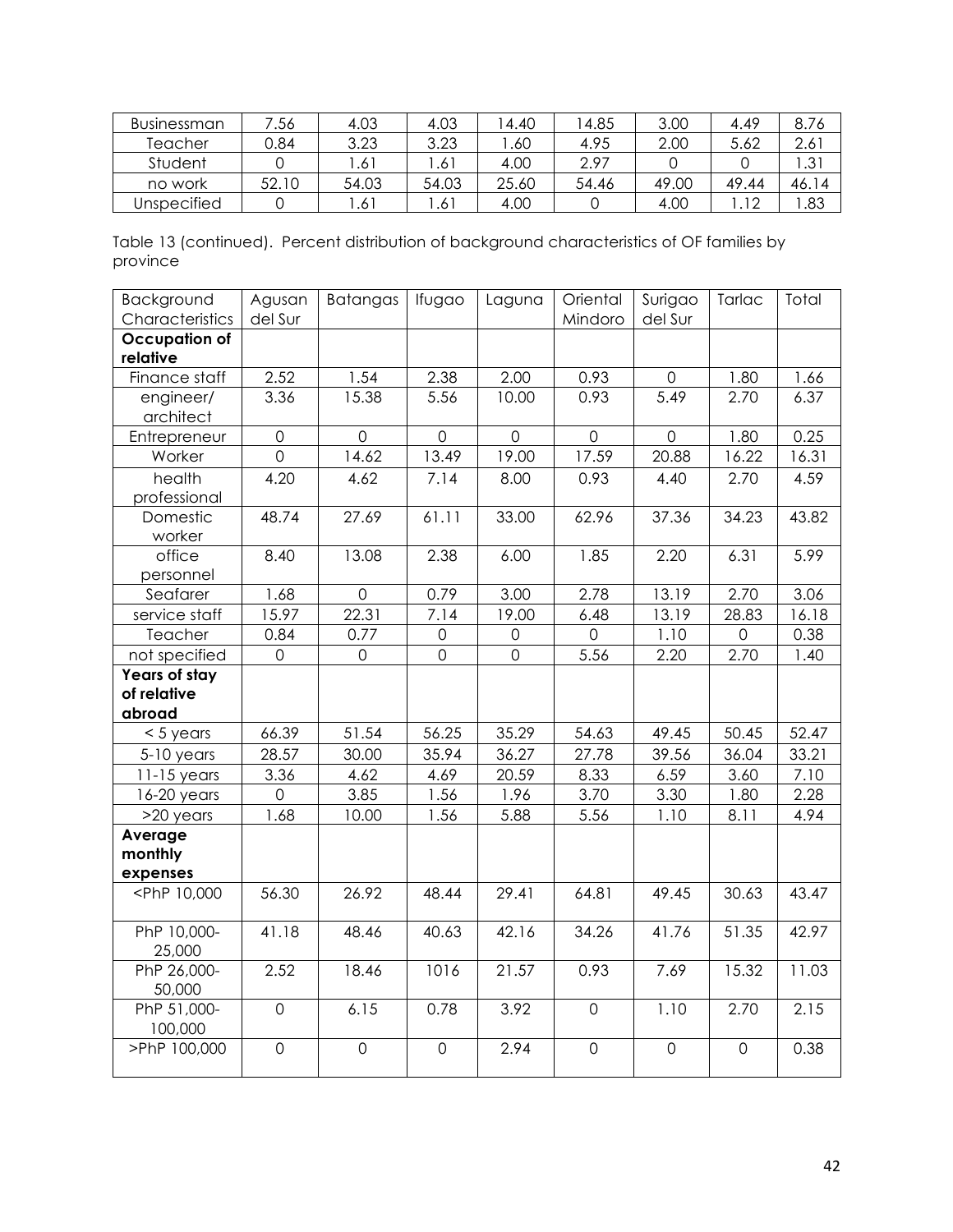| % of expenses<br>shouldered by<br>remittances |       |       |       |       |       |       |       |       |
|-----------------------------------------------|-------|-------|-------|-------|-------|-------|-------|-------|
| $10\%$ & $<$                                  | 10.08 | 39.23 | 9.38  | 28.43 | 49.07 | 39.56 | 19.82 | 27.25 |
| 11-25%                                        | 15.97 | 11.54 | 25.00 | 14.71 | 16.67 | 8.79  | 15.32 | 5.72  |
| 26-50%                                        | 27.73 | 7.69  | 4.84  | 22.55 | 10.19 | 17.58 | 18.02 | 6.73  |
| 51-75%                                        | 22.69 | 14.62 | 20.31 | 15.69 | 10.19 | 12.09 | 25.23 | 7.49  |
| 76-100%                                       | 23.53 | 26.92 | 30.47 | 8.63  | 13.89 | 21.98 | 21.62 | 22.81 |

### 2. Saving, investing and business behavior and indebtedness of families of overseas Filipinos in the seven provinces

The results of the survey in relation to savings and investment behavior and indebtedness and needs of families of overseas Filipinos in the seven provinces are as follows:

### 2.1. Reliance on remittances

About 44% of the families surveyed needs lower than PhP10,000 for their monthly expenses while another 43% of them needs PhP 10,000-25,000. Around 11% needs P26,000-50,000 while the rest needs more than 50,000 a month.

Survey data point to dependency of families on remittances to cover their monthly expenses. Around 23% of the families relied on migrant remittances to shoulder 76-100% of their monthly expenses. Another 18% of them needs the remittances to shoulder 51-75% of their monthly expenses. That means that 41% are almost dependent on their relatives' remittances in order to cover half of their monthly expenses. About 17% of them needs the remittances to cover for 26-50% of their needs. The rest of the families (around 43%) are able to cover the great part of their expenses, only needing remittances to cover for 10-25% of their monthly expenses. From the data, it would seem that those in Tarlac are the least dependent from the remittances with 49% of the families covering 90% of their expenses and only needs the remittances to cover for the 10% of the expenses. It would also seem that the families in Ifugao are the most dependent, with 30% of them relying on the remittances to cover 76-100% of their monthly needs.

Results of interviews and FGDs also indicate that the dependency of families of migrants to the remittances from their relatives is very high. Based on their own estimates, key informants and FGD participants said that about 70-100% of their household expenses are shouldered by their migrant relatives abroad. This holds true to all the seven provinces. What is alarming is that dependency, it seems, is at the highest among families of lower income overseas Filipinos, i.e. household service workers, construction workers, skilled and non-skilled workers.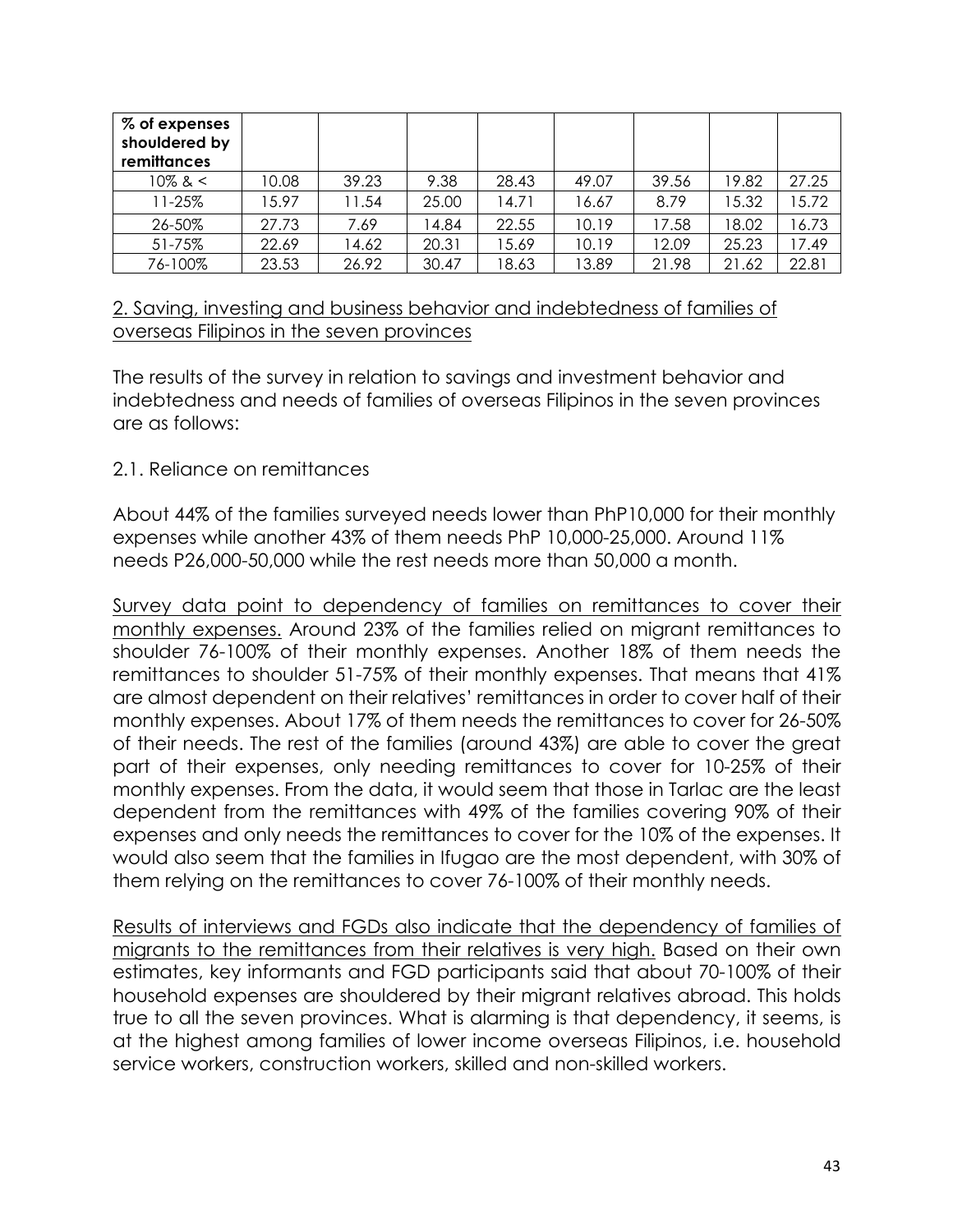Dependency would mean also dependency not only of the immediate family but also of other relatives to the money sent by overseas Filipinos. This indicate a growing dependency on migrant remittances among a number of Filipino families.

Dependency, it seems, is at its lowest among families of young professionals whose families are relatively well-off, i.e. from upper middle class to a higher class, and were able to send these young professionals to prestigious schools in the Philippines earlier on. This was also expressed not only in some of the FGDs in the provinces but also among Filipino professionals in the four countries. Dependency is low among families, especially those of professionals in Singapore. Such is not case among professionals in Qatar and UAE, who have also expressed that they also shoulder the financial needs of their families and relatives in the Philippines.

### 2.2. Savings behavior of families

The great majority of the families, 63% is unable to save some from the remittances that they receive. Only 37% is able to save some of the money that they receive from their relatives. Agusan del Sur (82%) and Surigao del Sur (79%) registered the most number of families being unable to save from the remittances. This is not surprising because the two provinces are among the poorest in the country. This does not mean that the majority of the families from the provinces of Oriental Mindoro, Ifugao, Laguna and Tarlac fared a lot better. Only those from Batangas registered more families that are able to save (65%) than those who have no savings (35%). All the other provinces counted more families that are unable to save than those who are able to save from the remittances of their relatives.

| Savings<br><b>Behavior</b> | Agusan<br>del Sur | Batangas | Ifugao | Laguna | Orriental<br>Mindoro | Surigao<br>del Sur | Tarlac | Total |
|----------------------------|-------------------|----------|--------|--------|----------------------|--------------------|--------|-------|
| Able to                    |                   |          |        |        |                      |                    |        |       |
| save                       |                   |          |        |        |                      |                    |        |       |
| Yes                        | 17.65             | 64.62    | 35.16  | 39.22  | 31.48                | 20.88              | 43.24  | 36.88 |
| No.                        | 82.35             | 35.38    | 64.84  | 60.78  | 68.52                | 79.12              | 56.76  | 63.12 |
| Percent of                 |                   |          |        |        |                      |                    |        |       |
| remittance                 |                   |          |        |        |                      |                    |        |       |
| Saved                      |                   |          |        |        |                      |                    |        |       |
| $0 - 4$                    | 17.39             | 16.35    | 15.22  | 4.65   | 23.81                | 36.11              | 20.63  | 18.78 |
| 5%                         | 34.78             | 47.12    | 17.39  | 23.26  | 52.38                | 30.56              | 26.98  | 35.98 |
| 10%                        | 21.74             | 28.85    | 6.52   | 32.56  | 17.46                | 22.22              | 22.22  | 22.49 |
| 15%                        | 8.70              | 0.96     | 6.52   | 20.93  | 3.17                 | 2.78               | 14.29  | 7.14  |
| $20\%$ & $>$               | 17.39             | 6.73     | 54.35  | 18.60  | 3.17                 | 8.33               | 15.87  | 15.61 |
| When set                   |                   |          |        |        |                      |                    |        |       |
| aside                      |                   |          |        |        |                      |                    |        |       |

Table 14. Percent distribution regarding savings behavior of OF families by province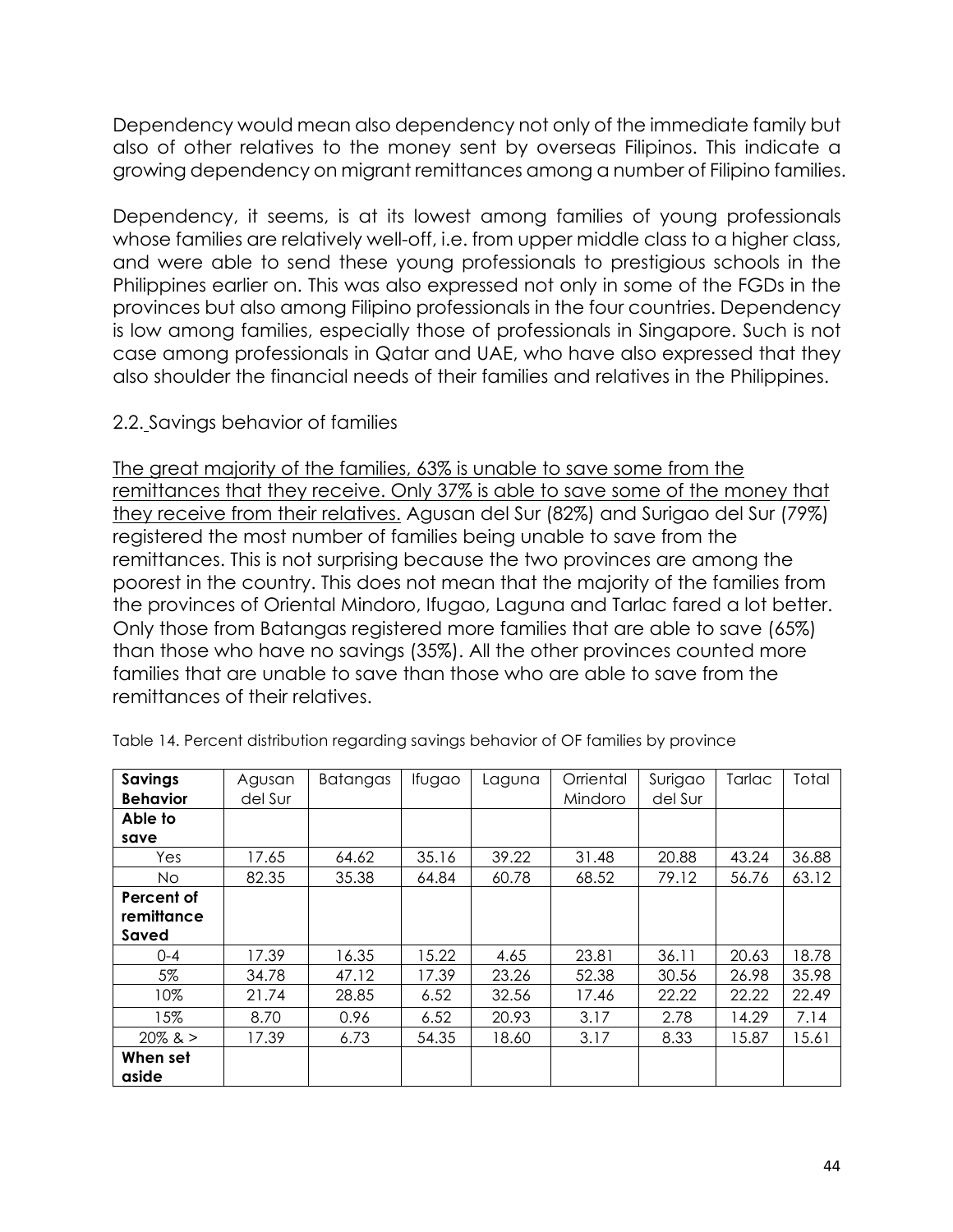| money as<br>savings |       |       |          |          |       |       |       |       |
|---------------------|-------|-------|----------|----------|-------|-------|-------|-------|
| After paying<br>for | 85.71 | 60.22 | 72.09    | 67.39    | 82.69 | 57.58 | 85.19 | 71.35 |
| expenses            |       |       |          |          |       |       |       |       |
| <b>Before</b>       | 14.29 | 39.78 | 27.91    | 32.61    | 17.31 | 42.42 | 14.81 | 28.65 |
| paying for          |       |       |          |          |       |       |       |       |
| expenses            |       |       |          |          |       |       |       |       |
| Percent of          |       |       |          |          |       |       |       |       |
| family              |       |       |          |          |       |       |       |       |
| savings in          |       |       |          |          |       |       |       |       |
| bank                |       |       |          |          |       |       |       |       |
| $\Omega$            | 63.16 | 26.32 | 27.50    | 12.50    | 45.28 | 62.50 | 33.96 | 36.36 |
| 25%                 | 26.32 | 45.61 | 35.00    | 81.25    | 47.17 | 25.00 | 56.60 | 46.85 |
| 50%                 | 5.26  | 14.04 | 32.50    | 6.25     | 3.77  | 3.13  | 3.77  | 10.14 |
| 75%                 | 5.26  | 3.51  | 5.00     | $\Omega$ | 1.89  | 3.13  | 5.66  | 3.50  |
| 100%                | 0     | 10.53 | $\Omega$ | $\Omega$ | 1.89  | 6.25  | 0     | 3.15  |
| Emergency<br>fund   |       |       |          |          |       |       |       |       |
| Yes                 | 4.20  | 70.54 | 14.84    | 31.37    | 14.85 | 5.56  | 18.45 | 24.09 |
| <b>No</b>           | 95.80 | 29.46 | 85.16    | 68.63    | 85.15 | 94.44 | 81.55 | 75.91 |

How much is saved by those who are able have savings? Of those families that are able to save, around 16% of them are able to save around 20% of the monthly remittances; around 7% is able to save 15%, and the rest, about 58%, is able to save 5-10%. That will mean that at most, 5%-10% can be saved from the remittances by most of the families left behind.

Around 61% placed their 25-75% of their savings in a bank. Only about 23% have money in time deposit. The great majority, 77.91%, have no emergency fund. Only 24% have allotted some money for emergencies. Of those who have emergency fund, 79.6% of them have an emergency fund equivalent to a month of their family income13,43% have a fund 2 times of their income, while 6.97% of them have a fund 3 or more times than their family income.

How are they able to save? The vast majority 71% sets aside some of the remittances as savings after they have paid their monthly expenses. A good number of them, around 29% sets some money as savings before spending and paying for the monthly expenses.

Why are they able to save? The top three answers of those who are able to save are as follows: 1) They have set family goals on savings and investment (33.4%); 2) Other family members are working (23.23%); and 3) They keep track of their expenses and spend only on their needs (19.91%).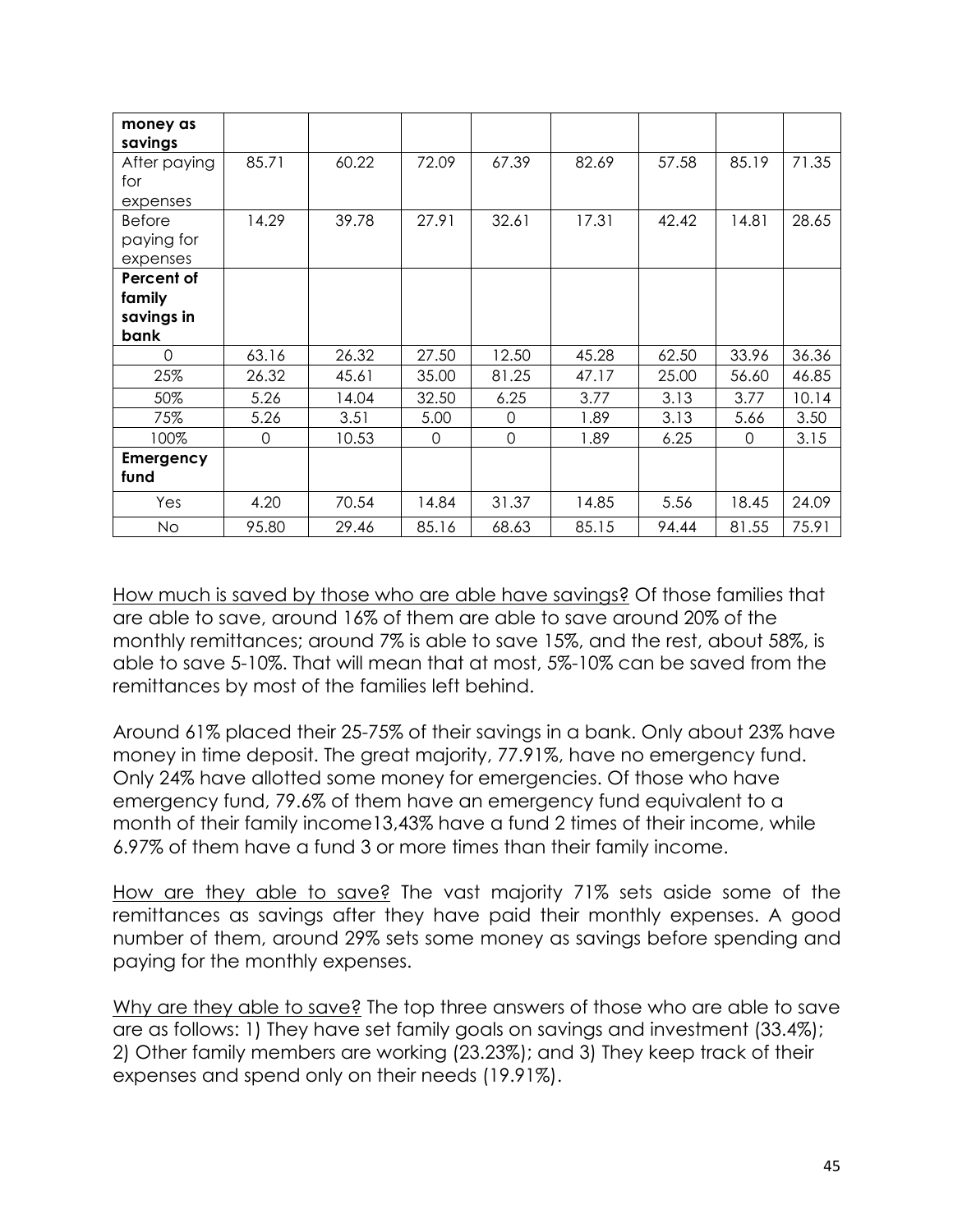Those who had difficulty saving were also asked to explain. The top three answers that they gave are as follows: 1) Their relative abroad receives a low salary or earns a low income (31.13%); 2) They are still paying off debts (25.13%); and 3) Their relative abroad is the only breadwinner of the family (20.5%).

What are the characteristics of the families that are able to save? Chi-square tests were run to test the following possible correlates of being able to save: 1) occupation of relative of migrant; 2) occupation of migrant; 3) financial literacy attendance; 4) country where migrant works; and 5) educational attainment of relative of migrant.

Table 15. Summary of Chi-square test results regarding the ability to save of families of overseas Filipinos

|                                          | <b>INQUISCENT</b>                         |  |  |  |  |  |  |
|------------------------------------------|-------------------------------------------|--|--|--|--|--|--|
| Independent Variables Tested             | Chi-square value; degrees of freedom (df) |  |  |  |  |  |  |
|                                          | and probability value (p)                 |  |  |  |  |  |  |
| Having work of relative in the           | Chi-square= $1.735$ df=1 p=0.118          |  |  |  |  |  |  |
| Philippines                              |                                           |  |  |  |  |  |  |
| 2. Educational attainment of relative in | Chi-square=26.498 df=4 p=0.000*           |  |  |  |  |  |  |
| the Philippines                          |                                           |  |  |  |  |  |  |
| 3. Host country of relative abroad       | Chi-square= $3.196$<br>df=3 $p=0.0788$    |  |  |  |  |  |  |
| 4. Occupation of relative abroad         | Chi-square=24.425<br>$df=4$ $p=0.000*$    |  |  |  |  |  |  |
| 5. Financial literacy seminar            | Chi-square= 1.601<br>$df=1$ $p=0.205$     |  |  |  |  |  |  |

#### **Are you able to save from the remittances that you receive?**

#### **\*significant at p <.05**

Results indicate that only educational attainment of migrant relative is correlated with the ability to save. That means, that the higher the educational attainment of the relative in the Philippines, the more likely is the ability of the family to save.

Results of the survey are validated and confirmed by the conducted FGDs and interviews in the provinces. From the interviews and discussions, savings of families depend on the following:

Salary/income of OFs. From the FGDs, participants noted that the ability to save hinges on the salary and income of the migrants. This is so because a large part of the remittances goes to family expenses. Thus, according to them, not much can be saved from a lesser income earned by the migrant. Thus, it is observed that those professionals in UAE, Qatar and Singapore, with relatively higher incomes, are more likely to be able to save compared to domestic workers, especially those in Qatar and UAE who really earn meagre incomes. To them saving a measly P1,000 is an accomplishment.

This does not mean, however, that higher income automatically equates to higher savings. It has been raised in the interviews and FGDs, that many Filipinos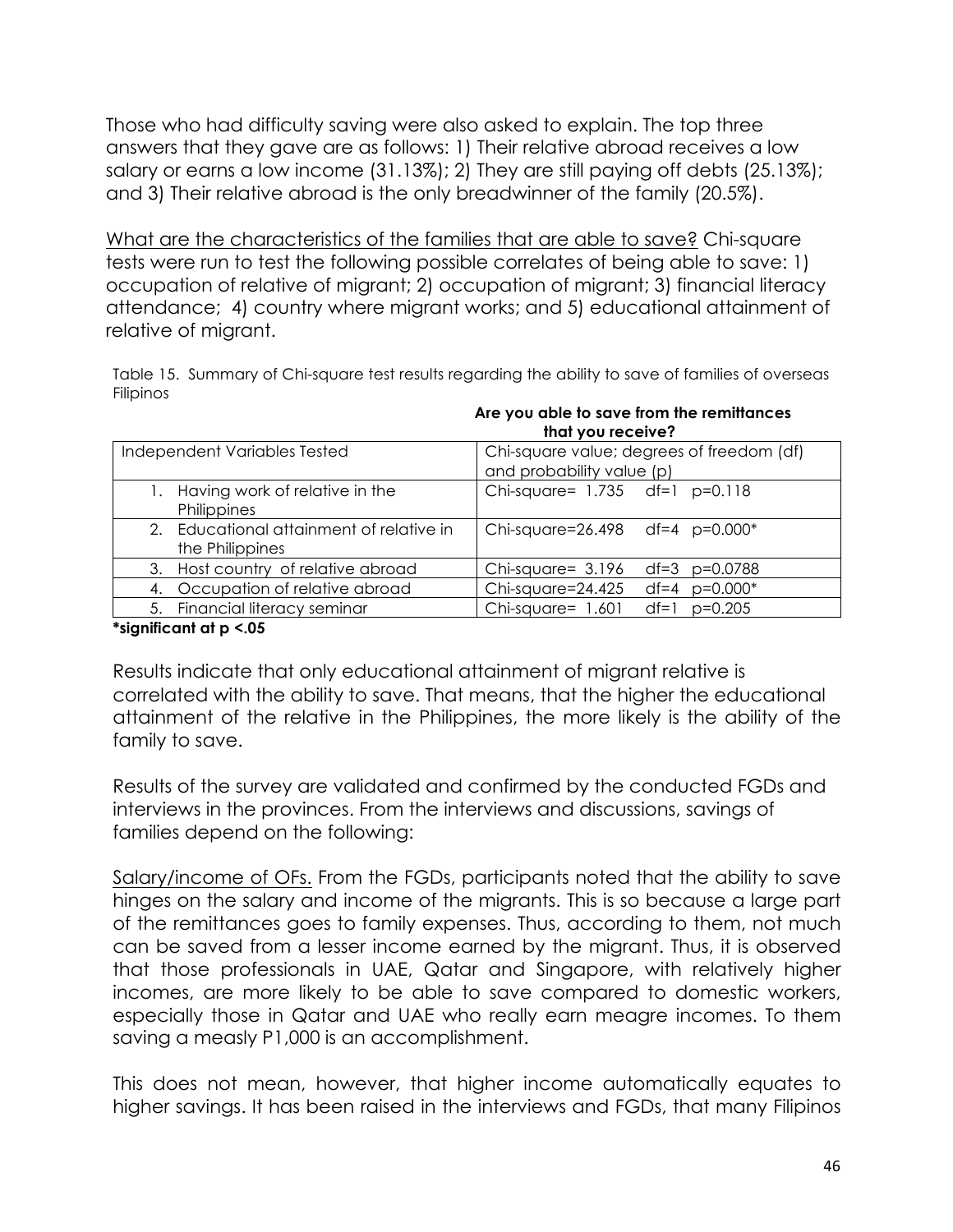who have more in income have also no savings to boast of. They said the ability to save also hinges on the attitudes and behaviors of both the migrants and their relatives in the Philippines. Below are the other factors cited in the discussions and interviews that will explain the ability to save or inability to save of migrant families:

Employment/income or lack of it of members of families left behind. It has been observed that many relatives of migrants have stopped working when a member of their family started working abroad. These are also the families that have no savings. It has been raised in the discussions that relatives have to continuously contribute to the family income which will help in increasing the capacity of the family to save.

Proper management and use of remittances of families. It has been cited by those who have successfully integrated back into the country, that their success is largely due to having responsible partners and family members who have not squandered the money that they have sent them.

Lifestyle (extravagant or living beyond the means or not) of families. Many migrant families are able to save by leading a relatively frugal lifestyle compared to others who have been observed to leading a luxurious lifestyle.

Level of financial literacy of members of families left behind (i.e. ways and means of saving money, budgeting, etc.). Interestingly, it has also been raised that many families do not really know the simple basics of budgeting and saving money.

Many start saving money after taking care of the education of their children and the construction of their houses in the Philippines. Only then, do they start of thinking of investing their money. Saving, investing and doing business seems to largely depend on the attitude and aptitude of those left behind in the Philippines who are in charge of managing the remittances and other income of the families. Most of these responsible and capable of finance management are women.

## 2.3. Indebtedness of families

Almost half of the families (47.63%) has a current loan or debt. The provinces who have more than half of the families which are indebted are as follows: Batangas (60.42%); Tarlac (53.54%); Laguna (52.58%); Oriental Mindoro (51.96%) and Surigao del Sur (51.85%). Only Agusan del Sur and Ifugao have lesser families who are indebted, 30.39% and 40.91% respectively.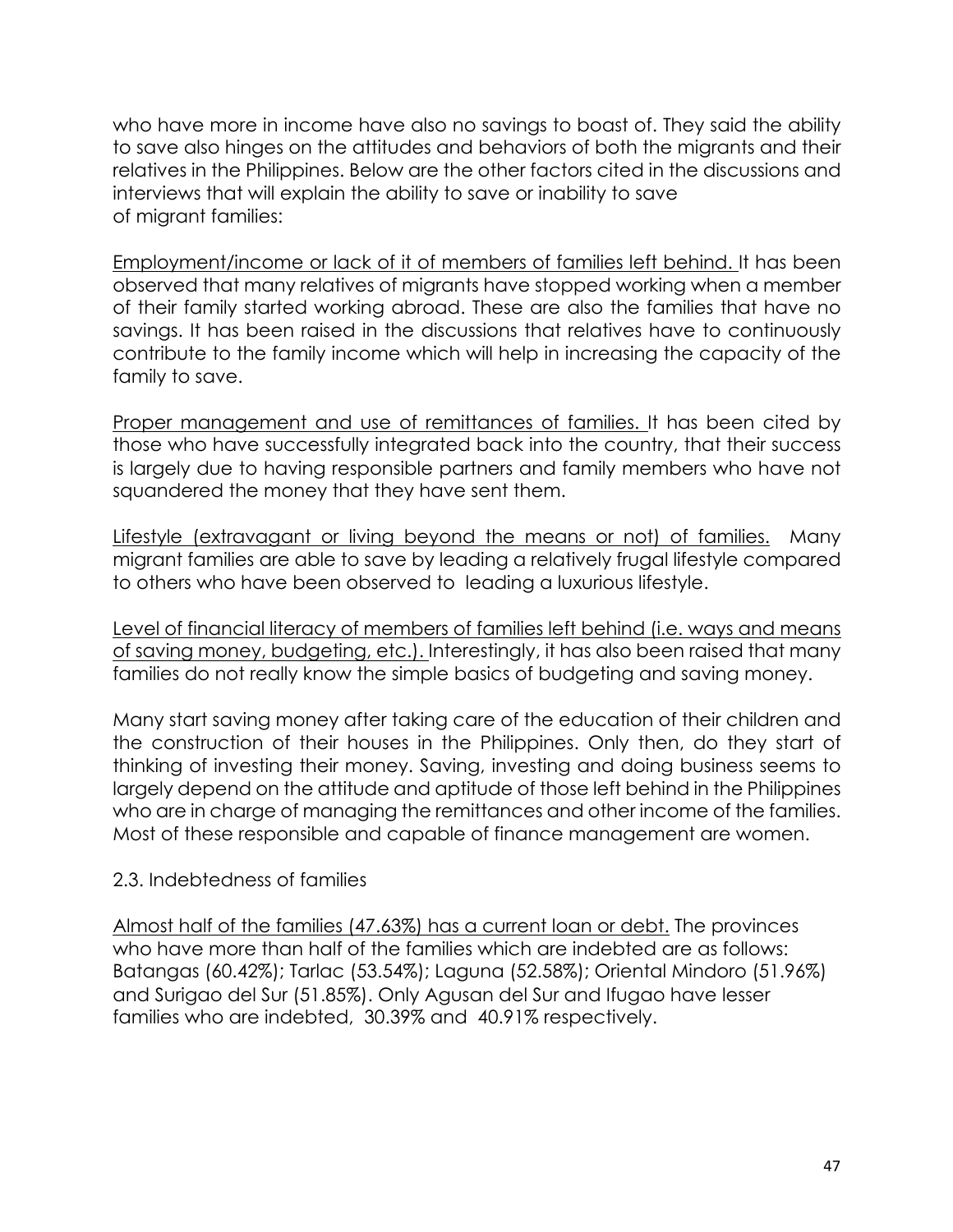| Loans/Debts                   | Agusan              | <b>Batangas</b>     | Ifugao              | Laguna              | Oriental            | Surigao             | Tarlac              | Total |
|-------------------------------|---------------------|---------------------|---------------------|---------------------|---------------------|---------------------|---------------------|-------|
| <b>Behavior</b>               | del Sur             |                     |                     |                     | Mindoro             | del Sur             |                     |       |
| Current<br>debt/loan          |                     |                     |                     |                     |                     |                     |                     |       |
| Yes                           | 30.39               | 60.42               | 40.91               | 52.58               | 51.96               | 51.85               | 53.54               | 47.63 |
| No                            | 69.61               | 39.58               | 59.09               | 47,42               | 48.04               | 48.15               | 46.46               | 52.37 |
| Source of                     |                     |                     |                     |                     |                     |                     |                     |       |
| debt/loan                     |                     |                     |                     |                     |                     |                     |                     |       |
| <b>Banks</b>                  | 12.61               | 40.54               | 18.18               | 20.00               | 25.86               | 31.15               | 13.11               | 21.04 |
| cooperatives                  | 1.80                | 8.11                | 36.36               | 7.14                | 10.34               | 1.64                | 1.64                | 7.69  |
| credit card                   | $\mathsf{O}\xspace$ | 2.70                | $\mathbf{0}$        | $\overline{0}$      | $\overline{0}$      | $\mathbf{O}$        | $\mathbf 0$         | 0.23  |
| employer                      | $\mathsf{O}$        | 5.41                | 2.27                | 2.86                | 1.72                | 1.64                | 3.28                | 2.04  |
| financial<br>institution      | $\overline{0}$      | $\mathbf 0$         | 4.55                | 2.86                | 3.45                |                     | 1.64                | 1.58  |
| Individual<br>lenders         | 12.61               | 10.81               | 18.18               | 18.57               | 3.45                | 11.48               | 9.84                | 12.22 |
| lending<br>companies          | 11.71               | $\mathsf{O}\xspace$ | 2.27                | 11.43               | 5.17                | 11.48               | 4.92                | 10.63 |
| microfinance<br>institutions  | 0.90                | 16.22               | 2.27                | 12.86               | 32.76               | 1.64                | 6.56                | 9.28  |
| relatives                     | 60.36               | 16.22               | 15.91               | 24.29               | 17.24               | 40.98               | 40.98               | 35.29 |
| <b>Credit card</b>            |                     |                     |                     |                     |                     |                     |                     |       |
| Yes                           | 11.61               | 44.05               | 32.08               | 36.08               | 18.10               | 20.59               | 34.34               | 27.72 |
| <b>No</b>                     | 88.39               | 55.95               | 67.92               | 63.92               | 81.90               | 79.41               | 65.66               | 72.28 |
| <b>Uses of credit</b><br>card |                     |                     |                     |                     |                     |                     |                     |       |
| education                     | $\mathbf 0$         | 4.65                | 19.44               | 2.38                | 3.45                | $\mathsf{O}$        | 7.32                | 6.36  |
| emergencies                   | $\overline{0}$      | 2.33                | $\mathsf{O}\xspace$ | $\mathbf 0$         | $\mathbf 0$         | $\mathsf{O}$        | $\mathsf{O}\xspace$ | 0.45  |
| acquire real<br>estate        | 12.50               | 4.65                | 11.11               | 23.81               | 3.45                | 19.05               | 12.20               | 12.27 |
| avail benefits                | $\mathsf{O}$        | 4.65                | $\overline{O}$      | $\overline{0}$      | 0                   | 4.76                | $\mathsf{O}\xspace$ | 1.36  |
| buy a car                     | $\overline{O}$      | 6.98                | 2.78                | 2.38                | $\mathsf{O}\xspace$ | $\mathbf 0$         | $\overline{0}$      | 2.27  |
| buy basic<br>needs            | $\mathsf{O}\xspace$ | 2.33                | 16.67               | 2.38                | $\mathsf{O}\xspace$ | 9.52                | 2.44                | 5.00  |
| buy gadgets                   | O                   | 9.30                | $\overline{O}$      | 4.76                | O                   | $\mathsf{O}$        | 2.44                | 3.18  |
| buy personal<br>things        | 75.00               | 41.86               | 27.78               | 45.24               | 72.41               | 47.62               | 29.27               | 43.64 |
| celebrate<br>occasions        | $\overline{O}$      | 2.33                | 5.56                | $\mathbf 0$         | $\mathsf{O}$        | $\mathbf 0$         | 2.44                | 1.82  |
| pay off other<br>debts        | $\overline{0}$      | $\mathbf 0$         | 5.56                | $\overline{0}$      | $\mathsf{O}$        | $\mathsf{O}$        | $\mathbf 0$         | 0.91  |
| capital for<br>business       | 12.50               | 11.63               | 11.11               | 19.05               | 20.69               | 19.05               | 43.90               | 20.91 |
| vacation                      | $\mathsf{O}\xspace$ | 9.30                | $\mathsf{O}\xspace$ | $\mathsf{O}\xspace$ | $\mathsf{O}\xspace$ | $\mathsf{O}\xspace$ | $\mathsf{O}\xspace$ | 1.82  |

Table 16. Percent distribution regarding acquiring loans/debts behavior of OF families by province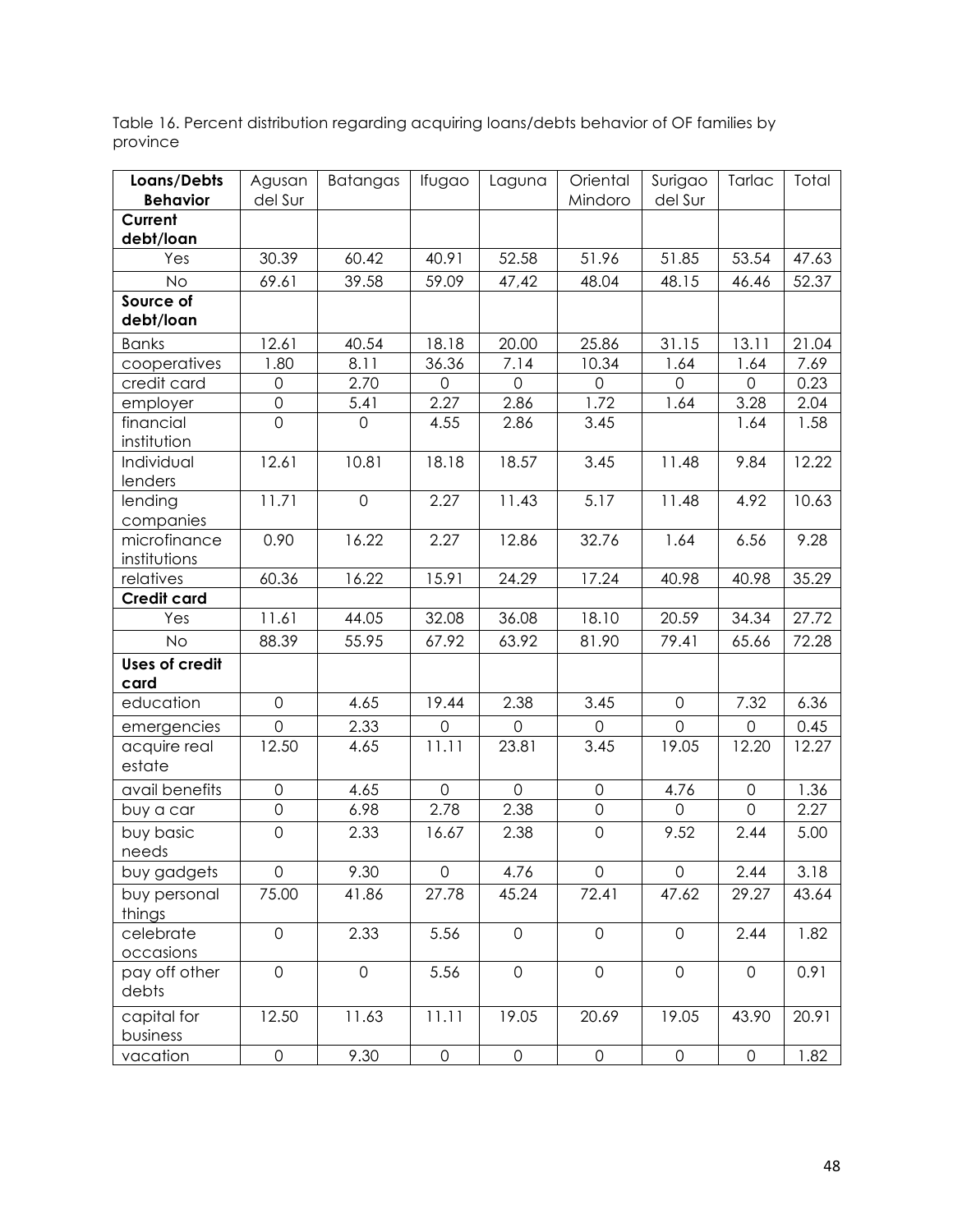Where are loans incurred? Many of them (35.29%) have secured loans/debts with their relatives. Other sources of loans and debts are as follows: banks (21%); individual lenders (12.22%); lending companies (10.63%) and microfinance institutions (9.27%). Interest rates of the loans/debts that are paid by the respondents are as follows: About 58.87% pay an interest rate of 1-7%; 12.07% of them pay a rate of 8-12%; about 8.35% of them pay a rate of 12-18% or more.

Results of FGD discussion and key informant interviews run parallel with was gathered in the survey. It would seem that there is a growing indebtedness of families. What is alarming is the reported indebtedness of a growing number of families to numerous number of microfinance institutions, particularly in the provinces of Batangas and Laguna. A number of family members are indebted in a number of microfinance institutions at the same time. Participants remarked that families secure debts and loans from a microfinance institution in order to pay their outstanding debts from another microfinance institution. This has to be looked into more closely of how these microfinance institutions operate. Family problems (e.g. philandering wives and husbands, problematic children) which destabilizes families and at the same time drains families' finances which led many to indebtedness, were also shared by interviewees and FGD participants.

What are the characteristics of those who are indebted? Chi-square tests were run to test the following possible correlates of indebtedness (having a loan or debt): 1) occupation of relative of migrant; 2) occupation of migrant; 3) financial literacy attendance; 4) country where migrant works; and 5) educational attainment of relative of migrant.

Table 17. Summary of Chi-square test results regarding having debts or loans of families of overseas Filipinos

|                                                             | Do you have current dept or loan?                                      |  |  |  |  |  |  |  |
|-------------------------------------------------------------|------------------------------------------------------------------------|--|--|--|--|--|--|--|
| Independent Variables Tested                                | Chi-square value; degrees of freedom (df)<br>and probability value (p) |  |  |  |  |  |  |  |
| Having work of relative in the<br>Philippines               | Chi-square= $1.617$ df=1 p=0.203                                       |  |  |  |  |  |  |  |
| 2. Educational attainment of relative in<br>the Philippines | Chi-square= $4.081$ df= $4$ p=0.395                                    |  |  |  |  |  |  |  |
| 3. Host country of relative abroad                          | Chi-square= 2.876 df=3 p=0.411                                         |  |  |  |  |  |  |  |
| 4. Occupation of relative abroad                            | Chi-square= 1.042 df=4 p=0.903                                         |  |  |  |  |  |  |  |
| 5. Financial literacy seminar                               | Chi-square= 7.068 df=1 p=0.007*                                        |  |  |  |  |  |  |  |

#### **Do you have current debt or loan?**

**\*significant at p <.05**

Results indicate that only attendance to financial literacy seminar of migrant relative is correlated with indebtedness. That means, that those who have attended financial literacy seminar are less likely to be indebted.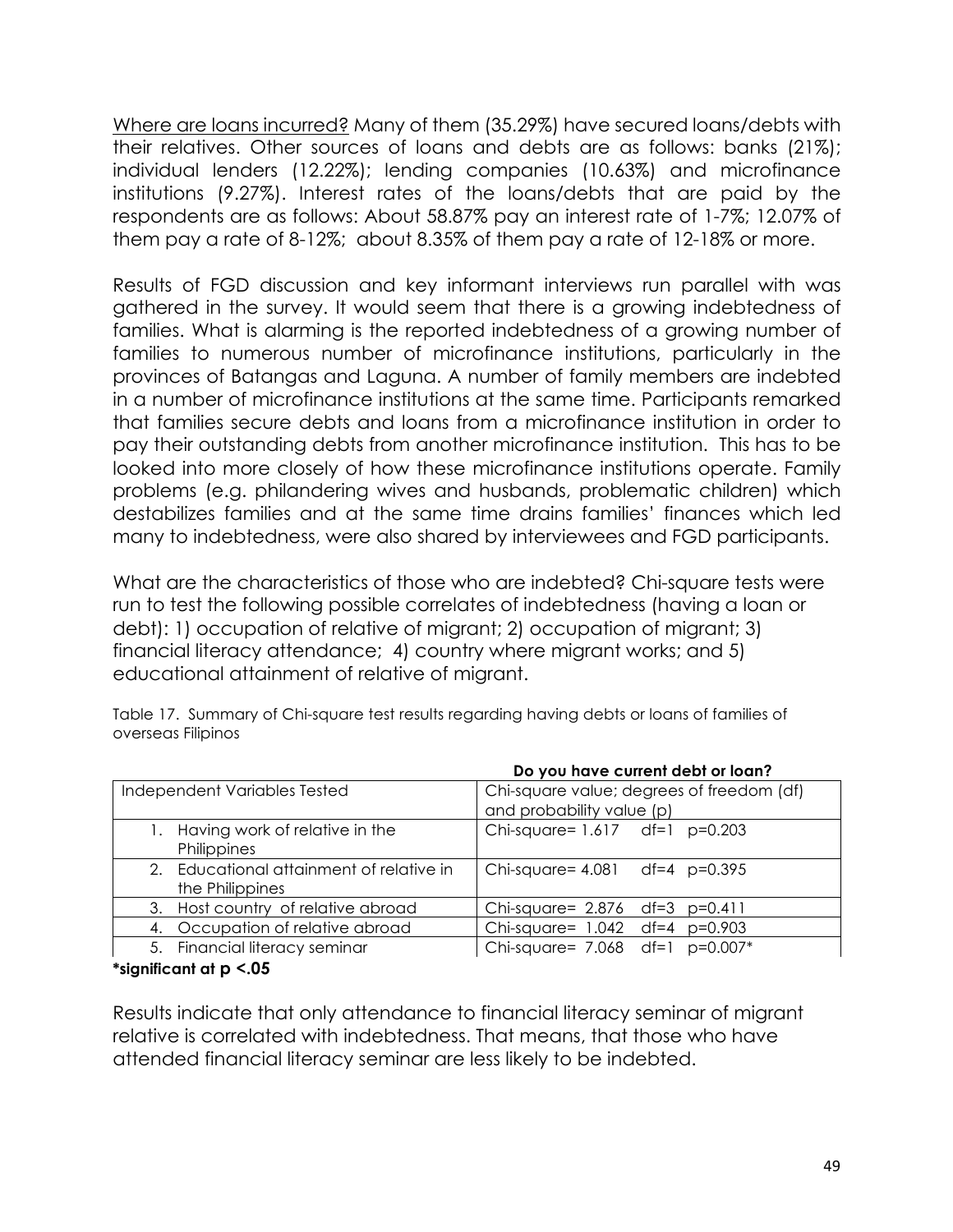### 2.4. Investing behavior of families

Around 43% of the families have investments. The majority (57%) have no investments. In terms of percentages, more families in Ifugao, Batangas, and Laguna have investments when compared to those in the other four provinces (which have 40% and less families which have investments).

The top six investments of families from the survey data are as follows: 1) house and lot (37.43%); 2) educational fund (16.40%) and 3) business (16.22%); 4) health insurance  $(6.06\%)$ ; 5) life insurance  $(5.70\%)$  and real estate  $(5.35\%)$ . A far  $7<sup>th</sup>$  is agriculture/agribusiness at 3.74%.

| Investing<br><b>Behavior</b>        | Agusan<br>del Sur | Batangas | Ifugao         | Laguna         | Orriental<br>Mindoro | Surigao<br>del Sur | Tarlac         | Total |
|-------------------------------------|-------------------|----------|----------------|----------------|----------------------|--------------------|----------------|-------|
| Have<br>investments                 |                   |          |                |                |                      |                    |                |       |
| Yes                                 | 26.79             | 60.71    | 65.22          | 51.06          | 35.29                | 23.19              | 40.00          | 43.08 |
| <b>No</b>                           | 73.21             | 39.29    | 34.78          | 48.94          | 64.71                | 76.81              | 60.00          | 56.92 |
| <b>Investments</b><br>in            |                   |          |                |                |                      |                    |                |       |
| Agribusiness                        | 16.28             | 2.83     | 4.72           | 0.97           | 1.49                 | 7.32               | $\overline{0}$ | 3.74  |
| <b>Bank</b>                         | $\mathbf 0$       | 0.94     | $\mathbf 0$    | $\mathbf 0$    | $\mathbf{O}$         | $\mathbf 0$        | $\mathbf 0$    | 0.18  |
| Other<br>business                   | 44.19             | 15.09    | 8.66           | 9.71           | 10.45                | 9.76               | 32.43          | 16.22 |
| Capital share<br>in<br>cooperatives | $\mathbf 0$       | 5.66     | 3.15           | 3.88           | 10.45                | 4.88               | 1.35           | 4.28  |
| Educational<br>fund                 | $\overline{0}$    | 4.72     | 33.86          | 23.30          | 17.91                | 9.76               | 5.41           | 16.40 |
| Health<br>insurance                 | 13.95             | 5.66     | 1.57           | 3.88           | 11.94                | 7.32               | 6.76           | 6.06  |
| Life insurance                      | 4.65              | 5.66     | 0.79           | 7.77           | 7.46                 | 12.20              | 6.76           | 5.70  |
| Memorial<br>plan                    | $\overline{O}$    | 0.94     | $\overline{O}$ | $\overline{0}$ | $\overline{0}$       | $\Omega$           | $\Omega$       | 0.18  |
| House and lot                       | 20.93             | 43.40    | 41.73          | 36.89          | 32.84                | 36.59              | 36.49          | 37.43 |
| Real estate                         | 0                 | 7.55     | 4.72           | 3.88           | 2.99                 | 7.32               | 9.46           | 5.35  |
| Retirement<br>fund                  | $\overline{O}$    | 2.83     |                | 5.83           | 1.49                 | 2.44               | 1.35           | 2.14  |
| Mutual fund,<br>stocks, etc.        | $\mathsf{O}$      | 4.72     | 0.79           | 3.88           | 2.99                 | 2.44               | $\mathbf 0$    | 2.32  |

Table 18. Percent distribution regarding investing behavior of OF families by province

Most of the FGD participants, except for a few, have made investments. Most have invested in their lots and houses or in small businesses like sari-sari stores.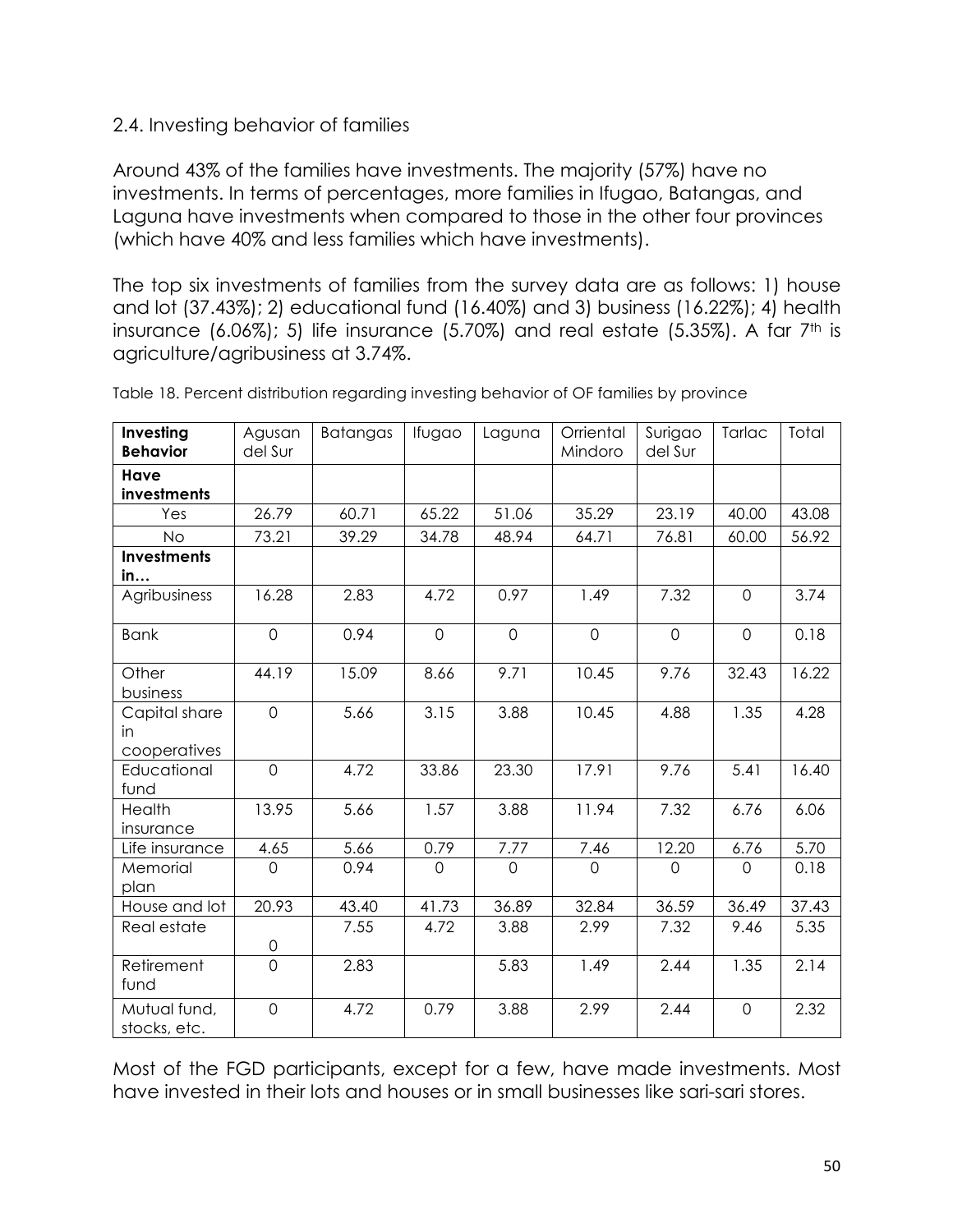From the discussions, the majority of the participants are not aware of other possible investments like those offered by financial institutions and cooperatives. But when presented with the proposed offerings of SIDC and Land Bank, the members of the families were enthusiastic about their own participation and welcomed them as forced savings scheme for their families.

Why are some of the families able to invest? The top three answers of those who are able to invest are as follows: 1) They have a family goal on savings and investment (35.37%); 2) They are disciplined and only spend on necessary things (23.34%); and 3) Members of the family are working and helping out in the expenses (11.31%). These reasons are the very reason that were raised by the FGD participants why some of them are able to invest. They reiterated the need of being able to save for the family and the importance of frugal spending to be able to make good and substantial investments

Those who had difficulty investing were also asked to explain. The top three answers that they gave are as follows: 1) They are happy with what they have and do not have big dreams (25.92%); 2) They do not make investment goals (22.74%); and 3) They are afraid of risks and just want to keep their money in ordinary savings account (19.56%).

What are the characteristics of those who have investments? Chi-square tests were run to test the following possible correlates of being able to invest: 1) occupation of relative of migrant; 2) occupation of migrant; 3. financial literacy attendance; 4) country where migrant works; and 5) educational attainment of relative of migrant.

|                                                             | Do you have investments?                                               |
|-------------------------------------------------------------|------------------------------------------------------------------------|
| Independent Variables Tested                                | Chi-square value; degrees of freedom (df)<br>and probability value (p) |
| Having work of relative in the<br>Philippines               | Chi-square= $34.651$ df=1 p=0.000*                                     |
| 2. Educational attainment of relative in<br>the Philippines | Chi-square= 30.42<br>df=4 $p=0.000*$                                   |
| 3. Host country of relative abroad                          | Chi-square= $6.815$<br>df=3 p=0.78                                     |
| 4. Occupation of relative abroad                            | Chi-square= $11.148$<br>$df=4$ $p=0.025*$                              |
| 5. Financial literacy seminar                               | Chi-square= $4.656$<br>df=1<br>$p=0.031*$                              |

Table 19. Summary of Chi-square test results regarding having investments of families of overseas Filipinos

**\*significant at p <.05**

Results as summarized in Table 16 indicate that occupation of relative of migrant, financial literacy attendance, country where migrant works and educational attainment of relative of migrant are correlates of having investments. That means, that those relatives who have work in the Philippines are more likely than those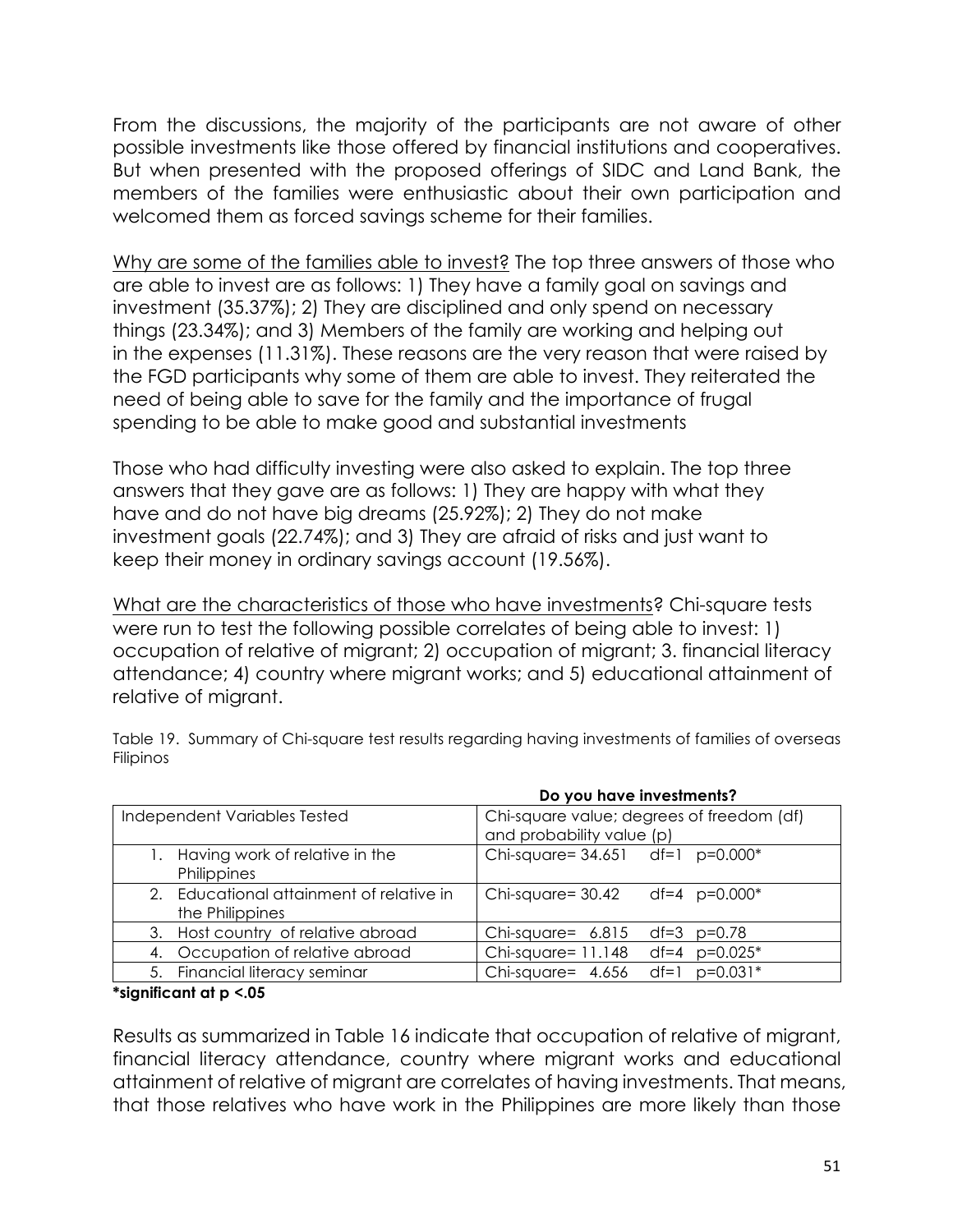who have no work to make investments. Work of relatives means additional family income, some of which can be invested. Also those who have attended financial literacy seminar and higher educational attainment and those whose migrant relatives work in the Middle East (compared to those in Asia and Europe) are more likely to make investments than others. This validates the need and importance for financial literacy among the families of overseas Filipinos.

2.5. Engagement in business of families

A few, around 24% of the families in the seven provinces of origin own and run a business. This essentially the same finding from the FGD discussions, very few of the participants have gone and currently runs a business.

Most of the businesses are micro-enterprises, about 72% of them requiring only P50,000 or less initial capitalization. Around 18% of the enterprises had an initial capital of P51,000-200,000; 5% of the enterprises had P201,000-500,000 and another 5% had a capitalization of more than 500,000.

| <b>Business</b><br><b>Behavior</b>      | Agusan<br>del Sur | Batangas       | Ifugao         | Laguna         | Orriental<br>Mindoro | Surigao<br>del Sur | Tarlac         | Total |
|-----------------------------------------|-------------------|----------------|----------------|----------------|----------------------|--------------------|----------------|-------|
| <b>Business in the</b><br>Philippines   |                   |                |                |                |                      |                    |                |       |
| Yes                                     | 22.03             | 46.67          | 20.49          | 25.56          | 16.33                | 21.25              | 32.93          | 24.41 |
| No                                      | 77.97             | 53.33          | 79.51          | 74.44          | 83.67                | 78.75              | 67.07          | 75.59 |
| <b>Business</b>                         |                   |                |                |                |                      |                    |                |       |
| engaged in                              |                   |                |                |                |                      |                    |                |       |
| Agribusiness                            | 31.25             | 12.50          | 26.67          | 12.90          | 36.84                | 22.73              | 20.93          | 22.49 |
| Direct selling                          | $\overline{0}$    | 3.13           | $\overline{0}$ | $\overline{0}$ | $\mathbf 0$          | $\mathbf 0$        | $\mathbf 0$    | 0.48  |
| Food,                                   | 6.25              | 12.50          | 6.67           | 12.90          | $\overline{0}$       | $\mathbf 0$        | 11.63          | 8.13  |
| restaurant                              |                   |                |                |                |                      |                    |                |       |
| business                                |                   |                |                |                |                      |                    |                |       |
| Manufacturing                           | $\overline{0}$    | 3.13           | $\overline{0}$ | 3.23           | $\overline{0}$       | $\overline{0}$     | $\overline{O}$ | 0.96  |
| Real estate<br>rental                   | $\overline{0}$    | $\overline{O}$ | 3.33           | 9.68           | $\overline{0}$       | 9.09               | 13.95          | 7.18  |
| Sari-<br>sari/grocery<br>store          | 40.63             | 31.25          | 30.00          | 29.03          | 31.58                | 63.64              | 39.53          | 37.32 |
| Service<br>business                     | 3.13              | 3.13           | 3.33           | 3.23           | $\overline{0}$       | $\mathbf 0$        | 6.98           | 3.35  |
| Trading,<br>marketing                   | 15.63             | 15.63          | 6.67           | 12.90          | 15.79                | 4.55               | 6.98           | 11.00 |
| Van/car<br>rental, tricycle,<br>jeepney | 3.13              | 9.38           | 23.33          | 16.13          | 15.79                | $\overline{0}$     | $\overline{0}$ | 9.09  |

Table 20. Percent distribution regarding business behavior of OF families by province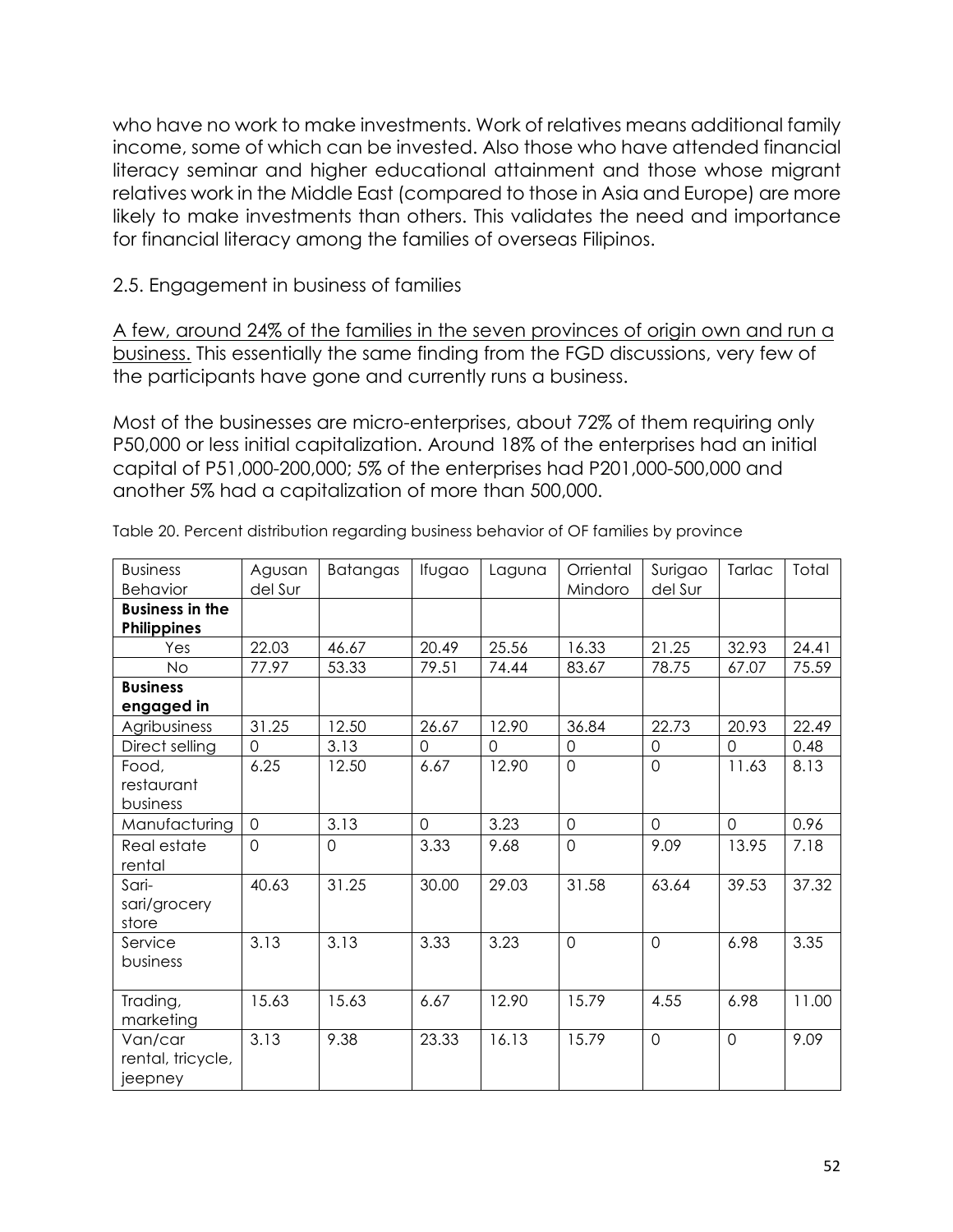| <b>Initial capital</b><br>invested |                |                |                |             |                |          |                |       |
|------------------------------------|----------------|----------------|----------------|-------------|----------------|----------|----------------|-------|
| PhP 50,000 or                      | 93.93          | 42.86          | 62.50          | 78.26       | 64.71          | 78.95    | 80.00          | 72.16 |
| less                               |                |                |                |             |                |          |                |       |
| PhP 51,000-                        | 6.67           | 39.29          | 16.67          | 17.39       | 23.53          | 21.05    | 5.71           | 17.61 |
| 200,000                            |                |                |                |             |                |          |                |       |
| PhP 201,000-                       | $\overline{0}$ | 7.14           | 12.50          | $\mathbf 0$ | 11.76          | $\Omega$ | 5.71           | 5.11  |
| 500,000                            |                |                |                |             |                |          |                |       |
| PhP 500,000-                       | $\overline{0}$ | 10.71          | 8.33           | $\mathbf 0$ | $\overline{0}$ | 0        | 8.57           | 4.55  |
| 1 million                          |                |                |                |             |                |          |                |       |
| Above PhP 1                        | $\Omega$       | $\overline{0}$ | $\overline{0}$ | 4.35        | $\overline{0}$ | 0        | $\overline{0}$ | 0.57  |
| million                            |                |                |                |             |                |          |                |       |
| <b>Business</b>                    |                |                |                |             |                |          |                |       |
| profitable?                        |                |                |                |             |                |          |                |       |
| Yes                                | 80.00          | 100            | 93.10          | 84.00       | 58.06          | 95.00    | 80.95          | 82.93 |
| No                                 | 20.00          | $\mathsf{O}$   | 6.90           | 16.00       | 41.94          | 5.00     | 19.05          | 17.07 |

The top five businesses set up by the families are of the following types: 1) sari-sari/grocery store (37.32%); 2) agricultural business (22.49%); 3) trading and marketing (11%); 4) food and restaurant business (8.13%) and 5) real estate (apartment, condominium, farm). Running a sari-sari store (a very small grocery store) seems to be a staple business among overseas Filipino families. A relative big percentage of them are into agricultural business. FGD participants who have such business expressed the need for financial and technological assistance in order for their businesses to prosper.

What are the characteristics of those who are engaged in business? Chi-square tests were run to test the following possible correlates of being able to invest: 1) occupation of relative of migrant; 2) occupation of migrant; 3. financial literacy attendance; 4) country where migrant works; and 5) educational attainment of relative of migrant.

Table 21. Summary of Chi-square test results regarding having businesses of families of overseas Filipinos

|                                                             | Do you have business?                                                  |
|-------------------------------------------------------------|------------------------------------------------------------------------|
| Independent Variables Tested                                | Chi-square value; degrees of freedom (df)<br>and probability value (p) |
| Having work of relative in the<br>Philippines               | Chi-square= $6.144$ df=1 p=0.013*                                      |
| 2. Educational attainment of relative in<br>the Philippines | Chi-square= 7.026 df=4 p=0.135                                         |
| 3. Host country of relative abroad                          | Chi-square= $0.916$<br>$df=3$ $p=0.822$                                |
| 4. Occupation of relative abroad                            | Chi-square=12.814<br>$df=4$ $p=0.012*$                                 |
| 5. Financial literacy seminar                               | Chi-square= 8.239<br>$p=0.004*$<br>$df=1$                              |

**\*significant at p <.05**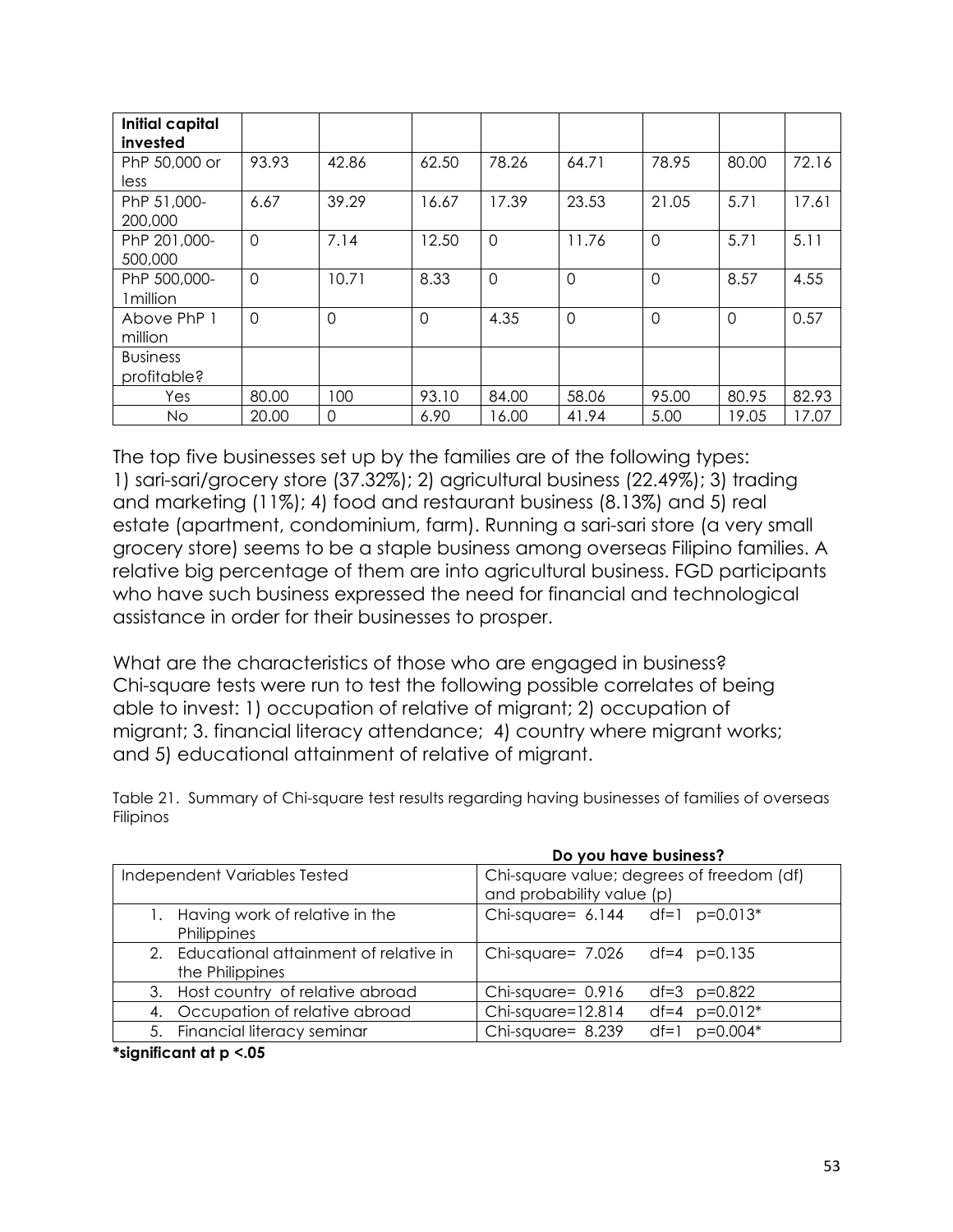Results indicate that occupation of relative of migrant, financial literacy attendance and educational attainment of relative of migrant are correlates of engagement in business. That means, that migrant relatives who have work in the Philippines are more likely to be engaged in business than those who have no work. Those who have attended financial literacy seminar and higher educational attainment are also more likely to be engaged in business than their counterparts.

Only 12.16% of the total respondents had experienced a failed business venture. Interestingly 48% of these failed businesses were in retail and marketing, more specifically in running sari-sari stores or grocery stores.

The families which are interested to engage in business, would like to run the following top five types: 1) agribusiness (26.76%); 2) food business (22.51%); 3) real estate (17.68%); 4) cooperatives; and 5) trading (8.89%). agribusiness and food business are still the top two choices even when one goes province by province.

2.6. Expressed needs and assistance of families and returnees

About 38% of the migrant relatives of the survey respondents intend to come home permanently in the next 5 years, 26% in the next 10 years and 24% of them in more than 10 years from now. About 73% of them wants to run a business when they come home for good while 19% intends to seek employment and the remaining 7% will retire.

For those who intend to set up their own business especially when their relative comes home for good, what assistance and support do they need? The top five types of assistance and support that the families need are the following: 1) business training (31.49%); 2) information on business opportunity (28.58%); 3)skills and technical training (26.12%); 4) business mentoring (10.55%); and access to capital and resources (2.3%).

In addition, a great majority 88.39% of families expressed their need for financial education. About 22% of the families has a member who had taken a financial literacy seminar.

#### Some insights on the return to the country of migrants

FGDs with migrant returnees and interviews of successful returnees and migrant entrepreneurs revealed that there are two types of return of overseas Filipinos: crisis and planned return.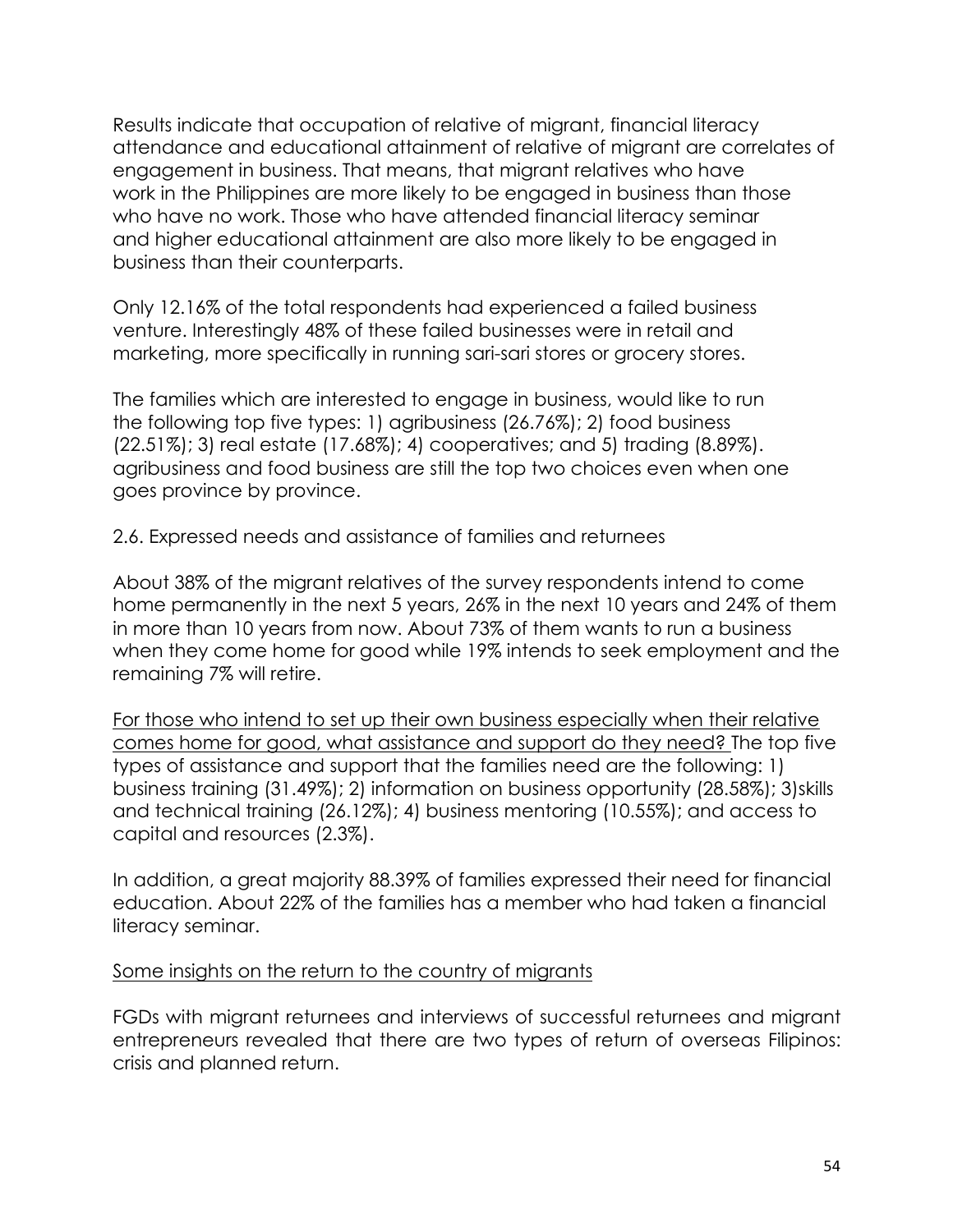Obviously, a planned return is almost always to be equated to a successful return to the Philippines. Planned return is characterized by accomplishment of mutually agreed goals of migrants and their families (e.g. all children have earned college degrees, house and lot purchased and constructed, a business set up) and a time period for work overseas and specific time of return of migrants to the Philippines. To some, it involved concrete plans on what the family and individual members of the family including the returning migrant will do and contribute to the family. In almost all cases, the accomplishment of goals and the attainment of the return plans hinged on a responsible partner, wife or husband left behind. A partner who was not only good in managing the remittances and earning additional income for the family but also was able to raise the children well. In many cases, this has always been a responsible wife and mother.

In the discussions, the participants of FGDs reiterate the need for them to be treated preferentially by the government in assisting them in their investments, businesses and reintegration into their communities. A leader of returnees remarked that for businesses of returning overseas Filipinos to prosper they must be preferentially treated in terms of tax incentives, access to capital, low interest rates for loans, access to trainings in the first 3 years at least. What are accorded to foreign investors must be accorded to Filipino returnees-cum-investors.

Crisis return, is a different matter. This is a return in which overseas Filipinos were forced out of their host countries by 'crisis situations' that have prevailed in those countries such as war and economic depression or through deportation proceedings which involved illegal acts committed by overseas Filipinos. In some cases, return was due to sickness of migrants or emergency situations faced by overseas Filipino families in the Philippines like death, severe illness, accidents of family members. These situations are lumped as crisis return. Helping out these type of returnees remain a challenge. Almost always, many of them will seek re-employment abroad.

2.7. Main findings on saving and investing behavior, indebtedness and business engagement of overseas Filipino families

1. *Dependency of families on remittances.* There is marked heavy reliance if not over-dependency of many families on migrant remittances. Dependency would mean also dependency not only of the immediate family but also of other relatives. Dependency is tied with relatives not working or not engaged in business. Dependency is observed to be its highest among the low income migrant-earners and its lowest among families of young professionals.

*2. Saving behavior of families*. The great majority of the families is unable to save from the remittances that they receive. To those families that are able to save, they can save, at most, 5%-10% from the remittances that they receive.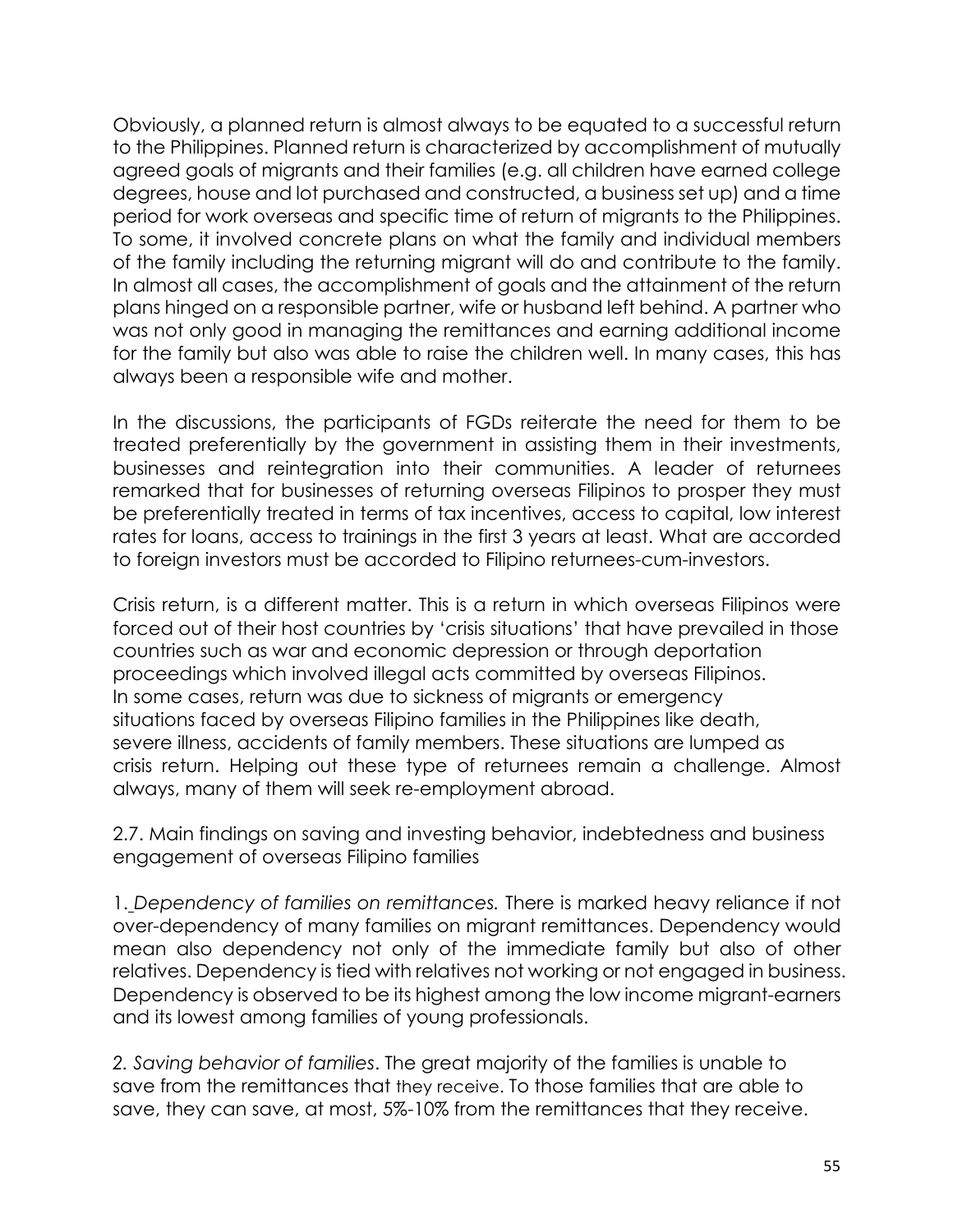They are able to save because they have set family goals on savings and investment, other family members in the Philippines are working and contributing to the family and have properly managed their finances well (keeping track of their expenses and spending only on needs and not leading a lavish lifestyle). Educational attainment of the relative was also found to be correlated to the ability of the family to save as well as the level of financial literacy of family members. A good practice among the savers is setting aside some money as savings before spending and paying for the monthly family expenses.

*3. Indebtedness of families.* There is a growing indebtedness of families of overseas Filipinos, almost half of those surveyed in the provinces have outstanding debts or loans. What has to be looked into more closely are the families indebted to lending companies and individuals which exact exorbitant interest rates that put families deep in debt. Marked also is the indebtedness of a growing number of families, particularly in Batangas and Laguna to numerous number of microfinance institutions at the same time. Family problems (e.g. philandering wives and husbands, problematic children) and irresponsible management of family finances were also found to push families into debt. Attendance to financial literacy seminar of migrant relative is found to be correlated with indebtedness. That means, that those who have attended financial literacy seminar are less likely to be indebted.

4. *Investments of families of overseas Filipinos*. Almost half of the families have investments. The top six investments of migrant families are in house and lot, educational fund, business, health insurance and life insurance, and real estate. A few has invested in agriculture/agribusiness. Relatives of overseas Filipinos who have work in the Philippines are more likely than those who have no work to make investments. Also those who have attended financial literacy seminar and of higher educational attainment and those whose migrant relatives work in the Middle East (compared to those in Asia and Europe) are found to have made investments than others.

5. *Business engagements of families*. Only 24% of the families in the seven provinces own and run a business. Most of the businesses are small, the majority of which required only P50,000 or less initial capitalization. The top three businesses set up by the families are of the following types: sari-sari/grocery store; agricultural business; and trading and marketing.

Occupation of relative of migrant, financial literacy attendance and educational attainment of relative of migrant are correlates of engagement in business. That means, that migrant relatives who have work in the Philippines are more likely to be engaged in business than those who have no work. Those who have attended financial literacy seminar and higher educational attainment are also more likely to be engaged in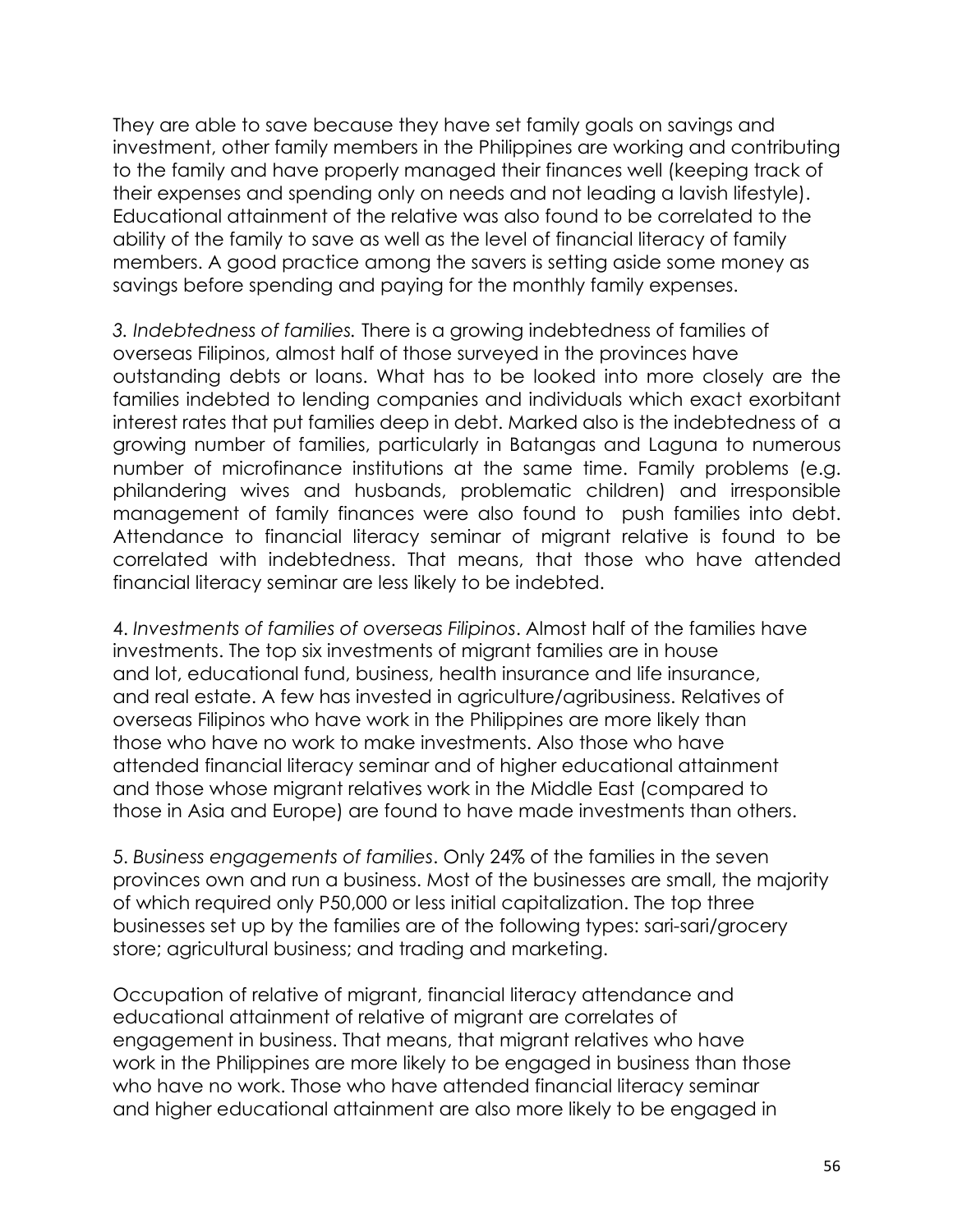business than their counterparts.

6. *Needed assistance and support*. The families need support and assistance on the following: business training, information on business opportunity, skills and technical training, business mentoring and access to capital and resources

In addition, families expressed their need for financial education. Reintegration assistance and support for returning Filipino migrants has also been expressed.

C. Identification and Establishment of Different Types of Partnerships in Italy, Qatar, Singapore and UAE

A number of consultations with possible partners in the four countries were made. A number of Filipino organizations and NGOs in the four countries have been identified to be partners of Atikha in implementing the IFAD project, i.e. in conducting financial literacy seminars and in supporting projects in their home provinces and other initiatives in the Philippines. Migration and development fora with various Filipino organizations were held. Talks have been made with leaders of these organizations, in Italy, UAE, Qatar, and Singapore.

Preliminary talks with some migrant leaders indicate that their organizations can support concrete livelihood projects in the provinces.

The support and assistance of the Philippine embassies and consulates in the four countries have been solicited. In the main, except for the Philippine Embassy in Singapore, they have been very cooperative and supportive of the IFAD project and activities outlined in the four countries.

Talks and agreements were also made with a labor union in Italy and NGOs catering to overseas Filipinos in Singapore and Italy. There are no NGOs that can be partners in Qatar and UAE but individual companies and schools are cooperative and supportive of Atikha's efforts. These relationships, partnerships and agreements resulted in concrete areas of engagement in conducting financial education and promotion of investment and entrepreneurship.

The Pinoy WISE chapters in UAE and Qatar have been strengthened and consolidated. Three new chapters of Pinoy WISE were formed, one in Rome, another in the Piemonte region in Italy and in Singapore. These chapters are to be depended in pushing for and sustaining the activities in their respective countries. More than the partner organizations, NGOs and the Philippine embassies, these Pinoy WISE chapters will be the main conduits of Atikha.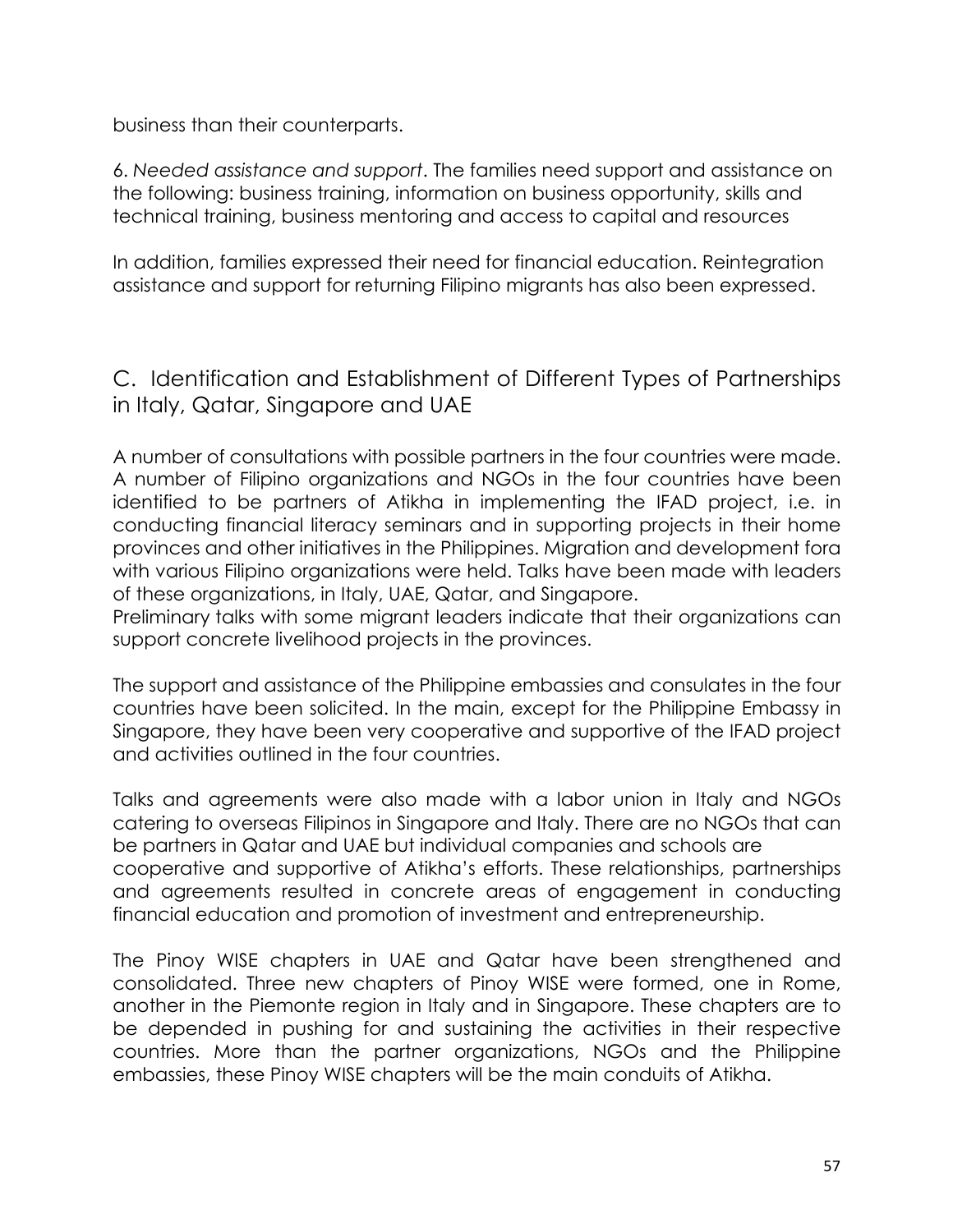The activities that were done by Atikha in forging partnerships with various overseas Filipino organizations, NGOs, Philippine embassies and other migration stakeholders in the destination countries were the following:

- 1. Consultations with Philippine embassies, consulates and government agencies to introduce Atikha, Pinoy WISE and the IFAD project;
- 2. Scanning of overseas Filipino organizations and consultations with a select few among them on possible areas of partnership. The list of organizations were provided by the embassies and leaders of the Filipino communities;
- 3. Consultations with other stakeholders in the destination countries which are working with migrants such as NGOs, government offices, labor unions and other organizations in the destination countries;
- 4. Conduct of Migration and Development Forums to introduce Atikha, IFAD project and the various initiatives in the Philippines and identify concrete areas of partnership. The Migration and Development Forums are conducted in cooperation with the Philippine Embassies; and
- 5. Planning of activities and joint projects that range from assistance in data gathering, conduct of financial education, provision of facilities and resources, provision of resource persons and trainers, promotion of activities, mobilization of investments to entrepreneurship training and other technical assistance.

# **ITALY**

1. Meetings with the Philippine Ambassador and the Consul General of Milan and their staff were held to discuss the IFAD project and to solicit their cooperation and assistance. The Philippine Embassy and Consulate officials expressed support to the project. They provided their lists of Filipino organizations and contact persons in Rome, Milan and Northern Italy cities. The officials vowed their assistance to the activities that will be conducted in Italy.

2. Partnership with Associazione Culturale Filippina Del Piemonte (ACFIL) was renewed and strengthened. ACFIL, a socio-cultural organization in Torino, Italy, has been a partner organization of Atikha since the Atiikha IFAD1project. Ties with the organization was renewed and strengthened. Facilitated by ACFIL officers, talks with regional government of Piemonte was also made. It was agreed that possible funds will be sourced from the regional government to sustain the conduct of financial education for Filipinos in the whole region.

3. Talks and meetings with officers of some HTAs were also held, specifically those from Batangas and Tarlac, which are large in number and in size in Italy. Not much has progressed from the talks with the Mabini, Batangas HTA because the organization is more into social activities and do not have much interest in the program of Pinoy WISE. Concrete plans were made with the Tarlac Migrant Workers Association of Rome Italy (TAMIWARI) in relation to a project that will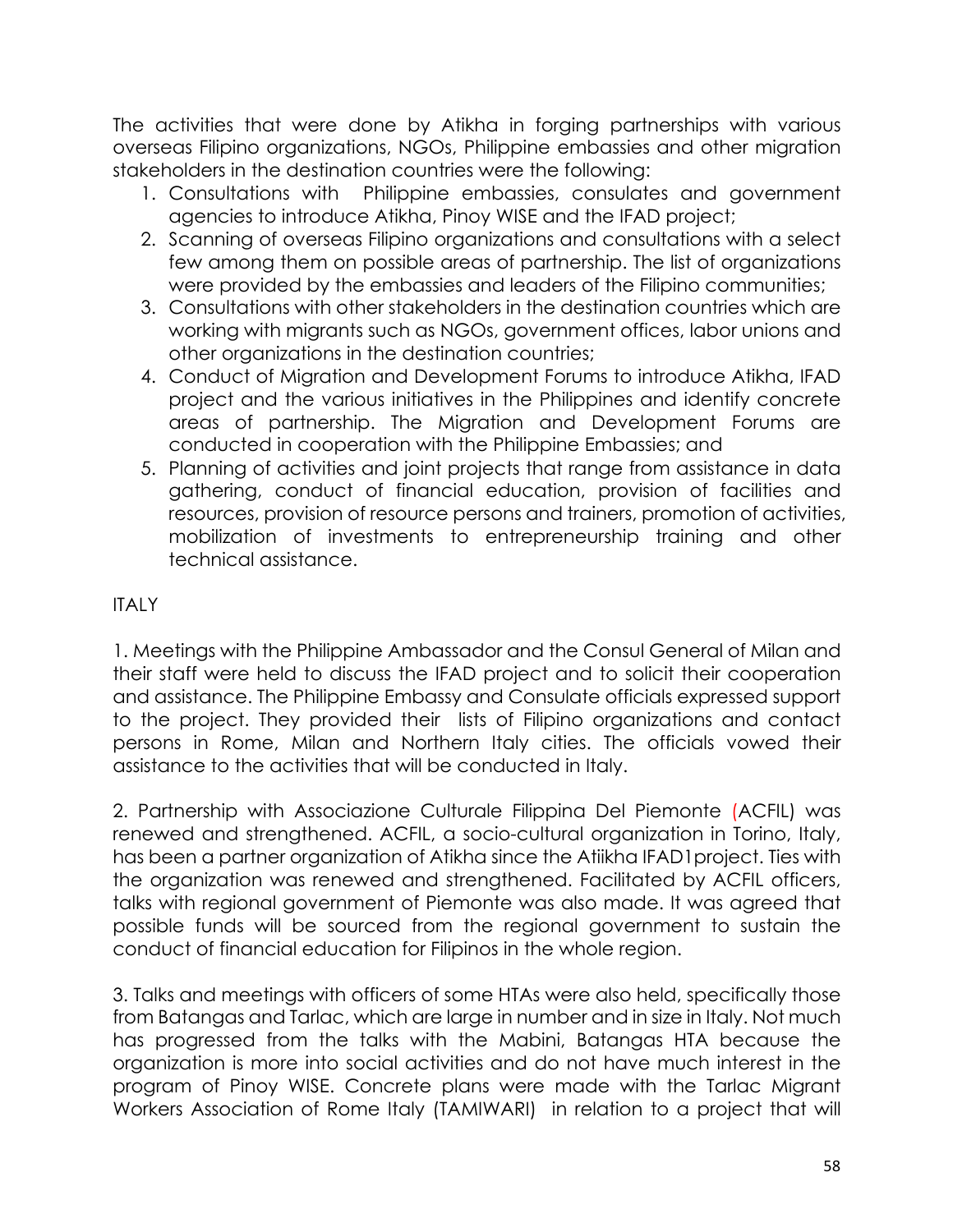solicit the cooperation of HTA in generating funds for a goat raising project in Tarlac. A PPP project in partnership with the Governor Susan Yap of Tarlac and the Provincial Agriculture Office was forged. The project seeks to establish the OFW goat raising cooperative in Tarlac which will mobilize migrant investments in goat raising. The governor and the Provincial Agriculture Office have agreed to the terms and conditions of the partnership.

Cooperation and coordination with the TAMIWARI is the first attempt in forging ties with an HTA in order to actively engage such type of Filipino organization in supporting economic development projects in their provinces of origin.

There is also a corridor between Surigao del Sur and Italy. Surigao del Sur HTAs are informal but are very active in web-based discussions. The Surigao del Sur HTAs have signified their interest to support investments and tourism promotion of their hometowns. Investment opportunities in aqua-culture and tourism support services are being promoted to members of the Surigao del Sur HTAs.

4. Meetings with European Network of Filipinos in the Diaspora (ENFID-Italy Chapter, a network of Filipino organizations based in Rome led to an agreement that financial literacy seminars will be conducted to its member organizations. ENFID can also be drawn to philanthropy projects in the Philippines. It was able to generate a hundred thousand Euros for a project after Typhoon Haiyan.

5. Overseas Filipinos' Society for the Promotion of Economic Security (OFSPES), a network of individuals, in a meeting with Atikha agreed that a division of tasks between Pinoy WISE and OFSPES in Italy can be drawn. Pinoy WISE will conduct financial literacy seminars and provide investment opportunities for overseas Filipinos in the Philippine provinces while OFSPES will conduct leadership and entrepreneurship seminars. They will cooperate in the conduct of the two seminars in terms of dissemination of training schedules, invitation of possible participants, trainers and resources.

6. Talks were held with UNILAVTORI , an Italian labor union. The union agreed to help source funds for the conduct for the financial literacy seminars and other post arrival seminars for Filipinos in Italy. It also allowed the use of its office for Pinoy WISE chapter meetings and consultations.

7. Two chapters of Pinoy WISE were formed in Italy, one in Rome and another for the region of Piemonte. The chapters sustain the conduct of financial literacy seminars in Italy, promote and mobilize migrant savings and investments especially to agricultural cooperatives and agri-business opportunities in the provinces of Batangas, Laguna, Tarlac and Oriental Mindoro.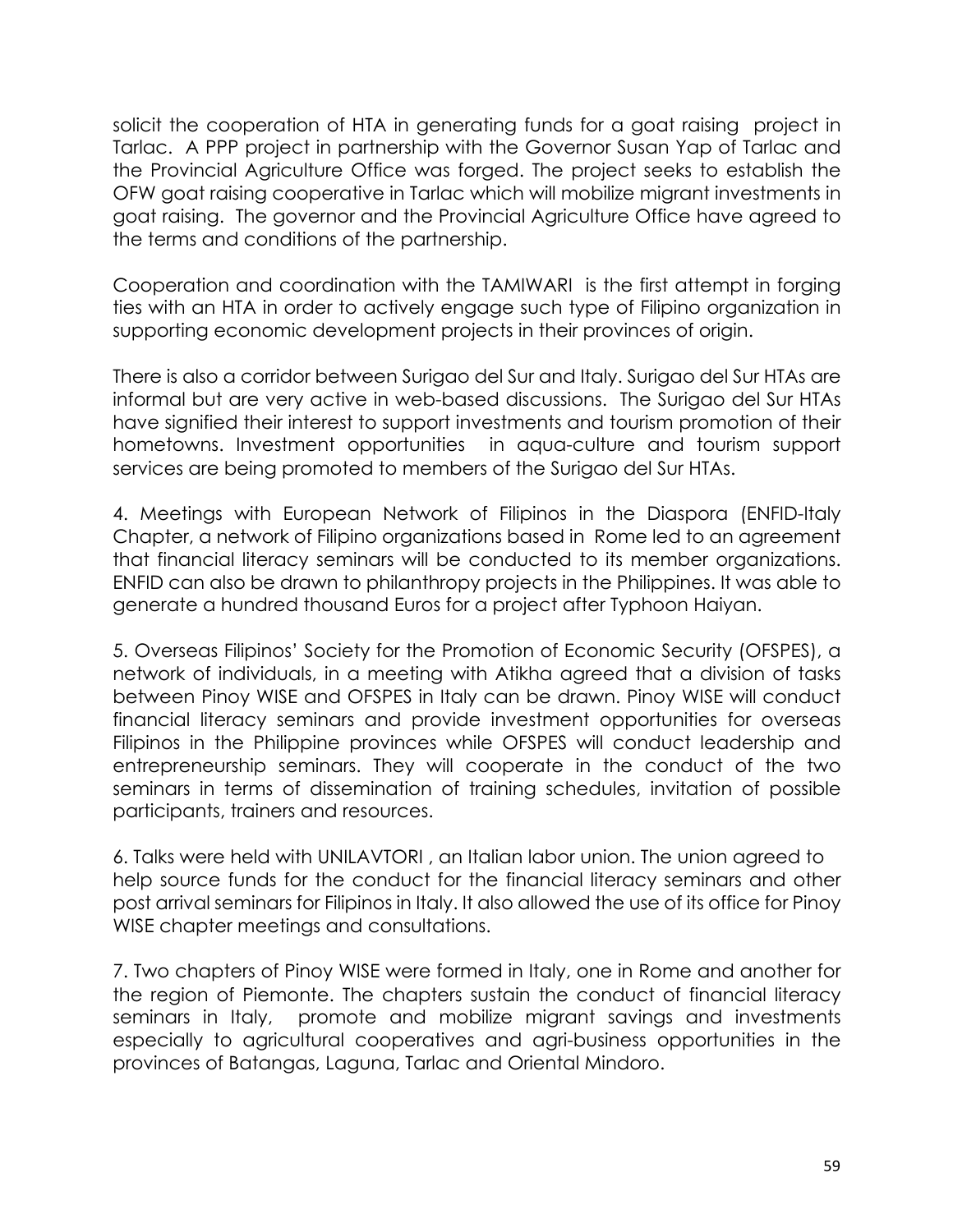#### SINGAPORE

1. Talks with Philippine Embassy Singapore have not resulted in any concrete agreement. The Embassy is not interested in co-sponsoring the activities or market place events. However, the Department of Labor and Employment ( DOLE) Philippine Overseas Labor Office and the Overseas Workers Welfare Administration have participated in Market Place events and have agreed to promote the Pinoy WISE activities in Singapore.

2. Partnership between Atikha and The Global Filipino Investors (TGFI) was forged and strengthened. TGFI is a network of individual professionals which conduct regular financial education and investment forums that draw hundreds of participants. Many of its participants are young Filipino professionals in Singapore. Atikha and TGFI agreed to hold joint market place-investment events in Singapore. Furthermore, TGFI volunteers were trained by Atikha in conducting financial education and currently form part of the training team of Pinoy WISE- Singapore. They are very committed to reaching out and providing training to domestic workers in Singapore. TGFI has been active in promoting investments in agribusiness among its network and has co-sponsored the market place events in Singapore. They are actively seeking various agri-business investment opportunities in cacao production, mushroom production, aqua-culture, and livestock production.

3. Cooperation and coordination with the three largest and active NGOs in Singapore that cater to the needs of Filipina domestic workers, namely, Foreign Domestic Workers Association for Social Support and Training (FAST), Archdiocesen Commission for Migrant and Itinerant People (ACMI), and HOME were established. The NGOs all agreed to coordinate and cooperate with Atikha in the conduct of financial education activities for Filipina domestic workers in Singapore . They offer their offices and resources for such activities.

4. A PInoy WISE chapter has been established in Singapore. It is composed largely of domestic workers who participated in the Pinoy WISE Family and Income Management Training. It was agreed that TGFI leads in the network building with professionals. It is currently organizing parish-based financial education with venues provided by the churches in Singapore and conducts regular trainings in the conference room of FAST. Pinoy WISE has been a vehicle in organizing a hometown association. Because many members come from Western Visayas, the Pinoy WISE Western Visayas-Singapore was formed.

5. There is an active regional Cordillera Autonomous Region (CAR) hometown association in Singapore that has members from the province of Ifugao. The leaders of the CAR has been linked with Atikha's partner cooperative in Ifugao, the Lagawe Multi-purpose and Development Cooperative (LMDC). The partner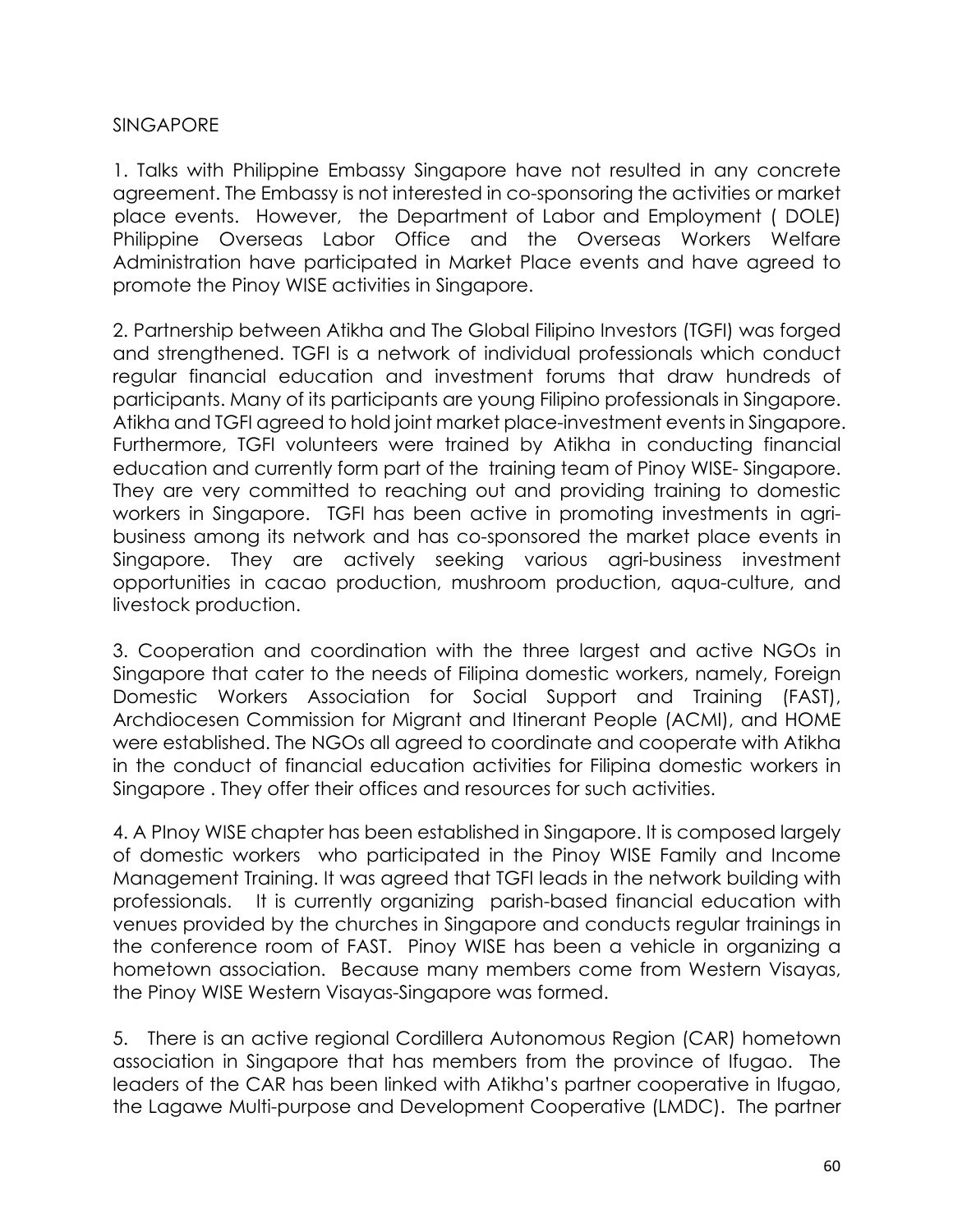cooperative LMDC has branches not only in Ifugao but also in other provinces of CAR. The leaders of the organization have participated in Pinoy WISE activities in Singapore and are interested in promoting LMDC investment packages and in conducting financial education among their members. Some of the leaders were accredited as investment counselors of LMDC. They plan to organize Pinoy WISE CAR-Singapore.

Although in the main, Atikha's intent and focus was to forge partnerships for the 7 identified provinces, in the process, it opened itself in working and partnering with overseas Filipinos and their organizations regardless of their province of origin. In Singapore, for instance, the active hometown associations are from Western Visayas Region, Cordillera Autonomous Region and Bicol Region. Investments in Atikha's partner cooperatives were also promoted and linked with them. Many of the overseas Filipinos have placed investments in the Pinoy WISE partner cooperatives even if the cooperative does not operate in their province of origin.

UNITED ARAB EMIRATES (UAE)

1. A new Philippine Ambassador has been appointed in UAE but since Pinoy WISE was endorsed by the previous ambassador as a key activity to be conducted with the embassy, the new ambassador has pledged support to the Pinoy WISE activities in UAE.

2. The UAE Pinoy WISE Chapter has been consolidated in lieu of the fact that the very active supporter of Pinoy WISE and its activities, the Philippine Ambassador has left her post and returned back to the Philippines. It has elected its officers and planned its activities. The Pinoy WISE UAE conducts financial education training regularly.

3. A large potential partner in UAE is the Couples for Christ (CFC)-UAE. It is the third largest CFC formation with 10,000 members plus 5,000 members in Saudi Arabia under its wings. It has agreed to cascade the financial education to its membership. Meetings have been made and talks about plans of cooperation in livelihood projects in the GK village in Tarlac in partnership with Atikha, SIDC, and Goat Breeders Association of Tarlac have also been done. But the feasibility study of such projects has still be firmed up. The relationship with CFC-UAE can be a prototype in dealing with numerous religious organizations of overseas Filipinos.

4. Another partner organization is the Philippine Nurses Association (PNA) – Abu Dhabi. One of the active professional groups in UAE are the nurses and the PNA Abu Dhabi would like to have separate financial education specially designed for nurses. There was a module specially designed for the nurses that was developed that included health and financial wellness. The PNA is working on the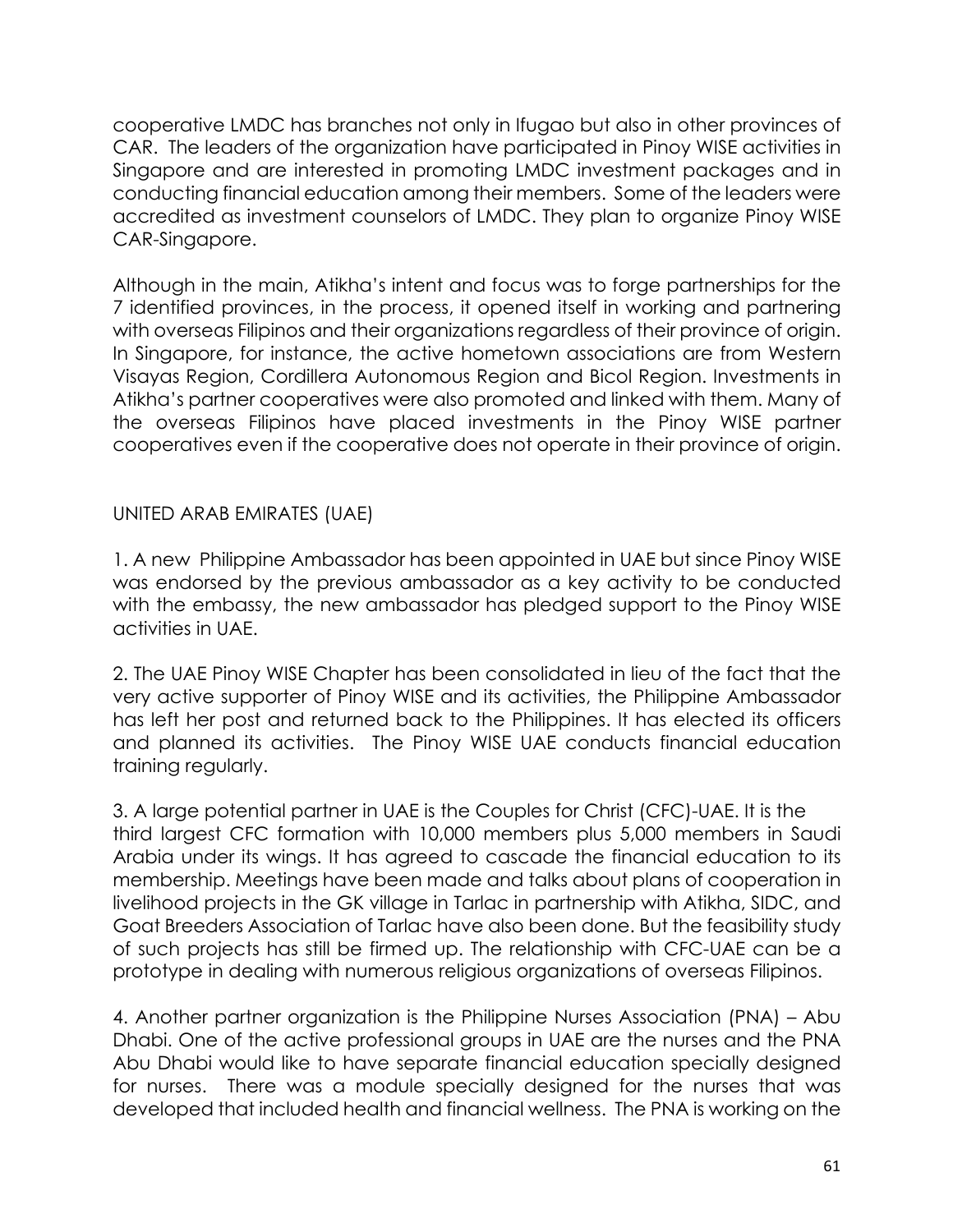inclusion of this module as a regular staff development module of nurses in Abu Dhabi. They are also interested in developing their own Pinoy WISE-PNA chapter. The PNA is specifically interested in establishing hospitals and retirement villages in the Philippines.

## QATAR

1. Pinoy WISE Qatar has organized the training of trainers and conducted regular financial literacy in Qatar. New trainers have now become active part of the organization. Pinoy WISE Qatar has tapped other organizations to adopt the financial literacy program and they have successfully worked this out with the Filipino IT Qatar ( FILTEQ), a professional group of IT professionals involved in training computer literacy to Filipinos in Qatar. The module of FILTEQ in their computer literacy program included financial literacy.

2. A group of individual Filipino engineers and other professionals are interested in investing in an alternative energy enterprise to be set up in the Philippines. This is in partnership with Atikha and a company in the Netherlands. Discussions with ADB Renewable Energy Project were linked with interested OFW to invest in renewable energy project. The recommendation for the group to form a cooperative.

3. Foundation for Family Life (FFL Qatar) is a religious organization in Qatar and its advocacy is the preservation of the family unit. They were specifically interested in the module of Atikha on Family management and have adopted the Pinoy WISE training in their mission to conduct training in workers camps. The leaders of FFL joined Pinoy WISE Qatar.

3. Partnerships with the Philippine School Doha and Philippine International School Qatar has been forged in terms of promoting and conducting financial literacy education in Qatar. The Philippine School Doha provides the use of their auditorium for the Pinoy WISE Market Place event and has endorsed the conduct of the training as a project of the Parents Teachers Association. The Philippine International School Qatar has also adopted the financial education program for the Parents Teachers Association and provides their classrooms as training venues for the Pinoy WISE training.

5. Partnership with the Philippine Embassy has been secured with talks with the new Ambassador and his staff. The embassy has vowed its support to Pinoy WISE, Atikha and its IFAD project. The Philippine Embassy and the Philippine Overseas Labor Office has signified their support for the program. They have sponsored the visa of guest speakers and have endorsed the training and the Pinoy WiSE Market Place Event to the Fiilpino community.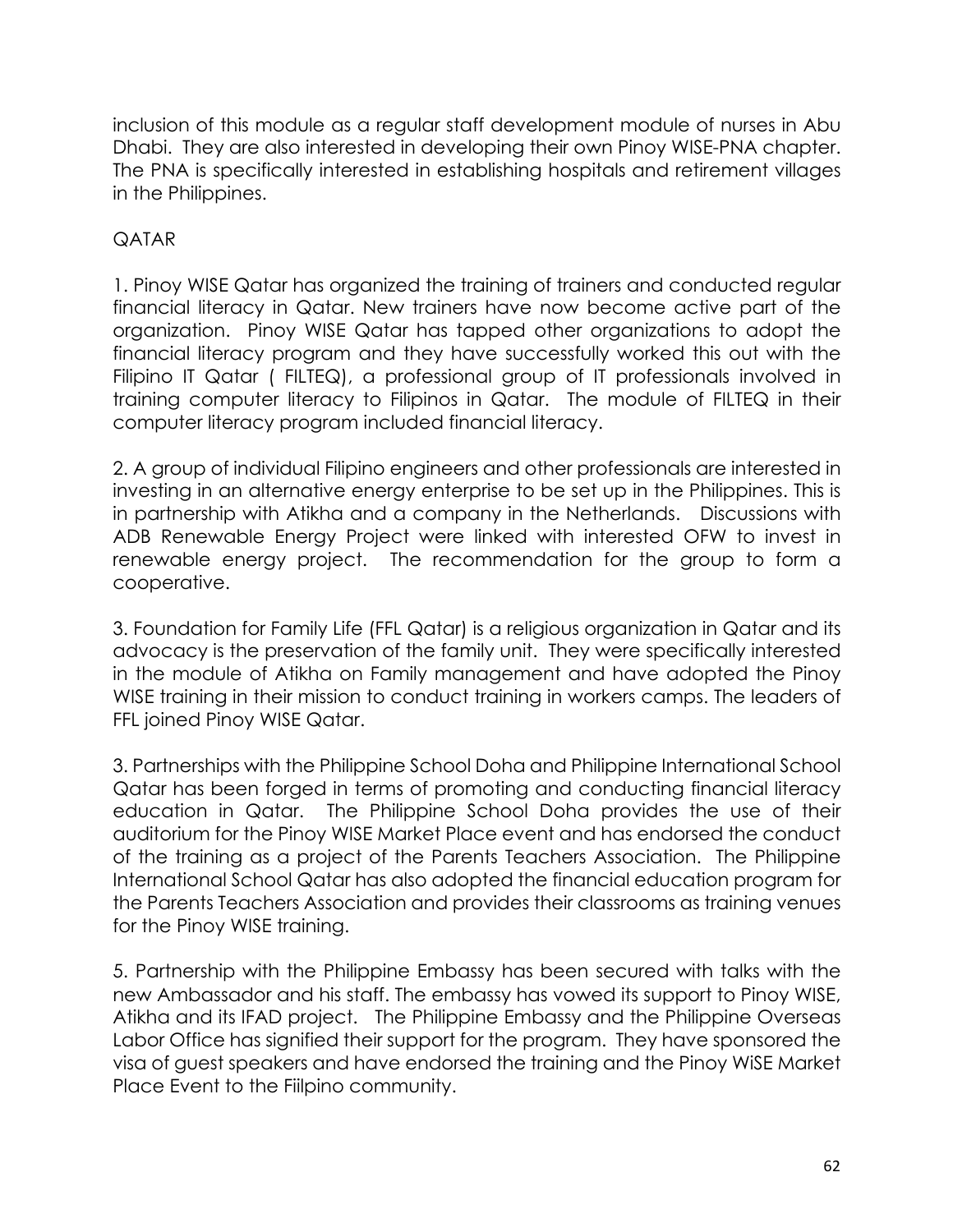Insights and Lessons Learned in Forging Partnerships in Destination Countries and Conduct of Financial Education

- 1. Out of the more than 100 organizations registered in the Philippine Embassy per country of destination, the majority are into social activities whose objectives are to provide venues for Filipinos to get together and conduct activities based on common bonds such as religion, sports, cultural activities/ festivities as their coping mechanisms in living and working abroad. The identified leaders involved in embassy activities are not necessarily the leaders that would be interested to promote activities on saving, investing and entrepreneurship. However, Filipino community leaders who will be interested in promoting savings, investment and entrepreneurship will emerge from the series of meetings and capacity building activities designed for them.
- 2. In the Middle East countries such as UAE and Qatar, there are strong professional organizations of nurses, engineers, accountants, managers whose main activities revolve around professional advancement. However, professional groups are not automatically financially literate. There is great interest for professional groups to conduct training among their members.
- 3. There are very few, one or two organizations per country that are actively involved in financial education, investment mobilization and entrepreneurship. These organizations are normally those that assisted and supported the initiatives of Pinoy WISE. They appreciated the comprehensive work being done by Atikha, working on both sides of the migration corridors which none of the organizations in destination countries are able to do. They appreciated the links with national and local government units as well as with the private sector in their provinces of origin that were provided to them.
- 4. The large number of Filipinos (90%) in destination countries are unorganized. The unorganized Filipinos can be reached through the church and schools where their children are studying or through their companies.
- 5. Pinoy WISE is very much appreciated by the different organizations and its influence is growing in the four countries of destination. There is a growing interest in conducting financial education among Filipino organizations. Some have experienced the impact of financial education in terms of changing their behavior in managing their funds and strengthening family relations and have endorsed the training to other Filipino organizations and leaders of the Filipino community. There is a need to strengthen Pinoy WISE organizing in the different countries.
- 6. The Duterte government has endorsed the need for financial education. Companies have used the conduct of financial education to promote the sales of condominiums, insurance and other businesses. Government agencies in partnership with banks are conducting financial education.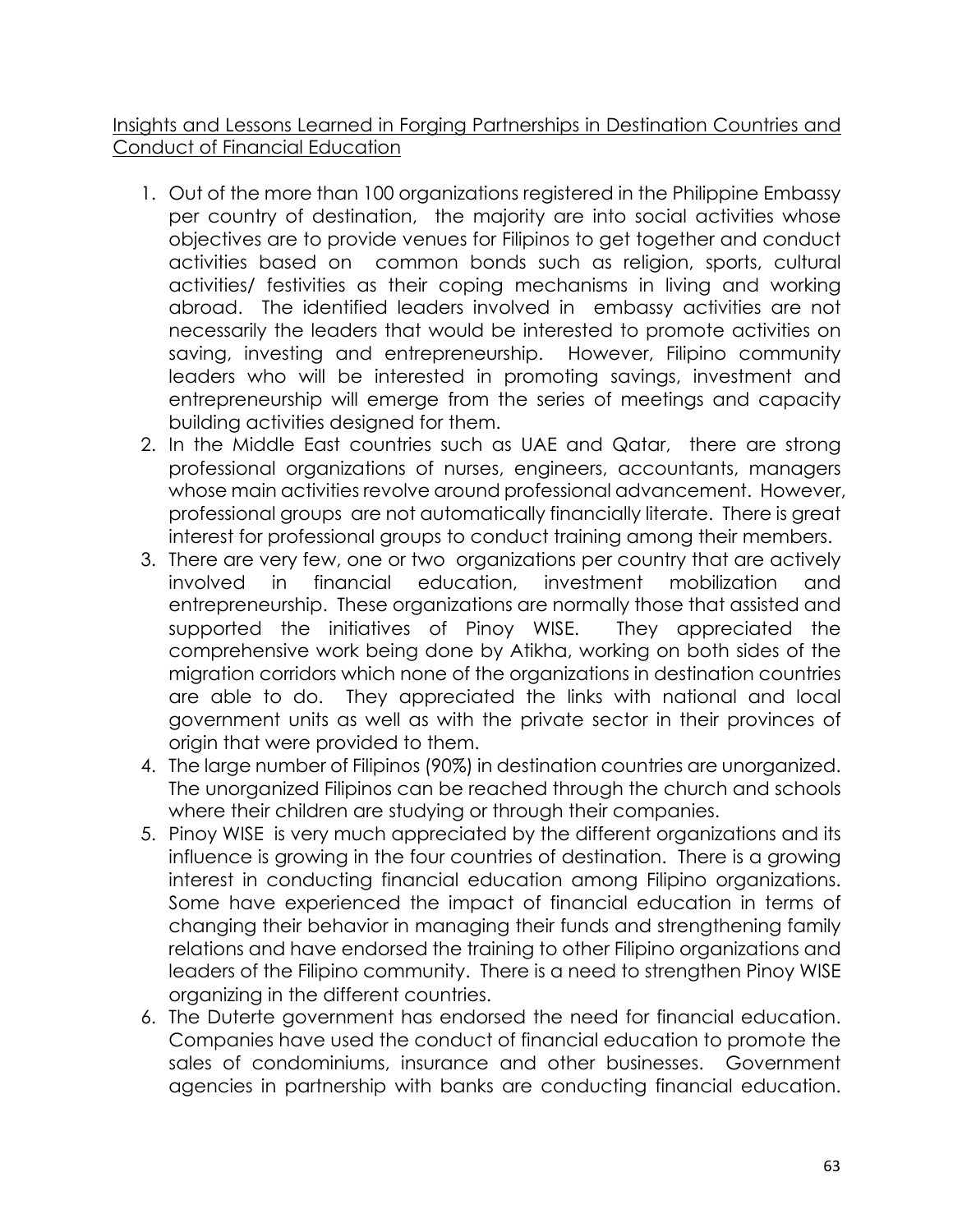Other unscrupulous business people are riding on the renewed interest in investments in the Philippines.

# III. MAIN RESEARCH FINDINGS AND CURRENT ACTIONS AND INTERVENTIONS TAKEN

This section of the report outline selected main findings of the research and the corresponding actions and interventions made by Atikha:

A. A large number of overseas Filipinos are not organized. Those overseas Filipinos who are organized in associations which are largely social and cultural in character, even those so-called hometown associations. Organizations in the provinces are largely organizations of migrant returnees and not of families of active migrants working abroad. In sum, there is a lack of a number of organizations that can be active and capable partners and conduits of Atikha in advocating for financial literacy and promoting savings and investments among overseas Filipinos in the four countries and in the seven provinces.

#### Actions and interventions:

1. Pinoy WISE chapters in the four countries and provinces, whose members came from those who have attended the financial literacy seminars conducted by Atikha, were established and formed. The chapters have conducted on their own financial literacy seminars in their respective host countries and provinces. So far the following Pinoy WISE chapters have been established and the corresponding financial literacy seminars that they have conducted: Pinoy WISE International Chapters were organized in Italy, Qatar, UAE and Singapore.

2. Provincial virtual (internet-based) organizations are being set up for the seven provinces. In these websites of overseas Filipinos coming from a specific province, specific savings and investment packages of cooperatives, Public and Private Partnership and philanthropy projects are promoted to overseas Filipinos hailing from the same province in the four countries are promoted. Clear instructions and help are provided in the website regarding making contributions, deposits and investments. Local cooperatives and local government units are to actively engage individual migrants in the website. The virtual organization and site is to be managed by the Atikha area staff assigned to the specific province. So far, the following has been set and is currently operational.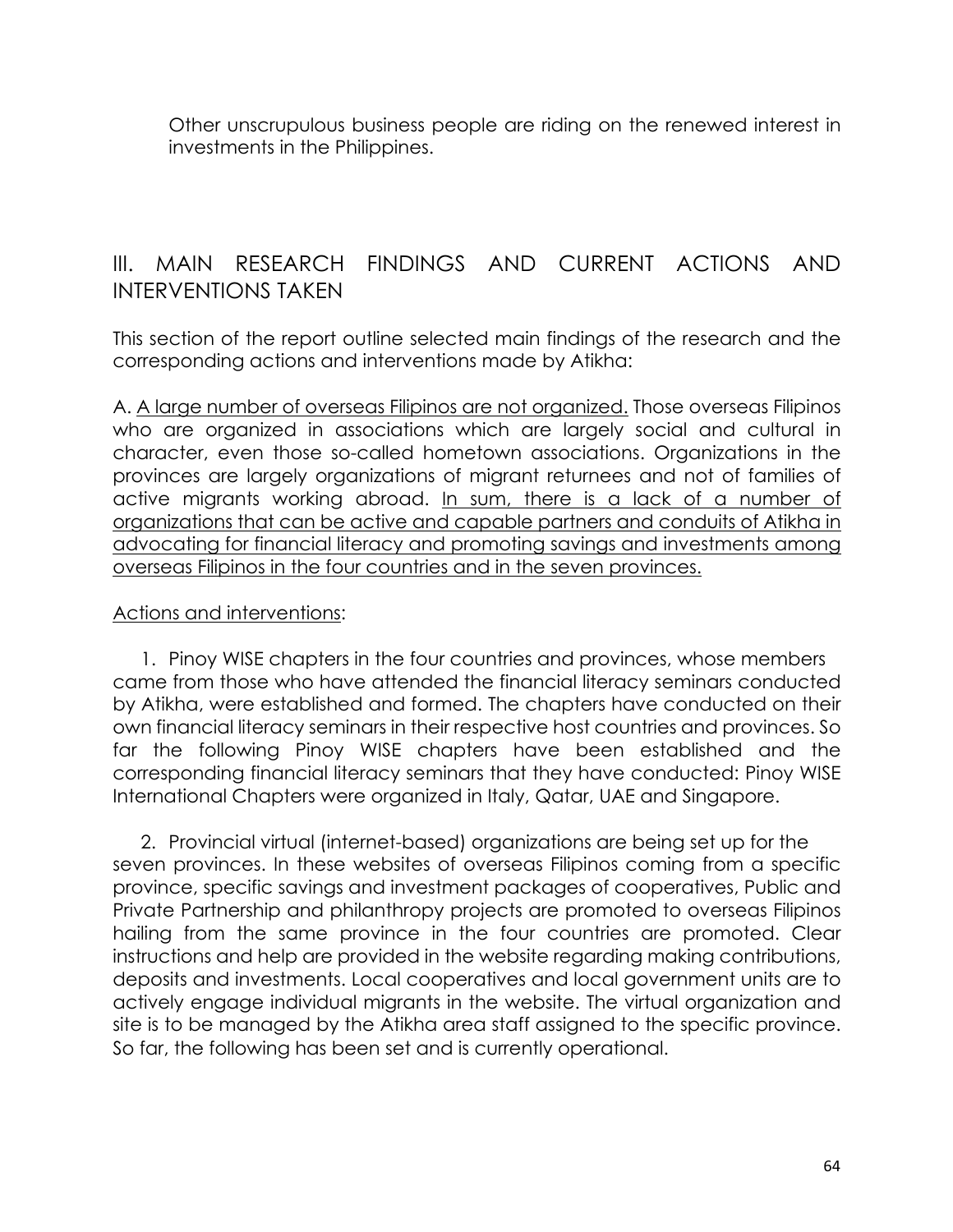3. Active hometown associations and their leaders are continuously being linked to their local government units and partner cooperatives in the area. Meetings with cooperatives and LGUs were arranged during their visits to forge transnational partnership. Trust building activities and areas of partnership are discussed during meetings. The transnational partnerships (HTA-LGU-cooperative) being forged are between following: Oriental Mindoro – Italy; Surigao del Sur-Italy and UAE; Ifugao-Singapore/HK ; Tarlac – Italy and Qatar; Laguna -UAE and Italy; Batangas- Qatar, UAE and Italy.

B. A lot has still to be desired with the current savings, investment, and business behavior of overseas Filipinos and their families. A strong culture of savings, of making investments and engaging in business among migrants and their families does not yet exist. Indebtedness of overseas Filipinos and their families also remain a problem and must be addressed. Low financial literacy among overseas Filipinos and their families aggravates their financial difficulties and problems. Attendance to the financial literacy seminars conducted by Atikha was found to be a strong correlate of having savings and investments among overseas Filipinos and the families in the provinces.

# Actions and interventions:

1. Training of trainers for financial literacy seminars must be conducted to develop a larger pool of individuals who are capable of conducting financial literacy education seminars in the four countries and in the seven provinces.

2. Financial literacy education seminars must be continuously be held in the provinces and in the four countries. Coordination and cooperation of Pinoy WISE and Atikha with local government units, Philippine embassies, selected partner organizations and private companies has been forged. The need for changes in attitudes and behaviors toward savings, investment, business and addressing indebtedness should be strongly emphasized in these seminars.

3. The ladderized financial education seminars must be implemented. Aside from the basic education course, the reintegration planning and counseling is being conducted in the four countries and seven provinces. This second level of financial education course must vigorously present savings, investment, and business options for overseas Filipinos and their families.

C. The Filipino migrant population is segmented into highly skilled professionals, skilled workers and low skilled workers with varying savings and investment capacity and risk appetite. Hence, different strategies for savings and investment mobilization are to be designed for the different segments of the migrant population.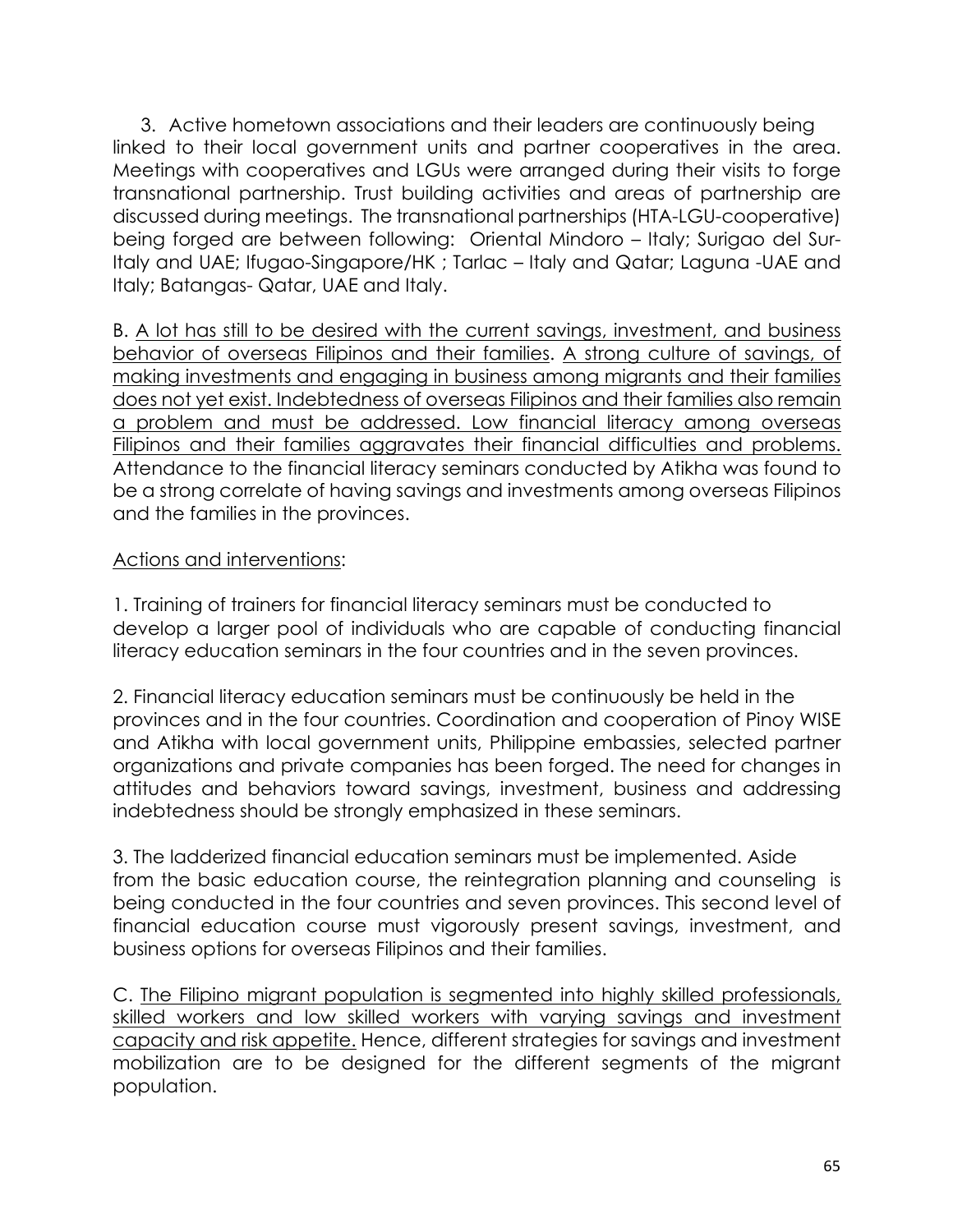### Actions and interventions:

1. The highly skilled professionals of Qatar, UAE and young professionals of Singapore look for investments and business opportunities that can provide them passive income for their return and reintegration. They can invest about \$2,500- \$10,000. SIDC packages are appropriate for them. They are also interested in higher-yield and higher-risk direct investments in agri-business that can provide investment return of 25% -50% per annum. Direct investments in agri-business such as high value crops, organic farming, aqua culture, cacao production are of such nature and will be actively offered to them through the Market Place events and Migration and Development Forum that will be conducted.

To manage the risk and, at the same time, accommodate the needs of highly skilled professionals in direct investment in agri-business, Partnership on Migration and Development (PMD) schemes were discussed with partner cooperatives and local and national government units and organizations of overseas Filipinos. The proposed schemes that will be offered to the professional segment of the migrant population are as follows:

• *Direct investment of migrants to agriculture-based cooperatives such as SIDC which will invest in new agri-business projects.* The local government and national government units will leverage the investment by providing the equipment and raw materials. This is the case for the investments in organic farming and high value crops.

• *Direct investment in agri-business enterprises owned by individuals and/or groups of overseas Filipinos.* This is the scheme for the Pinoy WISE chapters that are assisted by Atikha in their enrollment as beneficiaries of the Department of Labor and Employment (DOLE)'s grant. DOLE provides raw materials and equipment to deserving beneficiary organizations.

2. Different savings and investment products are to be offered for domestic workers and low skilled workers. The investment products designed for domestic workers in Italy are not applicable to domestic workers in Singapore, Qatar and UAE because of the low wages of these groups of migrant workers. The low income earners like the domestic workers and the low skilled workers also beset with the problem of family dependency. The strong feeling of family obligation prevents them from achieving their goal because they cannot say "No" to family expectation. The only way for them to be able to save is to have a "forced savings program", i.e. regular small amounts of money invested to cooperatives deducted automatically from their monthly remittance. The investment is locked for a period of time for its purpose is to accumulate capital for a future business engagement or save funds for the education of children.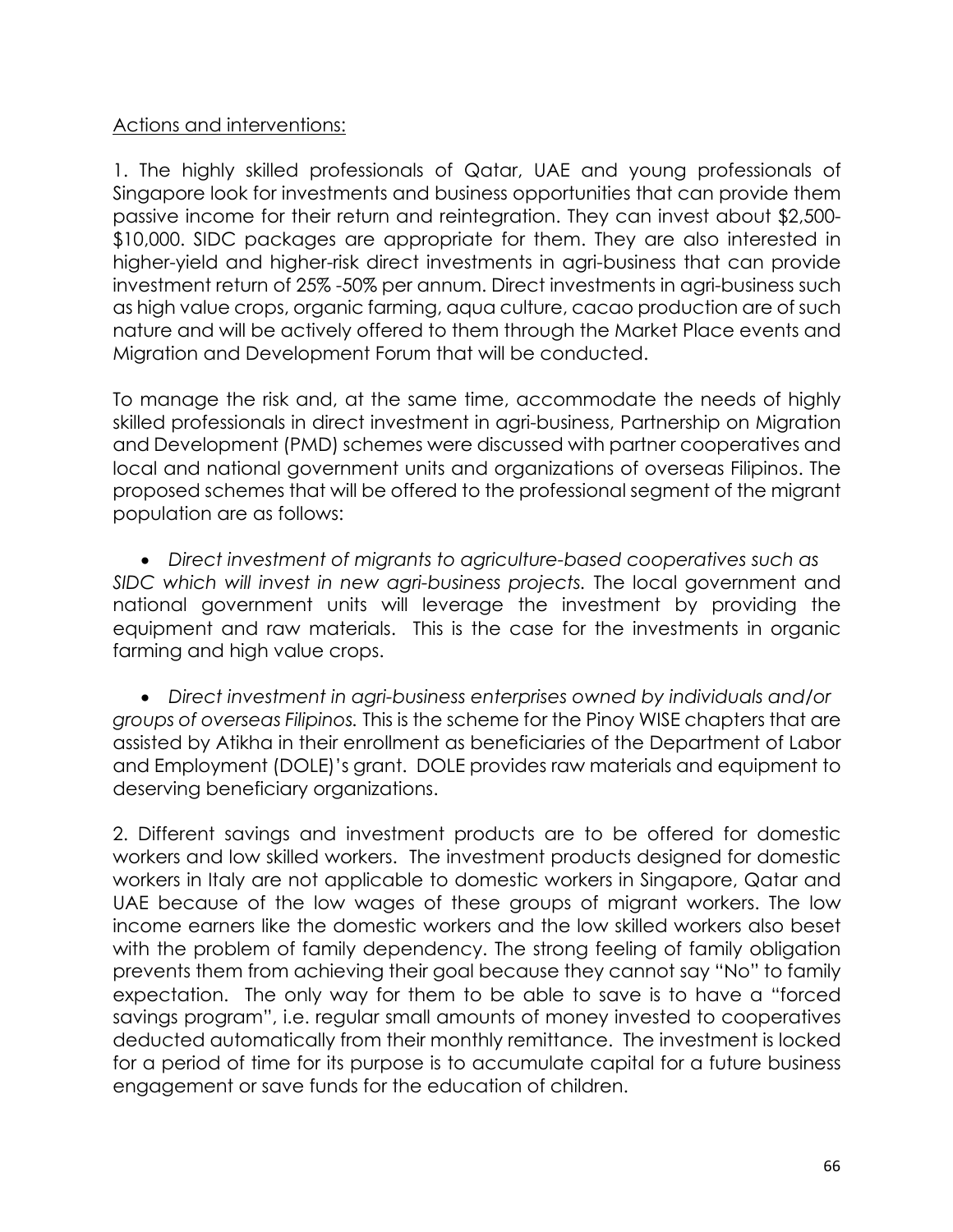Talks with partner cooperatives were held to convince them to lower their required minimum investment to \$100 dollars and for them, to develop a 'forced savings program' in which the savings are deducted automatically from the monthly remittance. The Lagawe Multi-Purpose Development Cooperative (LMDC) was able to design a scheme and this has been approved by its board.

In concrete these are the agreed upon savings and investment packages by the partner cooperatives:

| <b>Partner Cooperative</b>          | <b>Target OFW</b><br>Segment | <b>Savings/Investment Schemes</b>                                                                                                                                                                                                                           |
|-------------------------------------|------------------------------|-------------------------------------------------------------------------------------------------------------------------------------------------------------------------------------------------------------------------------------------------------------|
| Soro-soro Ibaba                     | <b>Professionals</b>         | Investment in cooperative shares with<br>minimum share of Php 50,000 (approximately<br>\$2,000), either with<br>a. (low risk) guaranteed<br>return of 6%<br>b. (high risk) whatever is<br>earned by the cooperative<br>(average-10% in the last 5<br>years) |
| Development<br>Cooperative          | <b>Low Skilled</b>           | <b>Koop Pinoy Savings Program</b><br>Can start monthly savings for as low as PHP<br>1,000 pesos and while saving, it will earn an<br>interest rate of 2% and once it reached Php<br>50,000 can be transferred to Investment to<br>earn $6\%$                |
|                                     | <b>Professionals</b>         | <b>Guaranteed Return:</b><br>Investment Php 50,000 and above will get<br>annual deposit with fixed interest of 7%<br>locked for 3 years                                                                                                                     |
| Lagawe Multi-purpose<br>Cooperative |                              | <b>Equity Savings Fund for minimum investment</b><br>of Php 50,000 variable interest but year<br>to date performance is 12.8% - lock for 3<br>years                                                                                                         |

Table 22. Savings and Investment Schemes Offered by Partner Cooperatives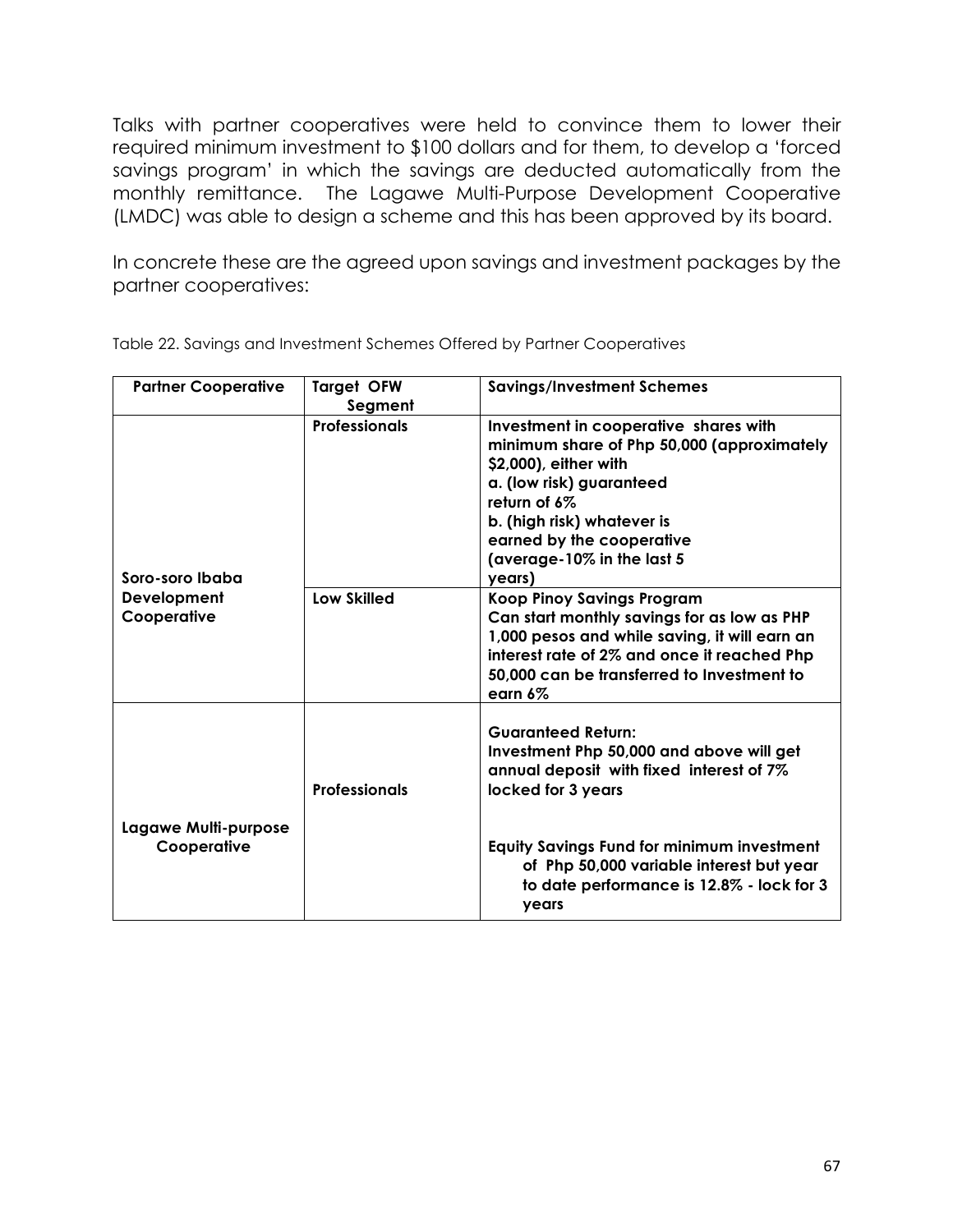|                                       | <b>Low Skilled Workers</b><br><b>Domestic Workers</b> | <b>Special Purpose Savings Fund</b><br>For as Low as Php 50,000 Savings Goal the<br>investor can pay monthly savings -<br>payable for 3 years - monthly savings of<br>Php 1,290<br>Payable for 10 years monthly savings of<br><b>Php 302</b> |
|---------------------------------------|-------------------------------------------------------|----------------------------------------------------------------------------------------------------------------------------------------------------------------------------------------------------------------------------------------------|
|                                       |                                                       | Investment of PHP 51,000-100,000 - interest<br>rate of 6% per annum non-withdrawable<br>for 3 years                                                                                                                                          |
| <b>Tarlac Credit Surety</b><br>Fund   | <b>Professionals</b>                                  | Investment of Php 100,001 -Php 500,000-<br>6.25% per annum locked for 3 years                                                                                                                                                                |
|                                       |                                                       | Investment of Php 500,001 and above- 6.5%<br>per annum - lock for 3 years                                                                                                                                                                    |
|                                       | Low-skilled workers<br><b>Domestic workers</b>        | Investment of Php 10,000 - 50,000- 5% locked<br>for 3 years                                                                                                                                                                                  |
|                                       | Professional                                          | <b>Coop Value Deposit</b>                                                                                                                                                                                                                    |
|                                       |                                                       | Php 50,000 locked for 5 years guaranteed<br>return of 6% per annum and 30% discount on<br>all facilities of St. Jude Multi-purpose Coop                                                                                                      |
|                                       |                                                       | <b>Time Deposit</b><br>Php 51,000- Php 300,000- 2% per annum                                                                                                                                                                                 |
| St. Jude Multi-purpose<br>Cooperative | Low-skilled workers<br><b>Domestic Workers</b>        | Micro-insurance - Monthly savings of Php<br>2,000 pesos -<br><b>Benefits</b><br>Php 30,000 life insurance                                                                                                                                    |
|                                       |                                                       | Php 50,000 health insurance<br>Php 50,000 worth of funeral package                                                                                                                                                                           |
|                                       |                                                       | Time Deposit Php 5,000 - 50,000 - 1% per<br>annum                                                                                                                                                                                            |

D. There are numerous possible partner organizations, agencies and private entities both in the four countries and in the provinces. However, only a few are willing to engage and commit, and are capable in helping Atikha ensure project sustainability.

Actions and interventions: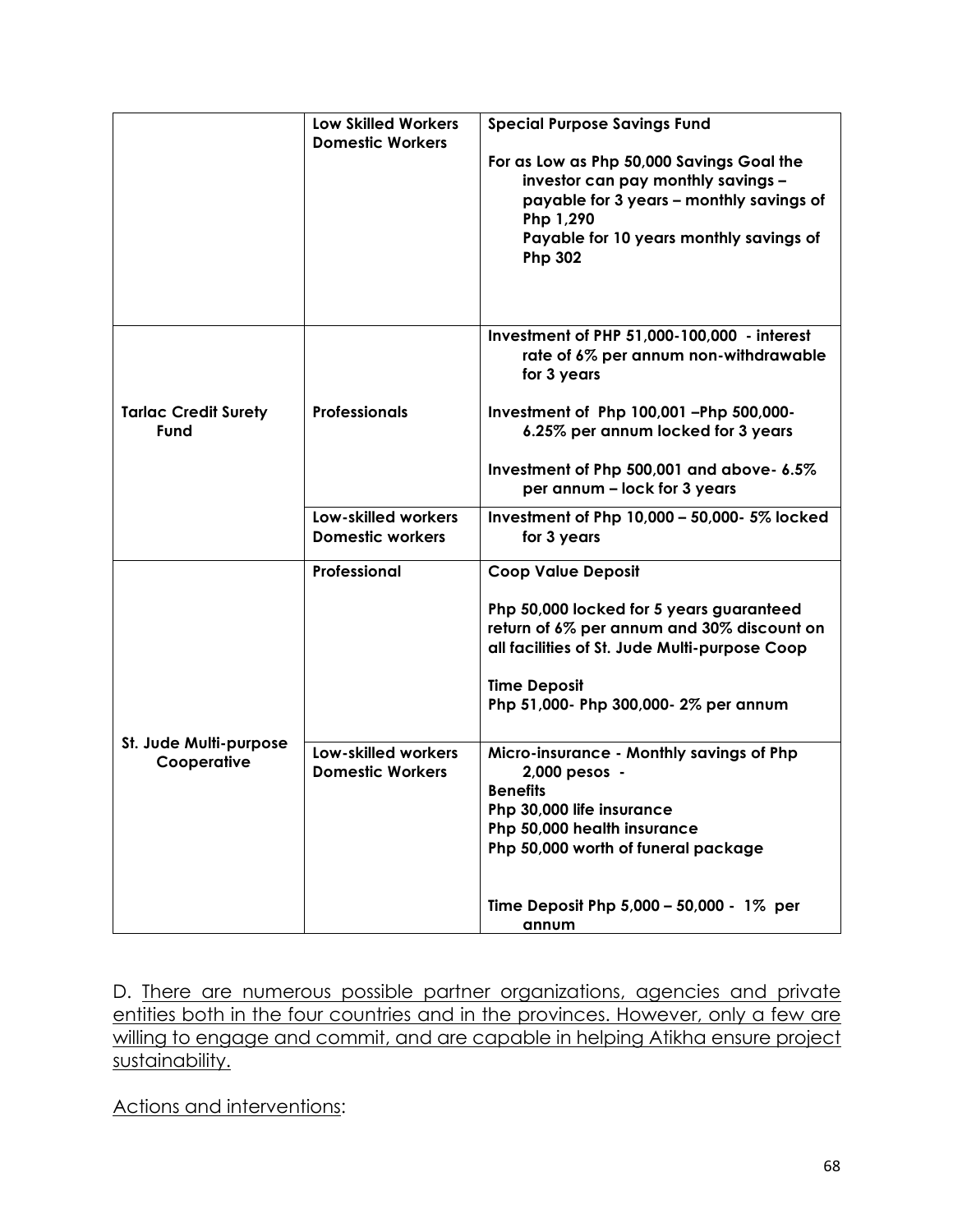1. Meetings that have sought cooperation and coordination with a number of Filipino organizations, NGOs and other entities in the four countries. Only a few, however, have been steadfast in their commitment with the project and cooperation with Atikha. Partnerships were forged with key and reliable migrant organizations, NGOs, Philippine schools in destination countries. Cooperation of Philippine Embassy officials in the four countries were also sought. Except for one (Philippine Embassy in Singapore), all the others have been very cooperative and have offered their Embassy offices as venues and other resources in the conduct of financial literacy seminars and trainings.

The identified and tested key partner migrant organizations, NGOs and institutions per country are the following:

| Country    | Key Partner Organization/s                                                   | Terms of Coordination and<br>Cooperation                                                                                                                                                           |
|------------|------------------------------------------------------------------------------|----------------------------------------------------------------------------------------------------------------------------------------------------------------------------------------------------|
| Singapore  | 1. The Global Filipino Investors<br>(TGFI)                                   | --provides volunteer trainers<br>for the financial education<br>and assists in organizing<br>Market Place Events for<br>young professionals                                                        |
|            | 2. Pinoy WISE Singapore                                                      | --organizes Pinoy WISE<br>chapters and conducts<br>trainings on financial literacy<br>and reintegration counseling;<br>assists in organizing Market<br>Place Events and investment<br>mobilization |
|            | 3. Foreign Domestic Worker<br>Association for Social Support<br>and Training | NGO partner in financial<br>education, skills training and<br>entrepreneurship;<br>provides<br>venue and free training                                                                             |
| <b>UAE</b> | 1. Pinoy WISE-UAE                                                            | -- organizes Pinoy WISE<br>chapters and conducts<br>training on financial literacy<br>and reintegration counseling;<br>assists in organizing Market<br>Place Events and investment<br>mobilization |
|            | 2. Philippine Nurses<br>Association-Abu Dhabi                                | -- organizes hospital- based -<br>conducts financial education<br>and assists in investment<br>mobilization                                                                                        |
| Qatar      | 1. Pinoy WISE-Qatar                                                          | -- organizes Pinoy WISE<br>chapters and conducts                                                                                                                                                   |

Table 23. Key Partners of Atikha By Country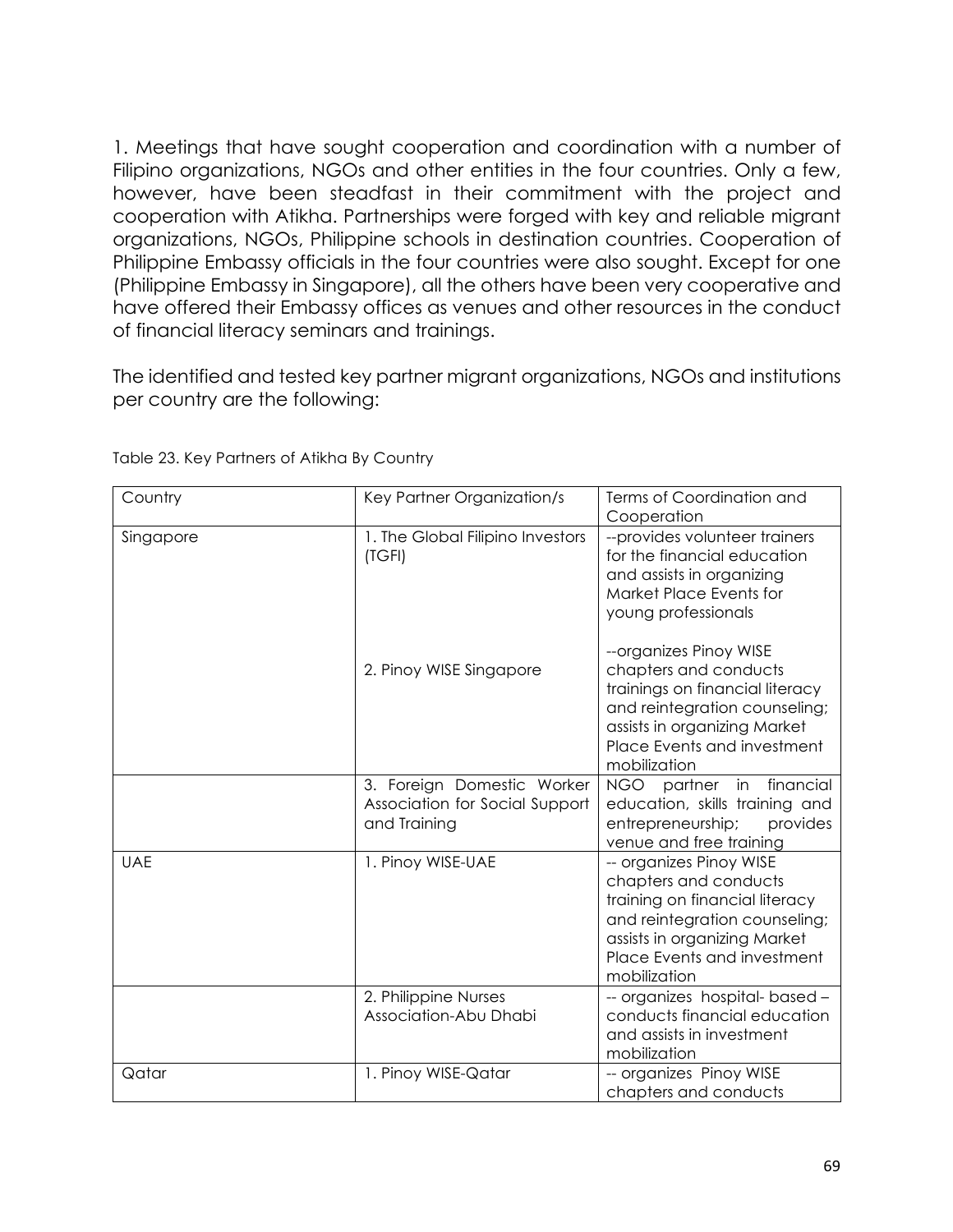|       |                                                    | training on financial literacy<br>and reintegration counseling;<br>assists in organizing Market<br>Place Events and investment<br>mobilization                                                                                        |
|-------|----------------------------------------------------|---------------------------------------------------------------------------------------------------------------------------------------------------------------------------------------------------------------------------------------|
|       | 2. Philippine School Doha                          | -- assists in organizing<br>financial education seminars<br>and provides venue for<br>trainings and Market Place<br>event                                                                                                             |
|       | 3. Philippine International<br><b>School Qatar</b> | -- assists in organizing<br>financial education seminars<br>and provides venue for<br>trainings and Market Place<br>events                                                                                                            |
| Italy | 1. ACFIL-                                          | -- organizes Pinoy WISE<br>chapters and conducts<br>training on financial literacy<br>and<br>reintegration counseling;<br>assists in organizing Market<br>Place events and investment<br>mobilization; provides venue<br>for training |
|       | 2. Pinoy WISE Regione Lazio                        | --assists in organizing, provides<br>training on financial<br>education and assists in<br>linking with hometown<br>associations                                                                                                       |

E. Most of the provinces do not have local economic development plans. What the five out of seven provinces have are their own Philippine Rural Development Program (PRDP) which identifies and develops the production of the province's lead commodity. The PRDP of the provinces however is silent on how overseas Filipinos can enter, help and make the most of such program. Furthermore, the provincial governments are extremely low in developing migration and development initiatives and projects that can be included in the PDRP and which will harness the investments of overseas Filipinos and their families. Actions and interventions:

1. Through the initiative of Atikha, migration and development committees (MnD Committee) in the provinces were established and convened. These MnD committees identified investment and business opportunities for the overseas Filipinos in the areas. MnD Committees also determined provincial government's assets and resources like land and equipment in the planned PMD projects. Engagement of overseas Filipinos and business opportunities in the value chain of lead commodities were identified in the 7 provinces.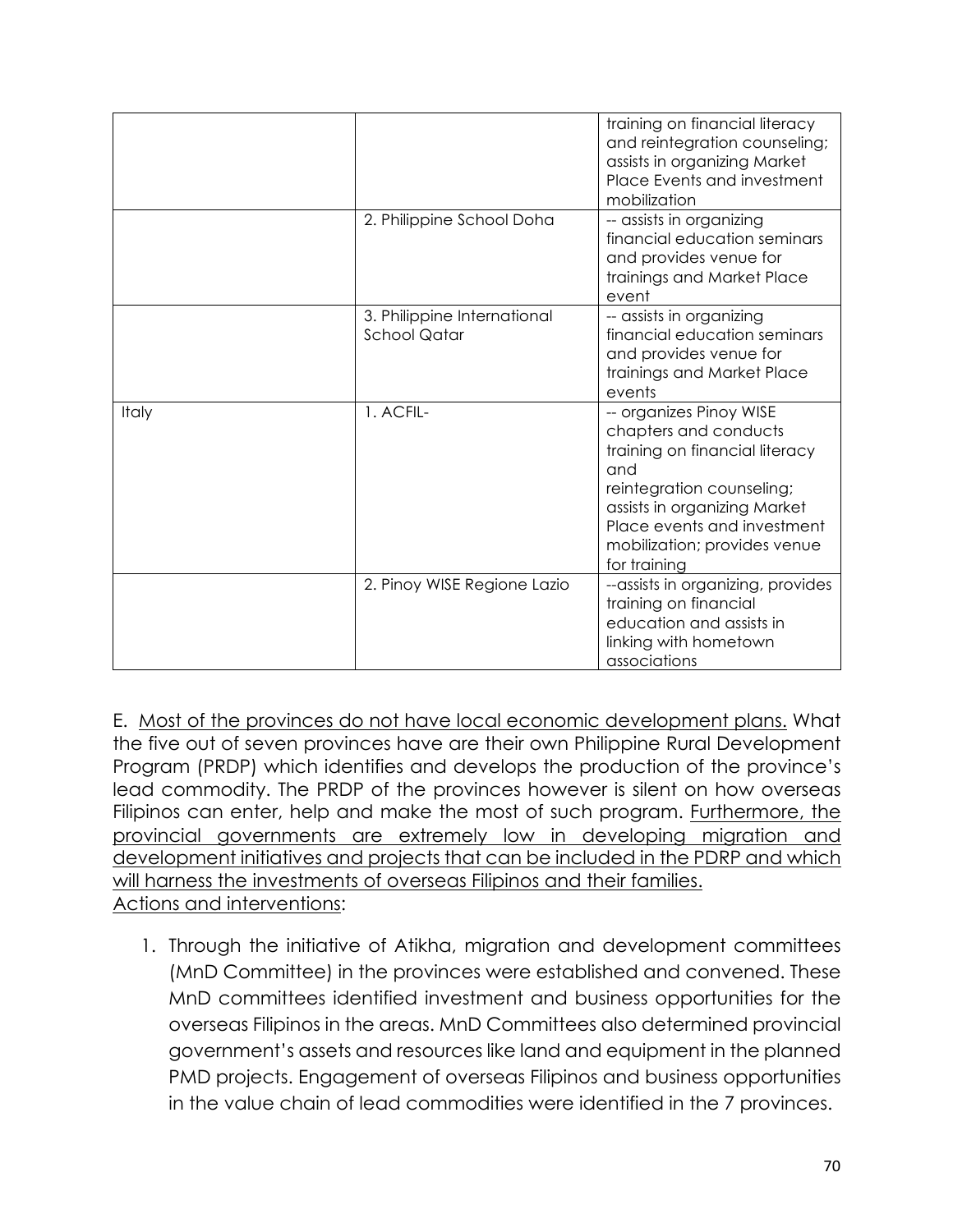# 2. The following are the envisioned and agreed upon PMDs:

Table 24. Partnerships on Migration and Development (PMD) By Province

| Province        | <b>PMD</b>                | Partners                                               | Agreements Forged for Signing of the MOA                                                         |
|-----------------|---------------------------|--------------------------------------------------------|--------------------------------------------------------------------------------------------------|
| Agusan del Sur  | Cacao<br>processing       | PLGU Agusan<br>del Sur                                 | PLGU to provide free use of facility for<br>processing and free use of building for 18<br>months |
|                 |                           | DOLE-NRCO                                              | Provide equipment for food processing                                                            |
|                 |                           | <b>Ekolife OFW</b><br>Cooperative<br>Agusan del<br>Sur | Organize members and mobilize capital<br>share<br>Organize and manage the social enterprise      |
|                 |                           | Atikha                                                 | Assist in investment mobilization<br>Ensure the mentoring of social enterprise                   |
| <b>Batangas</b> | High value<br>crops       | PLGU<br><b>Batangas</b>                                | PLGU to provide technical assistance                                                             |
|                 |                           | Department<br>of Agriculture                           | DA to provide technical assistance and<br>raw materials and equipment                            |
|                 |                           | Pinoy WISE<br>Batangas<br>Qatar and<br>Italy           | Mobilize Investment<br>Manage the enterprise                                                     |
|                 |                           | Atikha                                                 | Assist in investment mobilization<br>Ensure the mentoring of social enterprise                   |
| Ifugao          | Coffee shop/<br>Bakeshop/ | PLGU Ifugao                                            | Provide technical assistance                                                                     |
|                 | <b>Tourist Hub</b>        | <b>DTI</b>                                             | provided baking equipment worth \$10,000                                                         |
|                 |                           | Pinoy WISE<br>Singapore/HK                             | Mobilize members and investments                                                                 |
|                 |                           | Ekolife Ifugao                                         | Manage the coffee shop, bake shop and<br>tourist hub                                             |
|                 |                           | Atikha                                                 | Assist in investment mobilization<br>Ensure the mentoring of the social<br>enterprise            |
| Laguna          | High value<br>crops       | PLGU Laguna                                            | PLGU to provide technical assistance                                                             |
|                 |                           | DA                                                     | Provide technical assistance and raw<br>materials                                                |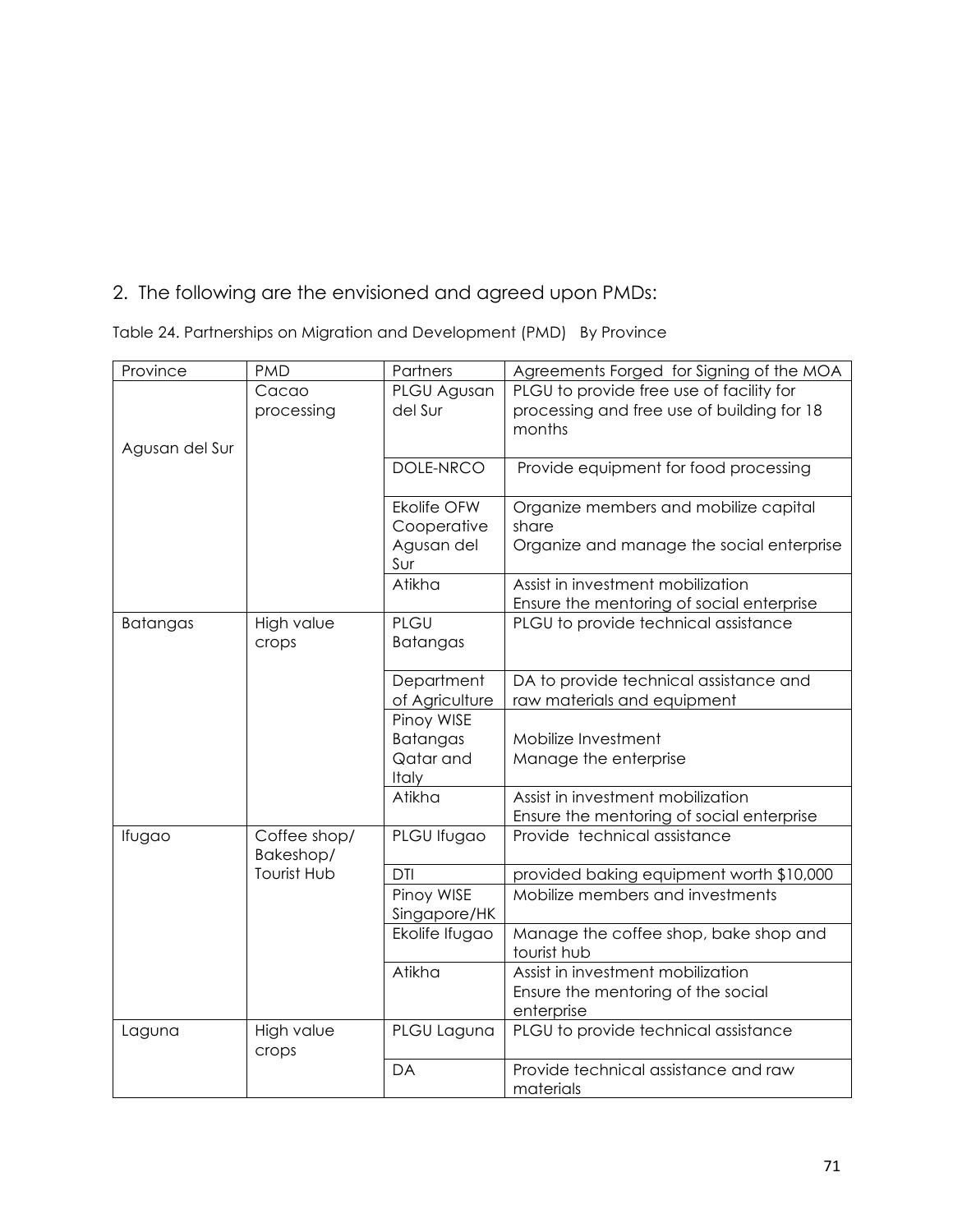|                 |                 | Pinoy WISE         | Moblize Investment                           |
|-----------------|-----------------|--------------------|----------------------------------------------|
|                 |                 | Laguna             | Manage the organic farms                     |
|                 |                 | Dubai              |                                              |
|                 |                 | Atikha             | Mobilize Investment                          |
|                 |                 |                    | Ensure the mentoring of the enterprises      |
|                 |                 |                    |                                              |
|                 |                 |                    |                                              |
|                 |                 |                    |                                              |
| Oriental        | High value      | PLGU               | PLGU to provide technical assistance and     |
| Mindoro         | crops           |                    | raw materials                                |
|                 |                 |                    |                                              |
|                 |                 |                    |                                              |
|                 |                 | Department         | Provide technical assistance and raw         |
|                 |                 | of Agriculture     | materials and equipment                      |
|                 |                 | Pinoy WISE         | Organize Membership                          |
|                 |                 | Oriental           | Manage the social enterprise                 |
|                 |                 | Mindoro            |                                              |
|                 |                 | <b>HK</b>          |                                              |
|                 |                 | Atikha             | Moblize investment                           |
|                 |                 |                    | Ensure the mentoring of the enterprise       |
| Surigao del Sur | Coffee ship     | PLGU Surigao       | PLGU to provide land and funds for           |
|                 | Tourist hub and | del Sur            | construction of tourist facilities and       |
|                 |                 |                    |                                              |
|                 | aqua culture    |                    | technical assistance in aqua culture         |
|                 |                 | <b>ACFIL Pinoy</b> | Organize membership                          |
|                 |                 | <b>WISE</b>        | Mobilize the investment                      |
|                 |                 | Piemonte           |                                              |
|                 |                 | Italy              |                                              |
|                 |                 |                    |                                              |
|                 |                 | Ekolife            | Organize members                             |
|                 |                 | Surigao del        | Manage the coffee shop and tourist hub       |
|                 |                 | Sur                | Manage the social enterprise                 |
|                 |                 | Atikha             | Moblize investment                           |
|                 |                 |                    | Ensure the mentoring of the enterprise       |
| Tarlac          | Goat raising    | PLGU Tarlac        | PLGU to provide technical assistance and     |
|                 |                 |                    | additional goats for those investing in goat |
|                 |                 |                    |                                              |
|                 |                 |                    | raising                                      |
|                 |                 | <b>TAMIWARI-</b>   | Organize members                             |
|                 |                 | Italy              | Mobilize Investment                          |
|                 |                 | Tarlac             | Organize members                             |
|                 |                 | Agriculture        | Manage the farms                             |
|                 |                 | Cooperative        |                                              |
|                 |                 | Atikha             | Moblize investment                           |
|                 |                 |                    | Ensure the mentoring of the social           |
|                 |                 |                    | enterprise                                   |

E. Replicating Atikha- SIDC partnership and experience in mobilizing investments is not easy as it seemed as earlier envisioned and planned. Atikha and PInoy WISE partners earlier agreed that only those cooperatives that have more than PhP 100 million asset and are endorsed by partner rural financial institutions will be promoted for investment of overseas Filipinos. As experienced, it was extremely